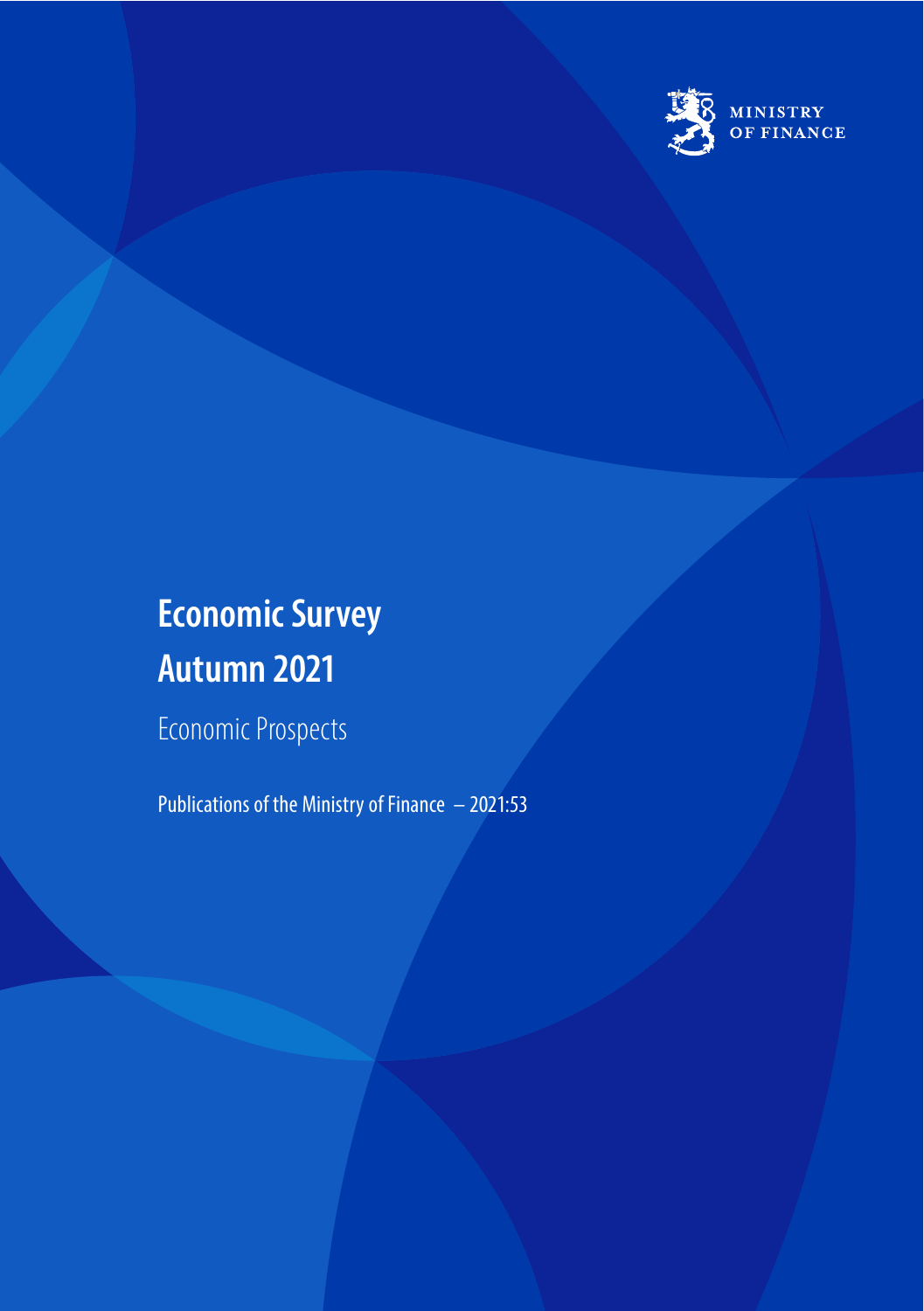Publications of the Ministry of Finance 2021:53

# Economic Survey Autumn 2021

Economics Department

Ministry of Finance, Helsinki 2021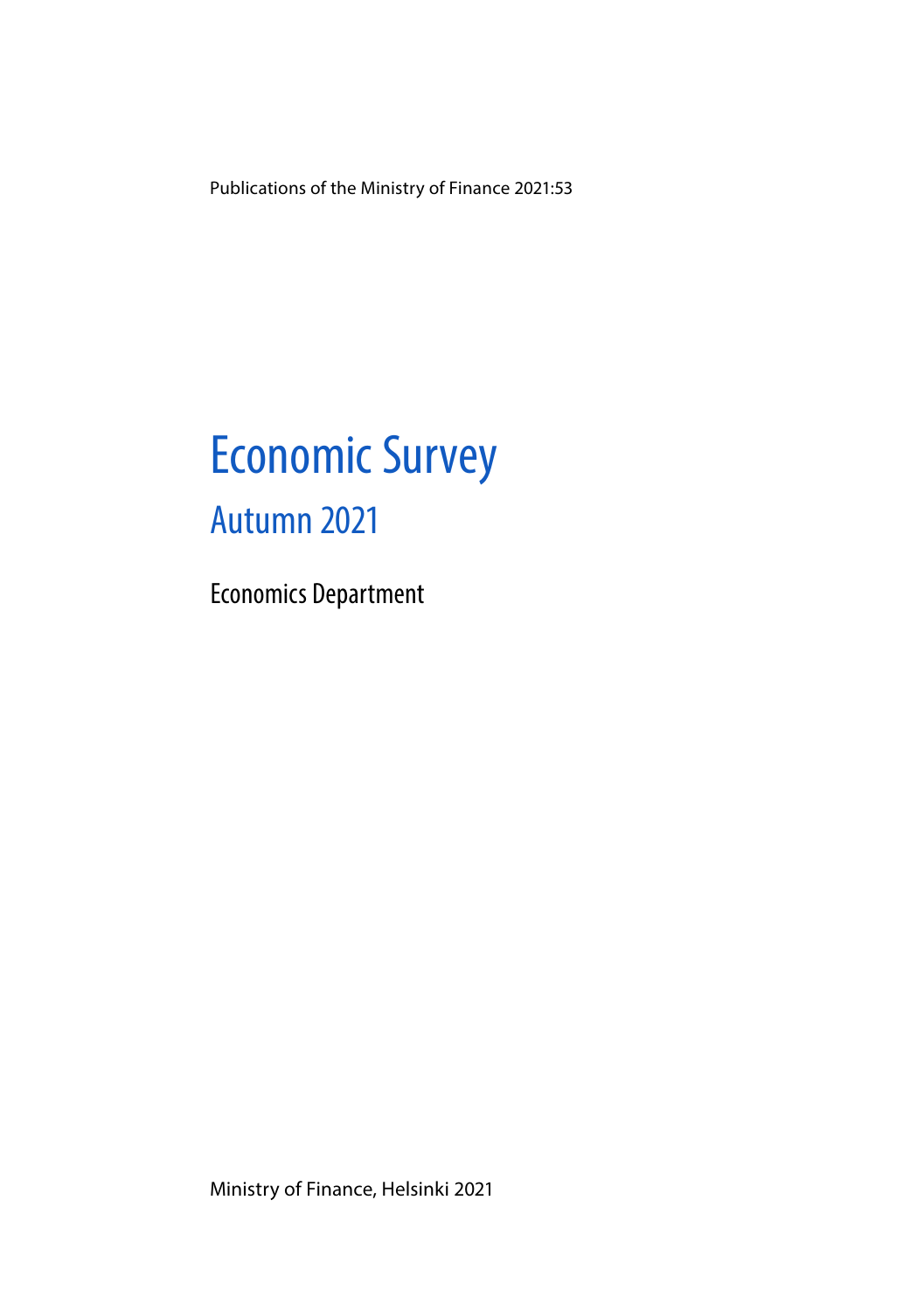#### **Publication sale**

**Online bookstore of the Finnish Government**

vnjulkaisumyynti.fi

#### **Publication distribution**

**Institutional Repository for the Government of Finland Valto**

julkaisut.valtioneuvosto.fi

Ministry of Finance © 2021 Authors and Ministry of Finance

ISBN pdf: 978-952-367-689-3 ISSN pdf: 1797-9714

Layout: Government Administration Department, Publications

Helsinki 2021 Finland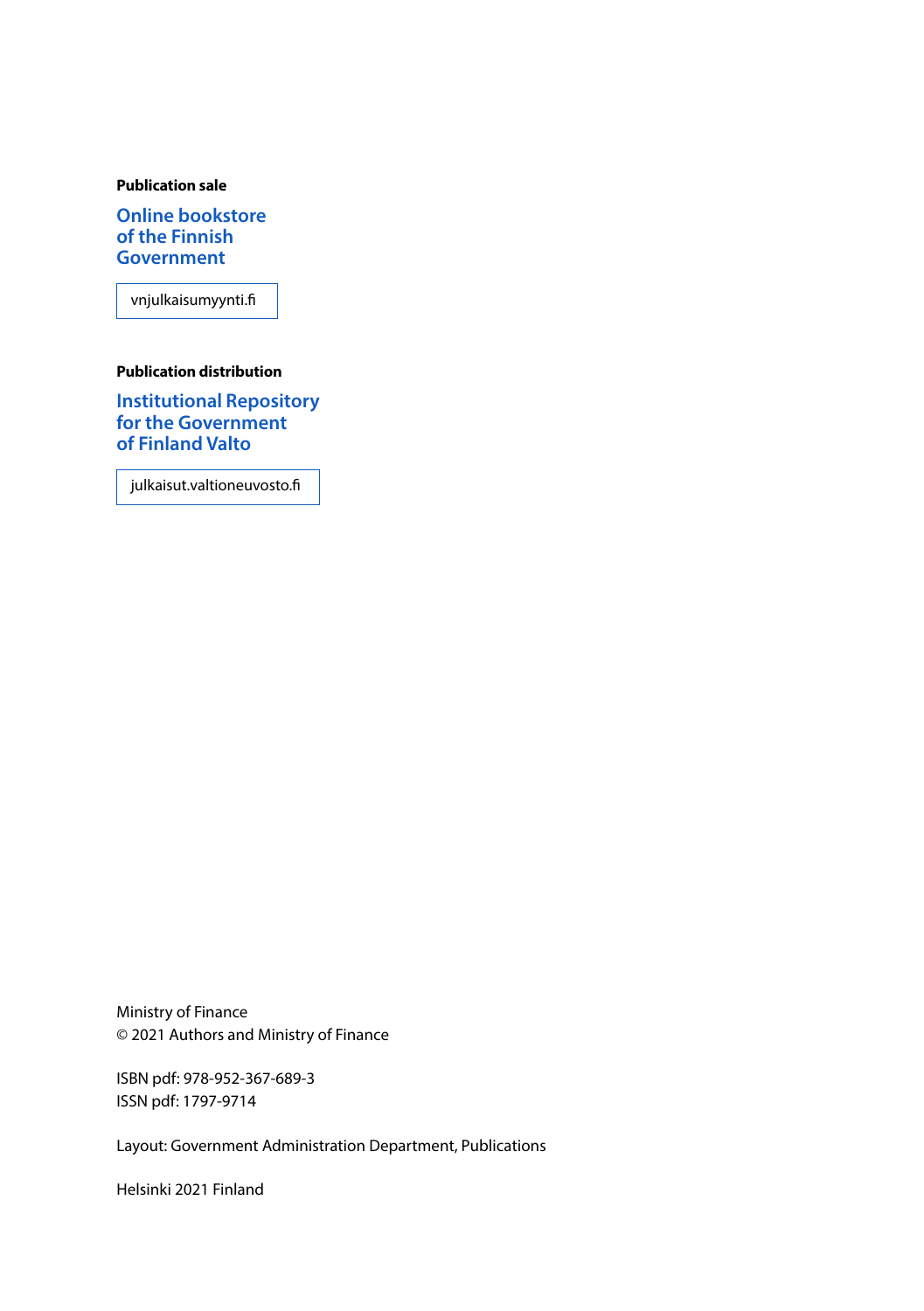27 September 2021

#### **Economic Survey, Autumn 2021**

| Publisher | <b>Publications of the Ministry of Finance 2021:53</b><br>Ministry of Finance | Subiect      | <b>Economic Prospects</b> |
|-----------|-------------------------------------------------------------------------------|--------------|---------------------------|
| Language  | <b>Group Author</b> Economics Department<br>Enalish                           | <b>Pages</b> | 112                       |

#### **Abstract**

Finland's gross domestic product is expected to grow by 3.3% in 2021. The recovery from the COVID-19 pandemic has progressed rapidly since spring this year. The economic recovery will continue in the autumn, especially in the sectors that are still subject to restrictions. As a result, economic growth will remain strong during the second half of the year and will continue in 2022. Finland's GDP is expected to grow by 2.9% in 2022 and by 1.4% in 2023.

In the forecast, the deterioration of the pandemic is not expected to slow down the economic recovery, even if the opening of society was slower than assumed in the summer forecast. Uncertainties arising from the manner in which the disease develops, virus mutations and vaccination coverage add to the uncertainty of the forecast.

Growth in employment has significantly accelerated in the first half of the year. The demand for labour is sustained by economic growth and in the short term, it can be met by the large number of unemployed persons and the government measures to increase the supply of labour. Economic recovery will boost the number of employed persons in 2022 and 2023, especially in the service sectors.

General government deficit will shrink substantially this year and in 2022 as the economic recovery and rapid rise in employment boost the tax revenue and reduce unemployment expenditure. The elimination of the need for spending and support arising from the COVID-19 epidemic will also strengthen general government finances. A temporary economic recovery will not, however, eliminate the structural imbalance affecting Finland's public finances.

**Keywords** economic prospects, public finance, economic development, draft budget

**ISBN PDF** 978-952-367-689-3 **ISSN PDF** 1797-9714

**URN address** http://urn.fi/URN:ISBN:978-952-367-689-3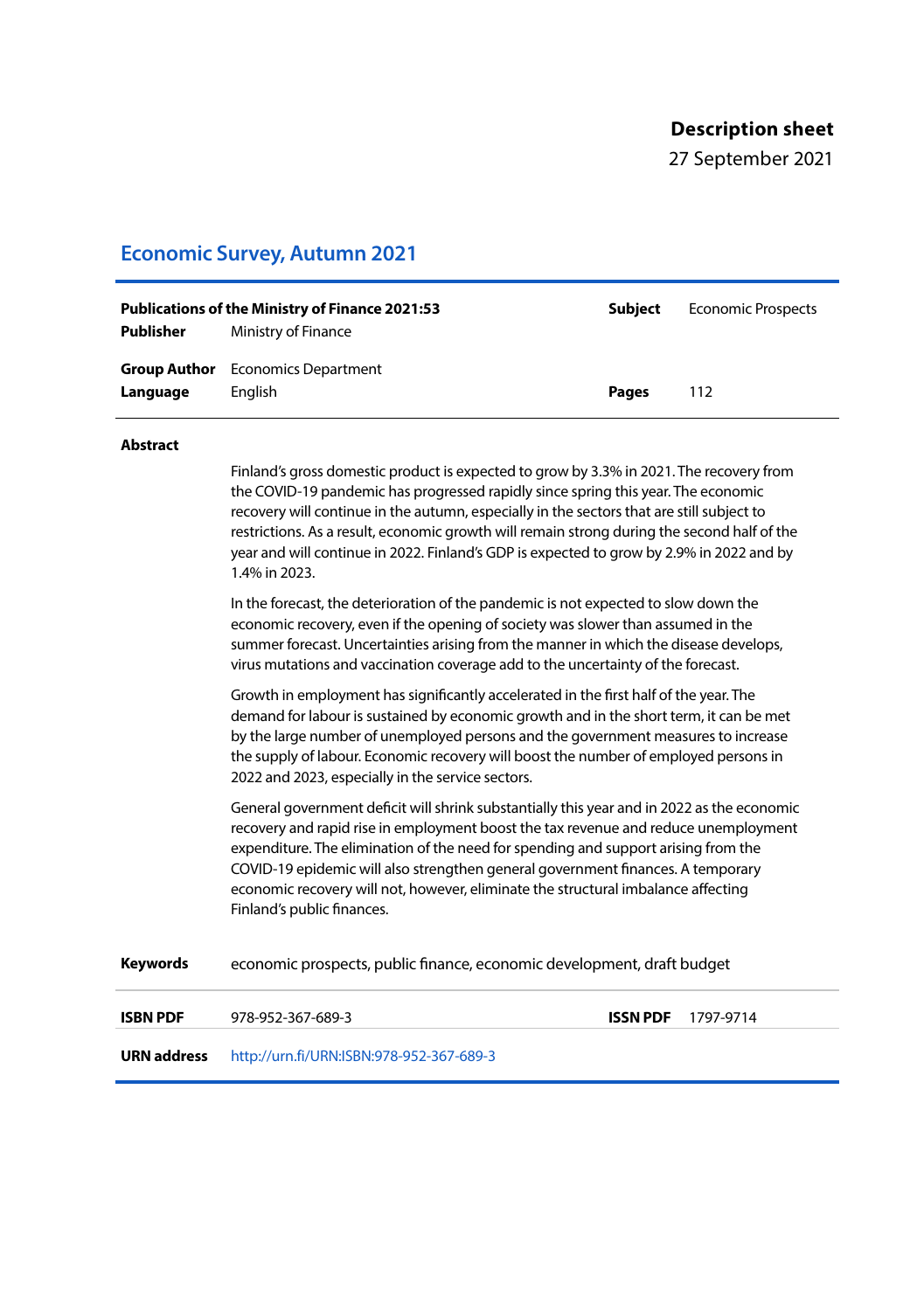27.9.2021

## **Taloudellinen katsaus, syksy 2021**

| Julkaisija                    | Valtiovarainministeriön julkaisuja 2021:53<br>Valtiovarainministeriö                                                                                                                                                                                                                                                                                                                                                         | <b>Teema</b>    | Talousnäkymät |  |  |  |  |
|-------------------------------|------------------------------------------------------------------------------------------------------------------------------------------------------------------------------------------------------------------------------------------------------------------------------------------------------------------------------------------------------------------------------------------------------------------------------|-----------------|---------------|--|--|--|--|
| Yhteisötekijä<br><b>Kieli</b> | Kansantalousosasto<br>Englanti                                                                                                                                                                                                                                                                                                                                                                                               | Sivumäärä       | 112           |  |  |  |  |
| <b>Tiivistelmä</b>            |                                                                                                                                                                                                                                                                                                                                                                                                                              |                 |               |  |  |  |  |
|                               | Bruttokansantuotteen arvioidaan kasvavan 3,3 % v. 2021. Talouden toipuminen covid-<br>19-epidemiasta on ollut nopeaa kuluvan vuoden keväästä alkaen. Talouden elpyminen<br>jatkuu syksyllä varsinkin niillä toimialoilla, joita rajoitukset vielä tällä hetkellä koskevat.<br>Sen seurauksena talouskasvu pysyy edelleen vahvana loppuvuonna ja jatkuu v. 2022.<br>BKT:n arvioidaan kasvavan 2,9 % v. 2022 ja 1,4 % v. 2023. |                 |               |  |  |  |  |
|                               | Ennusteessa tautitilanteen heikentymisen ei oleteta rajoittavan talouden toipumista,<br>vaikka yhteiskunnan avaaminen tapahtuisi hitaammin kuin kesän ennusteessa<br>oletettiin. Taudinkehitykseen, virusmuunnoksiin sekä rokotekattavuuteen liittyvä<br>epävarmuus lisää ennusteen epävarmuutta.                                                                                                                            |                 |               |  |  |  |  |
|                               | Työllisyyden kasvu on vuoden ensimmäisellä puoliskolla nopeutunut merkittävästi.<br>Talouskasvu pitää yllä työvoiman kysyntää, jota riittää täyttämään lyhyellä aikavälillä<br>korkealla oleva työttömyys ja hallituksen toimet työn tarjonnan lisäämiseksi. Talouden<br>elpyminen lisää työllisten määrää vuosina 2022 ja 2023, varsinkin palvelutoimialoilla.                                                              |                 |               |  |  |  |  |
|                               | Julkisen talouden alijäämä pienenee tänä ja ensi vuonna voimakkaasti, kun<br>talouden toipuminen ja nopea työllisyyskasvu lisäävät verotuloja ja pienentävät<br>työttömyysmenoja. Myös covid-19-epidemiaan liittyvän rahankäytön ja tukitarpeen<br>väistyminen vahvistavat julkista taloutta. Talouden väliaikainen elpyminen ei<br>kuitenkaan poista rakenteellista julkisen talouden epätasapainoa.                        |                 |               |  |  |  |  |
| <b>Asiasanat</b>              | talousnäkymät, julkinen talous, taloudellinen kehitys, budjettiesitys                                                                                                                                                                                                                                                                                                                                                        |                 |               |  |  |  |  |
| <b>ISBN PDF</b>               | 978-952-367-689-3                                                                                                                                                                                                                                                                                                                                                                                                            | <b>ISSN PDF</b> | 1797-9714     |  |  |  |  |
|                               | Julkaisun osoite http://urn.fi/URN:ISBN:978-952-367-689-3                                                                                                                                                                                                                                                                                                                                                                    |                 |               |  |  |  |  |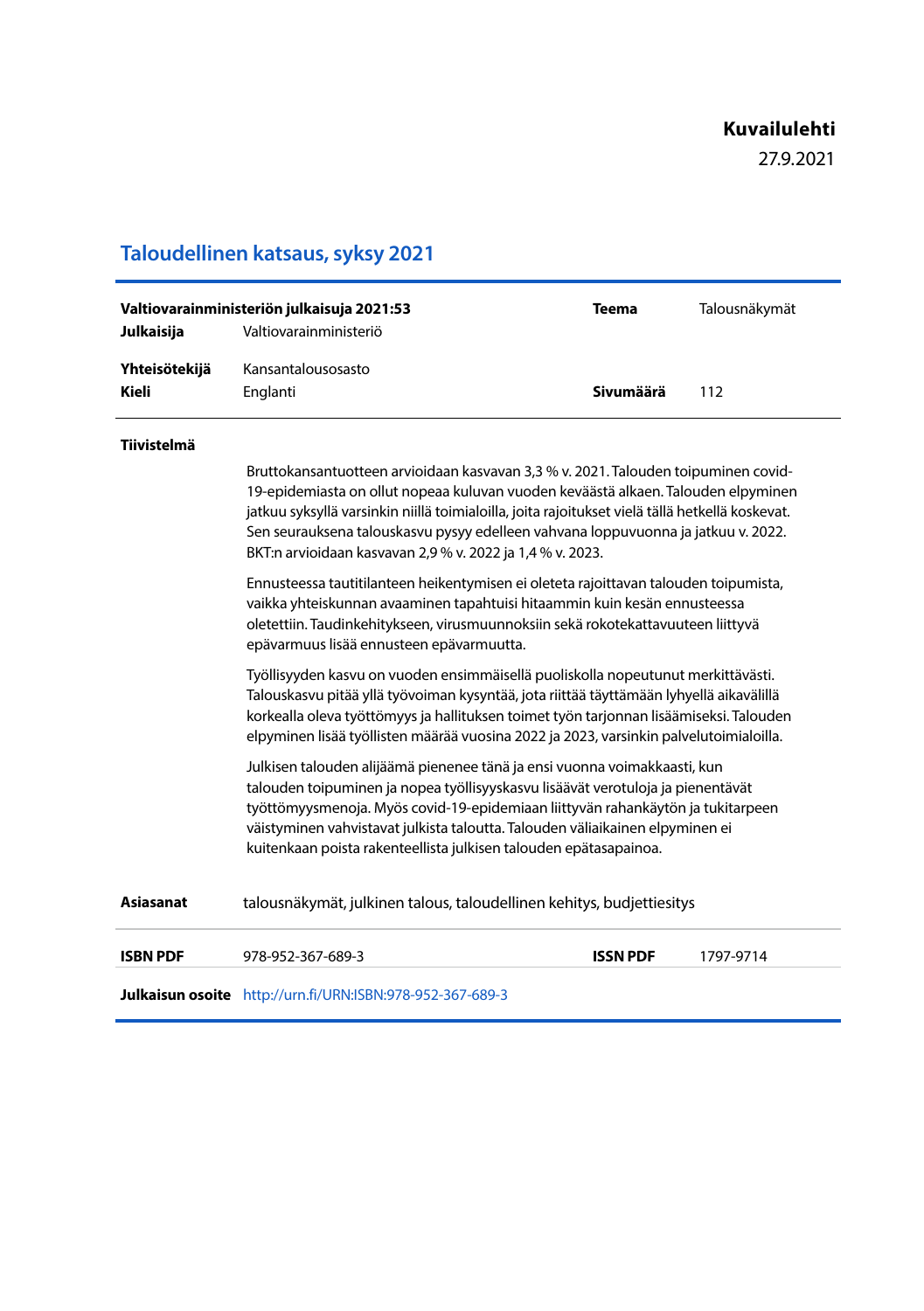#### **Presentationsblad**

27.9.2021

#### **Ekonomisk översikt, hösten 2021**

| Finansministeriets publikationer 2021:53<br>Finansministeriet<br><b>Utgivare</b> |                                    | Tema     | Ekonomiska utsikter |
|----------------------------------------------------------------------------------|------------------------------------|----------|---------------------|
| Utarbetad av<br>Språk                                                            | Ekonomiska avdelningen<br>Engelska | Sidantal | 112                 |

#### **Referat**

Bruttonationalprodukten beräknas öka med 3,3 procent under 2021. Ekonomins återhämtning efter covid-19-pandemin har varit snabb sedan våren i år. Återhämtningen fortsätter under hösten, särskilt inom de branscher som för närvarande berörs av restriktionerna. Till följd av detta är den ekonomiska tillväxten fortsatt stark i slutet av året och fortsätter 2022. BNP beräknas öka med 2,9 procent 2022 och med 1,4 procent 2023.

I prognosen antas en försämrad sjukdomssituation inte begränsa ekonomins återhämtning, även om öppnandet av samhället sker långsammare än antagandet i sommarens prognos. Osäkerheten kring sjukdomsutvecklingen, virusvarianterna och vaccinationstäckningen ökar osäkerheten i prognosen.

Sysselsättningen har ökat i betydligt snabbare takt under årets första hälft. Den ekonomiska tillväxten upprätthåller efterfrågan på arbetskraft, som på kort sikt kan fyllas tack vare den höga arbetslösheten och regeringens åtgärder för att öka utbudet på arbete. Ekonomins återhämtning ökar antalet sysselsatta under 2022 och 2023, i synnerhet inom servicebranscherna.

Underskottet i de offentliga finanserna minskar kraftigt i år och nästa år, då den ekonomiska återhämtningen och den snabba sysselsättningsökningen ökar skatteinkomsterna och minskar arbetslöshetsutgifterna. Den offentliga ekonomin stärks också av att utgifterna och stödbehovet i anslutning till covid-19-epidemin minskar. Den temporära ekonomiska återhämtningen eliminerar ändå inte den strukturella obalansen i den offentliga ekonomin.

**Nyckelord** ekonomiska utskiter, offentlig ekonomi, ekonomisk utveckling, budgetförslag

| <b>ISBN PDF</b>   | 978-952-367-689-3                        | ISSN PDF | 1797-9714 |
|-------------------|------------------------------------------|----------|-----------|
| <b>URN-adress</b> | http://urn.fi/URN:ISBN:978-952-367-689-3 |          |           |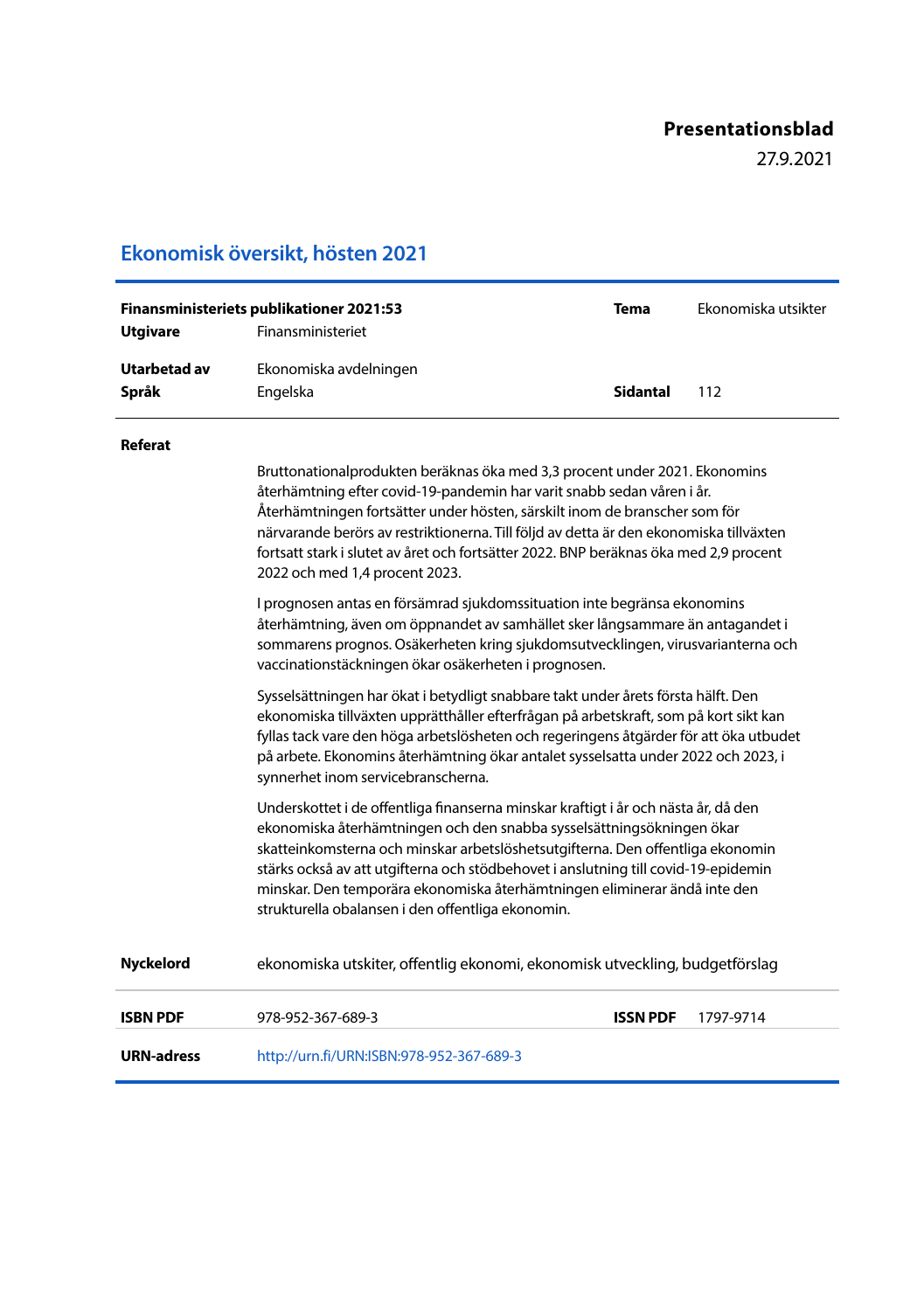The source for all data on materialised developments is Statistics Finland unless otherwise indicated.

#### SYMBOLS AND CONVENTIONS USED

- nil
- 0 less than half the final digit shown
- .. not available
- . not pertinent<br>\*\* forecast
- forecast
- CPB CPB Netherlands Bureau for Economic Policy Analysis
- HWWI Hamburgisches WeltWirtschafts Institut
- IMF International Monetary Fund
- MEAE Ministry of Economic Affairs and Employment
- MoF Ministry of Finance
- MSAH Ministry of Social Affairs and Health

Each of the figures presented in the tables has been rounded separately.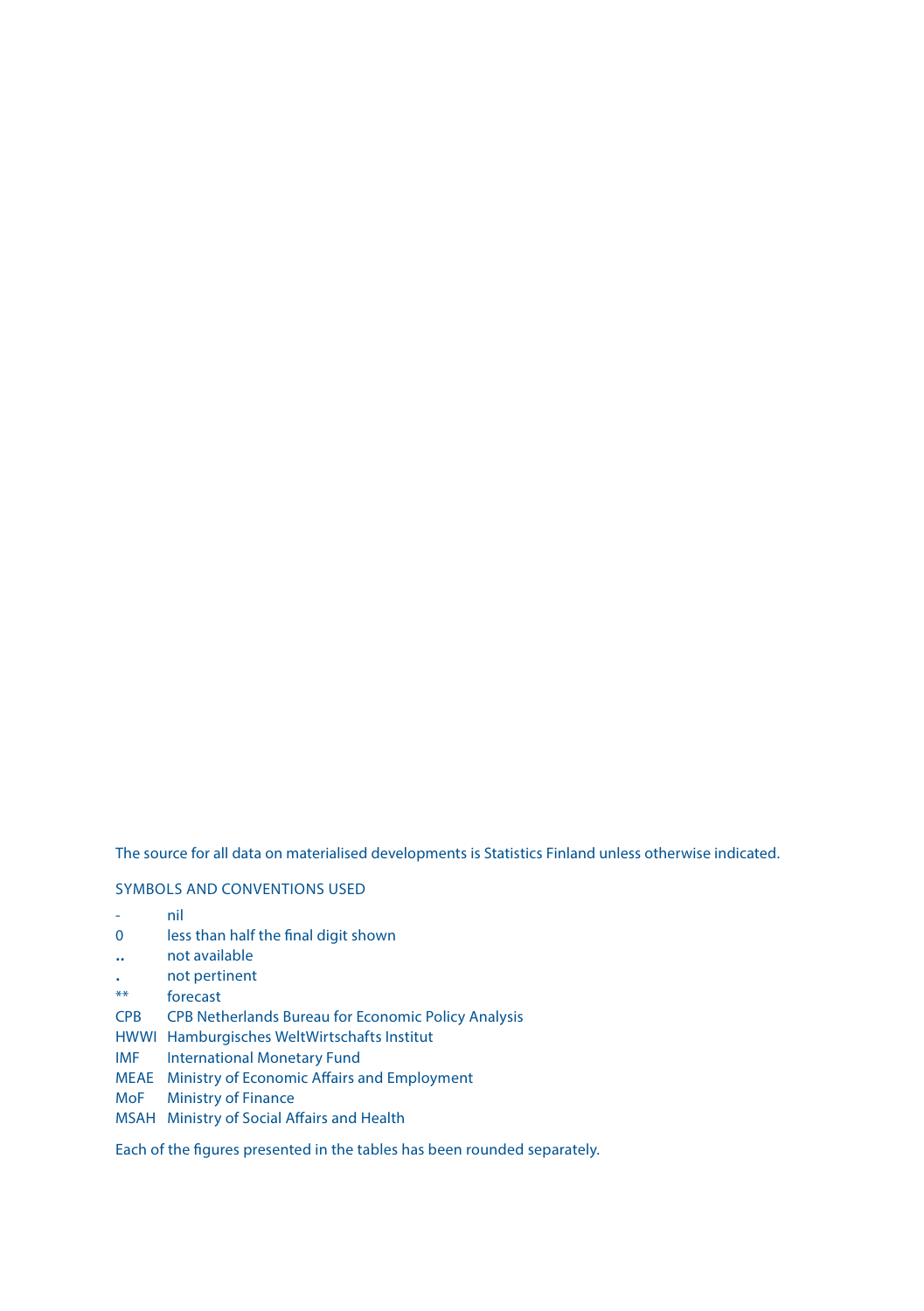#### **ECONOMIC SURVEY AUTUMN 2021**

This Economic Survey offers projections of economic developments in 2021–2023. In addition to short-term prospects, it includes a medium-term economic outlook extending to 2025.

The forecast and trend projections in the survey are prepared independently by the Ministry of Finance Economics Department based on the Act on the implementation of the Treaty on Stability, Coordination and Governance in the Economic and Monetary Union and on multi-annual budgetary frameworks (869/2012).

The forecasts are based on national accounts data for the year 2020 published by Statistics Finland in July 2021, on other public statistical sources available by 30 August 2021 and the decisions taken by the Government in its budget negotiations on 9 September 2021.

Helsinki September 2021

Ministry of Finance Economics Department

Mikko Spolander Director General

Jukka Railavo Marja Paavonen Senior Financial Advisor Senior Financial Advisor Head of Macro Forecasting Head of Public Finance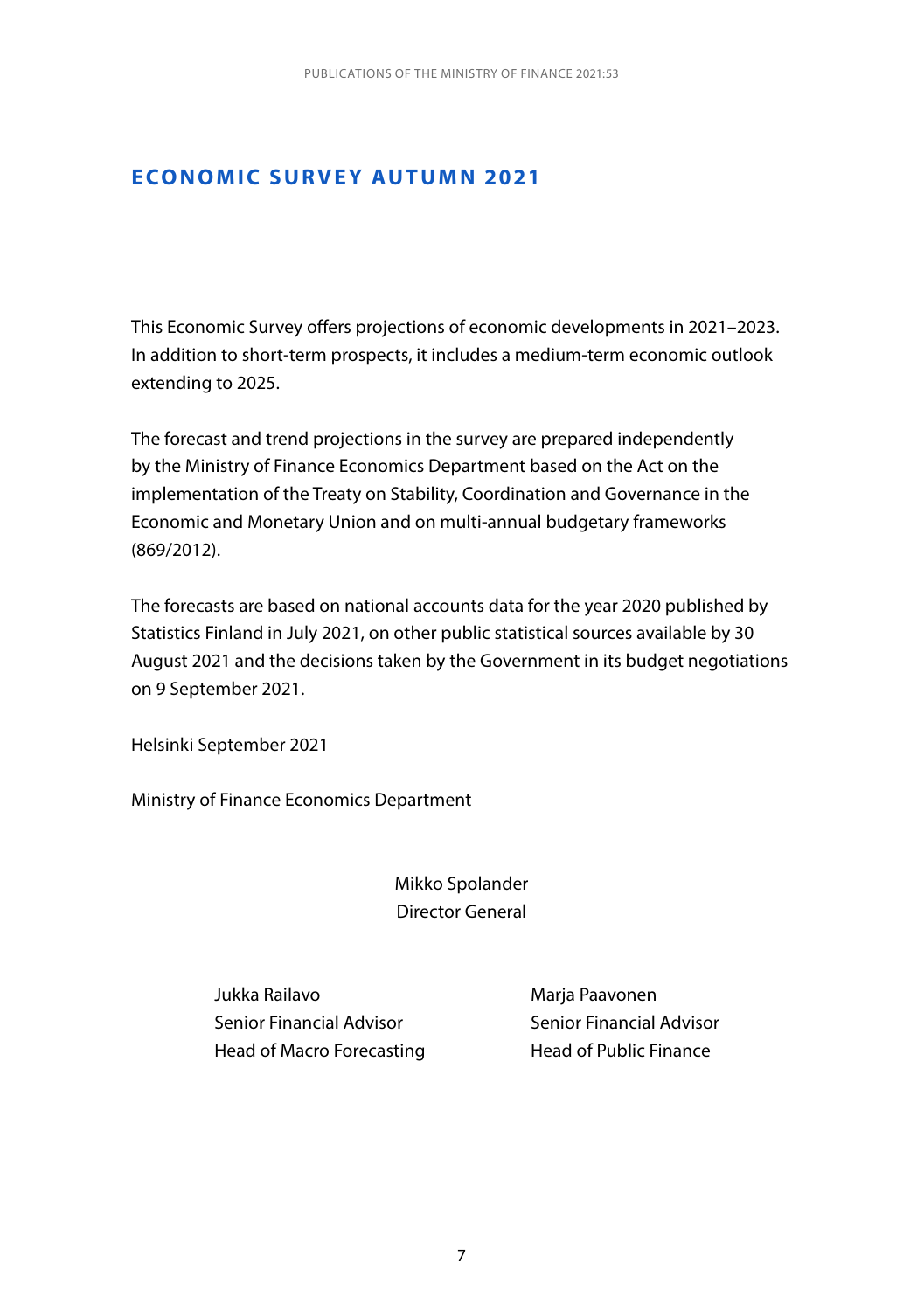## **Contents**

|                |     |       |                                                                                   | 10 |
|----------------|-----|-------|-----------------------------------------------------------------------------------|----|
|                |     |       |                                                                                   | 13 |
| 1              |     |       |                                                                                   | 24 |
|                | 1.1 |       |                                                                                   | 24 |
|                |     | 1.1.1 |                                                                                   | 24 |
|                |     | 1.1.2 | There is an expectant mood in the financial markets                               | 26 |
|                |     | 1.1.3 | Consumer price inflation has accelerated, long-term interest rates are            |    |
|                |     |       |                                                                                   | 27 |
|                |     | 1.1.4 | Raw materials have reached record highs, crude oil price is expected to decrease. | 27 |
|                |     | 1.1.5 |                                                                                   | 28 |
|                |     | 1.1.6 |                                                                                   | 29 |
|                | 1.2 |       |                                                                                   | 30 |
|                |     | 1.2.1 |                                                                                   | 30 |
|                |     | 1.2.2 |                                                                                   | 32 |
|                | 1.3 |       |                                                                                   | 33 |
|                |     | 1.3.1 |                                                                                   | 33 |
|                |     | 1.3.2 |                                                                                   | 38 |
|                |     | 1.3.3 |                                                                                   | 38 |
|                |     | 1.3.4 |                                                                                   | 41 |
|                | 1.4 |       |                                                                                   | 42 |
|                |     | 1.4.1 |                                                                                   | 42 |
|                |     | 1.4.2 |                                                                                   | 45 |
|                |     | 1.4.3 |                                                                                   | 48 |
|                | 1.5 |       |                                                                                   | 50 |
|                | 1.6 |       |                                                                                   | 54 |
|                |     | 1.6.1 |                                                                                   | 54 |
|                |     | 1.6.2 |                                                                                   | 55 |
| $\overline{2}$ |     |       |                                                                                   | 58 |
|                | 2.1 |       |                                                                                   | 58 |
|                |     | 2.1.1 |                                                                                   | 70 |
|                | 2.2 |       |                                                                                   | 72 |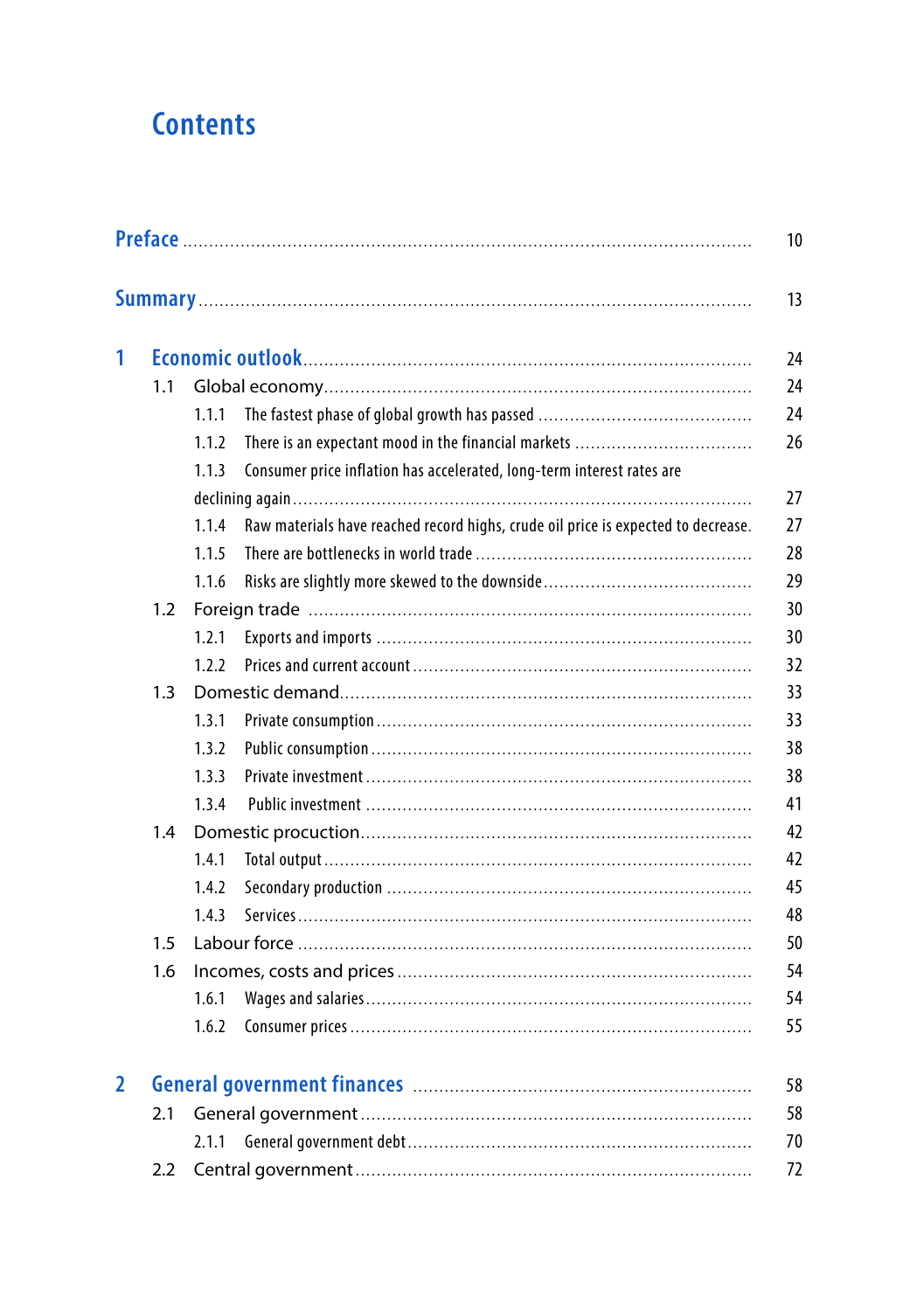| 2.6 Long-term sustainability of general government finances 94 |  |
|----------------------------------------------------------------|--|
|                                                                |  |

#### **Boxes:**

| General government expenditure as a counter-cyclical policy      |  |
|------------------------------------------------------------------|--|
|                                                                  |  |
|                                                                  |  |
| Long-term public debt ratio before and after COVID-19 epidemic99 |  |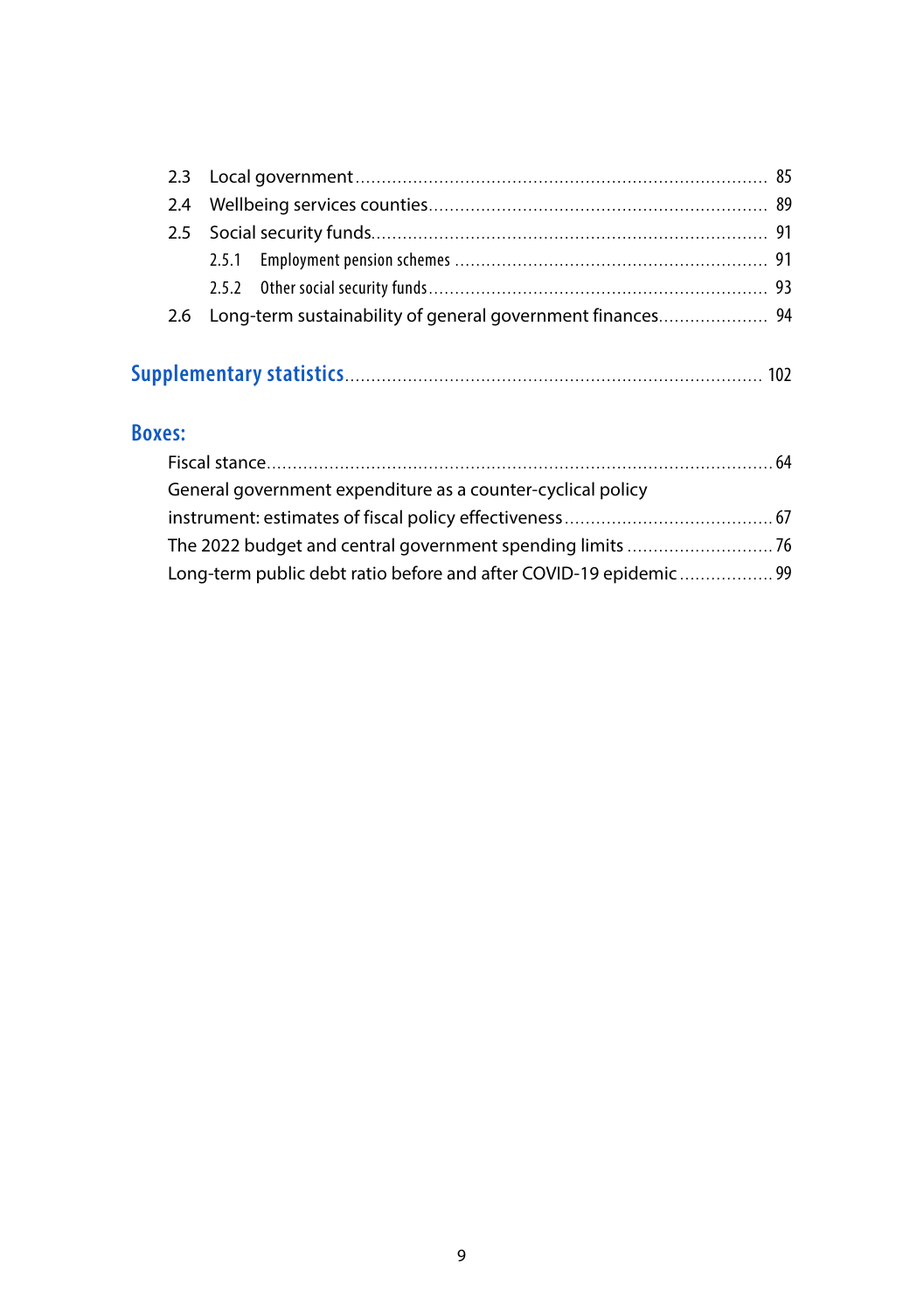# <span id="page-10-0"></span>**Preface**

The view that the Finnish economy will recover rapidly from the blow dealt by COVID-19 during the second half of 2021 and the first half of 2022 has gained strength during the summer. However, according to the estimates of the Ministry of Finance, the upturn will be short-lived.

The ministry estimates that the Finnish GDP will grow at a rate of about 3% in 2021 and 2022. After the economic cycle has stabilised, growth will slow down and it will be determined by economic performance – growth in employment and productivity and the competitiveness of the economy. After the short period of growth, GDP growth is in danger of slowing down to between 1% and 1.5%. Finland is ageing and in the current situation it cannot do any better.

The short period of rapid economic growth and a sharp decline in spending directly related to the COVID-19 epidemic will reduce general government deficit in 2021 and 2022 but will not make the situation better in the long term. To stop further increase in general government indebtedness so that public finances would be on a steady and sustainable basis in the long term would require more extensive and effective use of national resources: a higher employment rate, more rapid economic growth and more cost-effective public administration.

The short period of economic growth is connected with the release of pent-up demand in a situation where vaccination is progressing rapidly, restrictions on business activities are eased and both households and companies are optimistic about the future. The upturn is part of the natural cycle of an economic blow and recovery from it, which has been supported by an active economic policy both in Finland and globally.

The natural cycle will help the economy to recover rapidly. In this situation, the economy should no longer be supported with public sector measures. Instead, private investments and supply of labour should now be encouraged so that output growth would not wane because of the lack of actors and production capacity, rising costs and erosion of competitiveness.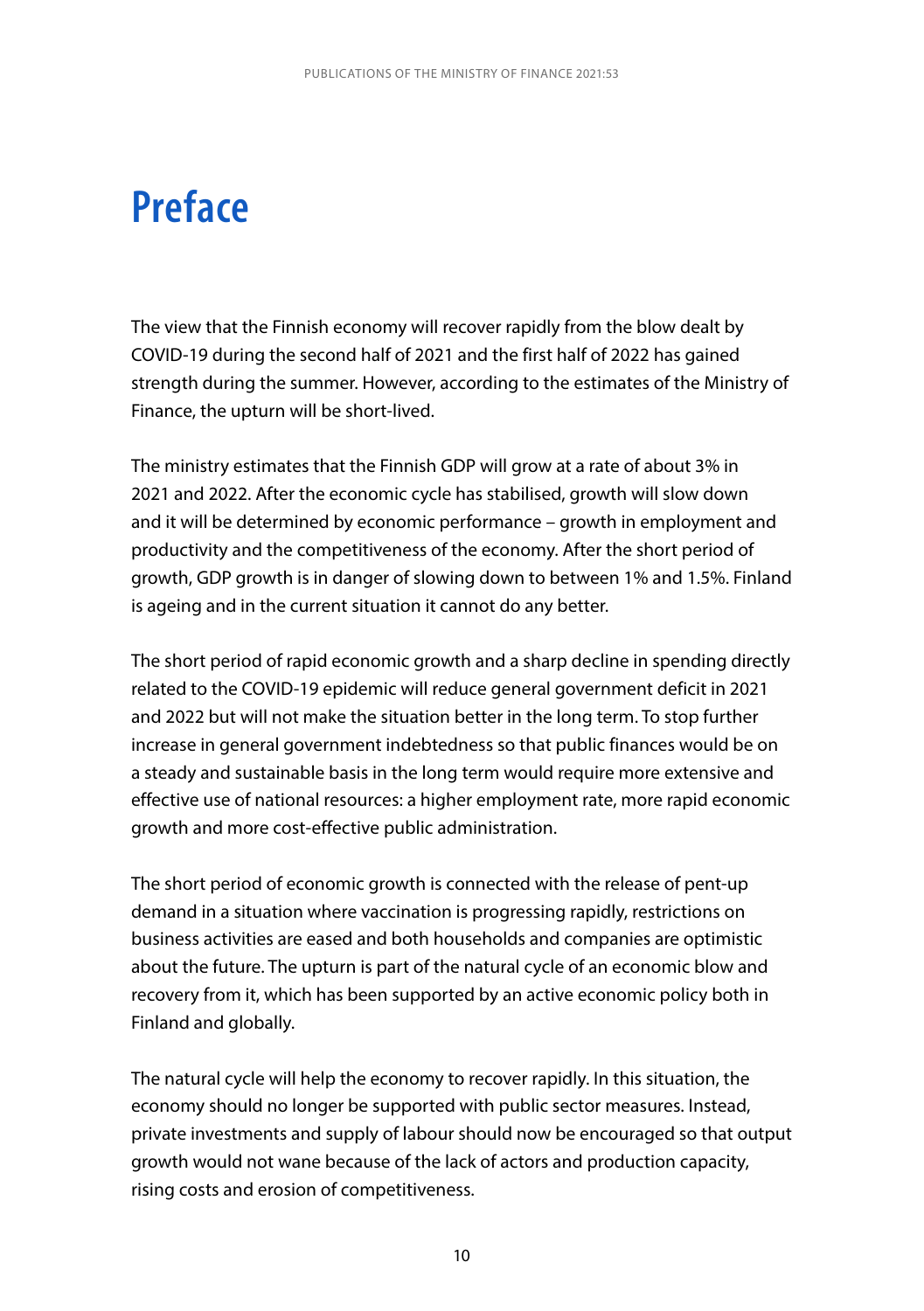Parallel to the brief economic upturn, Finland and the rest of the world are experiencing a structural change. It is connected with the new ways of consumption and work tested during the COVID-19 pandemic. In Finland, ageing of the population and shrinking of the working-age population have been part of this transition for years. Global introduction of new technologies and changes in production structures that stem from the changing consumer choices and business investments prompted by climate change adaptation and mitigation are new powerful factors promoting the transition.

Structural change always opens up new opportunities, and pioneers will be the first ones to benefit from the opportunities.

To enable change, it is important that amid the change, Finland has as an adequate supply of working-age and skilled workforce that is available for the labour market and that the labour force is directed to areas where it can be used in the most productive manner.

In this respect, the situation is not good. Labour force and employment are now growing at a rapid rate but at the same time, long-term unemployment remains high, there are plenty of vacancies and the shortage of skilled labour has again been highlighted as a factor limiting output growth. Labour force is not fully used and correcting the situation is one of the key issues facing the Finnish economy.

Climate change, changes in production structures and the introduction of new technologies require substantial investments in global scale. To boost its economic performance and ensure faster than expected growth in the next few years, Finland should be able to use the new opportunities and attract a large part of the new investments.

The key issue is to ensure a favourable and internationally competitive investment environment. It is determined by a large number of factors connected to economic and social structures and mobility of production factors. They include the functioning of labour and housing markets, information and transport infrastructure and smooth immigration. The investment environment is also impacted by competitive taxation, business subsidies and regulation, smooth permit processes, and adequate and flexible funding channels for enterprises. Attracting foreign companies to Finland and encouraging them to invest in Finnish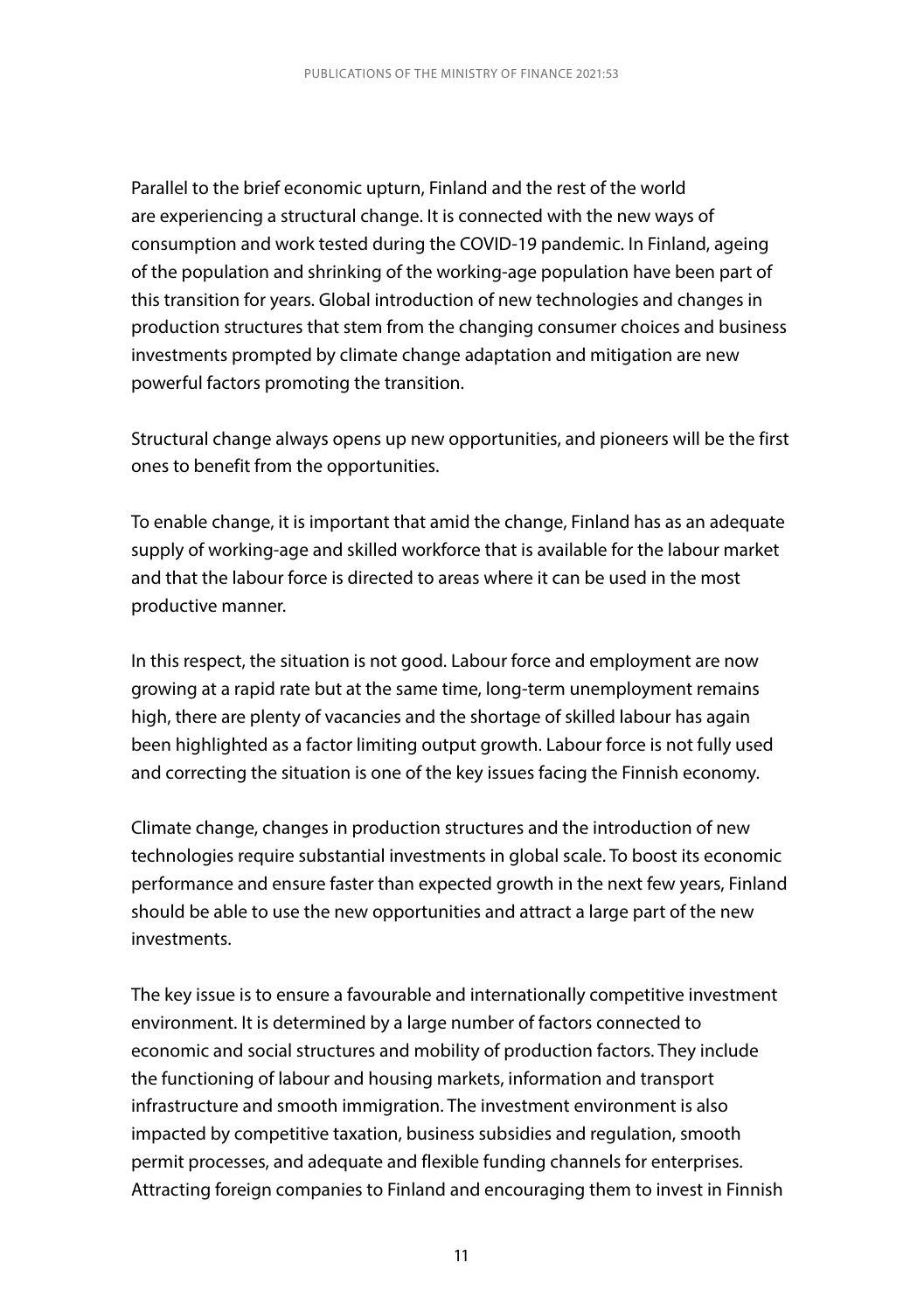enterprises as well as the ability of Finnish companies to expand internationally are also key factors. Entrepreneurship, good management and opportunities for fair competition in the markets on equal terms can be added to the list.

The list is long. We do not need to be the number one in the world in all things but we must be good enough in all areas. How to generate value added and to how to boost value added in an ecologically sustainable manner by economic policy means are core issues in this respect. Only by successfully addressing these issues can we ensure the wellbeing of coming generations and the future of Finnish welfare society and its funding base.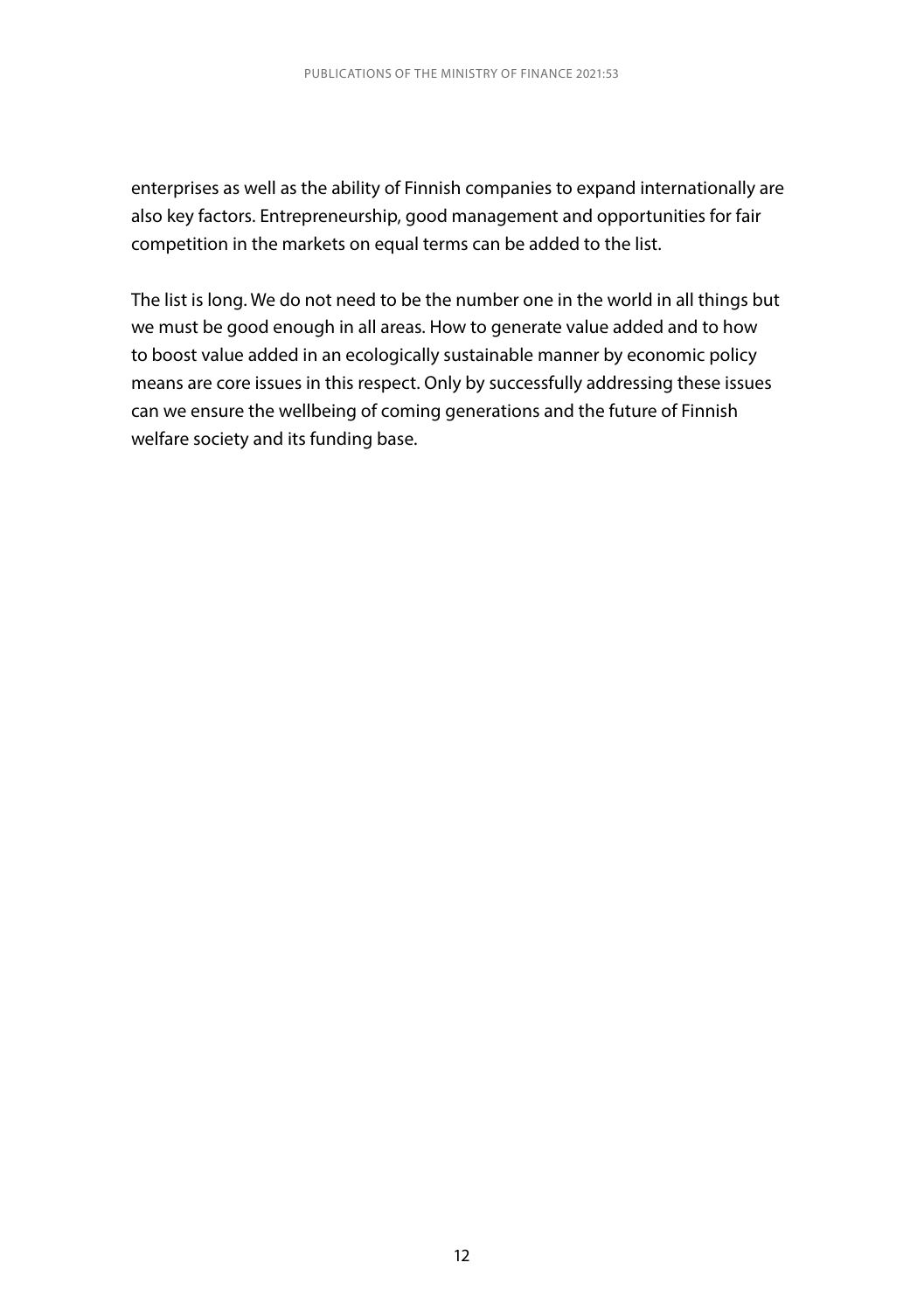## <span id="page-13-0"></span>**Summary**

## **Economic outlook for the period 2021 – 2023**

Finland's gross domestic product is expected to grow by 3.3% in 2021. The recovery from the COVID-19 pandemic has progressed rapidly since spring this year. In particular, the employment rate has improved rapidly. The economic recovery will continue in the autumn, especially in the sectors that are still subject to restrictions. As a result, economic growth will remain strong during the second half of the year and will continue in 2022. The GDP is expected to grow by 2.9% in 2022 and by 1.4% in 2023.

In the forecast, the deterioration of the pandemic is not expected to slow down the economic recovery, even if the opening of society was slower than expected in the summer forecast. Uncertainties arising from the manner in which the disease develops, virus mutations and vaccination coverage add to the uncertainty of the forecast.

General government deficit will shrink substantially this year and in 2022 as the economic recovery and rapid rise in employment boost the tax revenue and reduce unemployment expenditure. The elimination of the need for spending and support arising from the COVID-19 epidemic will also strengthen general government finances. A temporary economic recovery will not, however, eliminate the structural imbalance affecting Finland's public finances.

### **Global economy will continue on a rapid growth path**

Helped by fiscal stimulus, release of pent-up consumption demand and progress in vaccinations, the global economy has recovered rapidly in the shadow of the COVID-19 pandemic. The economic indicators in developed countries for the coming months have decreased somewhat, but are still on a high level. The world economy will grow by 6.1% in 2021 and by 4.7% in 2022.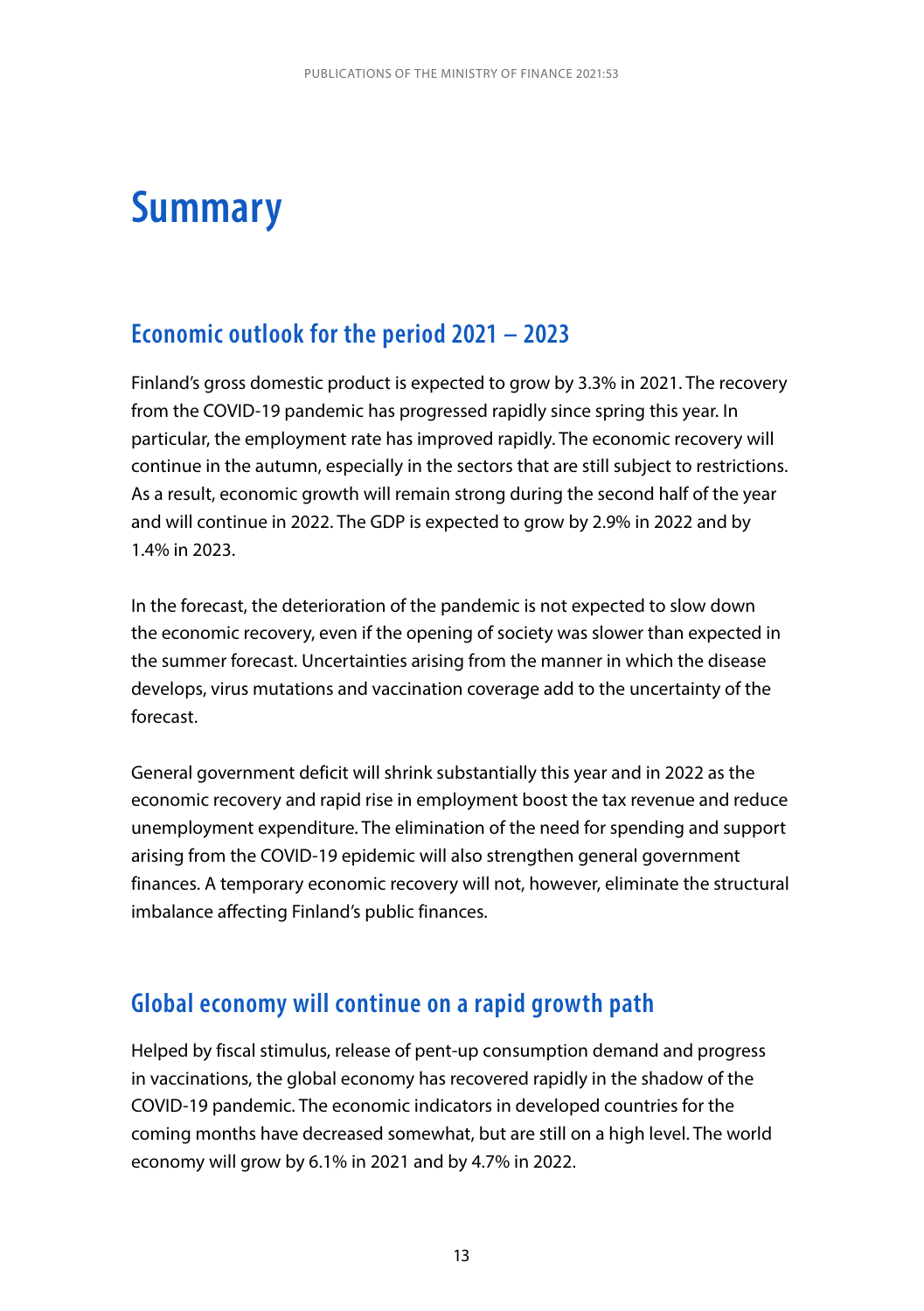The rapid growth in the euro area that began in the second quarter will continue as restrictions are eased and the demand for services is increasing. The growth is also boosted by the recovery instrument of the EU (NGEU). Strong stimulus measures introduced in the United States have led to a rapid increase in private consumption, which, together with supply constraints, has accelerated consumer price inflation. Consumers' view of the current situation is very positive, but their expectations of the future are much more pessimistic.

Consumption growth is the key issue in the outlook for the Chinese economy. Growth in consumption accounted for more than 60% of the economic growth during the first half of 2021. Investments and net exports made a smaller contribution to economic growth even though foreign trade increased rapidly in the summer. Consumption will increase sharply as the pandemic subsides.

World goods trade has recovered quickly, largely due to the low base of comparison last year, but trade is hampered by a shortage of industrial components, problems with container transport logistics and the partial closure of a large Chinese port in August. The trade will grow by 8.3% in 2021 and will return to its long-term growth path this year. In 2022, growth will slow down to five per cent.

## **Investments will grow throughout the outlook period**

GDP growth will accelerate to 3.3% in 2021. Economic recovery during the spring was than expected. Economic growth will continue at an above-average rate during the second half of the year even though the operating environment has not yet recovered from the consequences of the COVID-19 pandemic. A high savings rate and optimism among consumers will create a basis for a rapid growth in private consumption. Private investments already increased during the first half of 2021 and the trend in housing construction in particular has been positive. The rapid growth in world trade, which started at the end of 2020, continued during the first half of 2021. Global economic recovery, stimulus measures and the demand for Finnish exports in important trade areas will boost both exports and imports.

Growth in employment has significantly accelerated in the first half of the year. In June, the number of employed persons was 2.1% (more than 50,000) higher than at the end of last year. According to Statistics Finland, unemployment was 12.4%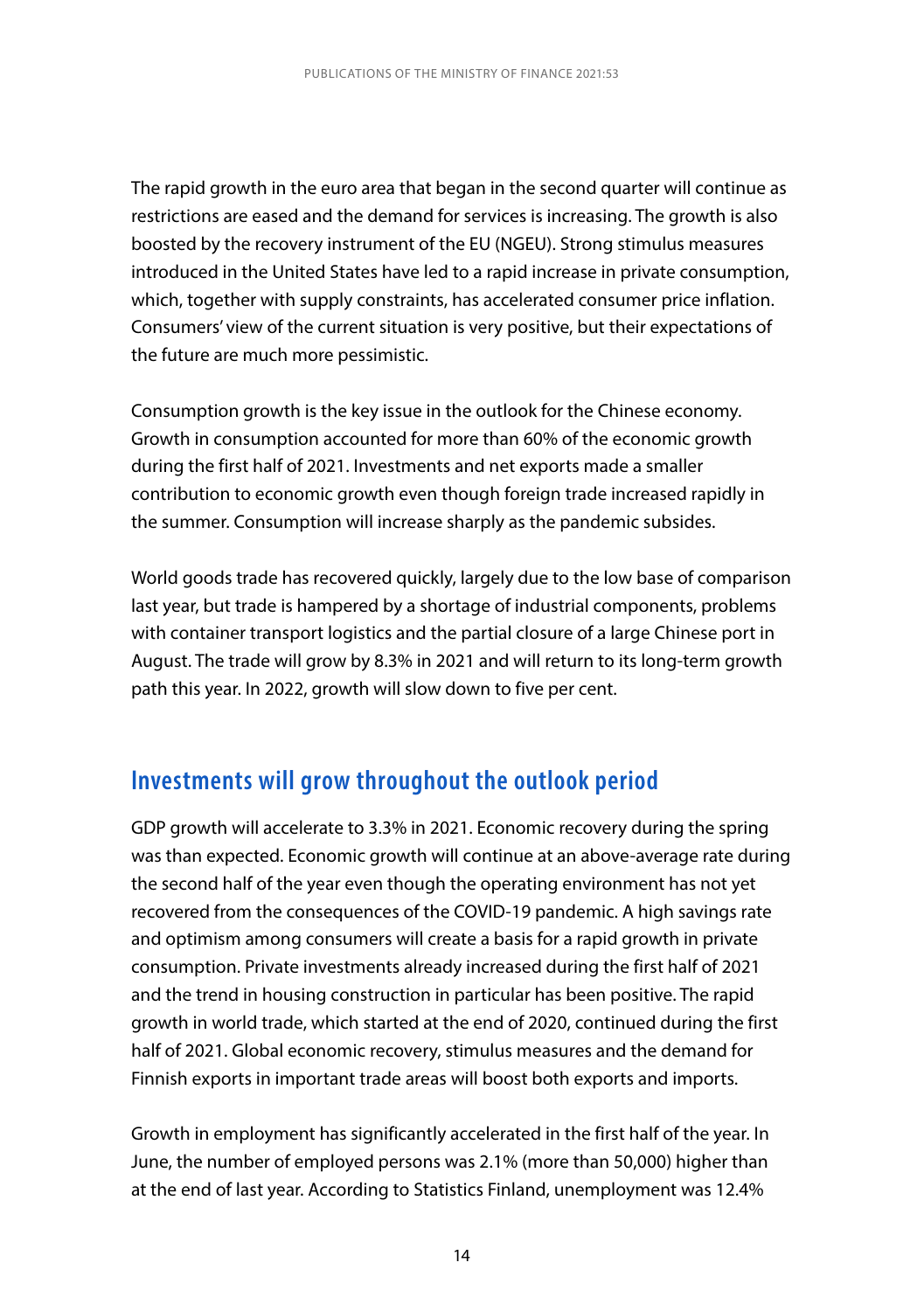higher during the first half of 2021 than in the same period last year. However, there was no longer any growth in the unemployment trend in summer and steady growth in employment will also gradually reduce the number of unemployed.

There is a strong demand for labour, and in a number of sectors, the potential is even higher. In fact, there are plenty of job opportunities on offer, as employers have made a record number of vacancies available through labour administration. The more extensive survey-based statistics on job vacancies compiled by Statistics Finland also shows that the number of job vacancies is now high.

Driven by wage drifts and negotiated pay rises, nominal earnings will increase by 2.3% in 2021. Measured on the basis of the consumer price index, an inflation rate of 1.8% is forecast for 2021. Inflation has accelerated as a result of rises in energy prices.

Finland's gross domestic product is expected to grow by 2.9% in 2022. Supported by exports, the growth will continue as the strong recovery of the developed world (especially the euro area) is continuing. In sectors that were particularly hard hit by the crisis, such as tourism, recovery will be further delayed in 2021 as the COVID-19 pandemic is discouraging travel. In 2022, rapid growth in foreign trade in services is expected as the easing of restrictions and uncertainty will boost growth in crisis sectors. Finland's exports will reach pre-crisis levels in early 2022. Exports of goods will recover faster than exports of services and will reach pre-crisis levels already in 2021.

Private investments will grow at an average rate of 3.5% during the outlook period, which means that their ratio to GDP will reach nearly 20% in 2023. A strong recovery in machinery and equipment investments is expected as the outlook for the global economy improves. The investment outlook for Finnish industries is good. Funding from the Recovery and Resilience Facility of the EU (RRF) will boost private investments between 2021 and 2023.

Housing investments will decline slightly in 2022 but housing starts will nevertheless remain at a relatively high level. Towards 2023, housing starts will gradually approach the long-term average and housing investments will fall in 2023. Low interest rates will keep up the demand for housing loans and housing construction.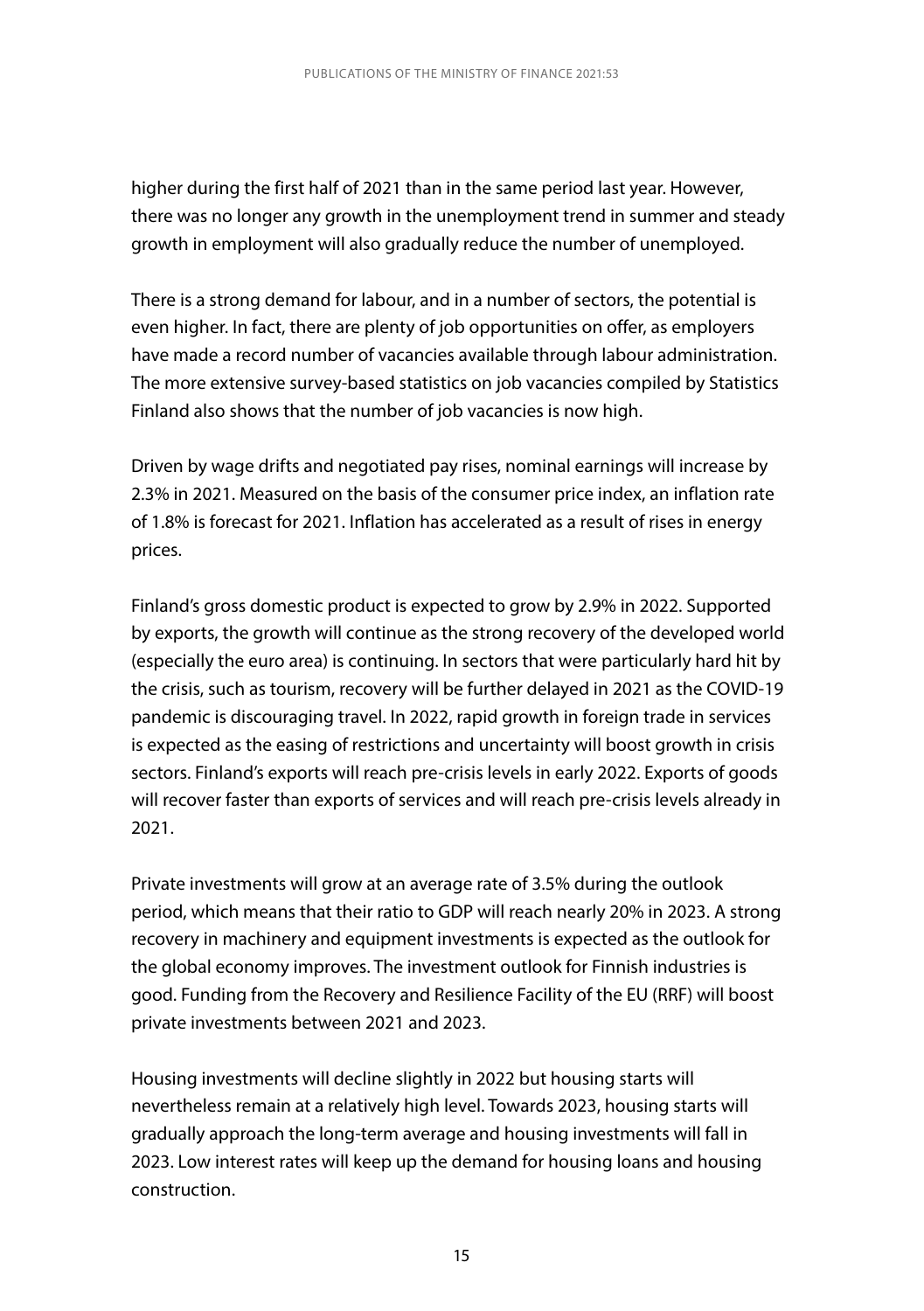Private consumption will grow more rapidly in 2022 and the consumption will exceed the pre-COVID-19 levels. A rapid decline in the savings rate is expected in the next few years as most of the savings will be released for consumption. The savings rate will, however, remain positive throughout the outlook period as consumption will remain lower than disposable income.

Driven by growth in domestic consumption and investments, imports will continue to grow, with the period of fastest growth expected in 2021 and 2022. Imports will also be sustained by an increase in output volumes and strong export growth.

In 2023, GDP growth will slow down to 1.4%, which is still above the mediumterm average. The short period of strong growth driven by global stimulus and the recovery from the COVID-19 pandemic will be over and the economy is again facing the growth constraints identified before the crisis.

The demand for labour is sustained by economic growth and in the short term, it can be met by the large number of unemployed persons and the government measures to increase the supply of labour. Economic recovery will boost the number of employed persons in 2022 and 2023, especially in the service sectors. The number of employed persons is expected to increase by 1.5% in 2022. As the economy loses strength, the growth will slow down in 2023 but the employment rate will exceed 74% in 2023.

Driven by rising earnings and higher employment, the wage bill is expected to increase by an annual rate of nearly four per cent in 2022 and 2023. At the same time, measured with the national consumer price index, inflation is expected to accelerate to between 1.6% and 1.7%. Rise in wages will be gradually passed on to prices of services.

## **Economic recovery will not eliminate the imbalance in the public finances**

General government deficit will shrink substantially in 2021 and in 2022 as strong economic growth and rapid rise in employment boost the tax revenue and reduce unemployment expenditure. A sharp reduction in the spending and need for support related to the COVID-19 epidemic will also strengthen general government finances.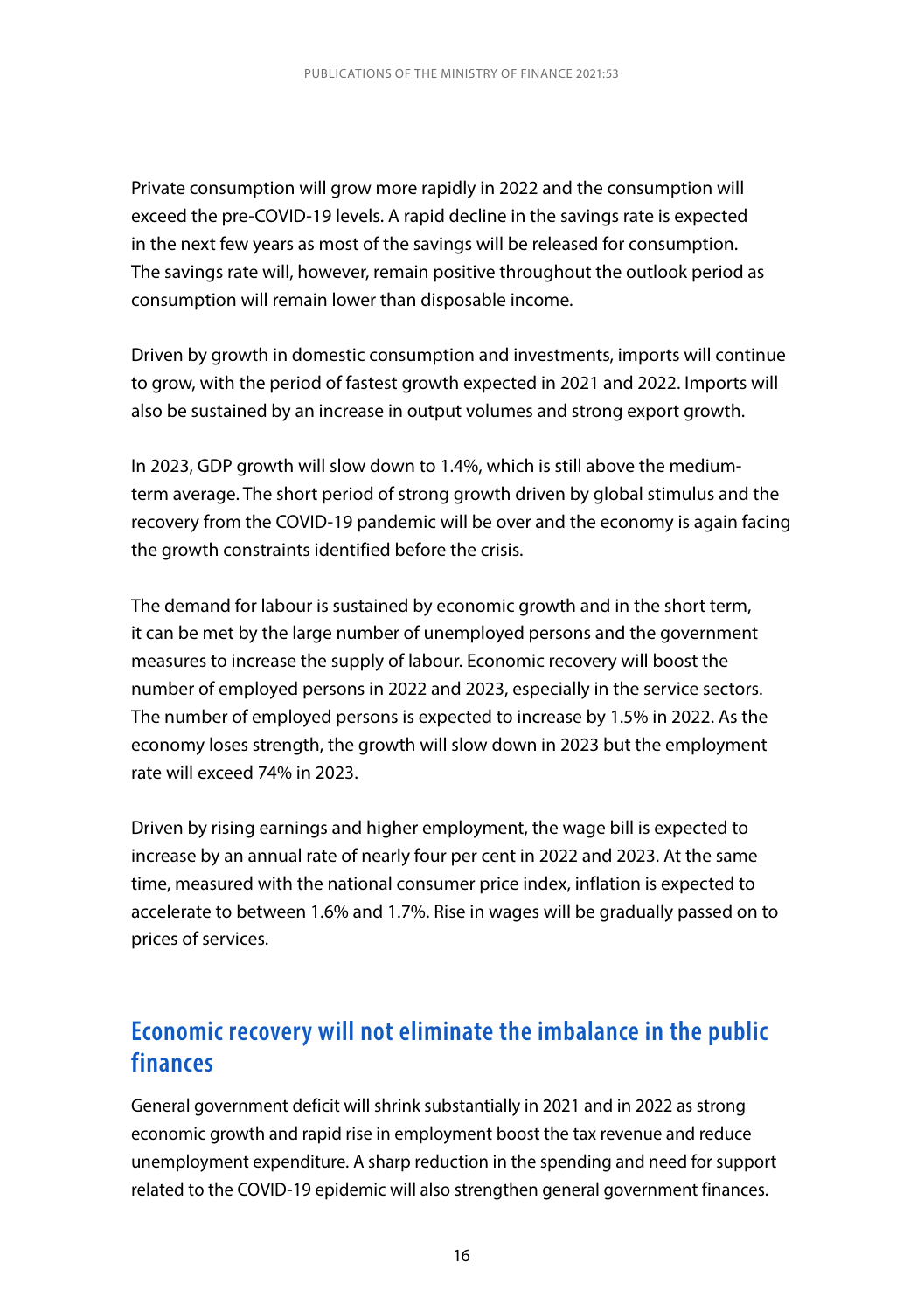A brief economic recovery will not, however, eliminate the structural imbalance affecting Finland's public finances. As the economic cycle stabilises, the consolidation strengthening of the general government budgetary position will slow down and Finland's public finances will remain in deficit by more than EUR 3 billion as we approach the mid-2020s.

Central government will remain the general government sector with the highest deficit throughout the outlook period. The local government budgetary position will also remain in deficit after exceptionally strong performance last year. The wellbeing services counties, which will be established as part of the health and social services reform, will also start in 2023 with a slight deficit due to large investment projects. At the same time, social security funds will remain in surplus throughout the outlook period.

The public debt-to-GDP ratio increased by 10 percentage points in 2020 to nearly 70%. During the outlook period, the indebtedness rate will decelerate considerably, and in the mid-2020s, the debt ratio is expected to temporarily stabilise at just over 73%, supported by exceptionally low interest rates. However, the increase in agerelated expenditure threatens to again put the debt-to-GDP ratio on a growth path, which will be accelerated by the normalisation of interest rates. In the long term, there is an imbalance between Finland's public expenditure and revenue and this sustainability gap amounts to over 2.5% of GDP.

### **Risks are in balance**

The main risks in the forecast are still related to the COVID-19 pandemic and the restrictions introduced to manage it. The nature of the pandemic has changed since early summer and the situation may rapidly change for the worse despite the progress in vaccinations. The clinical picture and the spread of the disease are also changed by virus mutations. There is a risk that by failing to contain the pandemic, emerging countries will face a period of slow growth, and this would be a significant blow to global economic growth.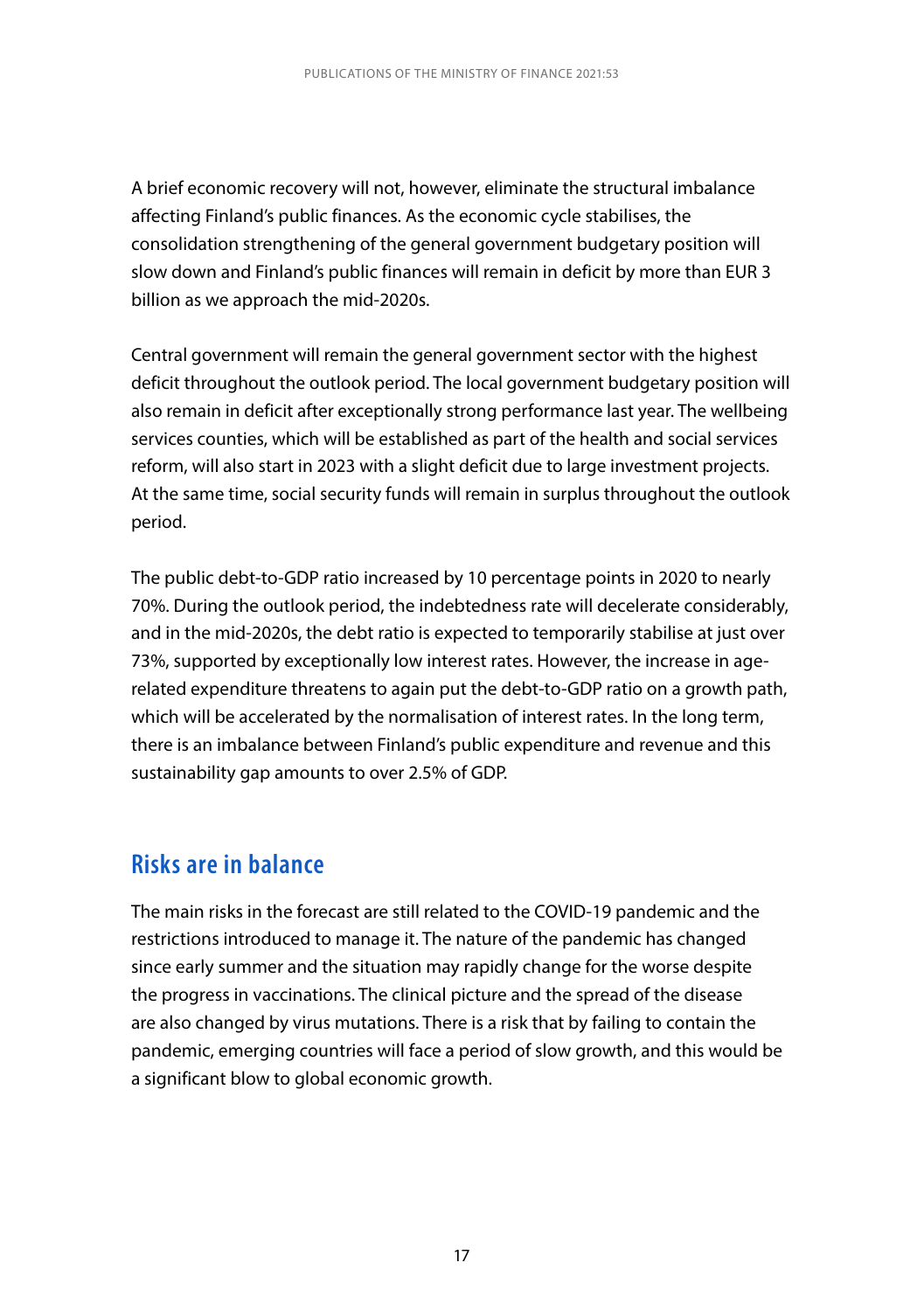By slowing down the recovery, a prolonged pandemic would have a strong impact on private consumption and, in particular, on the demand for services. Deterioration of the COVID-19 situation is also reflected in growing uncertainty in the investment environment, which may postpone investments or prevent them altogether.

A situation in which the Recovery and Resilience Facility would encourage more private investments than forecast can be seen as a positive risk for such investments.

The uncertainty of the economic forecast can be illustrated with the confidence intervals based on previous forecasting errors and built around the forecast. According to them, there is an 80% probability that GDP growth will be between 2% and 5% in 2021. There is also an 80% probability that GDP growth will be between 0% and 6 % in 2022. The economic growth rate may also fall outside the confidence interval, especially because the growth estimates are associated with an exceptionally high degree of uncertainty.



**Change in gross domestic product**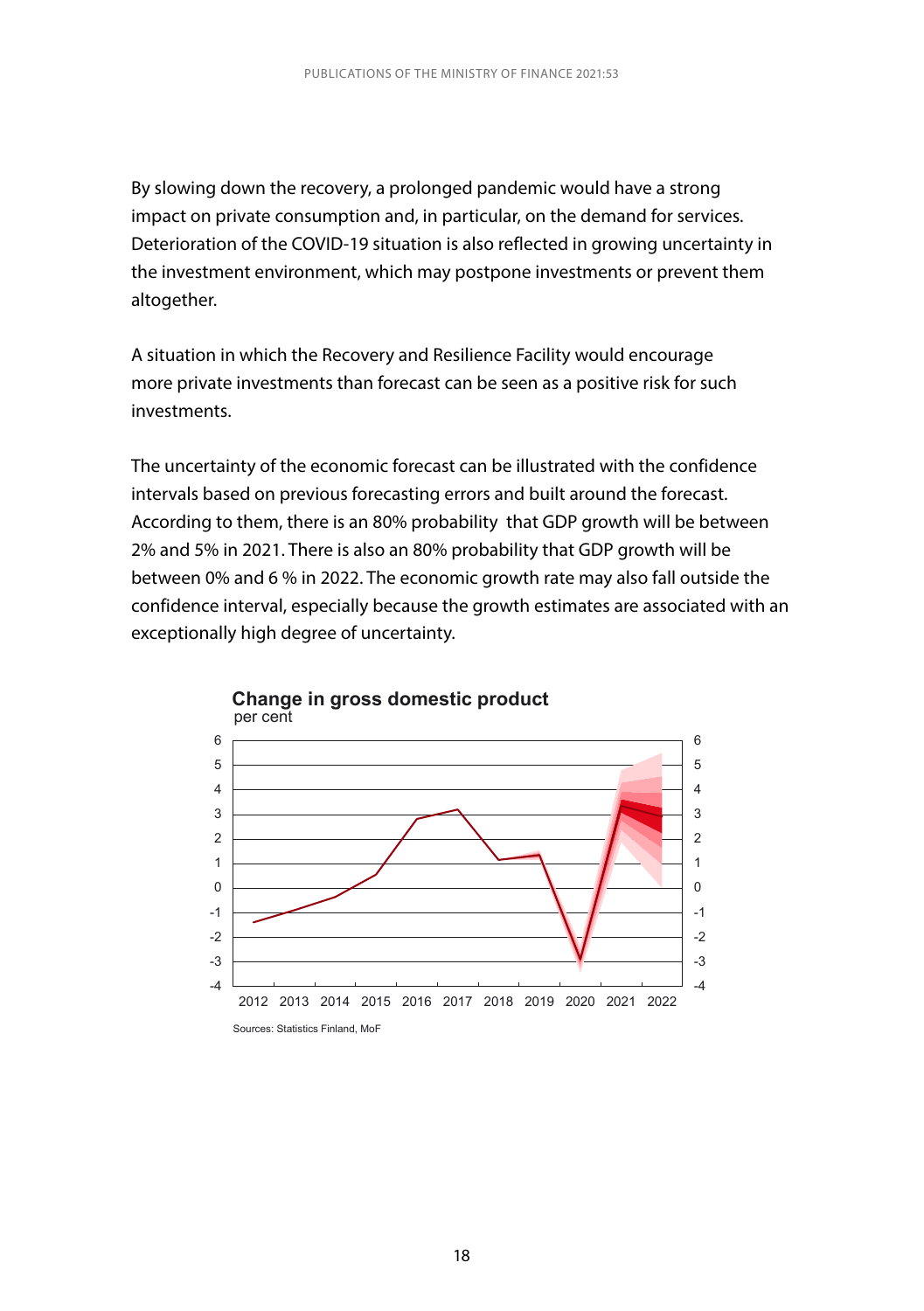#### **Table 1.** Key forecast figures

|                      | 2020          | 2018 | 2019   | 2020                | 2021** | $2022**$ | 2023** |
|----------------------|---------------|------|--------|---------------------|--------|----------|--------|
|                      | <b>EUR bn</b> |      |        | change in volume, % |        |          |        |
| GDP at market prices | 236           | 1.1  | 1.3    | $-2.9$              | 3.3    | 2.9      | 1.4    |
| <i>Imports</i>       | 85            | 5.7  | 2.3    | $-6.4$              | 5.2    | 5.1      | 3.2    |
| <b>Total supply</b>  | 321           | 2.4  | 1.6    | $-3.9$              | 3.8    | 3.5      | 1.9    |
|                      |               |      |        |                     |        |          |        |
| <b>Exports</b>       | 86            | 1.5  | 6.8    | $-6.7$              | 5.6    | 5.8      | 3.4    |
| Consumption          | 178           | 1.8  | 1.1    | $-2.9$              | 3.3    | 2.6      | 0.9    |
| private              | 121           | 1.7  | 0.7    | $-4.7$              | 3.2    | 3.8      | 2.0    |
| public               | 58            | 2.0  | 2.0    | 0.5                 | 3.6    | $-0.0$   | $-1.4$ |
| Investment           | 57            | 3.6  | $-1.6$ | $-0.7$              | 2.8    | 2.8      | 2.6    |
| private              | 45            | 3.1  | $-2.4$ | $-3.4$              | 2.9    | 3.7      | 4.0    |
| public               | 12            | 5.9  | 2.4    | 11.0                | 2.6    | $-0.6$   | $-3.1$ |
| <b>Total demand</b>  | 321           | 2.4  | 1.7    | $-3.8$              | 3.8    | 3.5      | 1.9    |
| domestic demand      | 236           | 2.7  | $-0.4$ | $-2.5$              | 3.1    | 2.6      | 1.3    |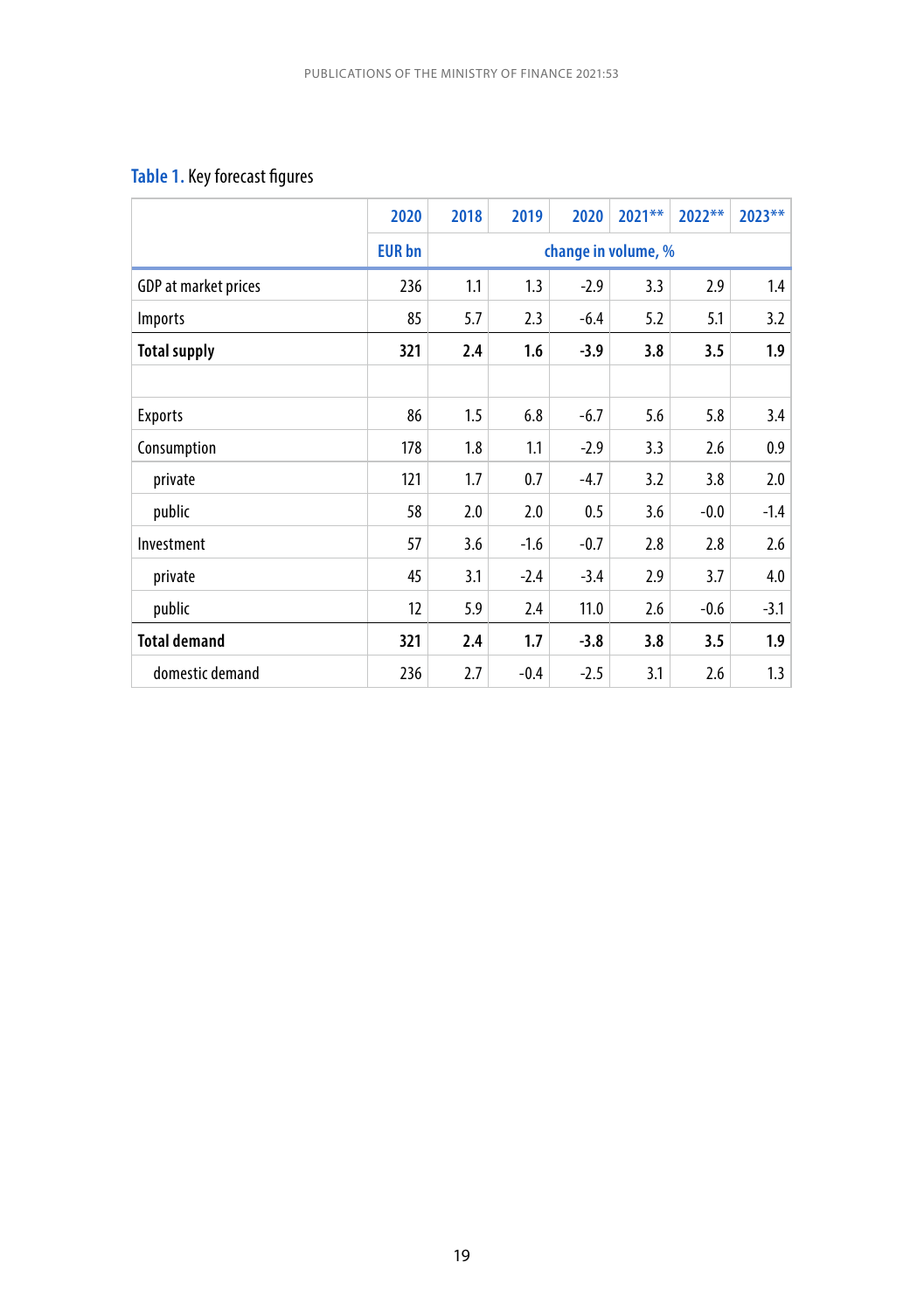#### **Table 2.** Other key forecast figures

|                                                       | 2018   | 2019   | 2020   | 2021** | 2022** | 2023** |
|-------------------------------------------------------|--------|--------|--------|--------|--------|--------|
| GDP, EUR bn                                           | 233    | 240    | 236    | 249    | 261    | 269    |
| Services, change in volume, %                         | 2.0    | 1.7    | $-3.6$ | 3.5    | 2.7    | 1.2    |
| Industry, change in volume, %                         | $-3.6$ | 2.6    | $-0.4$ | 4.4    | 3.3    | 2.3    |
| Labour productivity, change, %                        | $-1.6$ | 0.3    | $-0.0$ | 1.0    | 1.4    | 0.9    |
| Employed labour force, change, %                      | 2.8    | 1.0    | $-1.5$ | 2.2    | 1.5    | 0.6    |
| Employment rate, %                                    | 70.7   | 71.6   | 70.7   | 72.4   | 73.6   | 74.1   |
| Unemployment rate, %                                  | 7.4    | 6.7    | 7.7    | 7.8    | 6.8    | 6.4    |
| Consumer price index, change, %                       | 1.1    | 1.0    | 0.3    | 1.8    | 1.6    | 1.7    |
| Index of wage and salary earnings,<br>change, %       | 1.7    | 2.1    | 1.9    | 2.3    | 3.0    | 2.5    |
| Current account, EUR bn                               | $-4.3$ | $-0.7$ | 1.8    | $-0.9$ | $-0.4$ | $-0.2$ |
| Current account, relative to GDP, %                   | $-1.8$ | $-0.3$ | 0.8    | $-0.4$ | $-0.2$ | $-0.1$ |
| Short-term interest rates (3-month<br>Euribor), %     | $-0.3$ | $-0.4$ | $-0.4$ | $-0.5$ | $-0.5$ | $-0.4$ |
| Long-term interest rates (10-year govt.<br>bonds), %  | 0.7    | 0.1    | $-0.2$ | $-0.1$ | $-0.1$ | 0.0    |
| General government expenditure,<br>relative to GDP, % | 53.3   | 53.2   | 57.3   | 56.8   | 54.3   | 53.4   |
| Tax ratio, relative to GDP, %                         | 42.4   | 42.2   | 42.1   | 43.2   | 42.1   | 42.0   |
| General government net lending,<br>relative to GDP, % | $-0.9$ | $-0.9$ | $-5.4$ | $-3.9$ | $-2.4$ | $-1.5$ |
| Central government net lending,<br>relative to GDP, % | $-1.3$ | $-1.1$ | $-5.5$ | $-4.2$ | $-2.8$ | $-1.7$ |
| General government gross debt, relative<br>to GDP, %  | 59.8   | 59.5   | 69.5   | 71.2   | 71.3   | 72.2   |
| Central government debt, relative to<br>GDP, %        | 45.0   | 44.3   | 52.9   | 55.1   | 55.3   | 55.9   |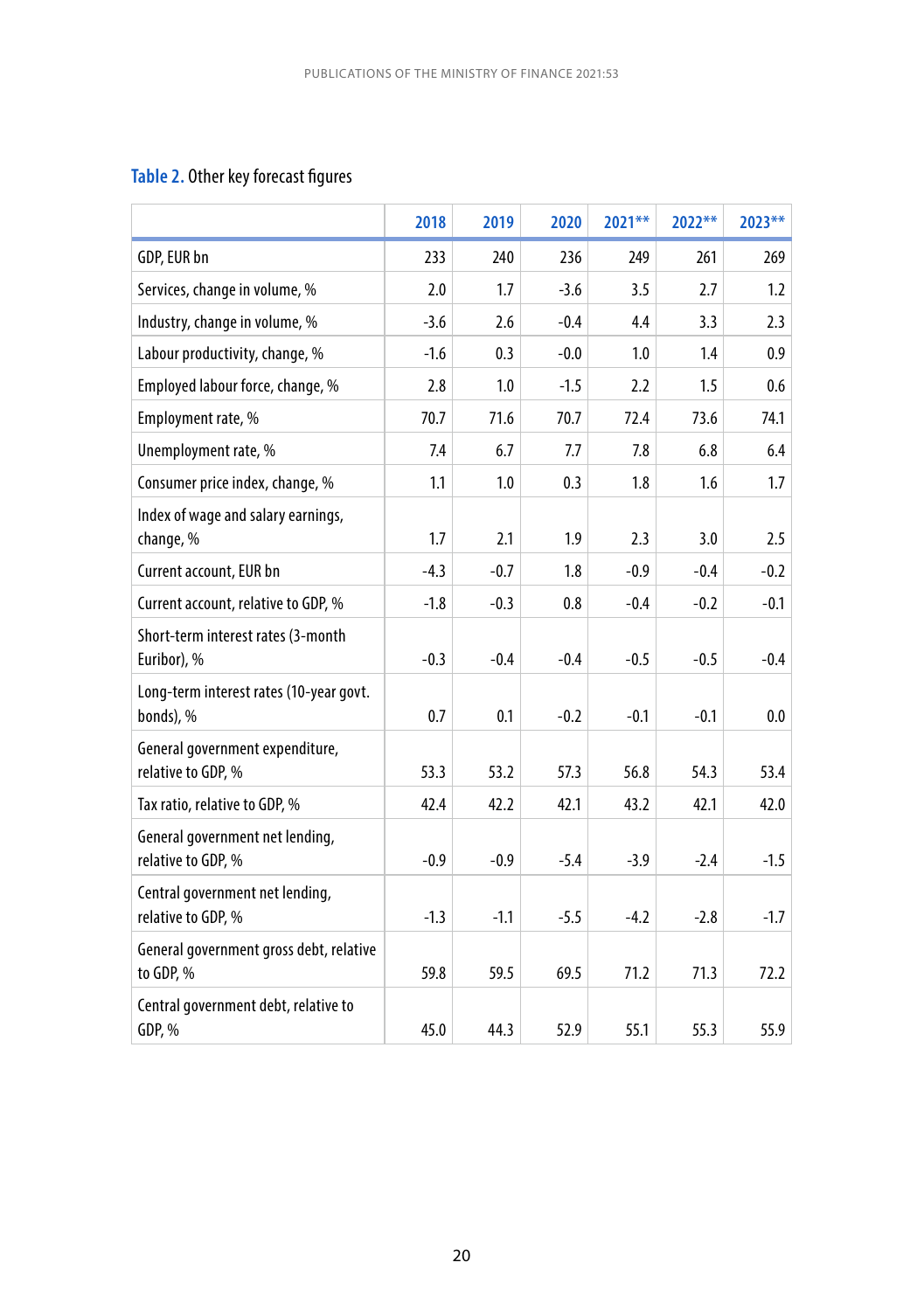## **Medium-term outlook for the period 2024-2025**

The Finnish economy will grow rapidly in 2021 and 2022 and as a result, economic output will approach the estimated potential output and the output gap will be almost closed in 2023. In its medium-term projection, the Ministry of Finance expects the output gap to remain closed after the current economic cycle, in other words, the Finnish economy will grow at its potential rate in 2024 and 2025.<sup>1</sup> Thus, annual economic growth is expected to slow down to about 1%.<sup>2</sup>

The change in labour input will only have a minor impact on potential output in the period 2021–2025. Before the middle of the decade, labour input will start declining as the working-age population shrinks and there is no longer any growth in the participation rate. The achievement of the structural unemployment rate will also slow down growth in labour input.

In addition to labour input, the production conditions of the economy are also influenced by the capital stock. Last year, as a result of the downturn and uncertain economic outlook, the investment rate fell, which temporarily slowed down potential output growth. Growth in capital stock will boost potential output growth by about 0.5% each year between 2021 and 2025.

Total factor productivity is the third source of potential output growth. It has grown more rapidly in recent years, compared to the early 2010s. However, productivity growth remains weak compared to the early 2000s. Structural changes in the Finnish economy are one factor explaining the weak growth. The output of highproductivity sectors has declined and services have become more predominant in the overall structure of the economy. Annual total factor productivity is expected to grow by just over 0.5% in the period 2021–2025, which can be compared with an average annual growth of more than 2% in the early years of the 2000s.

<sup>1</sup> The Ministry of Finance bases its medium-term projection on an estimate of potential output growth, which is considered to determine the medium-term and long-term growth potential of the economy. In this projection, economic growth for the years t+3 and t+4 is estimated so that the output gap will close by the year t+4. However, during exceptional economic cycles, deviations from this basic assumption can be made if no credible results can be produced by adhering to the rule. In that case, depending on the situation, the output gap might be positive or negative in the year t+4.

<sup>2</sup> In its assessments of potential output and the output gap, the Ministry of Finance uses the production function method jointly developed by the European Commission and EU Member States, in which potential output growth is divided into projections of potential labour input, capital and total factor productivity. Potential output and output gap are latent variables, the assessment of which involves uncertainties, especially during a strong economic cycle and under conditions of rapid changes in the production structure.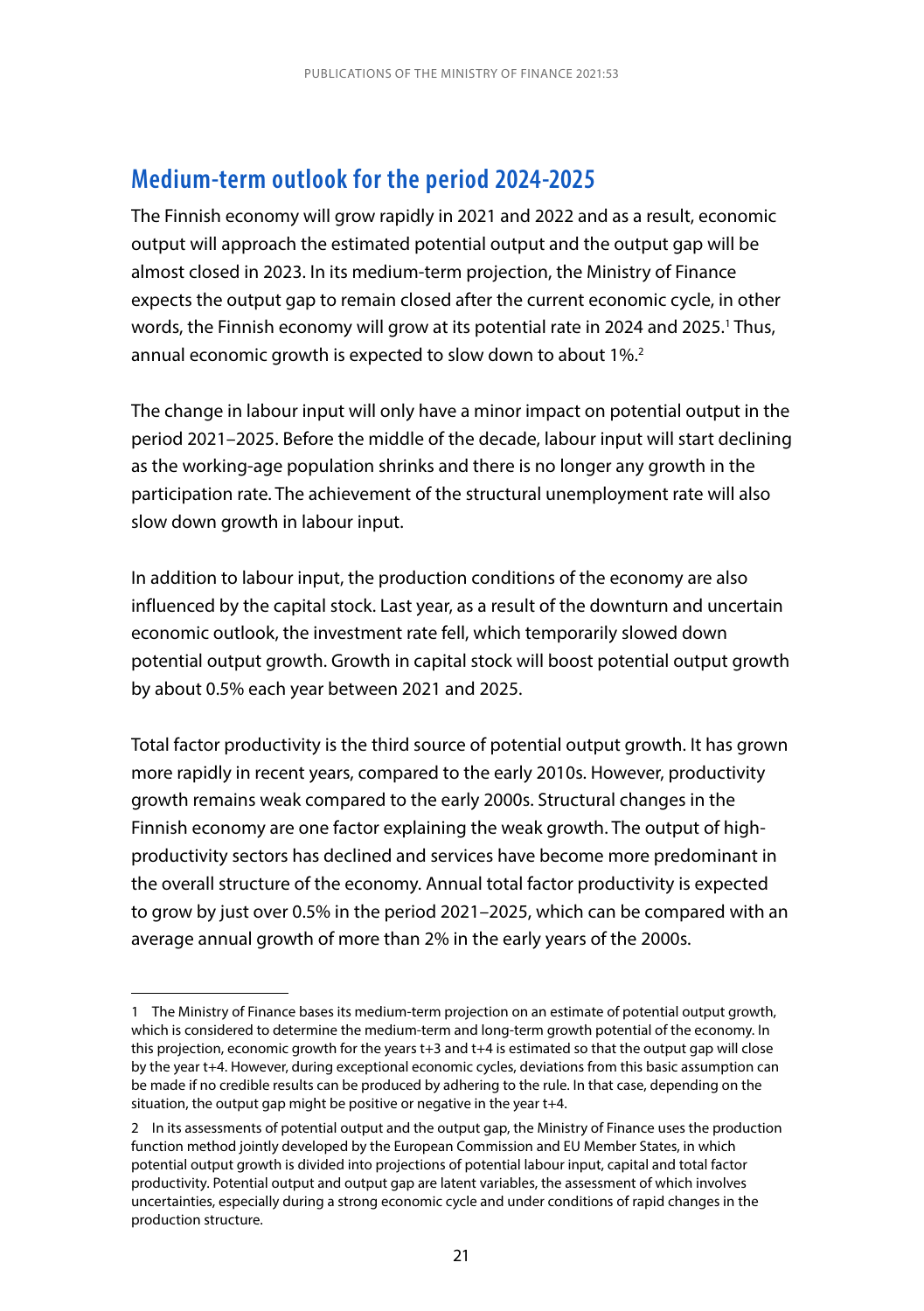|                                                       | 2019   | 2020   | 2021** | 2022** | 2023** | 2024** | 2025** |
|-------------------------------------------------------|--------|--------|--------|--------|--------|--------|--------|
| GDP at market prices,<br>change in volume, %          | 1.3    | $-2.9$ | 3.3    | 2.9    | 1.4    | 1.1    | 1.0    |
| GDP, EUR bn                                           | 240    | 236    | 249    | 261    | 269    | 278    | 286    |
| Consumer price index, change, %                       | 1.0    | 0.3    | 1.8    | 1.6    | 1.7    | 1.8    | 1.9    |
| Unemployment rate, %                                  | 6.7    | 7.7    | 7.8    | 6.8    | 6.4    | 6.3    | 6.2    |
| Employment rate, %                                    | 71.6   | 70.7   | 72.4   | 73.6   | 74.1   | 74.3   | 74.5   |
| General government net lending,<br>relative to GDP, % | $-0.9$ | $-5.4$ | $-3.9$ | $-2.4$ | $-1.5$ | $-1.3$ | $-1.2$ |
| Central government                                    | $-1.1$ | $-5.5$ | $-4.2$ | $-2.8$ | $-1.7$ | $-1.6$ | $-1.5$ |
| Local government                                      | $-1.2$ | 0.0    | $-0.4$ | $-0.7$ | $-0.7$ | $-0.6$ | $-0.6$ |
| Wellbeing services counties                           |        |        |        |        | $-0.3$ | $-0.2$ | $-0.2$ |
| Social security funds                                 | 1.4    | 0.1    | 0.7    | 1.0    | 1.2    | 1.2    | 1.2    |
| Structural balance, relative to GDP, %                | $-1.2$ | $-3.2$ | $-2.8$ | $-2.3$ | $-1.5$ | $-1.3$ | $-1.2$ |
| General government gross debt,<br>relative to GDP, %  | 59.5   | 69.5   | 71.2   | 71.3   | 72.2   | 72.9   | 73.4   |
| Central government debt,<br>relative to GDP, %        | 44.3   | 52.9   | 55.1   | 55.3   | 55.9   | 56.3   | 56.5   |
| Output gap, % of potential output <sup>1</sup>        | 0.3    | $-3.8$ | $-1.8$ | $-0.3$ | $-0.1$ | $-0.0$ | 0.0    |

#### **Table 3.** Key forecast figures for the medium term

 $1$  Estimated according the method developed jointly by the EU Commission and Member States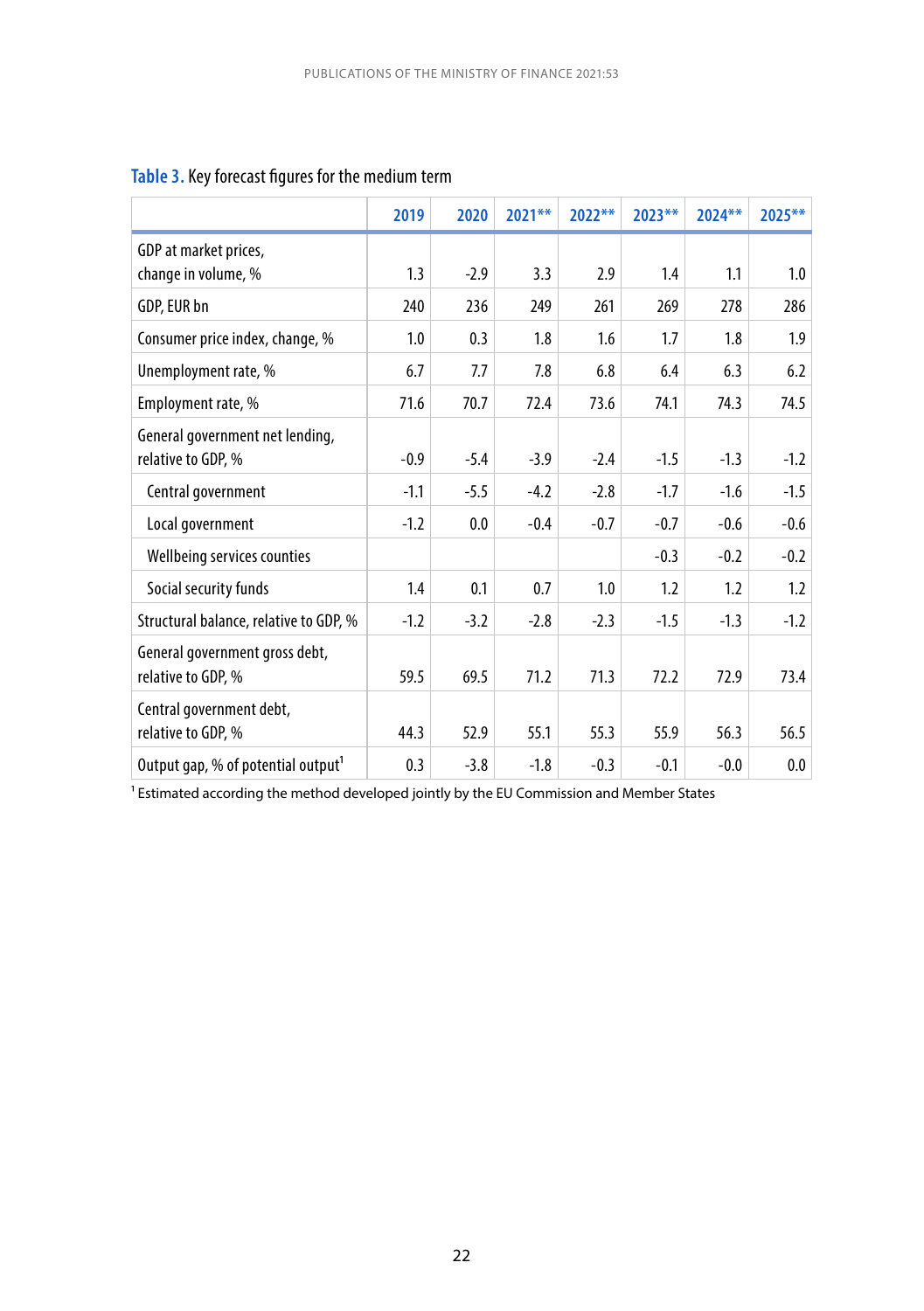

**General government financial balance** relative to GDP, %



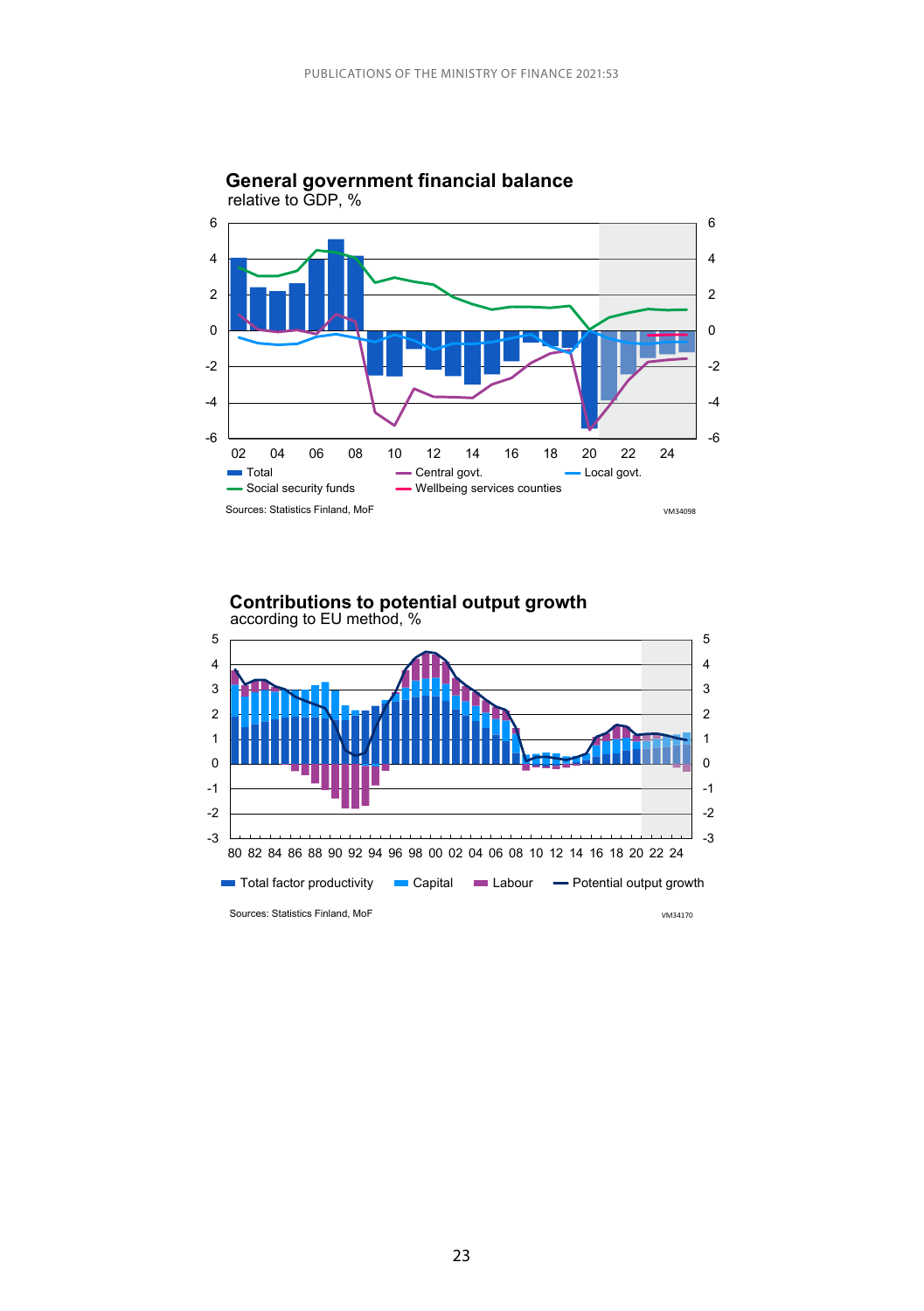# <span id="page-24-0"></span>**1 Economic outlook**

## **1.1 Global economy**

## **1.1.1 The fastest phase of global growth has passed**

Helped by fiscal stimulus, release of pent-up consumption demand and progress in vaccinations, the global economy has recovered rapidly in the shadow of the COVID-19 pandemic, but the fastest phase of growth has passed. Short-term economic indicators have declined somewhat, but are still on a high level in developed countries. However, in emerging economies, vaccinations have not progressed at the same rate. In these countries, the outlook is more challenging than in the industrialised world, partly because of the weakening of their currencies against the dollar. The global economy will grow by 6.1% in 2021 and by 4.7% in 2022.

A very strong stimulus policy in the United States has led to a rapid increase in private consumption, which, together with supply constraints, has accelerated consumer price inflation. Consumers' view of the current situation is very positive, but their expectations of the future are much more pessimistic. The outlook for industries is overshadowed by a shortage of components. The United States economy will grow by 6.6% in 2021 and by 3.5% in 2022.

Consumption growth is the key issue for the Chinese economic outlook. According to the country's statistics office, growth in consumption accounted for more than 60% of the economic growth during the first half of 2021. Investments and net exports made a smaller contribution to economic growth even though foreign trade increased rapidly in the summer. Both consumption and foreign trade will continue to grow at a brisk rate in the coming months as the COVID-19 pandemic subsides. The Chinese economy will grow by 7.9% in 2021 and the rate of growth will slow down to 6.2% in 2022.

The rapid growth that began in the euro area in the second quarter will continue as the restrictions are eased and the demand for services is increasing. The growth will also be boosted by the recovery instrument of the EU (NGEU). The growth will peak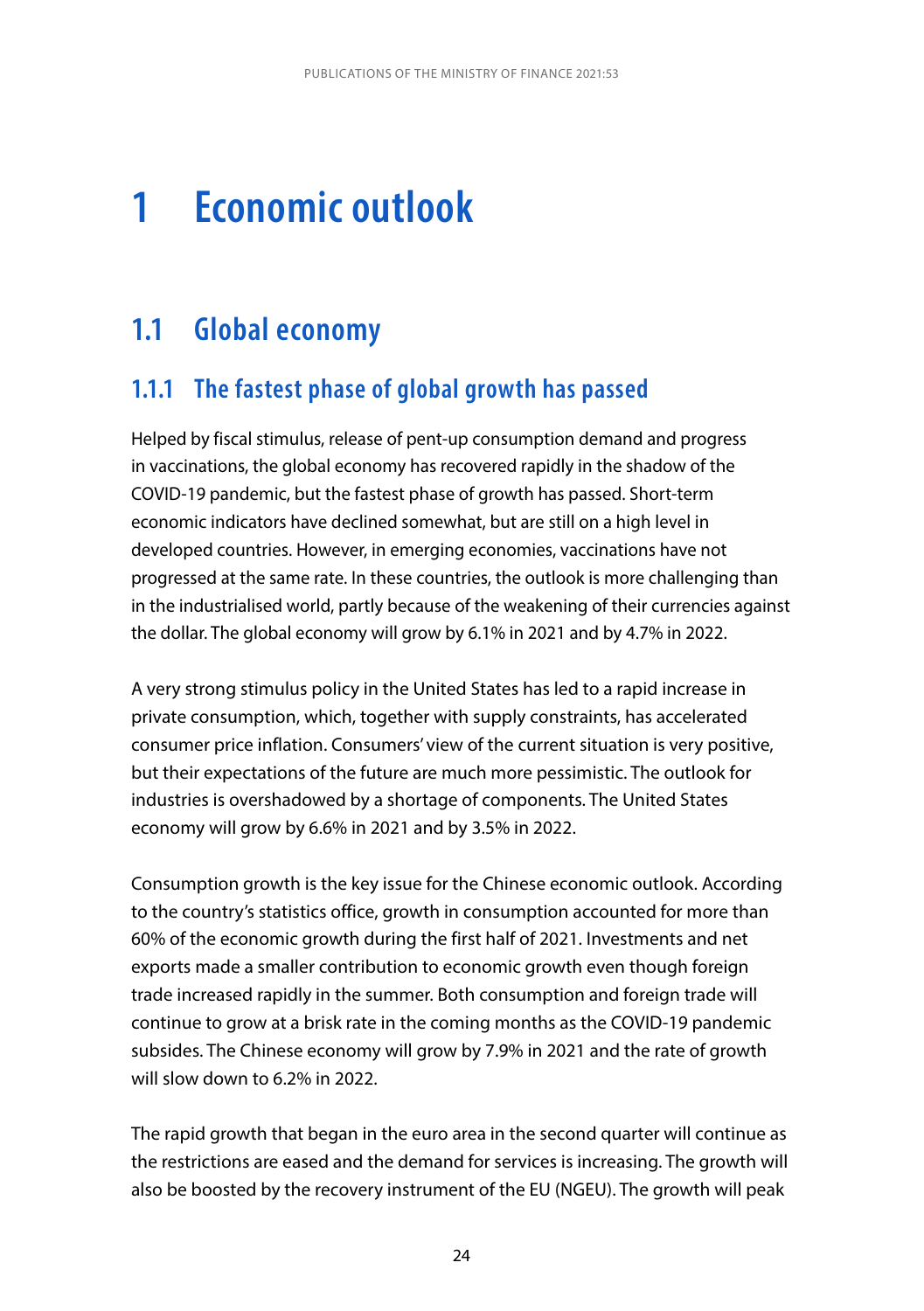in the second half of this year. Total output will reach 2019 levels by the end of 2021. However, the outlook for manufacturing is overshadowed by bottlenecks affecting the availability of production inputs. The economy will grow by 4.9% in 2021 and by 4.7% in 2022. In 2021, the French economy will grow at a substantially faster rate than the German economy, which is partially due the greater service-orientation of its economy. In Germany, shortage of semiconductors in the car industry is the main factor slowing down growth.



The economy of the United Kingdom has recovered rapidly despite a difficult COVID-19 situation. It seems that the large-scale lifting of restrictions in England in July has only led to a slight increase in new infections. Private consumption has made an extremely strong recovery after the COVID-19 crisis. The economy will grow by 5.3% in 2021 and the growth will continue at a rate of 4.8% in 2022.

In Sweden, the difficult COVID-19 situation has eased and the outlook for both industries and services is extremely bright. Private consumption is boosted by steady growth in employment and a strong competitive position of Swedish companies will keep investments at high level. Exports have also grown during the pandemic even though the Swedish crown has strengthened somewhat against the euro. The economy will grow by 4.7% in 2021 and by 3.1% in 2022.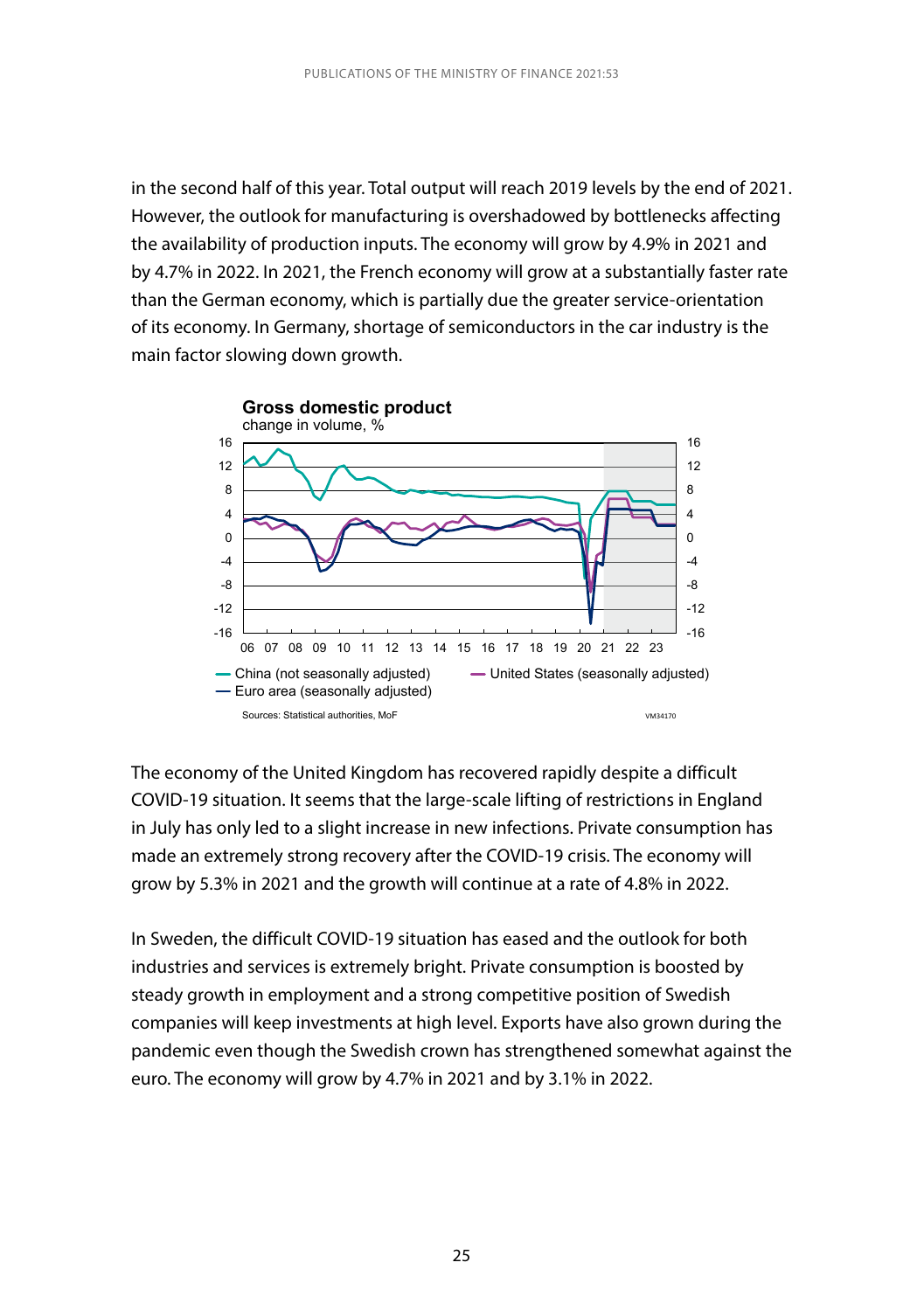<span id="page-26-0"></span>

Boosted by the recovery of the global economy and high crude oil prices, the Russian economy is doing reasonably well despite a difficult COVID-19 situation. However, the outlook for the country's industries remain weak. Further acceleration of inflation and modest rise in real income are two factors slowing down growth in private consumption. Russian economic growth will slow down from 3.5% in 2021 to 2.1% in 2022.

The outlook for the Japanese economy is overshadowed by a rapid weakening of the COVID-19 situation in summer. The country's government declared the fourth state of emergency in July, and in August, it was extended to cover a total of 21 prefectures. Such major economic areas as Tokyo and Osaka are now subject to restrictions. The absence of visitors was the main reason why the Summer Olympics did not give the Japanese economy the expected boost. However, the country's industries are optimistic about the future. The economy will recover from the deep downturn experienced last year and will grow at a rate of 2.7% in 2021. Growth will slow down to 1.2% in 2022.

#### **1.1.2 There is an expectant mood in the financial markets**

There has been a slight increase in stock market volatility in late summer, but stock indexes remain at historic highs. Plans of the US central bank to gradually tighten the monetary policy have dampened the market atmosphere. The euro has weakened slightly against the US dollar after the spring.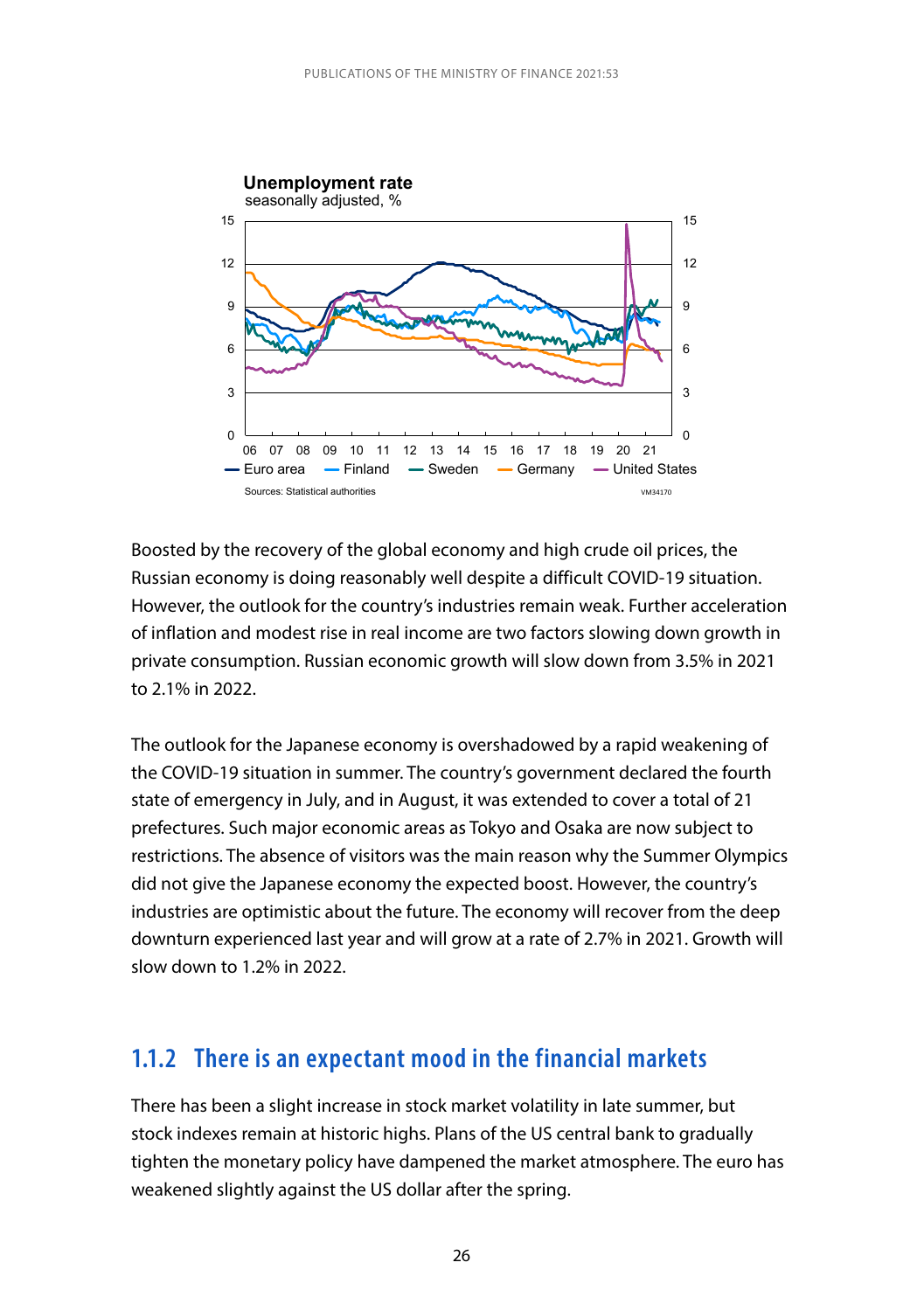## <span id="page-27-0"></span>**1.1.3 Consumer price inflation has accelerated, long-term interest rates are declining again**

Consumer prices inflation has accelerated, especially in the United States, due to supply bottlenecks and factors supporting demand. In the euro area, acceleration of inflation has been much more moderate. However, the increase in prices is widely seen as a temporary phenomenon. The problems related to the supply of consumer goods will probably be solved and the release of savings accumulated by consumers will taper off.

The increase in long-term interest rates at the beginning of this year has now peaked as capital is flowing into bonds. There have been no significant changes in short-term interest rates. However, both short-term and long-term interest rates will rise moderately in the outlook period.

## **1.1.4 Raw materials have reached record highs, crude oil price is expected to decrease**

The prices of industrial raw materials have been at record levels during the summer, largely reflecting the growth in manufacturing industries. Since then, prices have fallen slightly. The prices of raw materials will remain at above-average levels in the next few years.

Crude oil prices have reached relatively high levels this year, compared with the lows recorded in March 2020. However, the lifting of the production restrictions set out in the OPEC+ agreement will reduce the prices during the outlook period. Oil futures also suggest that the prices are on their way down.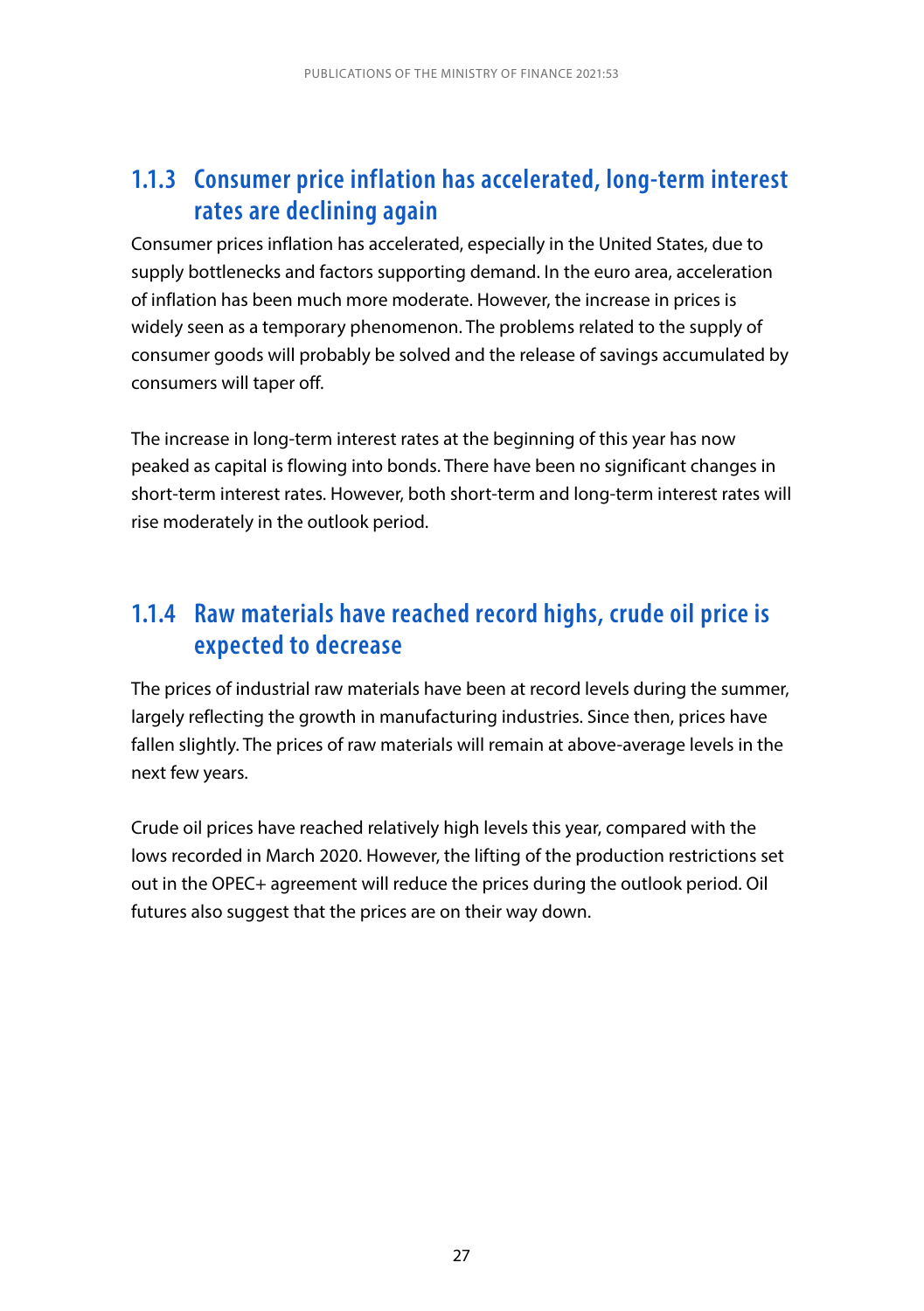<span id="page-28-0"></span>

#### **1.1.5 There are bottlenecks in world trade**

World goods trade has recovered quickly, largely due to the low base of comparison last year, but trade is hampered by a shortage of industrial components, problems with container transport logistics and the partial closure of a large Chinese port in August. The trade will grow by 8.3% in 2021 and is expected to return to its longterm growth path this year. In 2022, growth will slow down to five per cent.



Sources: CPB Netherlands Bureau for Economic Policy Analysis, Statistics Finland, MoF VM34170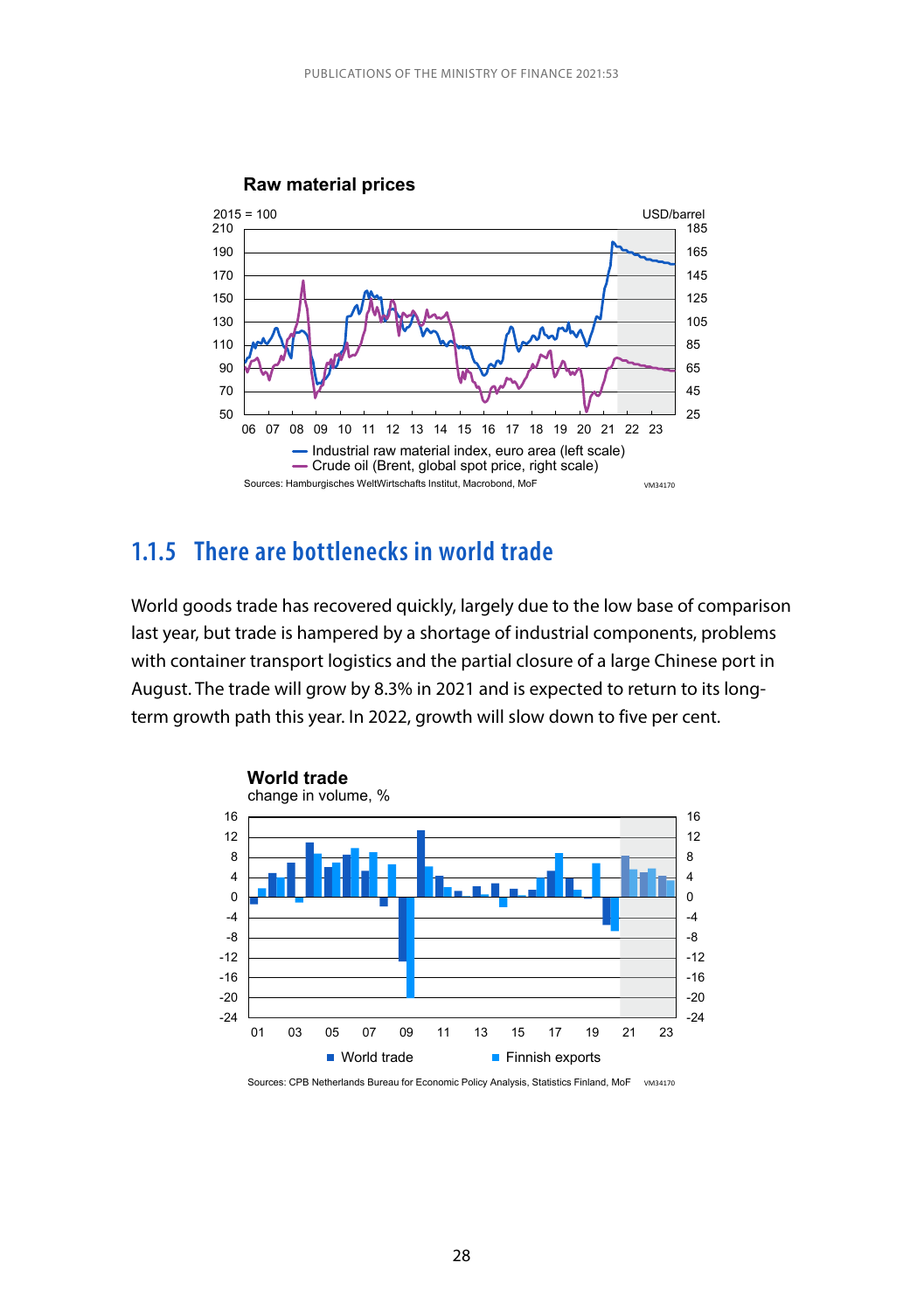## <span id="page-29-0"></span>**1.1.6 Risks are slightly more skewed to the downside**

A more than expected optimistic outlook for consumers and companies and faster progress in vaccinations also in developing countries would boost global economic growth and growth in world trade more than described above. Significant downside risks include a renewed COVID-19 outbreak caused by new virus mutations, a broader cost spiral in the US economy due to faster consumer price inflation, and the persistence of industrial bottlenecks.

|                       | 2018                                      | 2019 | 2020   | 2021** | 2022** | 2023** |  |  |
|-----------------------|-------------------------------------------|------|--------|--------|--------|--------|--|--|
|                       | change in volume, %                       |      |        |        |        |        |  |  |
| World (PPP)           | 3.8<br>$-3.2$<br>6.1<br>4.7<br>3.4<br>3.0 |      |        |        |        |        |  |  |
| Euro area             | 1.9                                       | 1.4  | $-6.5$ | 4.9    | 4.7    | 2.1    |  |  |
| EU                    | 2.1                                       | 1.7  | $-6.0$ | 4.6    | 4.3    | 2.0    |  |  |
| Germany               | 1.1                                       | 1.1  | $-4.8$ | 3.8    | 4.6    | 2.0    |  |  |
| France                | 1.8                                       | 1.8  | $-8.0$ | 5.6    | 4.4    | 2.1    |  |  |
| Sweden                | 2.0                                       | 2.0  | $-2.9$ | 4.7    | 3.1    | 2.4    |  |  |
| <b>United Kingdom</b> | 1.3                                       | 1.4  | $-9.8$ | 5.3    | 4.8    | 1.5    |  |  |
| <b>United States</b>  | 2.9                                       | 2.3  | $-3.5$ | 6.6    | 3.5    | 2.3    |  |  |
| Japan                 | 0.6                                       | 0.0  | $-4.7$ | 2.7    | 1.2    | 0.6    |  |  |
| China                 | 6.7                                       | 6.0  | 2.3    | 7.9    | 6.2    | 5.6    |  |  |
| India <sup>1</sup>    | 6.6                                       | 4.1  | $-7.4$ | 5.6    | 6.7    | 7.3    |  |  |
| Russia                | 2.8                                       | 2.0  | $-3.0$ | 3.5    | 2.1    | 1.3    |  |  |

#### **Table 4.** Gross domestic product

<sup>1</sup> Fiscal year

Sources: Statistical authorities, MoF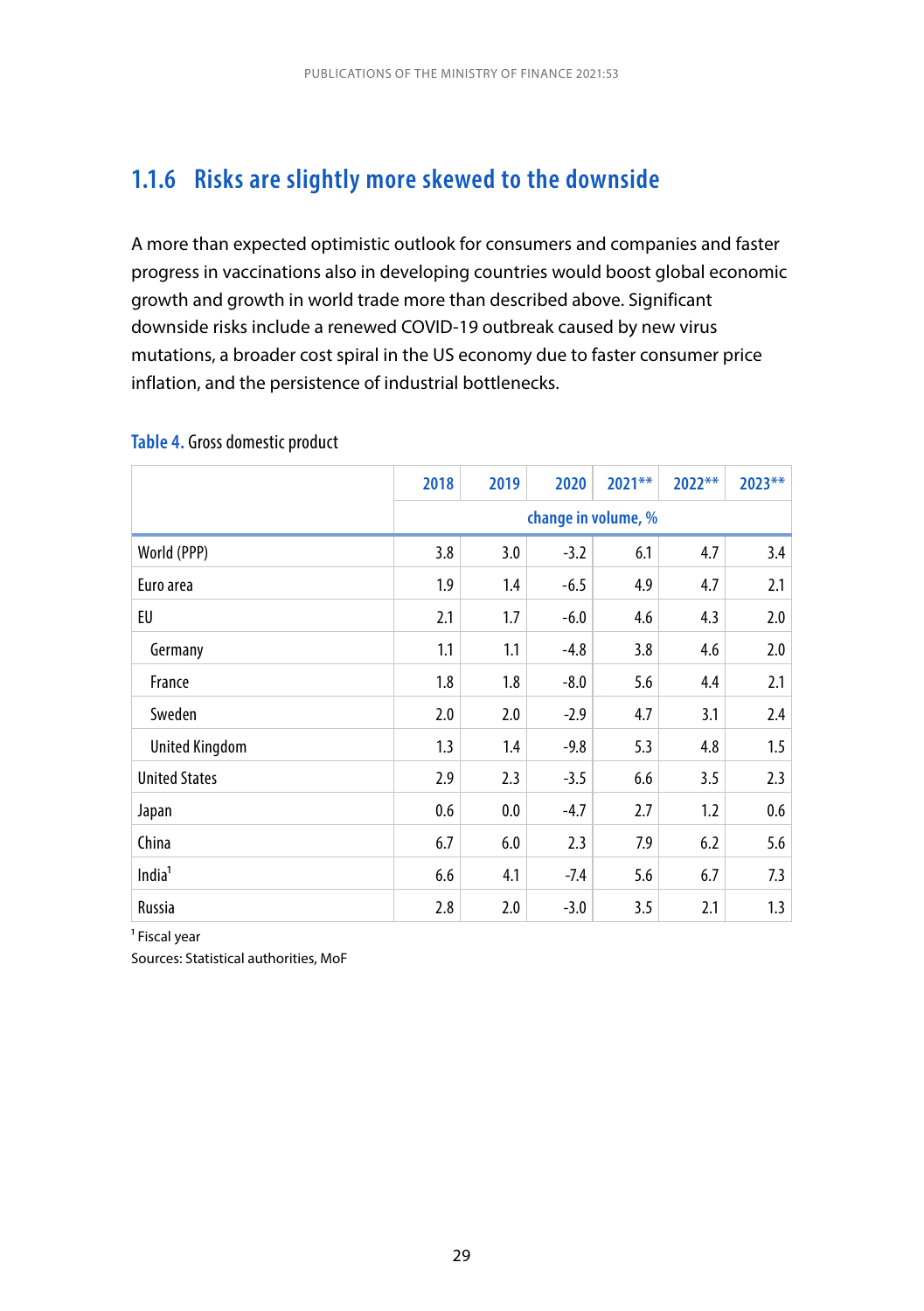|                                                                     | 2018   | 2019   | 2020   | $2021**$ | $2022**$ | $2023**$ |
|---------------------------------------------------------------------|--------|--------|--------|----------|----------|----------|
| World trade growth, %                                               | 3.8    | $-0.3$ | $-5.5$ | 8.3      | 5.0      | 4.3      |
| USD/EUR                                                             | 1.18   | 1.12   | 1.14   | 1.19     | 1.17     | 1.15     |
| Industrial raw material price index, EA, $\epsilon$<br>$(2015=100)$ | 118.5  | 122.1  | 124.7  | 186.7    | 187.0    | 181.5    |
| Crude oil (Brent), \$/barrel                                        | 71.6   | 64.1   | 43.4   | 68.9     | 68.2     | 64.3     |
| 3-month Euribor, %                                                  | $-0.3$ | $-0.4$ | $-0.4$ | $-0.5$   | $-0.5$   | $-0.4$   |
| Government bonds (10-year), %                                       | 0.7    | 0.1    | $-0.2$ | $-0.1$   | $-0.1$   | 0.0      |
| Export market share (2010=100) <sup>1</sup>                         | 93.1   | 99.8   | 98.5   | 96.1     | 96.8     | 96.9     |
| Import prices, %                                                    | 3.3    | 0.4    | $-5.1$ | 4.4      | 2.2      | 1.7      |

#### <span id="page-30-0"></span>**Table 5.** Background assumptions

<sup>1</sup> Ratio of export growth to world trade growth

Sources: CPB, Macrobond, HWWI, Statistics Finland, MoF

## **1.2 Foreign trade**

### **1.2.1 Exports and imports**

The rapid growth in world trade, which started at the end of 2020, continued during the first half of 2021. Strengthening of the global economy, stimulus measures and the growth in demand for Finnish exports in important trade areas will boost both exports and imports, especially in the early years of the outlook period. However, the shortage of components and other intermediate products is slowing down companies' ability to meet the growing demand globally. In sectors particularly hard hit by the crisis, such as tourism, recovery will be further delayed in 2021 as the COVID-19 pandemic is discouraging travel.

There was only a moderate fall in the volume of goods trade in 2020, while the volume of exports and imports of services decreased sharply. In 2021, both exports and imports of goods are expected to grow rapidly and the strong growth will continue into 2022. The growth in the trade in services is still slowed down by the sluggish recovery of tourism and transport, but in many other sectors the outlook is bright. Exports of ICT services, Finland's largest service export item, also grew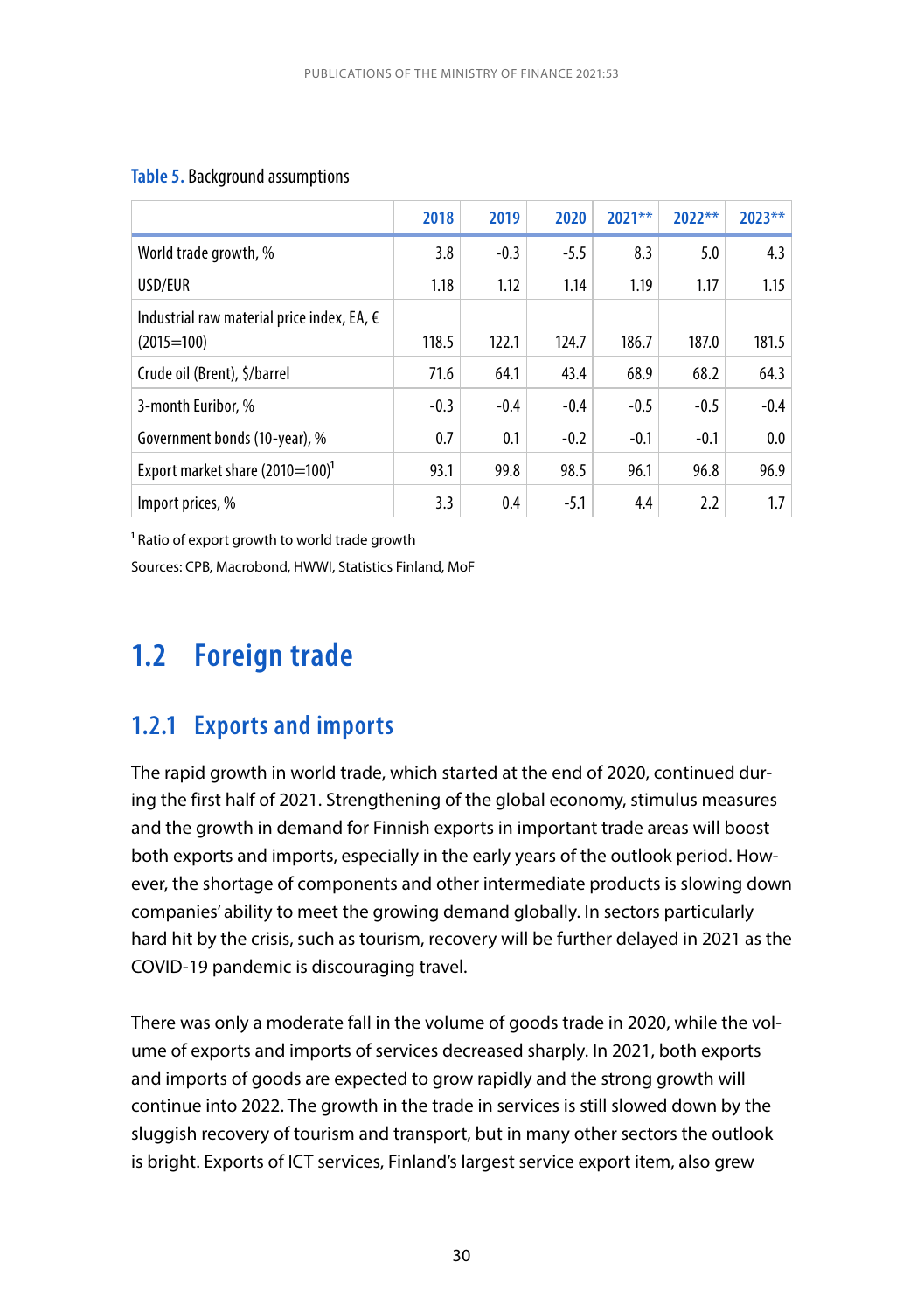during 2020. In 2022, rapid growth in foreign trade in services is expected as the easing of restrictions and uncertainty will boost growth in crisis sectors. In 2023, increase in foreign trade in goods and services will slow down but will continue on a growth path.

#### **Table 6.** Foreign trade

|                               | 2018                | 2019   | 2020   | $2021**$ | $2022**$ | $2023**$ |  |  |  |
|-------------------------------|---------------------|--------|--------|----------|----------|----------|--|--|--|
|                               | change in volume, % |        |        |          |          |          |  |  |  |
| Exports of goods and services | 1.5                 | 6.8    | $-6.7$ | 5.6      | 5.8      | 3.4      |  |  |  |
| Imports of goods and services | 5.7                 | 2.3    | $-6.4$ | 5.2      | 5.1      | 3.2      |  |  |  |
|                               | change in price, %  |        |        |          |          |          |  |  |  |
| Exports of goods and services | 4.1                 | $-0.3$ | $-4.2$ | 4.2      | 1.9      | 1.6      |  |  |  |
| Imports of goods and services | 3.3                 | 0.4    | $-5.1$ | 4.4      | 2.2      | 1.7      |  |  |  |

Exports contracted by 6.7% in 2020. Supported by strong export demand, export volumes are expected to increase by 5.6% in 2021. Strong export growth will continue in 2022 and a growth rate of 5.8% is expected. Finnish exports are expected to reach pre-crisis levels in early 2022. Exports of goods will recover faster than exports of services and will reach pre-crisis levels already during 2021. The rate of export growth will slow down in 2023, to 3.4%.

Volume of imports contracted by 6.4% in 2020. Domestic consumption and investments are expected to grow during the outlook period, with the fastest growth taking place in 2021 and 2022. Growth in production volumes and strong export growth will also boost imports, which will increase by 5.2% in 2021 and by 5.1% in 2022. In 2023, imports will grow by 3.2%.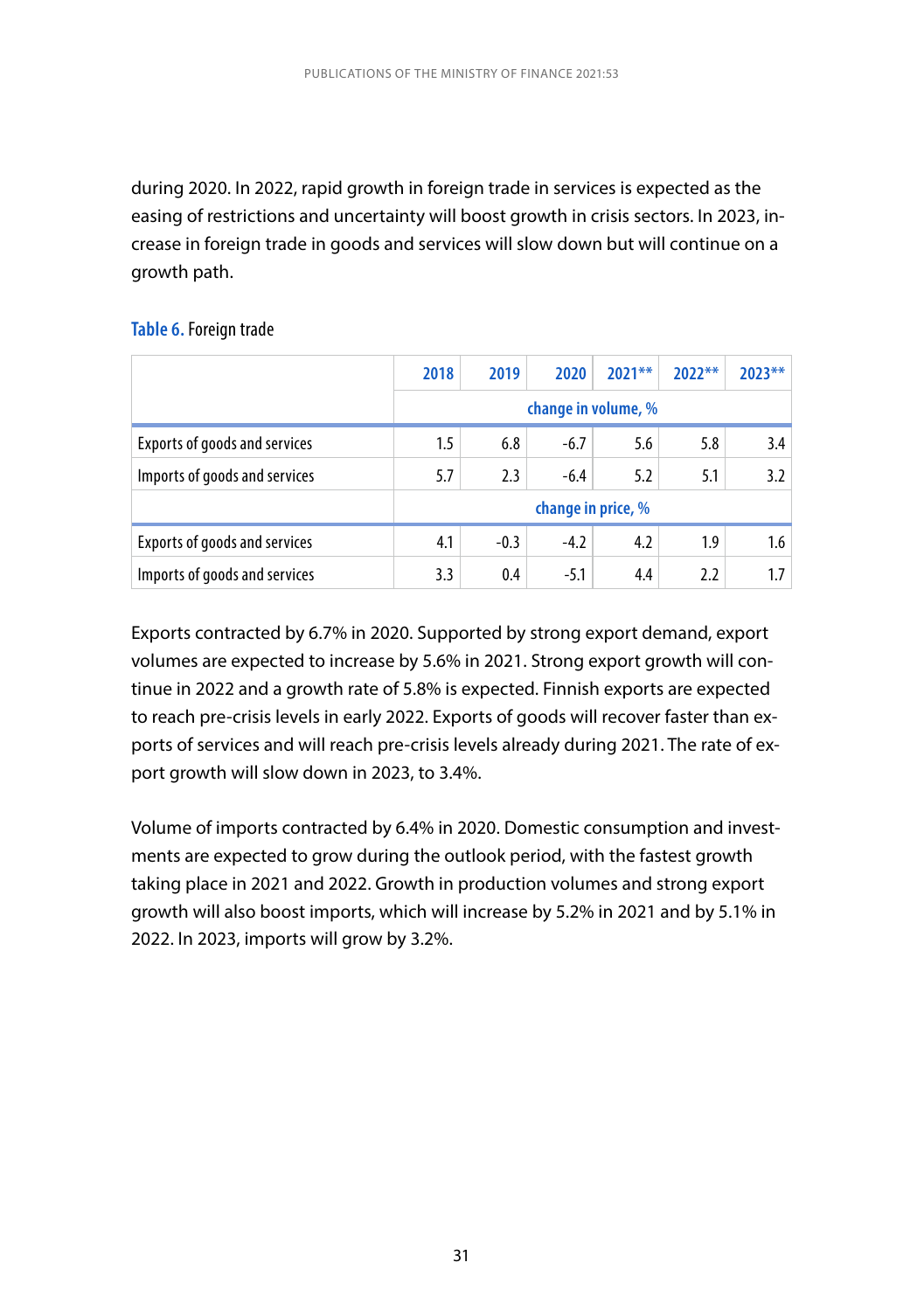<span id="page-32-0"></span>

#### **1.2.2 Prices and current account**

There was a sharp decrease in both export and import prices in 2020; export prices fell by 4.2% and import prices by 5.1%. A decrease in goods prices in foreign trade was the main factor behind the fall in prices. Prices of industrial raw materials and crude oil increased rapidly during the first half of 2021, which is reflected in the prices of exports and imports of goods. Export prices are expected to increase by 4.2% and import prices by 4.4% in 2021. While the prices are expected to grow more slowly in 2022, the upward trend in both export and import prices will continue towards the end of the outlook period.

According to the latest statistics, there was a surplus in Finland's current account in 2020. As the value of imports contracted more strongly than exports, foreign trade surplus increased, resulting in a current account surplus. According to current data, there was also a substantial increase in net primary income from abroad in 2020. The decision of the ECB not to extend beyond the end 2021 its recommendation that all banks limit dividends can be expected to reduce the surplus in factor incomes and income transfers. The balance of goods and services will remain in surplus in 2021 and towards the end of the outlook period. Current account will be in balance at the end of the outlook period in 2023.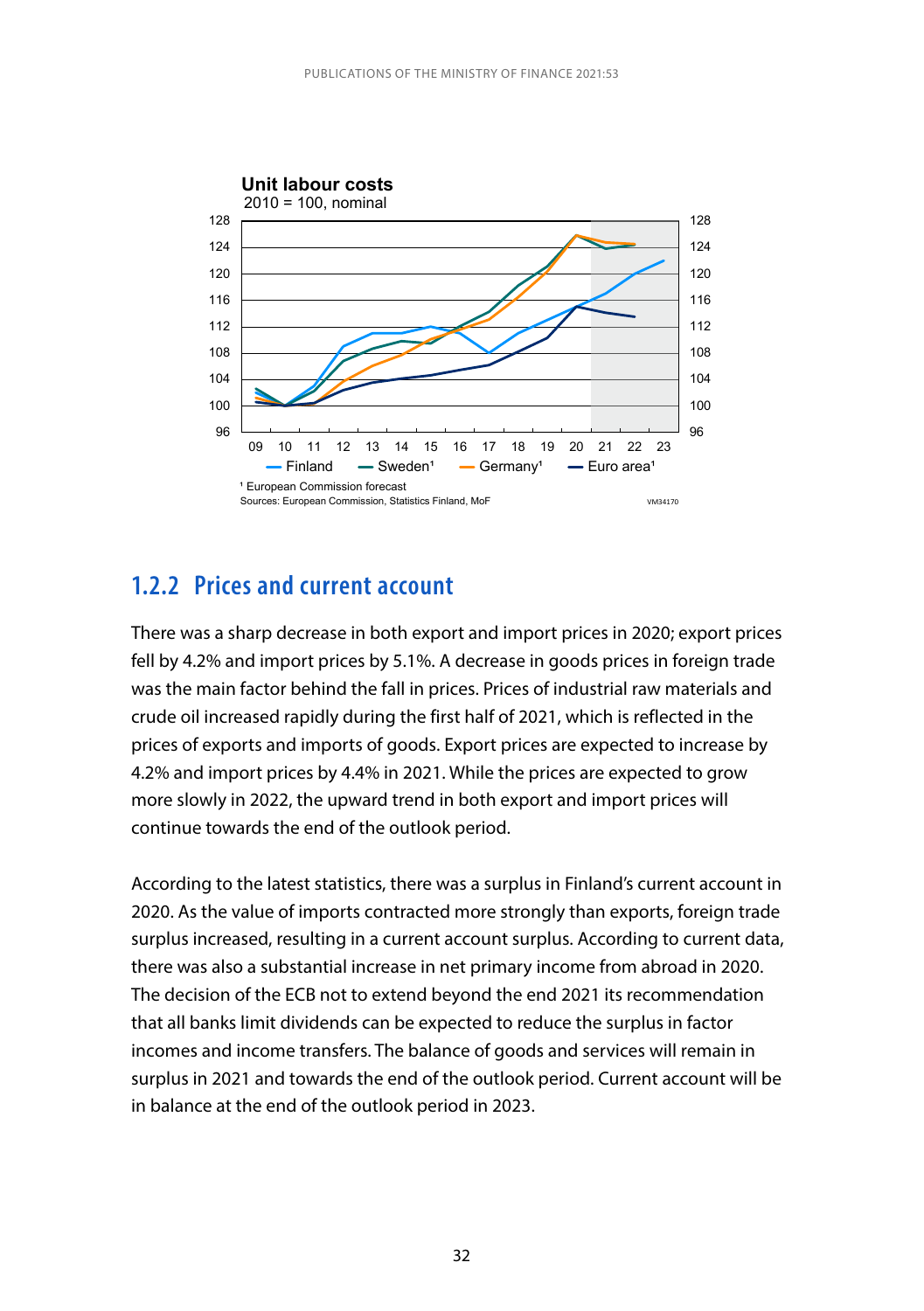<span id="page-33-0"></span>

#### **Table 7.** Current account

|                                          | 2018          | 2019   | 2020 | $2021**$ | $2022**$ | $2023**$ |  |  |
|------------------------------------------|---------------|--------|------|----------|----------|----------|--|--|
|                                          | <b>EUR</b> bn |        |      |          |          |          |  |  |
| <b>Balance of goods and services</b>     | $-2.9$        | 0.4    | 0.9  | 1.1      | 1.5      | 1.7      |  |  |
| Factor incomes and income transfers, net | $-1.4$        | $-1.1$ | 0.9  | $-2.0$   | $-1.9$   | $-1.9$   |  |  |
| Current account                          | $-4.3$        | $-0.7$ | 1.8  | $-0.9$   | $-0.4$   | $-0.2$   |  |  |
| Current account, relative to GDP, %      | $-1.8$        | $-0.3$ | 0.8  | $-0.4$   | $-0.2$   | $-0.1$   |  |  |

## **1.3 Domestic demand**

#### **1.3.1 Private consumption**

Private consumption contracted by 4.7% in 2020, but there was practically no decrease in household disposable income. As a result of the COVID-19 epidemic, household saving has reached extremely high levels: in the first quarter of this year, the savings rate was more than 7%.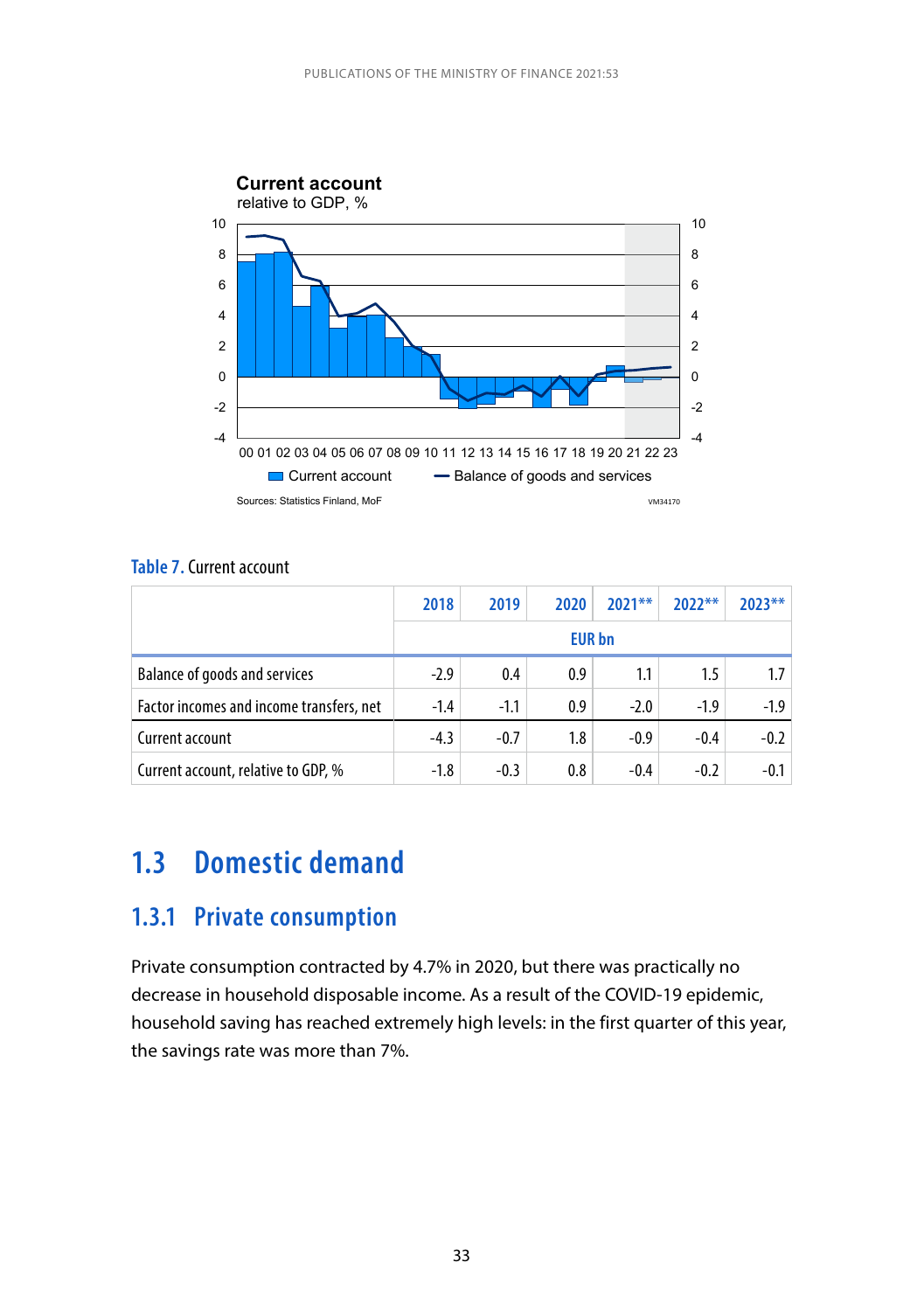

Consumers' confidence in their own economy has remained very high throughout the summer. In particular, consumers' estimate of the current state in their own economy has strengthened substantially compared to the first half of 2021.

Boosted by a substantial improvement in the employment situation, the wage bill grew more rapidly in the second quarter. Retail sales have continued to grow at a brisk rate but a global component shortage is slowing down the sales of new cars.

Consumption of durables has already exceeded 2019 levels, and as a result, the growth is expected to remain steady during the outlook period. At the same time, there is pent-up demand for semi-durables, which will lead to a strong increase in consumption in 2021 and 2022.

The consumption of non-durables increased at an exceptionally high rate in 2020, as the consumption of food and electricity at home was boosted by remote work and a decrease in travel. The consumption of non-durables is expected to level off and continue at a slower rate from 2021 onwards.

The consumption of services turned to growth in the second quarter, and the trend is expected to accelerate during the second half of the year as sports and cultural events will gradually open. Foreign travel is not expected to return to pre-crisis levels until 2022.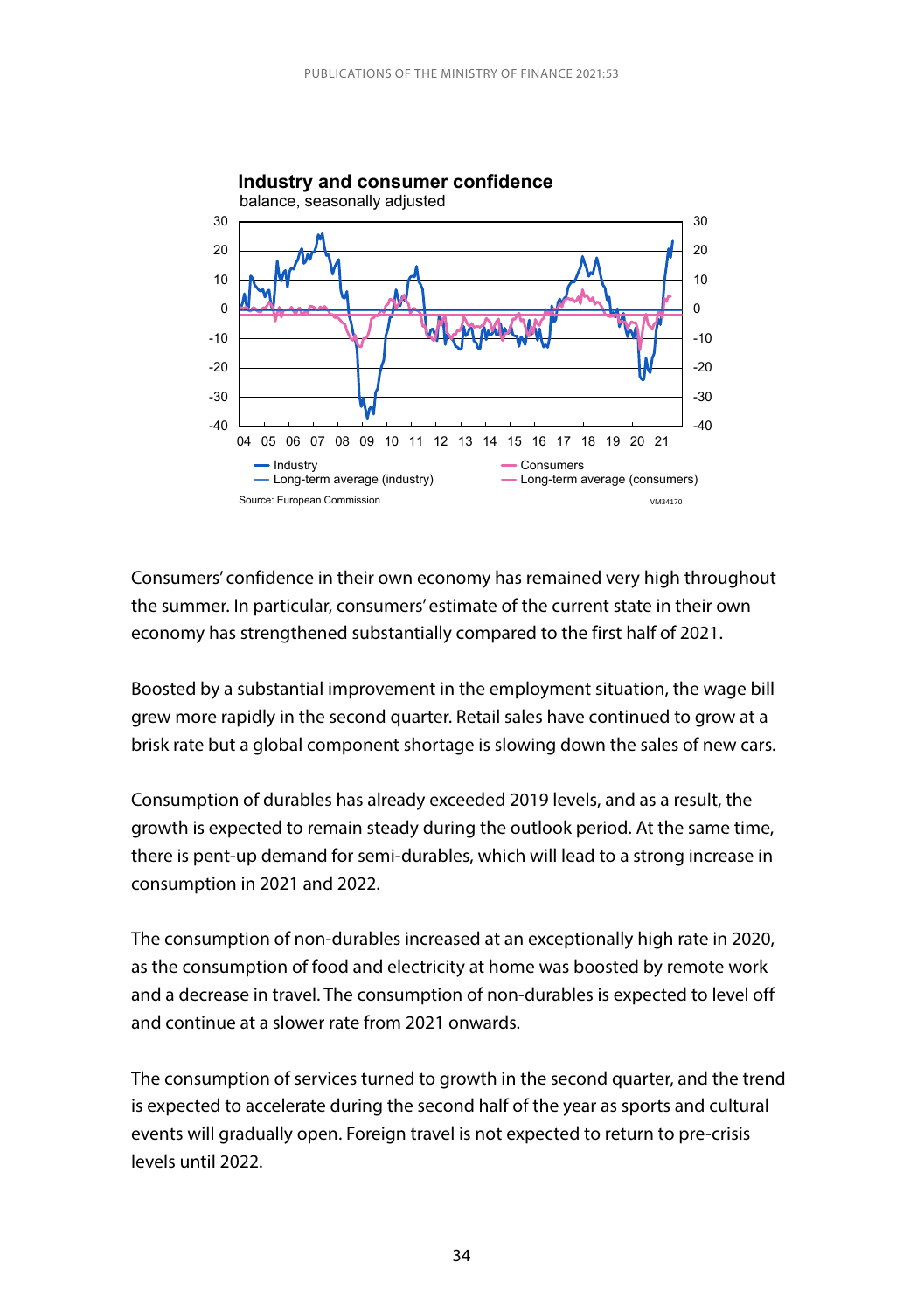A high savings rate and optimism among consumers will create a basis for rapid growth in private consumption. Private consumption will increase by 3.2% in 2021. In 2022, private consumption will grow by 3.8% and will exceed the pre-COVID-19 levels. As the savings rate decreases, growth in consumption will slow down to 2% in 2023.



A rapid decline in the savings rate is expected in the next few years as most of the savings will be released for consumption. The savings rate will, however, remain positive throughout the outlook period as consumption will remain lower than disposable income.

There was a substantial rise in household debt ratio in 2020 and this year, it will be further increased by a rapid growth in housing loans.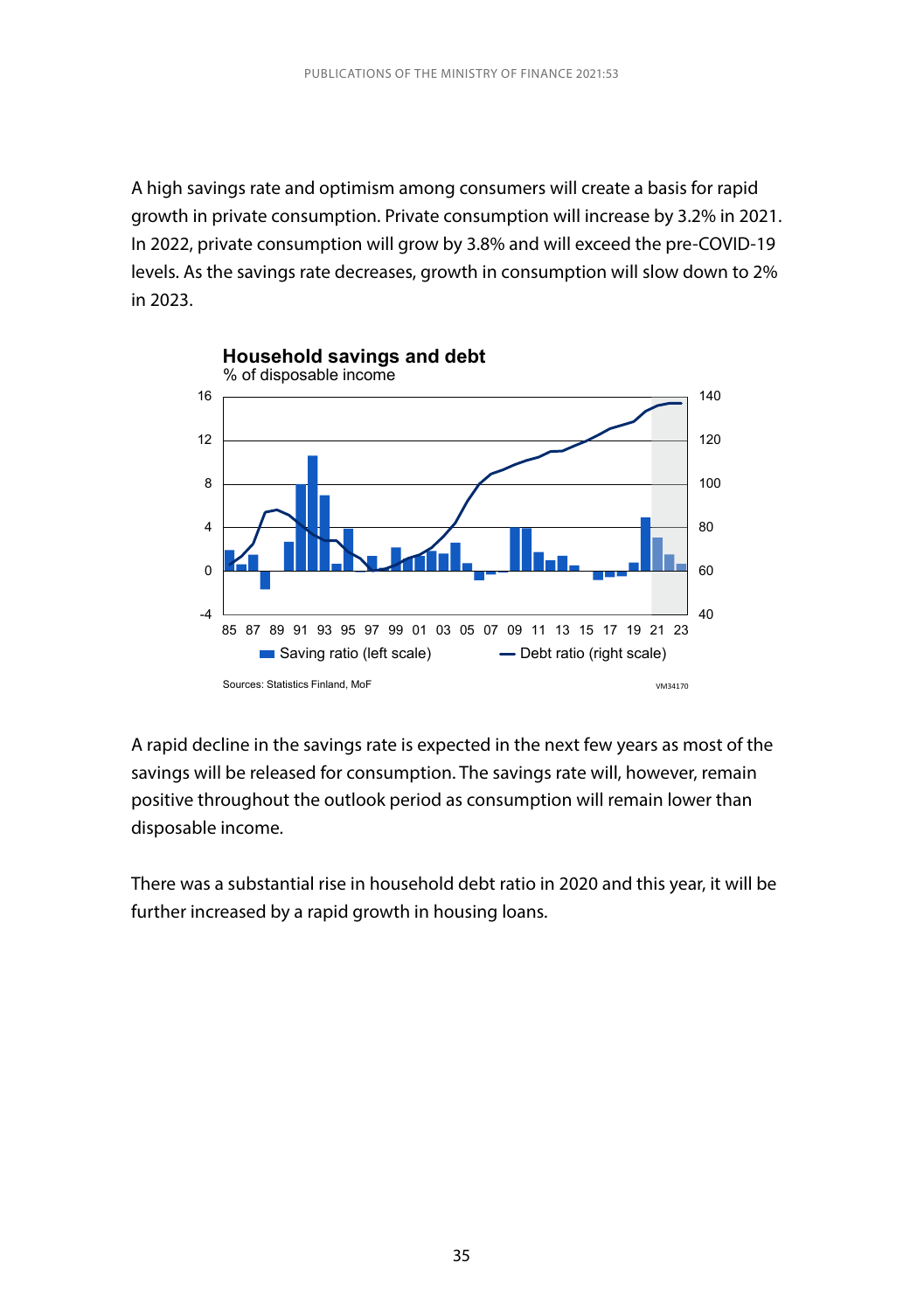

#### Households' real disposable income

The real disposable income indicating household purchasing power decreased by 0.5% in 2020<sup>1</sup>. The decrease in hours worked last year was the result of extensive lay-offs and redundancies caused by the COVID-19 epidemic.

Household real disposable income is expected to increase by about one per cent in 2021 as the employment situation improves and average earnings rise. The rise in average earnings will be boosted by the elimination of the reduction in employers' pension insurance contributions and the increase in unemployment insurance contributions in 2021.

An increase in hours worked and average earnings will give a further boost to purchasing power in 2022. Prices of private consumption are estimated to rise by just under 2% each year during the outlook period.

<sup>1</sup> In the chart, the taxes and social security contributions paid, as well as the price of private consumption, are shown as negative values, because any increase in these items reduces the real disposable income of households.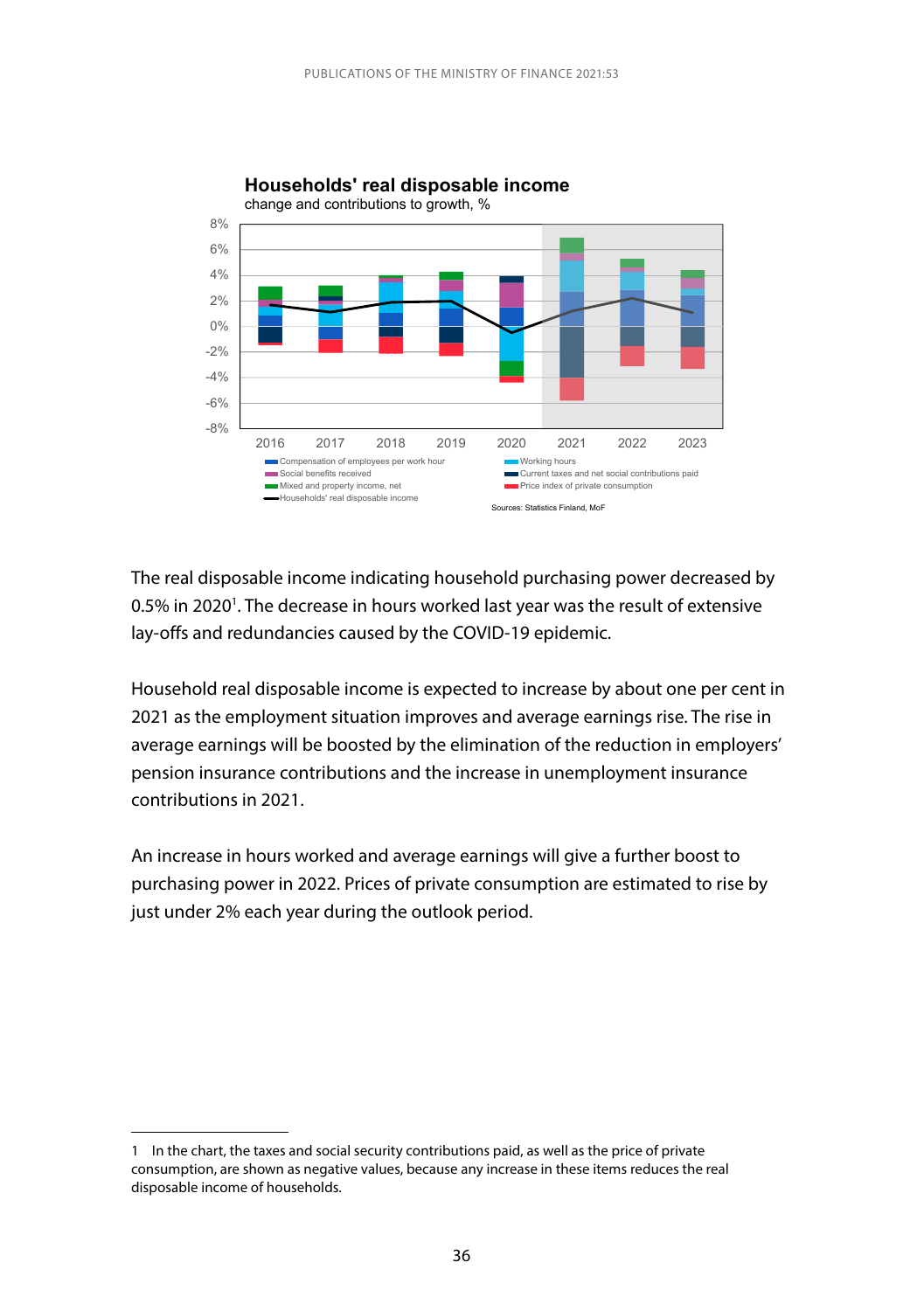## **Table 8.** Consumption

|                                                       | 2020                    | 2018   | 2019                | 2020    | 2021** | 2022** | 2023** |
|-------------------------------------------------------|-------------------------|--------|---------------------|---------|--------|--------|--------|
|                                                       | share,<br>$\frac{0}{0}$ |        | change in volume, % |         |        |        |        |
| Private consumption                                   | 100.0                   | 1.7    | 0.7                 | $-4.7$  | 3.2    | 3.8    | 2.0    |
| Households                                            | 95.8                    | 1.8    | 0.8                 | $-4.8$  | 3.2    | 3.9    | 2.0    |
| <b>Durables</b>                                       | 8.1                     | 3.9    | 3.2                 | 2.4     | 3.5    | 1.9    | 2.0    |
| Semi-durables                                         | 7.0                     | 1.5    | 3.3                 | $-10.7$ | 7.2    | 5.2    | 2.6    |
| Non-durable goods                                     | 28.8                    | 0.1    | $-0.6$              | 2.0     | 0.8    | 0.4    | 0.9    |
| Services                                              | 51.9                    | 2.5    | 1.3                 | $-7.8$  | 3.8    | 5.5    | 2.1    |
| Consumption by non-profit institutions                | 4.2                     | $-1.1$ | $-2.8$              | $-1.9$  | 2.5    | 3.0    | 2.0    |
| Public consumption                                    |                         | 2.0    | 2.0                 | 0.5     | 3.6    | $-0.0$ | $-1.4$ |
| <b>Total</b>                                          |                         | 1.8    | 1.1                 | $-2.9$  | 3.3    | 2.6    | 0.9    |
|                                                       |                         |        |                     |         |        |        |        |
| Households' disposable income                         |                         | 3.2    | 3.0                 | 0.0     | 3.0    | 3.8    | 2.8    |
| Private consumption deflator                          |                         | 1.3    | 1.0                 | 0.5     | 1.8    | 1.6    | 1.7    |
| Households' real disposable income                    |                         | 1.9    | 2.0                 | $-0.5$  | 1.2    | 2.2    | 1.1    |
|                                                       |                         | %      |                     |         |        |        |        |
| Consumption in relation to GDP (at current<br>prices) |                         | 76.0   | 75.6                | 75.5    | 75.4   | 75.2   | 74.9   |
| Household savings ratio                               |                         | $-0.5$ | 0.8                 | 4.9     | 3.1    | 1.5    | 0.7    |
| Household debt ratio <sup>1</sup>                     |                         | 127.0  | 128.6               | 133.4   | 136.0  | 137.0  | 137.0  |

 $1$  Household debt at end-year in relation to disposable income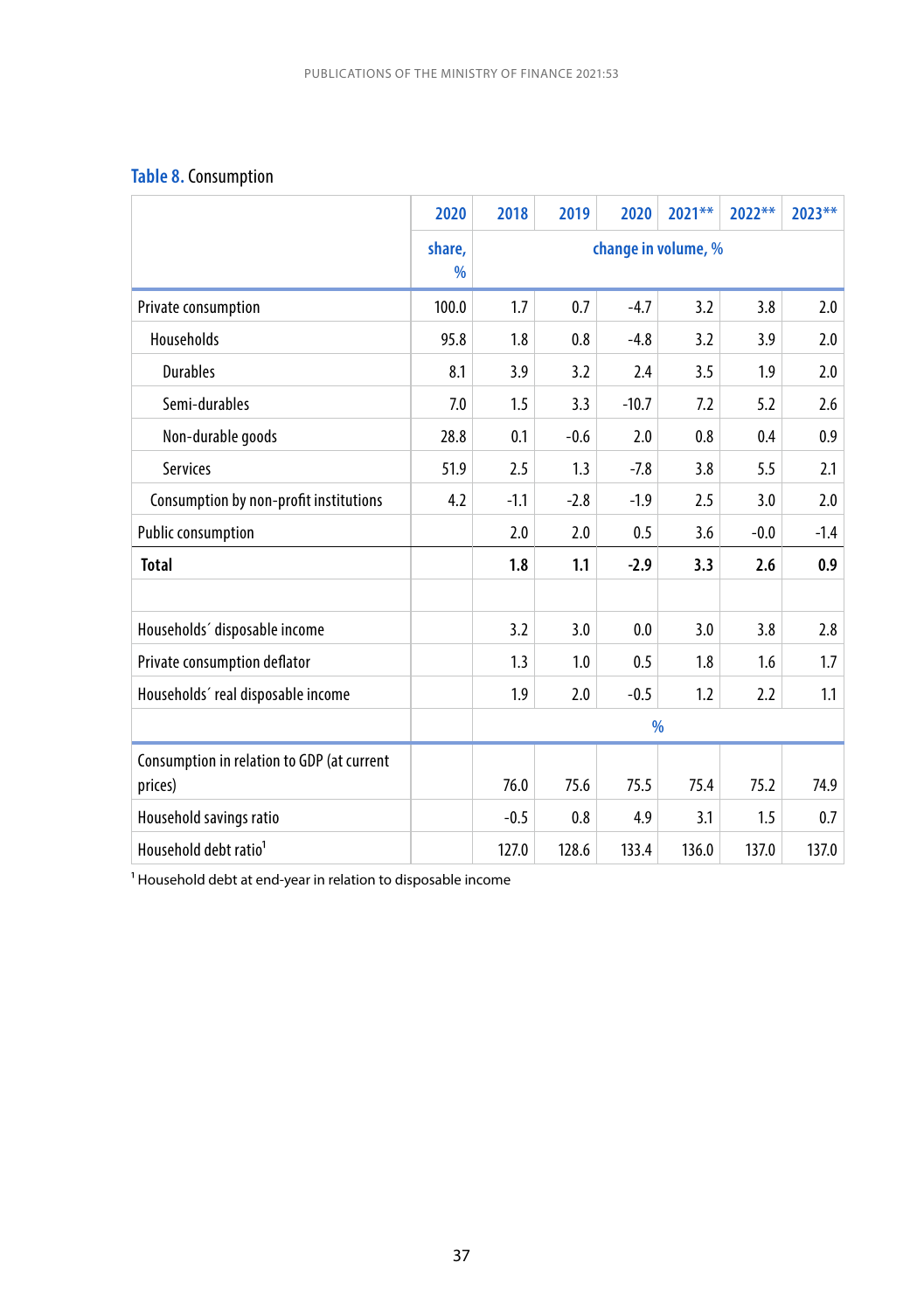# **1.3.2 Public consumption**

The largest items in public consumption expenditure are personnel expenses, and goods and services purchased. Local government consumption accounts for about two and central government for one quarter of public consumption, while consumption by social security funds makes up the remainder. In 2023, a significant proportion of municipal and joint municipal authorities' consumption will be transferred to wellbeing services counties.

Public consumption expenditure is expected to grow more rapidly this year than in 2020. The COVID-19 epidemic and its prevention by means of protective equipment, testing, tracing and vaccines are significant expenditure items in general government finances. The reduction of the service and care backlog generated during the crisis is also expected to cause expenditure pressures.

In 2022, public consumption expenditure will grow more slowly as the additional spending prompted by the COVID-19 epidemic will decrease. The value of public consumption expenditure will, however, continue to grow in 2022 and 2023 even though the volume of consumption will decline in 2022 as the additional expenditure and other one-off spending increases prompted by the COVID-19 crisis come to an end or will contract substantially.

Public sector collective agreements will expire at the end of February 2022. In the forecast, public sector earnings trends are expected to reflect the estimate of the overall earnings trends from 2022.

# **1.3.3 Private investment**

According to current data, private investments decreased by 3.4% in 2020, and all investments only by 0.7%. Private investments will increase by 2.9% in 2021, as the estimate of the growth in construction investments is now more optimistic than before. Housing construction will turn to growth already this year. There are also signs of recovery in machinery and equipment investments as the growth prospects for the global economy are improving. The investment prospects for Finnish industries are good, and the funding from the Recovery and Resilience Facility of the EU (RRF) will boost private investments in the period 2021–2023. In the forecast, private investments will grow by 3.7% in 2022 and 4.0% in 2023. They will increase at an average rate of 3.5% during the outlook period and account for almost 20% of GDP in 2023.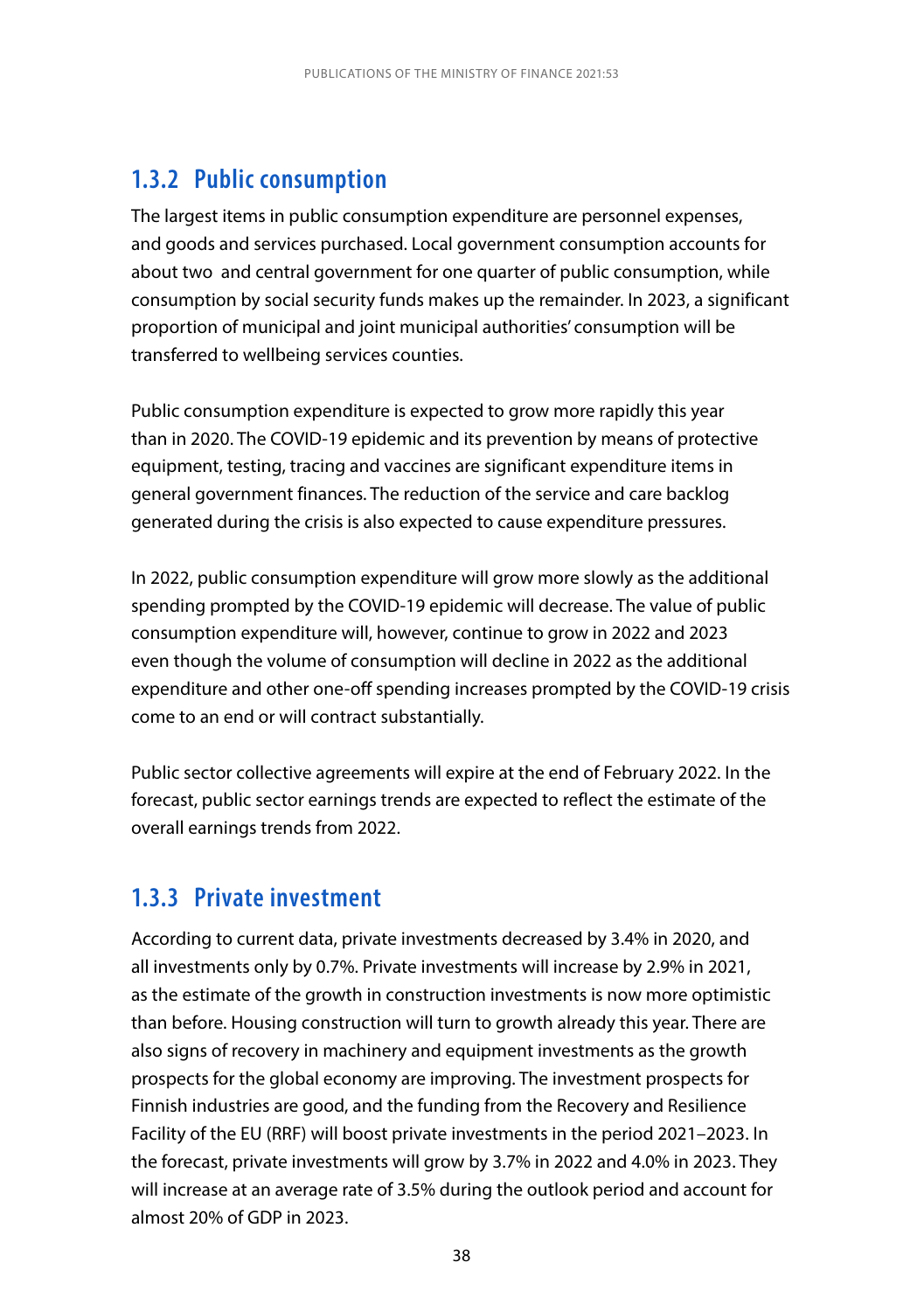

Private investments already increased at a moderate rate during the first half of 2021 and the trend in housing construction has been especially positive. There will be more housing starts in 2021 than previously anticipated. Housing starts will total about 42,000, which is more than in previous years, and renovation construction is also expected to grow at a slightly faster rate than last year. Overall, housing construction investments will grow by 4.3% in 2021. Housing construction will contract by one per cent in 2022 but housing starts will still total about 36,000 that year. Towards 2023, housing starts will gradually approach the long-term average and housing construction investments will decline by 0.5% in 2023. The demand for housing loans and housing construction will be sustained by low interest rates.

Non-residential building construction will decrease by 0.3% this year. However, the number of building permits granted during the first half of the year gives cause for optimism, especially in industrial and warehouse construction and there have also been more construction starts in these categories. According to the investment survey carried out by the Confederation of Finnish Industries, a substantial increase in industrial investments is expected this year. For example, Metsä Group has now launched its bioproduct mill project in Kemi. However, there was not yet any growth in commercial and office construction starts in the period January–May. In fact, non-residential building construction is only expected to peak in 2022. Nonresidential building construction will grow by 3.2% in 2022 and 2.5% in 2023. As other construction, civil engineering construction will also grow throughout the outlook period. Boosted by the positive trend in building construction starts, civil engineering construction will grow by 2.4% in 2021. The growth will slow down towards the end of the outlook period.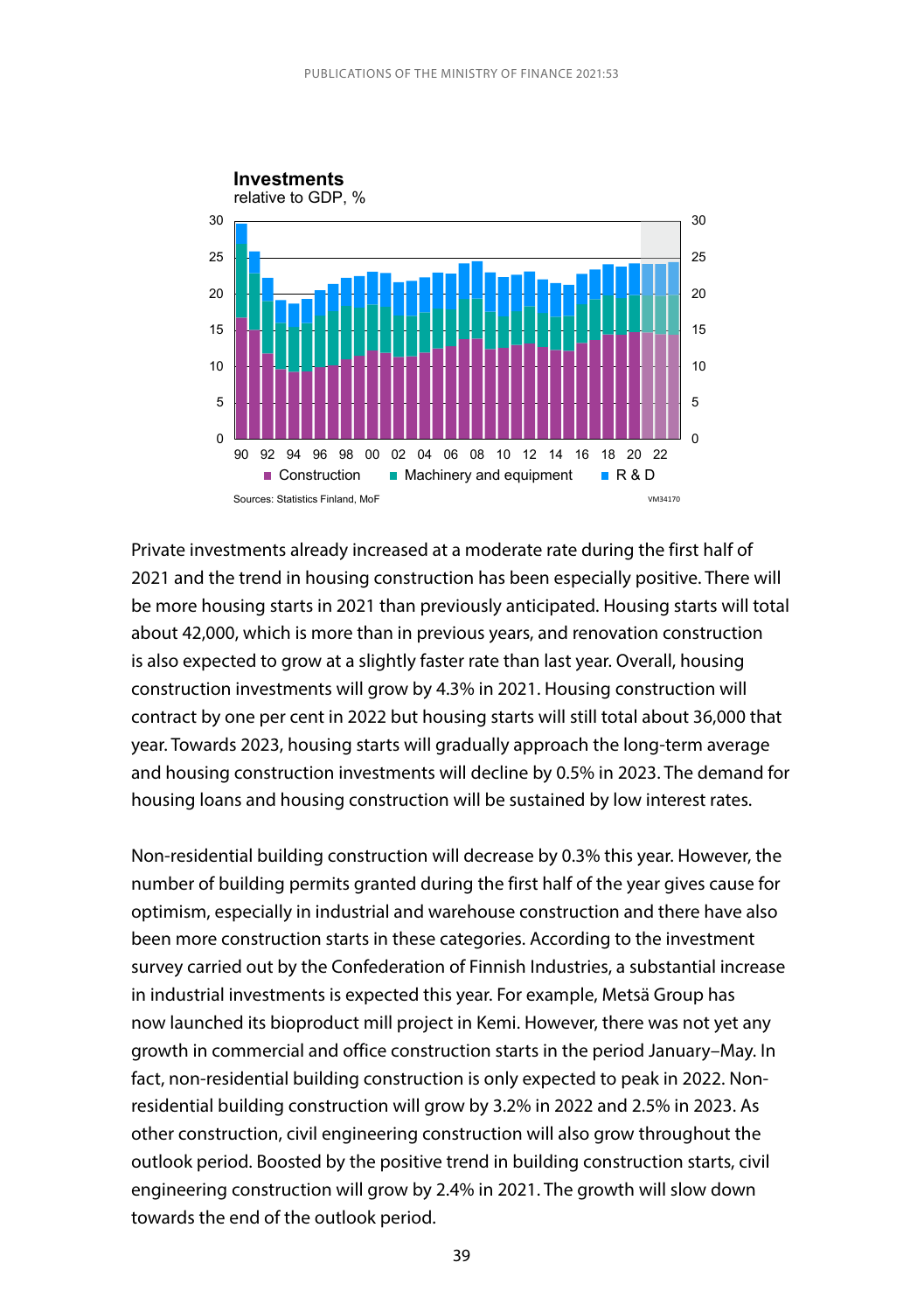

Investments in machinery, equipment and transport stock decreased by 0.6% in 2020 but will increase by 4.5% in 2021 as the business environment stabilises. Machinery and equipment investments will be boosted by industrial investments. Substantial investments in machinery and equipment will be made at the Kemi bioproduct mill towards the end of the outlook period. This means that the positive trend in industrial investments will continue beyond 2021. Investments in machinery and equipment will grow by 8.0% in 2022 and by 6.4% in 2023. Other investments (including RD investments) will grow throughout the outlook period. According to the investment survey by the Confederation of Finnish Industries, the outlook for industrial RD investments for 2021 is positive. During the outlook period, RDI investments will also be generously supported from such instruments as the Recovery and Resilience Facility (RRF).

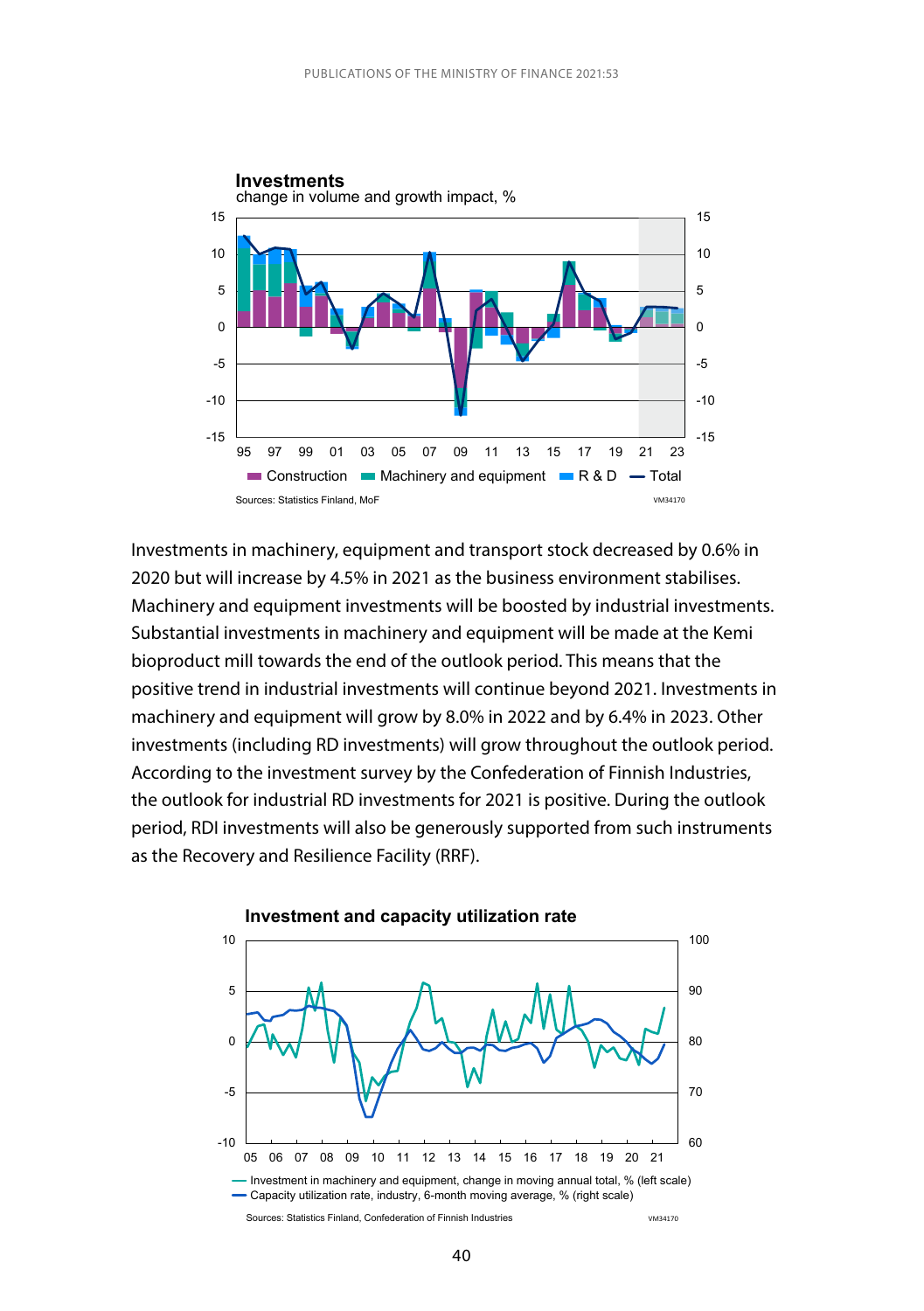|                                             | 2020                    | 2018          | 2019                | 2020   | $2021**$ | $2022**$ | 2023** |
|---------------------------------------------|-------------------------|---------------|---------------------|--------|----------|----------|--------|
|                                             | share,<br>$\frac{0}{0}$ |               | change in volume, % |        |          |          |        |
| <b>Buildings</b>                            | 51.5                    | 5.6           | $-0.7$              | $-2.3$ | 2.3      | 0.8      | 0.8    |
| <b>Residential buildings</b>                | 29.3                    | 4.7           | $-4.2$              | $-2.5$ | 4.3      | $-1.0$   | $-0.5$ |
| Non-residential buildings                   | 22.3                    | 6.9           | 4.5                 | $-2.0$ | $-0.3$   | 3.2      | 2.5    |
| Civil engineering construction              | 9.4                     | 0.1           | $-5.3$              | 10.7   | 2.4      | 1.0      | 1.2    |
| Machinery and equipment                     | 21.1                    | $-1.7$        | $-4.9$              | $-0.6$ | 4.5      | 8.0      | 6.4    |
| R&D-investments <sup>1</sup>                | 18.0                    | 7.1           | 1.9                 | $-2.0$ | 2.5      | 3.5      | 4.0    |
| Total                                       | 100.0                   | 3.6           | $-1.6$              | $-0.7$ | 2.8      | 2.8      | 2.6    |
| Private                                     | 79.6                    | 3.1           | $-2.4$              | $-3.4$ | 2.9      | 3.7      | 4.0    |
| Public                                      | 20.4                    | 5.9           | 2.4                 | 11.0   | 2.6      | $-0.6$   | $-3.1$ |
|                                             |                         | $\frac{0}{0}$ |                     |        |          |          |        |
| Investment to GDP ratio (at current prices) |                         |               |                     |        |          |          |        |
| <b>Fixed investment</b>                     |                         | 24.1          | 23.7                | 24.2   | 24.1     | 24.1     | 24.4   |
| Private                                     |                         | 19.8          | 19.4                | 19.3   | 19.2     | 19.3     | 19.8   |
| Public                                      |                         | 4.3           | 4.4                 | 4.9    | 4.9      | 4.8      | 4.6    |

#### **Table 9.** Fixed investment by type of capital asset

<sup>1</sup> Includes cultivated assets and intellectual property products

# **1.3.4 Public investment**

Public investments account for about 20% of all investments. Local government investments account for more than half of the total, while central government investments account for the rest. The proportion of social security funds is very small. From 2023 onwards, local government investments will be partially transferred to wellbeing services counties. These investments account for about 10% of all public investments. Almost 30% of all public investments are civil engineering investments, and other construction investments account for a same proportion of the total. Research and development investments account for just over 25% and machinery and equipment investments for just over 10% of the total.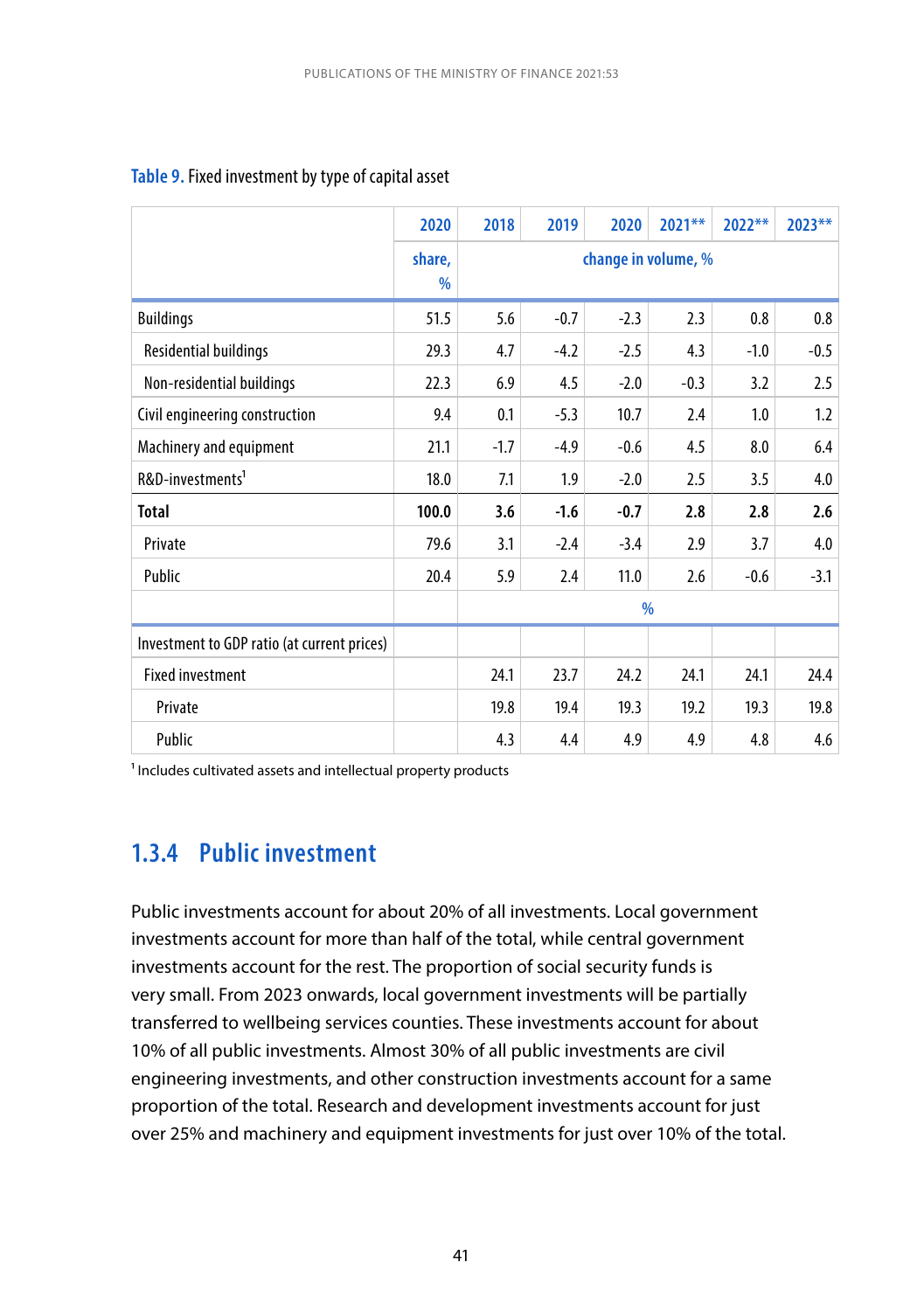Public investments have been high in recent years, accounting for over 4% of GDP. In Finland, public investments account for a considerable higher proportion of GDP than in EU countries on average.

The stimulus measures launched by Prime Minister Marin's Government and the measures set out in the Government Programme have raised public investments to a high level, and this year, further increases are expected. Central government investments will be boosted by transport infrastructure projects as well as research, development and innovation inputs. Local government investments have also reached high levels. Driven by health and social services construction and municipal infrastructure construction, they are expected to remain at high level in 2021.

Public investments will decrease slightly from 2022 onwards as transport infrastructure investments decline, but they will remain at high level. Public investments are expected to contract further at the end of the outlook period. A fall in hospital construction is the main reason for the decline. Several new hospitals have been built in recent years and the university hospital modernisation projects are now at their final stages, This means that the busiest hospital construction period is coming to an end.

# **1.4 Domestic procuction**

# **1.4.1 Total output**

The preliminary figures of the national accounts for 2020 published in July did not change the estimates of last year's GPD growth (-2.9%). The new data on main sectors differed significantly from the figures published in March. Industrial production contracted significantly less than previously estimated, whereas services and construction decreased significantly more than indicated by preliminary figures. Accommodation and catering (-33%) and transport and warehousing (-26%) were the sectors experiencing the sharpest falls in output last year. In an exception to other sectors, value added grew substantially in the electrical and electronics industries and in information and communication services.

In the second quarter of this year, the Finnish economy grew by about 2% quarter to quarter. There was brisk growth in both services and industrial output. As the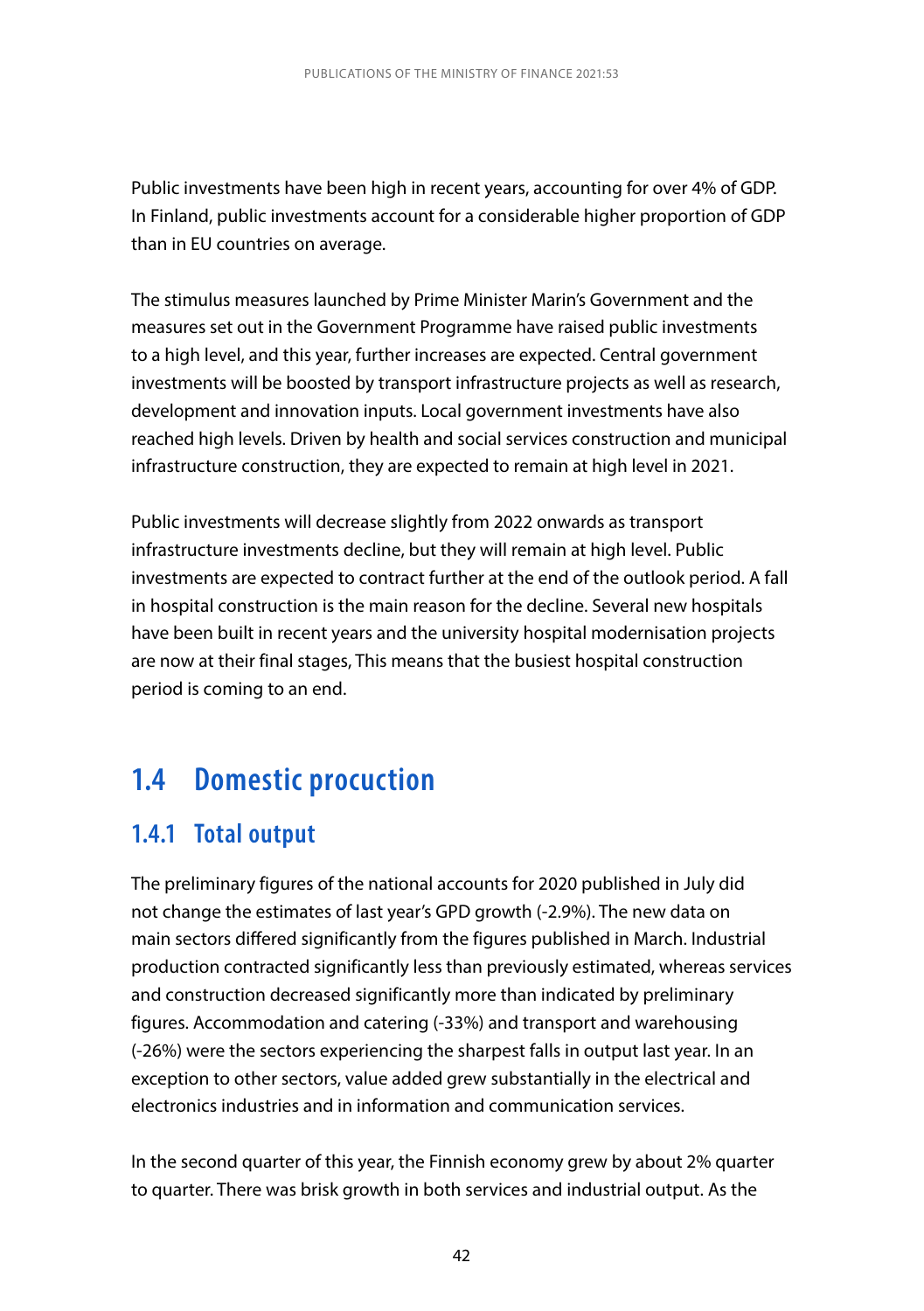growth peaked earlier than projected, their growth is projected to slow down in the third quarter. Improved economic prospects and low interest rates have boosted the demand for construction, which has been reflected in the higher number of building starts. Housing construction has reached near-record levels. The demand for Finnish exports grew rapidly during the first half of the year, which means that demand will be stronger than forecast, especially in industries. The extensive investment plans announced by companies are also one reason why the economic growth forecast has been revised upwards. Primary production is also expected to grow more rapidly than last year, mainly due to brisk demand for forestry products. Finland's GDP is expected to grow by 3.3% in 2021.



Turnover in all main sectors increased during the first half of 2021. The turnover of services is still slightly below 2019 levels. The COVID-19 epidemic has not had much effect on the turnover in the construction sector. A rapid increase in producer prices and a shortage of components are the main challenges facing companies. There is also a shortage of skilled labour, especially in the service sector.

Finland's gross domestic product is expected to grow by 2.9% in 2022. Driven by exports and investments, rapid growth in industrial sectors is expected to continue. In accommodation, catering and transport services, the growth will continue at an above-average level. However, most of the growth can be attributed to a carry-over effect from 2021 and GDP growth between January and December 2022 is close to normal. At annual level, the GDP of 2019 will only be exceeded in 2022.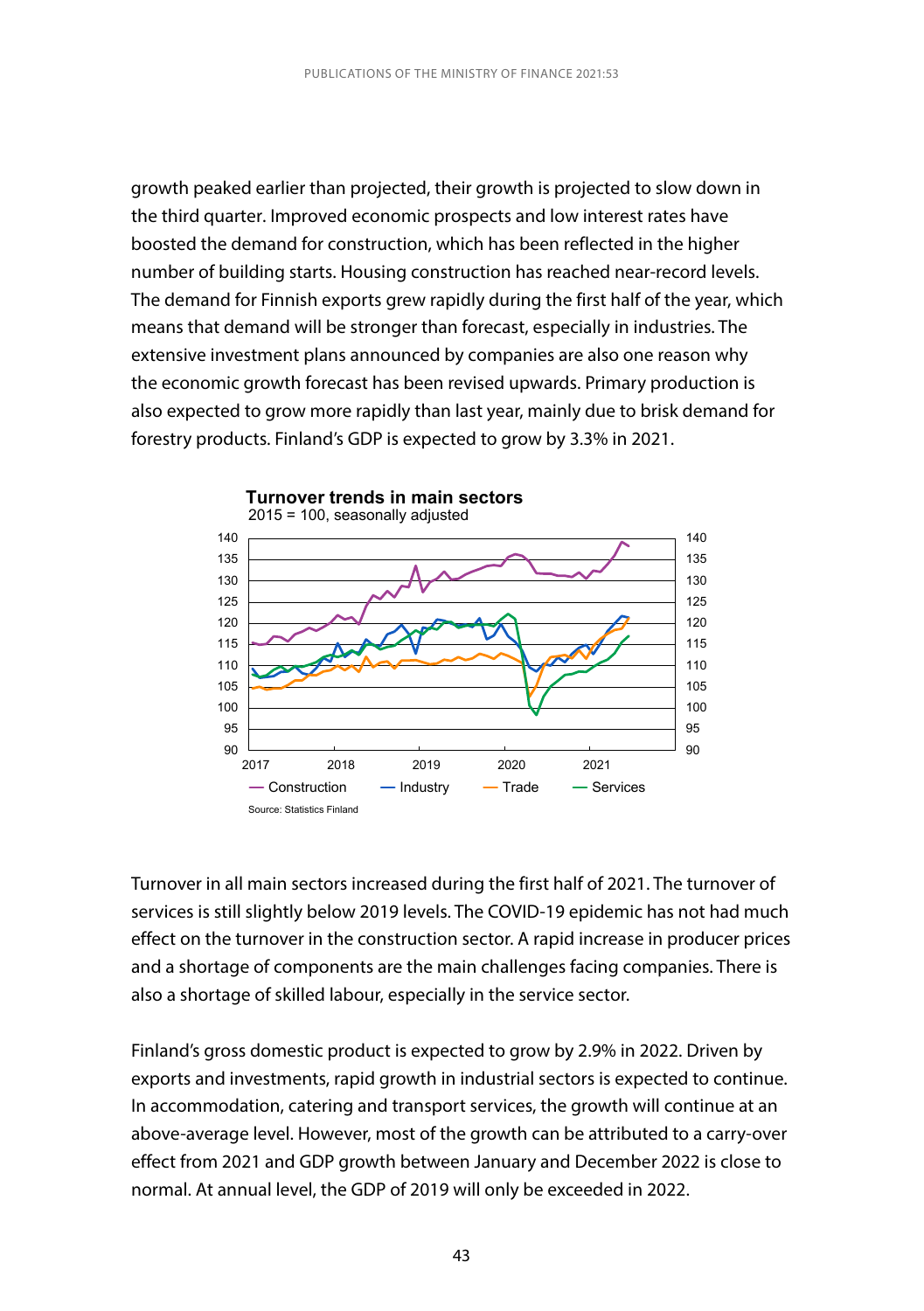

In 2023, the Finnish economy will return close to its long-term average growth rate and the output gap will gradually close. Services account for about 70% of Finland's economic output. In the next few years, they will contribute to Finland's GDP growth more than the other main sectors.

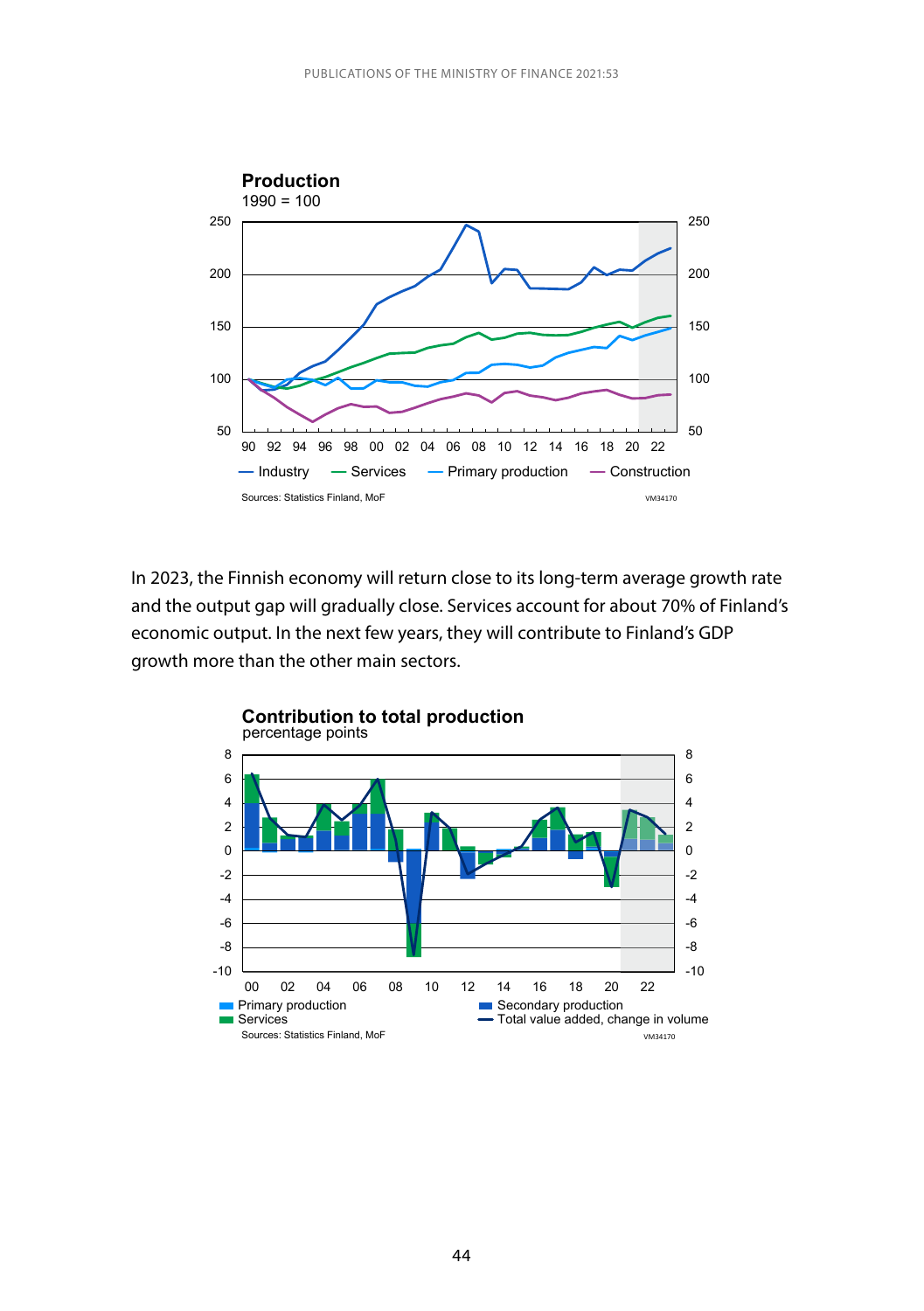Economic productivity per employed person decreased by 1.4% in 2020 and will increase in average by 1.2% in 2021-2023. Productivity per hours worked remained at the previous year's level and it also grows at an annual rate of around one per cent. The operating surplus contracted by 2.3% last year. In the next few years, it is expected to grow more rapidly, at a rate of between 4.5 and 6.5 per cent. Unit labour costs in Finland will increase at an average annual rate of about two per cent between 2021 and 2023.



# **1.4.2 Secondary production**

The publication of national accounts in July prompted changes in figures on individual sectors for 2020. Instead of decreasing by more than ten per cent, the output of Finland's forest industry only fell by about two per cent in 2020. At the same time, according to revised figures, chemical industry output contracted by 11.4% (instead of 1.4%). Oil refining accounted for most of the decrease (it declined by more than 60%). The earlier figures already indicated that electrical and electronics industry did well in 2020 but according to the latest figures, the growth was more than 16%. The metal industry contracted by two per cent last year.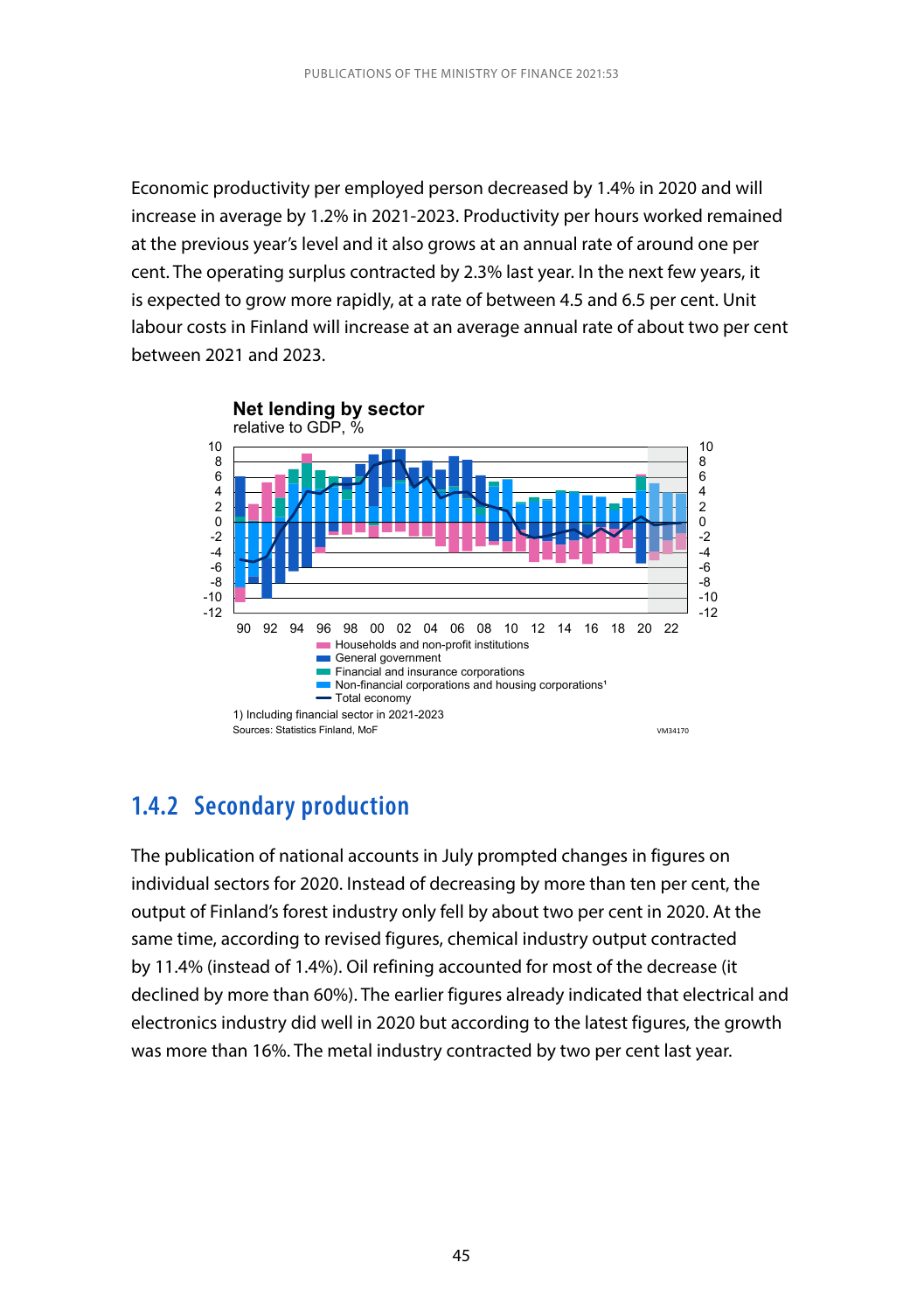

**Volume index for industrial production**

Industrial orders have grown briskly in the first half of the year and in some sectors, they are at record levels. According to the business tendency survey for July, industrial companies are optimistic about the future, even though in their view, the growth has already peaked. Shortage of skilled labour is again the most serious obstacle to growth.

The Kemi bioproduct mill, the largest investment project in Finland's industrial history, will be built over the next two years. The construction project will give a particularly strong boost to the demand for metal industry products. The metal industry accounts for most of the industrial value added. The chemical industry is the second-largest industrial sector and its size is about 50% of the metal industry.

A broad-based recovery of the global economy in the coming years is expected to sustain growth in the manufacturing industry throughout the outlook period until 2023. Most of the industrial output is exported. In the last year of the forecast, industrial production will grow at a slower rate and growth will approach the longterm average.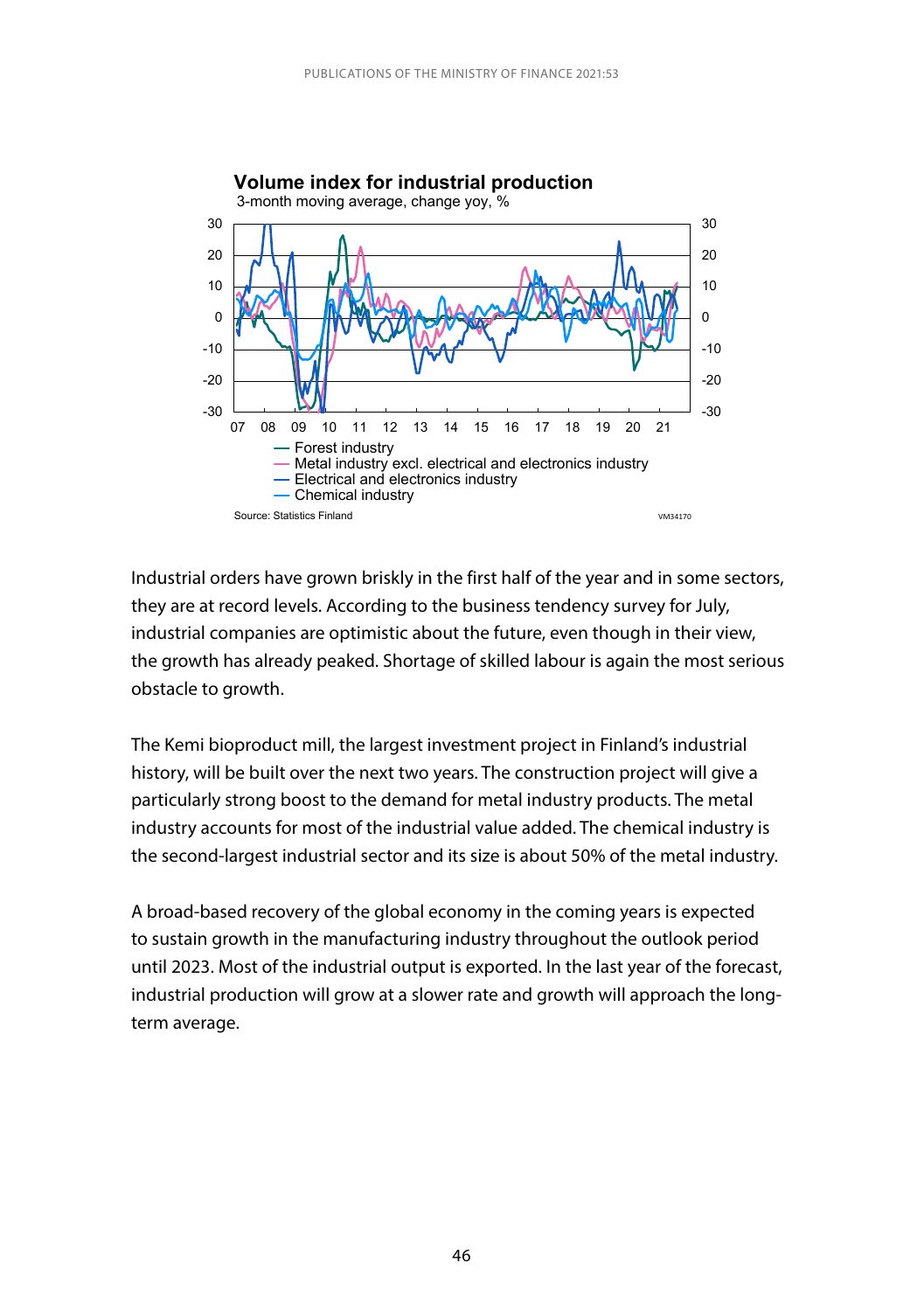

#### **Construction**

Value added in construction decreased by more than four per cent last year, even though there was a strong increase in building starts during the second half of the year. Residential construction already started to pick up last autumn and the pace has accelerated this year. At the end of June, the annual total of housing starts stood at 48,500. However, housing starts will probably decrease towards the end of this year and the total for 2021 is expected to be about 42,000. Housing market has been boosted by an increase in household savings and rising employment.

Expectations in the construction sector have improved. It is expected that the strong increase in rental housing supply during the last few years will lead to a gradual decline in housing starts. In 2022, housing starts are expected to decline and total between 36,000 and 37,000. In 2023, the figure is expected to be between 32,000 and 33,000.

The construction is almost evenly divided between renovation and new construction. Renovation construction grew only slowly in 2020, but this year, an increase in housing company renovation projects is expected. Renovation construction is expected to grow by about 2% each year during the outlook period.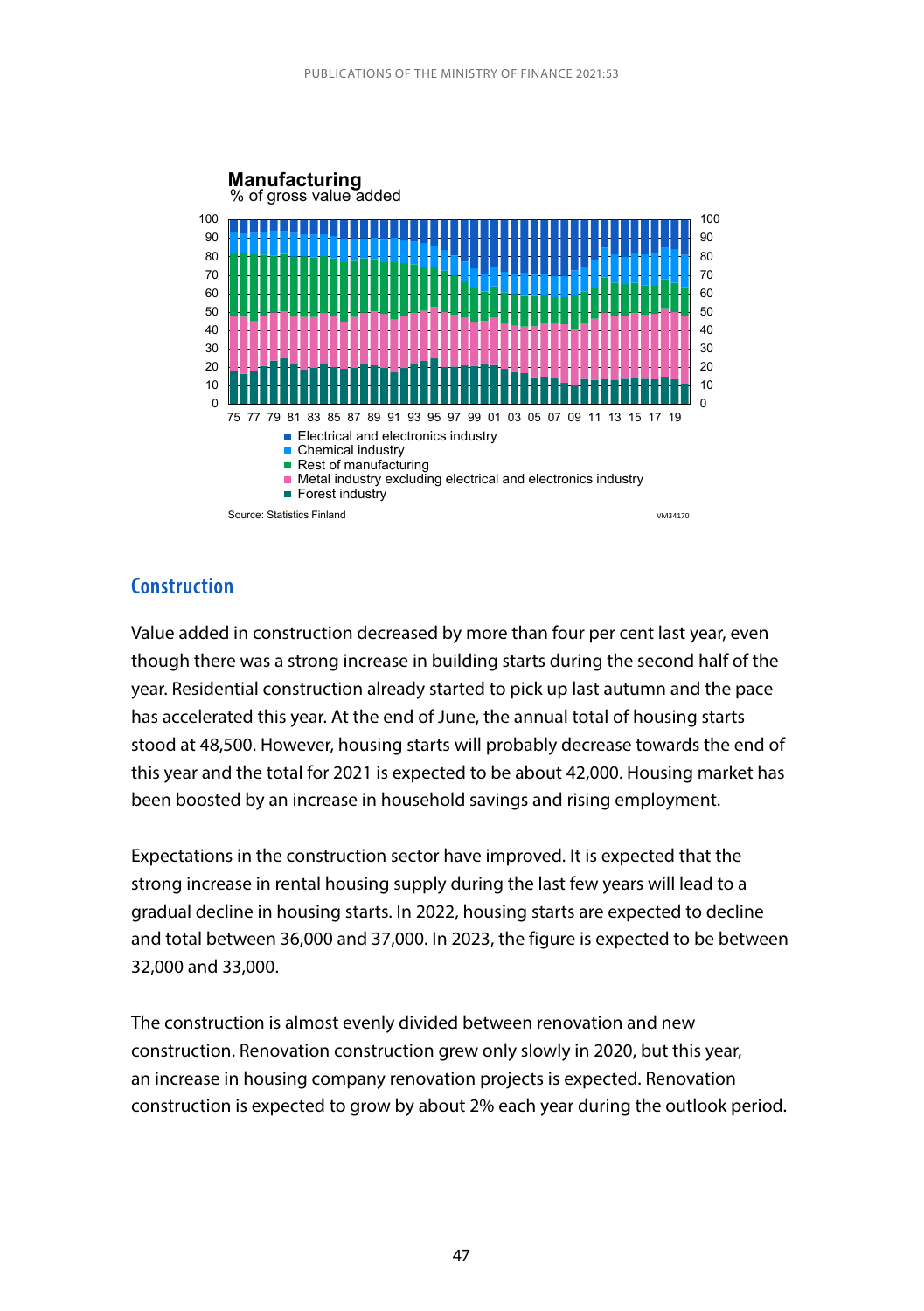

Non-residential construction was still on the decline during the first half of the year but companies' investment plans indicate a change for the better. Utilisation rates of commercial premises have decreased as a result of the COVID-19 epidemic. Despite this, non-residential construction is continuing at a rapid pace in the Helsinki Metropolitan Area. The new Kemi bioproduct mill will give a significant boost to construction in northern Finland.

Boosted by public sector stimulus measures, civil engineering construction grew rapidly last year. Brisk growth has continued during the first half of the year, both in nominal and real terms.

The year 2021 will still be a period of slow growth in the construction sector. A growth peak can be expected in 2022, as the sector still contracted in the first quarter of this year. Next year construction growth will be over 3 per cent.

# **1.4.3 Services**

Service production decreased by 3.6% in 2020, which was more than indicated by preliminary figures but nevertheless significantly less than during the financial crisis in 2009. Air and water transport, travel agencies, accommodation and catering, health services, arts, entertainment and recreation were the main sectors experiencing double-digit falls in demand. At the same time, household services,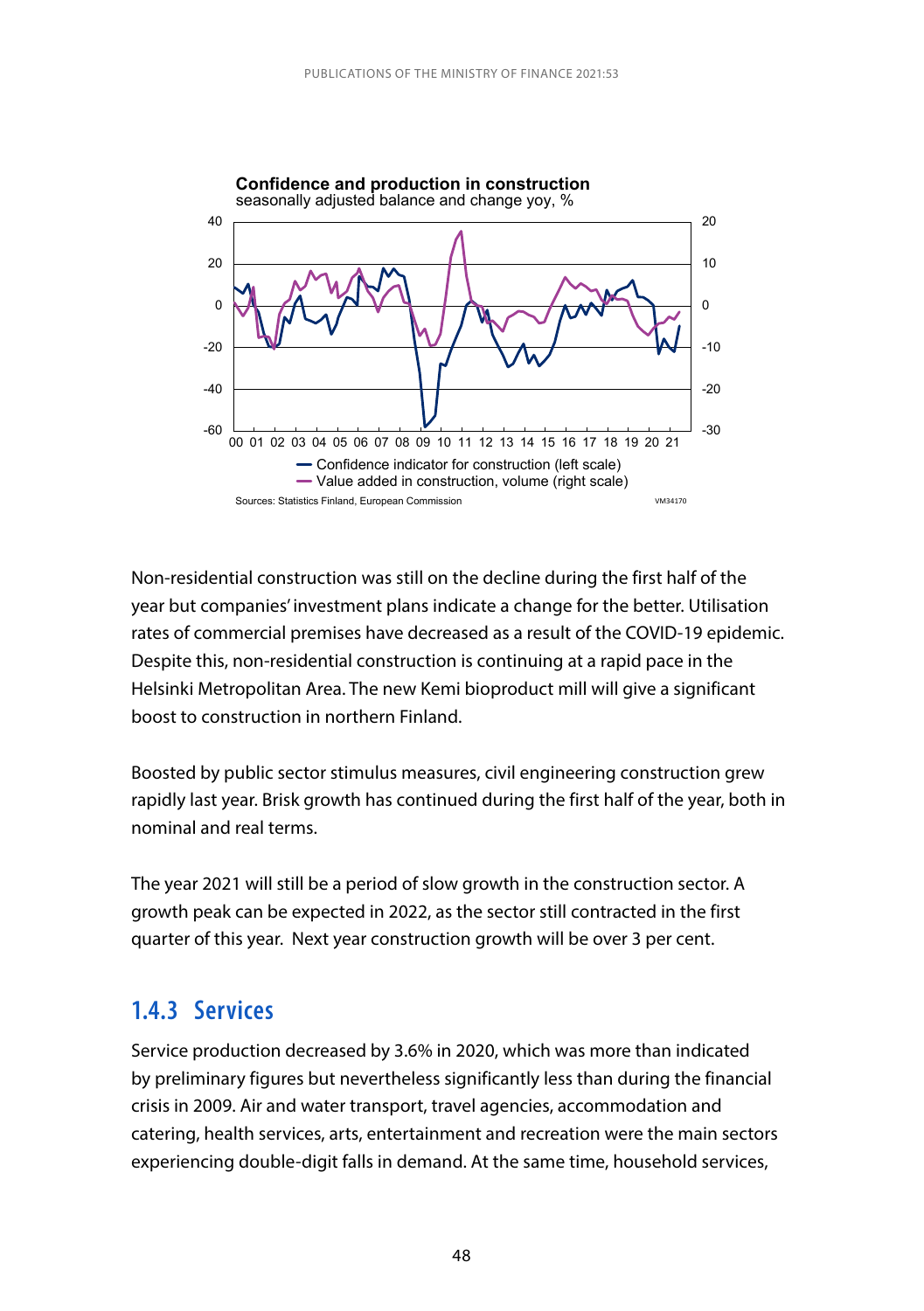insurance, publishing and data processing services grew substantially in 2020. Brisk growth was also recorded in retail and wholesale trade (excluding cars).

According to the business tendency survey, the service sector expects growth to continue throughout the year. The business confidence indicator has followed the service business trend indicator quite accurately. Services may actually grow at a faster rate than forecast because the service sector purchasing managers' indexes in the euro area for August indicate growth despite the delta variant of COVID-19.



Information and communications remain the cornerstone of Finland's service industries and it is also the only industrial sector in our country that has grown continuously for more than ten years. The increase in industrial production and household consumption will also boost growth in services in the coming years. Similarly, the strengthening of export demand will also be reflected in the growing demand for business services. This year, service production is projected to increase by 3.5%. Growth will slow down in 2022, but a growth spillover will keep growth at 2.7%. In 2023, growth will return close to its long-term average.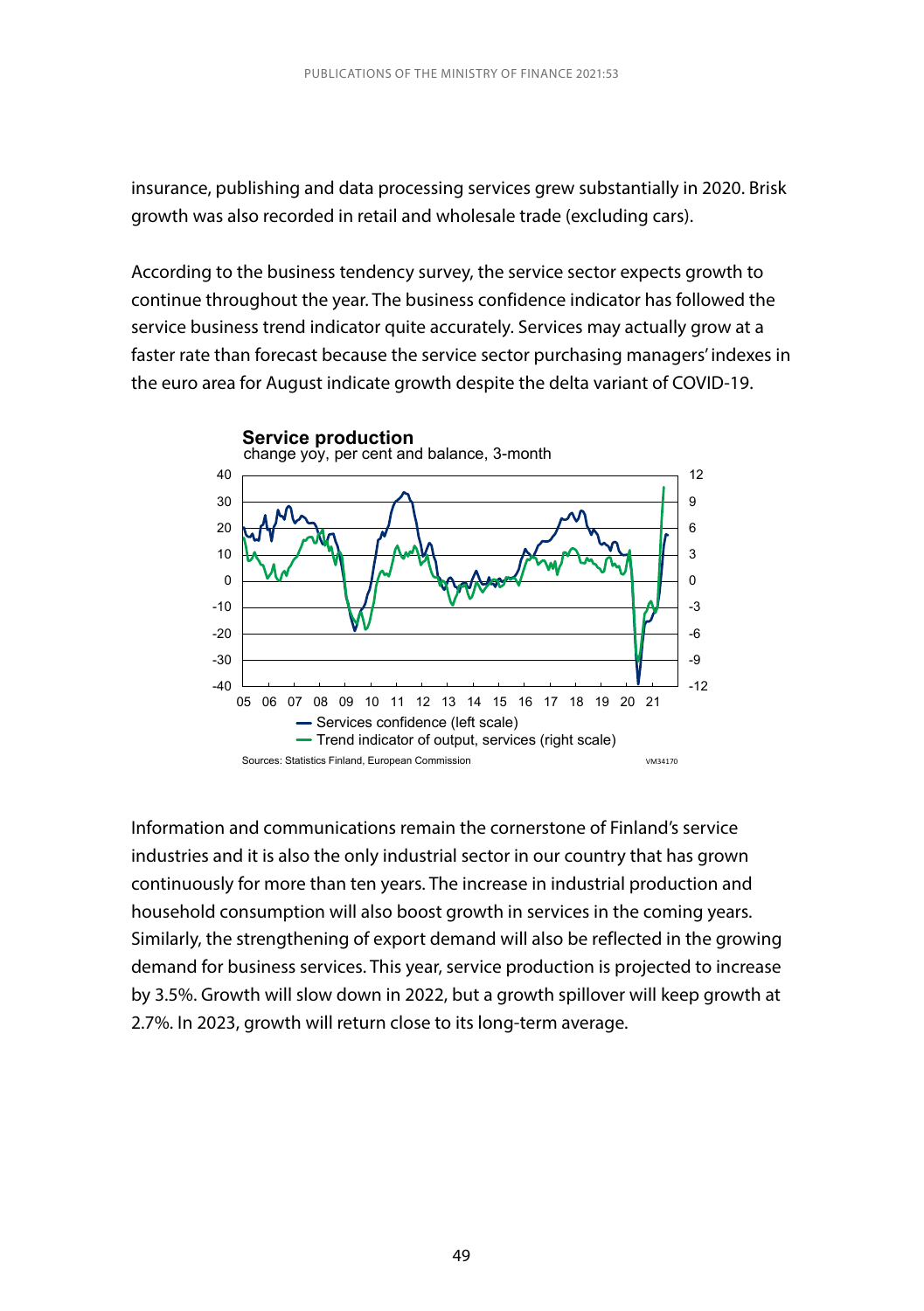#### **Table 10.** Production by industry

|                                             | 2020               | 2018                | 2019   | 2020   | $2021***$ | $2022**$ | $2023**$ |
|---------------------------------------------|--------------------|---------------------|--------|--------|-----------|----------|----------|
|                                             | share,<br>$\%^{1}$ | change in volume, % |        |        |           |          |          |
| Industry                                    | 20.3               | $-3.6$              | 2.6    | $-0.4$ | 4.4       | 3.3      | 2.3      |
| Construction                                | 7.5                | 1.7                 | $-5.1$ | $-4.1$ | 0.6       | 3.2      | 0.8      |
| Agriculture and forestry                    | 2.8                | $-0.8$              | 9.0    | $-2.8$ | 3.1       | 2.4      | 2.4      |
| Industry and construction                   | 27.8               | $-2.3$              | 0.5    | $-1.4$ | 3.4       | 3.2      | 1.9      |
| <b>Services</b>                             | 69.4               | 2.0                 | 1.7    | $-3.6$ | 3.5       | 2.7      | 1.2      |
| <b>Total production at basic prices</b>     | 100.0              | 0.7                 | 1.6    | $-3.0$ | 3.4       | 2.8      | 1.4      |
| GDP at market prices                        |                    | 1.1                 | 1.3    | $-2.9$ | 3.3       | 2.9      | 1.4      |
| Labour productivity in the whole<br>economy |                    | $-1.6$              | 0.3    | $-0.0$ | 1.0       | 1.4      | 0.9      |

<sup>1</sup> Share of total value added at current prices

# **1.5 Labour force**

Growth in employment has significantly accelerated in the first half of the year. In June, the number of employed persons was 2.1% or more than 50,000 higher than at the end of last year. When compared to June 2019, the number of employed persons had also increased by tens of thousands. During the first half of the year, the number of employees and entrepreneurs increased by tens of thousands year on year. Among employees, there was a particularly strong increase in fixed-term and part-time work, whereas full-time work decreased. Employment growth was particularly strong in primary production, in a small number of private services and in public administration. At the same time, there was a fall in the number of employed persons in secondary production. The number of hours worked increased by 1.9%.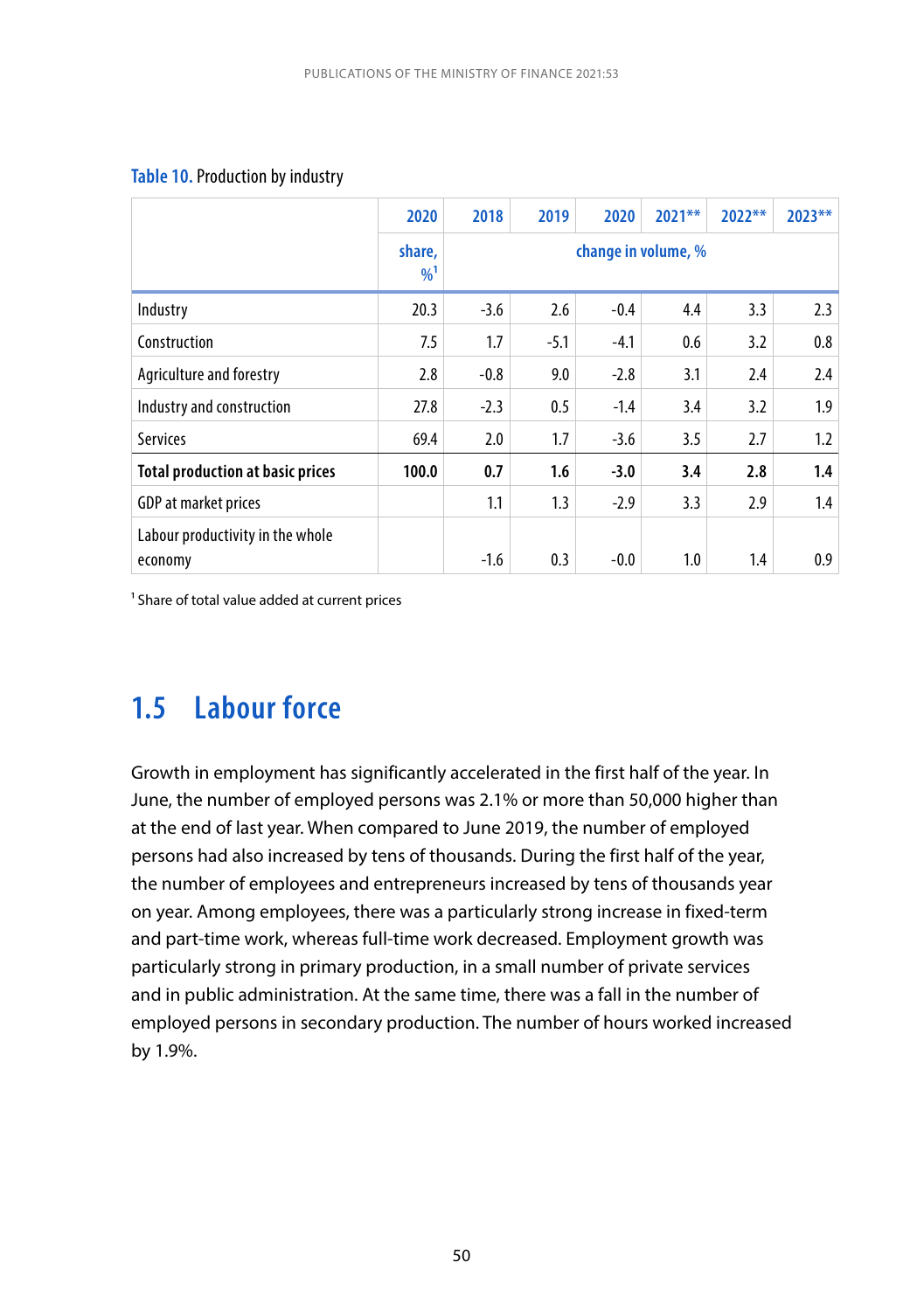

There is a strong demand for labour, and in a number of sectors, the potential is even higher. According to business confidence surveys, employment expectations have risen in the main sectors during the summer months. Especially in a number of service sectors, shortage of skilled workforce is gradually becoming a problem. In fact, there are plenty of job opportunities on offer, as employers have made a record number of vacancies available through labour administration. The more extensive survey-based statistics on vacancies produced by Statistics Finland also indicate that the number of job vacancies is now high. Medium-sized and large companies in southern Finland have significantly more vacancies that are difficult to fill than in previous years.

Last year, companies adjusted their labour costs through redundancies and lay-offs. By the summer of 2021, the number of lay-offs had fallen to one third of last year's figures and the number of lay-offs started in late summer has decreased to the level of 2019.

The increase in vaccination rates during the second half of the year will boost the confidence that the Finnish economy will gradual open. Nevertheless, the fact that the disease will not fully disappear will put the lifting of restrictions on business operations on an uncertain basis and the growth in employment is expected to slow down during the second half of the year. Due to the very rapid increase in employment in the first half of the year, employment growth will exceed 2% this year, even though the rate of growth will slow down at the end of the year due to the uncertainty of the disease situation. Employment rate will reach 72.5% in 2021, partially due to a fall in the number of working-age people.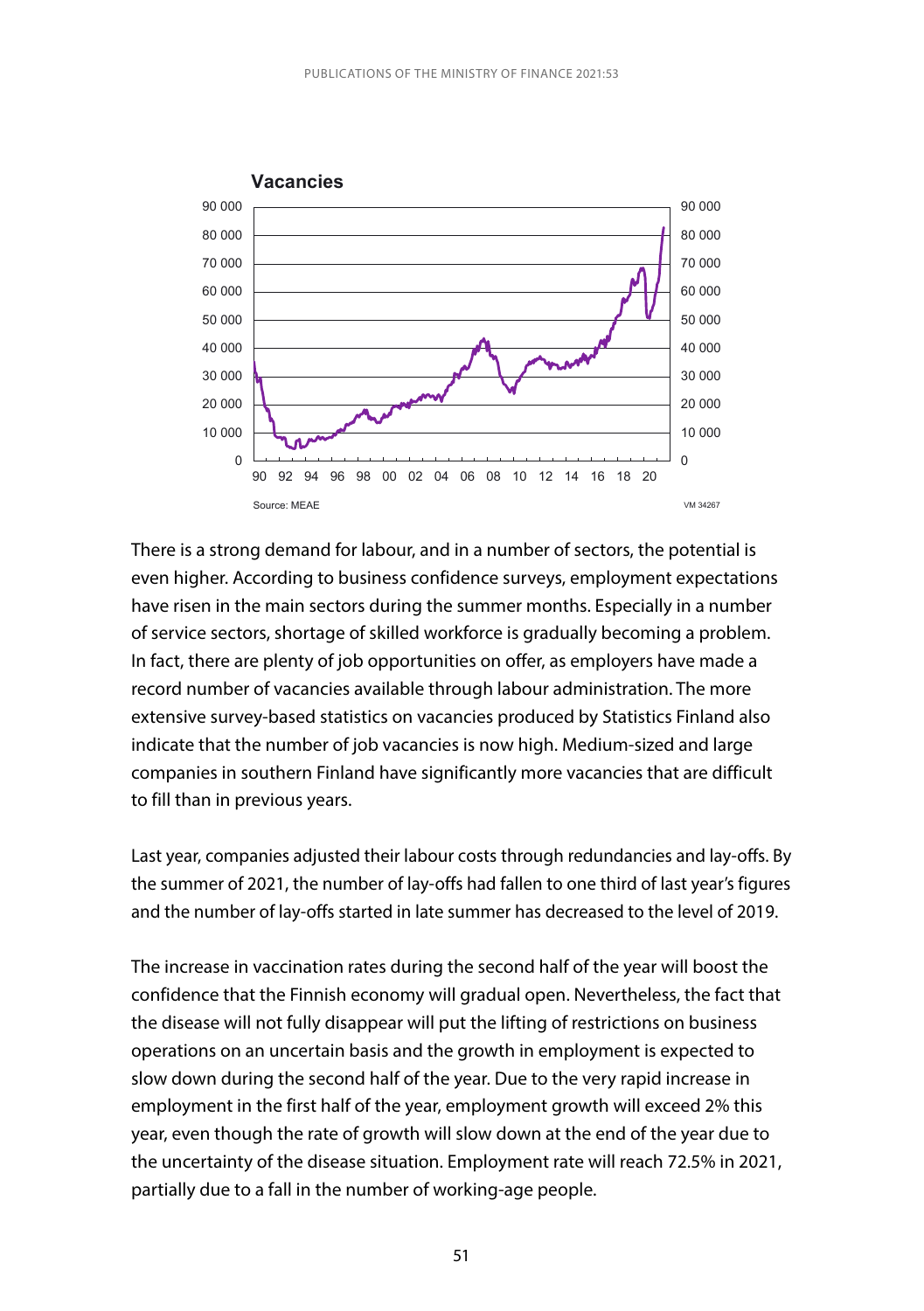

The demand for labour is sustained by economic growth and in the short term, which can be met by the large number of unemployed persons and the government measures to increase the supply of labour. Economic recovery will boost the number of employed persons in 2022 and 2023, especially in the service sectors. The number of employed persons is expected to increase by 1.5% in 2022. As the economy loses strength, the growth will slow down in 2023 but the employment rate will exceed 74% in 2023.

Strong employment growth usually leads to a rapid fall in unemployment. However, this has not happened during the first half of the year as growth in employment has come from outside the labour force. As a result, labour market participation has reached record levels, while at the same time, the number of unemployed has increased. The unusual situation is partly due to a sharp increase in lay-offs last year as many of the laid-off people were entered in the statistics as being outside the labour force. This year laid-off people have been re-employed, which means that there has been no simultaneous fall in unemployment. Unemployment is still higher among elderly men and women than a year ago and especially two years ago. Long-term unemployment is also in the increase.

According to Statistics Finland, unemployment was 12.4% higher in the first half of 2021 than in the same period last year. However, there was no longer any growth in the unemployment trend in summer and steady growth in employment will also gradually reduce the number of unemployed. However, unemployment rate will rise slightly, to 7.8%, due to the increase during the first half of the year. In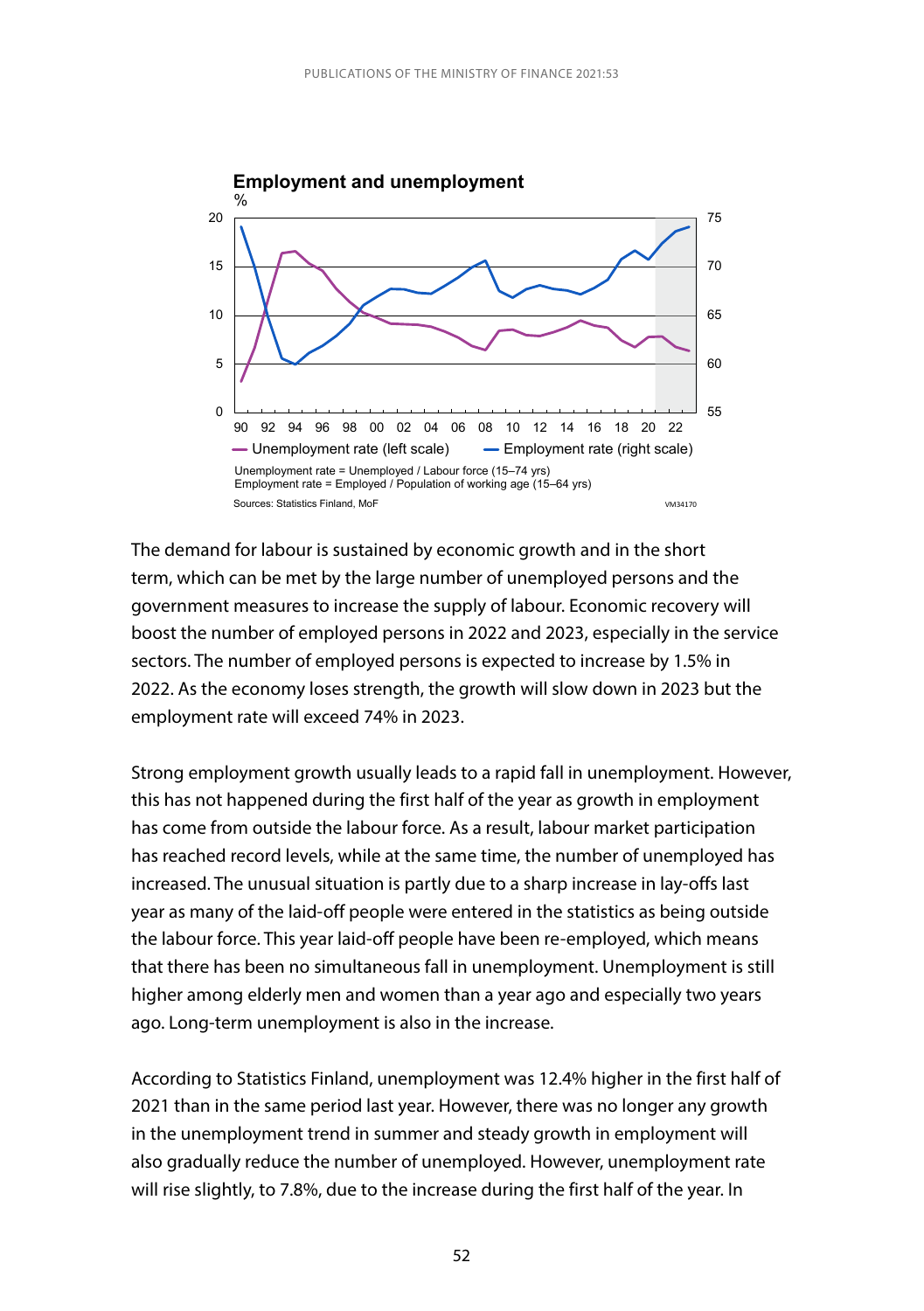particular, the recovery of the service sector next year will speed up the downward trend in unemployment and the jobless rate will fall below 7%. Provided that the labour market mismatches and region-specific or occupation-specific availability of labour does not become an obstacle to the functioning of the labour market (as is assumed in the forecast), unemployment rate will fall to below 6.5% in 2023. This is still slightly above the level of structural unemployment in Finland estimated using the method jointly developed with the European Commission.

|                                       | 2018                    | 2019                          | 2020 | $2021**$ | $2022**$ | 2023** |  |  |
|---------------------------------------|-------------------------|-------------------------------|------|----------|----------|--------|--|--|
|                                       |                         | annual average, 1,000 persons |      |          |          |        |  |  |
| Population of working age (15-74 yrs) | 4124                    | 4128                          | 4133 | 4125     | 4113     | 4102   |  |  |
| change                                | 10 <sup>10</sup>        | 4                             | 5    | -8       | $-12$    | $-11$  |  |  |
| Population of working age (15–64 yrs) | 3439                    | 3428                          | 3421 | 3414     | 3408     | 3406   |  |  |
| change                                | $-12$                   | $-11$                         | $-7$ | $-7$     | -6       | $-2$   |  |  |
| Employed (15–74 yrs)                  | 2507                    | 2533                          | 2494 | 2548     | 2586     | 2601   |  |  |
| of which 15-64 yrs                    | 2433                    | 2456                          | 2419 | 2471     | 2509     | 2523   |  |  |
| Unemployed (15–74 yrs)                | 201                     | 183                           | 209  | 216      | 187      | 176    |  |  |
|                                       |                         |                               |      | $\%$     |          |        |  |  |
| Employment rate (15–64 yrs)           | 70.7                    | 71.6                          | 70.7 | 72.4     | 73.6     | 74.1   |  |  |
| Unemployment rate (15–74 yrs)         | 7.4                     | 6.7                           | 7.7  | 7.8      | 6.7      | 6.3    |  |  |
|                                       | 1,000 persons per annum |                               |      |          |          |        |  |  |
| Immigration, net                      | 12                      | 15                            | 18   | 20       | 20       | 20     |  |  |

#### **Table 11.** Labour market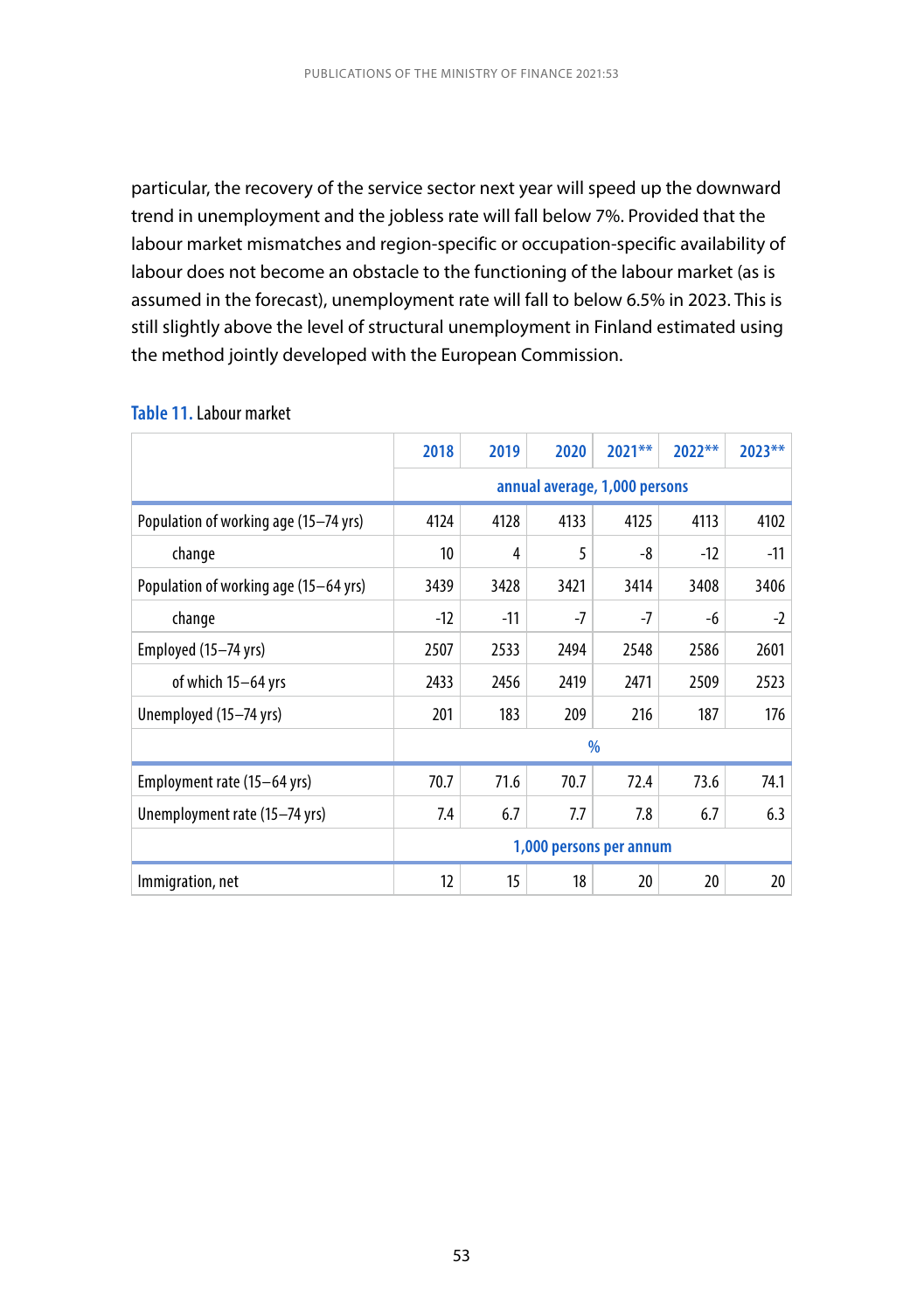# **1.6 Incomes, costs and prices**

## **1.6.1 Wages and salaries**

During the first half of 2021, the rise in nominal earnings accelerated to 2.2% year on year. The acceleration was due to higher negotiated pay increases as wage drifts remained more or less at last year's levels (at about 0.5%). Nominal earnings grew faster in manufacturing and in a number of private business services. At the same time, there was a substantial slowdown in the rate of increase in trade and especially in real estate services. The rate of growth in real earnings was halved (to slightly more than 0.5%) as inflation accelerated to slightly more than 1.5%.

The pay increases negotiated for this year have already mainly been implemented. Many of the collective agreements now in effect will also expire during the last months of this year, in early 2022 and next spring. During the past two decades, the average duration of collective agreements has been nearly two years. The pay increases set for the first year of these agreements have usually been higher than the increases set for the last year of the previous agreements.

The forecast assumes that the increase in earnings for 2022 and 2023 will be linked to the predicted slower growth in productivity. At the same time, an increase in the level of economic activity and the resulting rise in employment as well as labour shortages in some sectors are expected to boost wage drifts. Nominal earnings are expected to increase by about 3% in 2022 and about 2.5% in 2023.

The wage bill increased by 4.5% during the first half of the year. The wage bill increased more rapidly when the earnings of employed persons increased. Thus, the rate of wage bill growth was even faster than the steady rise in employment would have suggested. In addition to nominal earnings, the wage bill is also affected by employment trends. As the rate of growth in employment and nominal earnings accelerates, the wage bill is expected to increase by 4.5% this year. Earnings are expected to rise more rapidly next year but employment will probably grow more slowly and thus, the wage bill will increase by about 4.5% in 2022. A slower rise in earnings and growth in employment will also slow down the increase in the wage bill in 2023, and that year, the wage bill is expected to increase by about 3%.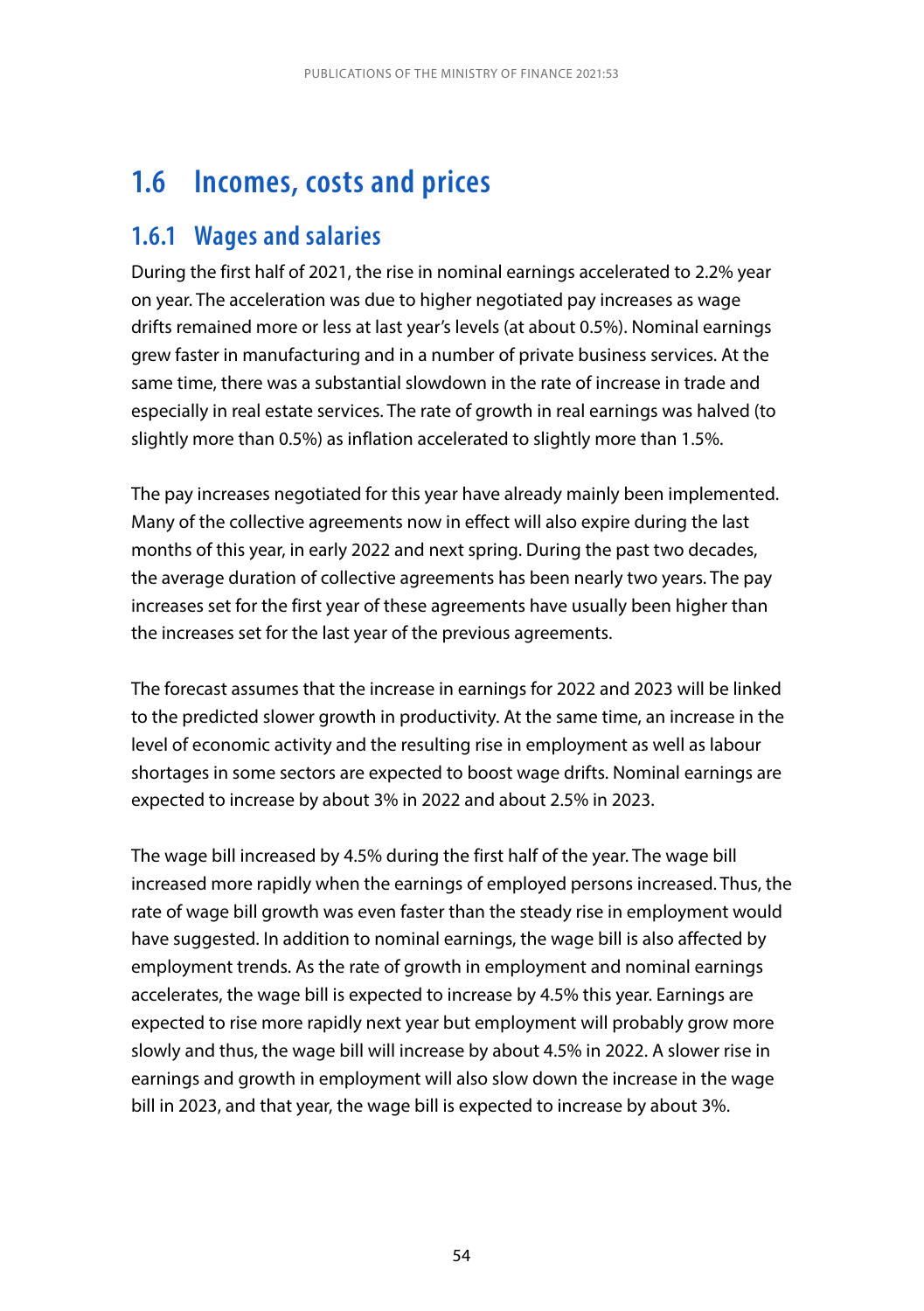|                                                             | 2018      | 2019 | 2020 | $2021**$ | $2022**$ | $2023**$ |  |
|-------------------------------------------------------------|-----------|------|------|----------|----------|----------|--|
|                                                             | change, % |      |      |          |          |          |  |
| Index of negotiated wage rates                              | 1.2       | 2.0  | 1.3  | 1.8      | 2.3      | 1.8      |  |
| Wage drift, etc.                                            | 0.5       | 0.1  | 0.6  | 0.5      | 0.7      | 0.7      |  |
| Index of wage and salary earnings                           | 1.7       | 2.1  | 1.9  | 2.3      | 3.0      | 2.5      |  |
| Real earnings <sup>1</sup>                                  | 0.6       | 1.1  | 1.6  | 0.5      | 1.4      | 0.8      |  |
| Average earnings <sup>2</sup>                               | 2.1       | 2.0  | 2.4  | 2.1      | 3.1      | 2.6      |  |
| Labour costs per unit of output whole<br>$e_{\rm conomy}^3$ | 2.8       | 1.8  | 1.8  | 1.7      | 2.6      | 1.7      |  |

#### **Table 12.** Index of wage and salary earnings and labour costs per unit of output

 $1$  The index of wage and salary earnings divided by the consumer price index.

 $<sup>2</sup>$  Computed by dividing the national wage bill by the number of hours worked by wage and salary earners.</sup> The figures are affected by structural changes in the economy.

<sup>3</sup> Compensation of employees divided by gross value added in volume at basic prices.

# **1.6.2 Consumer prices**

The consumer price index rose by almost two per cent during the first half of 2021 year on year. Rising energy prices and food prices have been the biggest factors behind faster inflation. The rise in service prices has continued at a steady rate and has remained slower than average. Fresh food prices have decreased during the first half of the year. Rises in raw material prices and component shortages have not been passed on to goods prices, which have been on a steady decline.

Measured with the national consumer price index, an inflation rate of 1.8% is forecast for 2021. Rising energy prices have been a factor behind faster inflation but the impact will gradually turn into negative as the estimate is that crude oil prices have already peaked, while futures prices are falling.

The rise in earnings is more clearly reflected in the prices of services and further in consumer prices. Increase in service prices is the biggest single factor sustaining inflation in the coming years. The baseline inflation will also remain positive. The national consumer price index is expected to rise by 1.6% in 2022 and by 1.7% in 2023.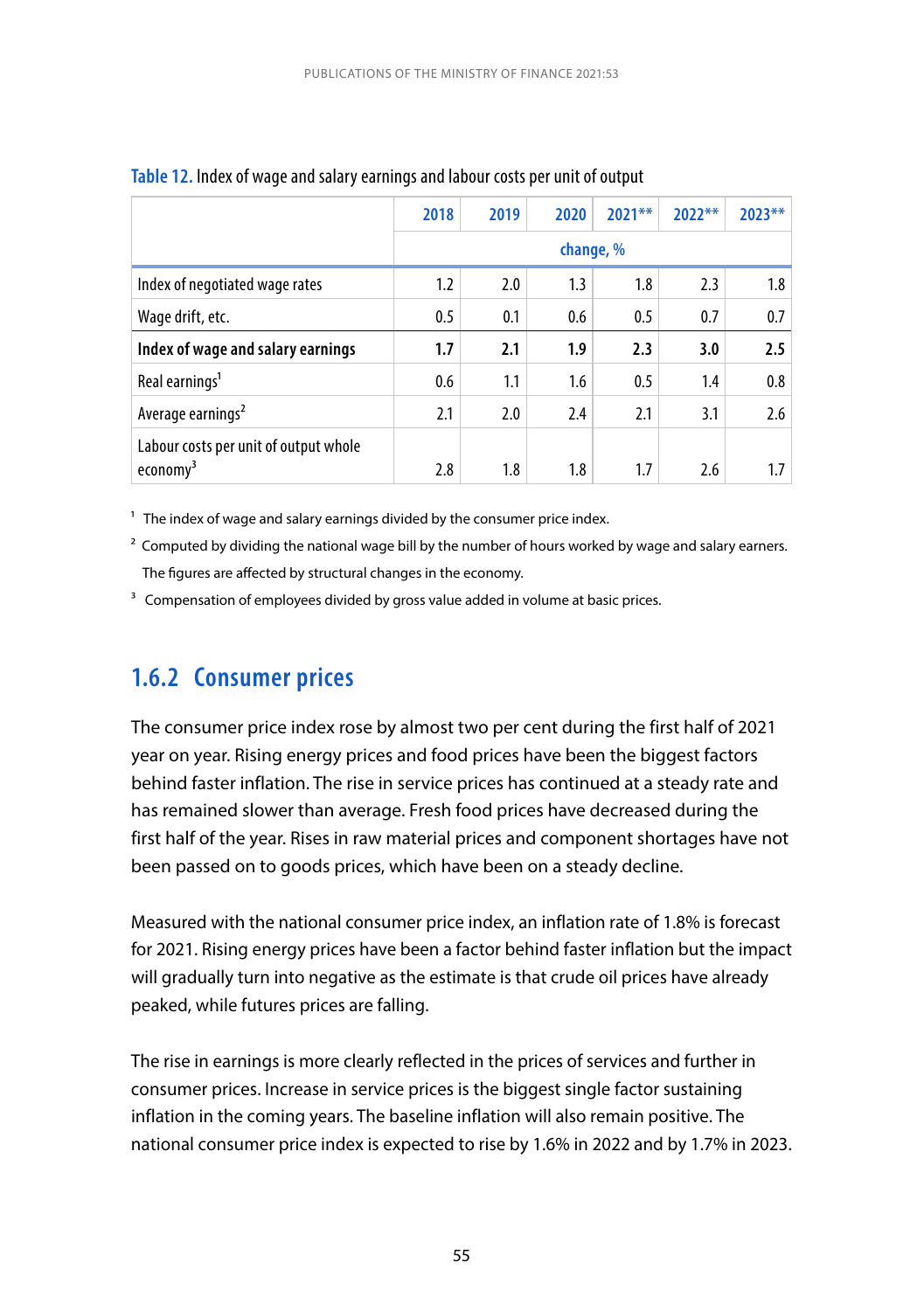

**Consumer price index and index of wage and salary earnings** change yoy, %

**Consumer price index**



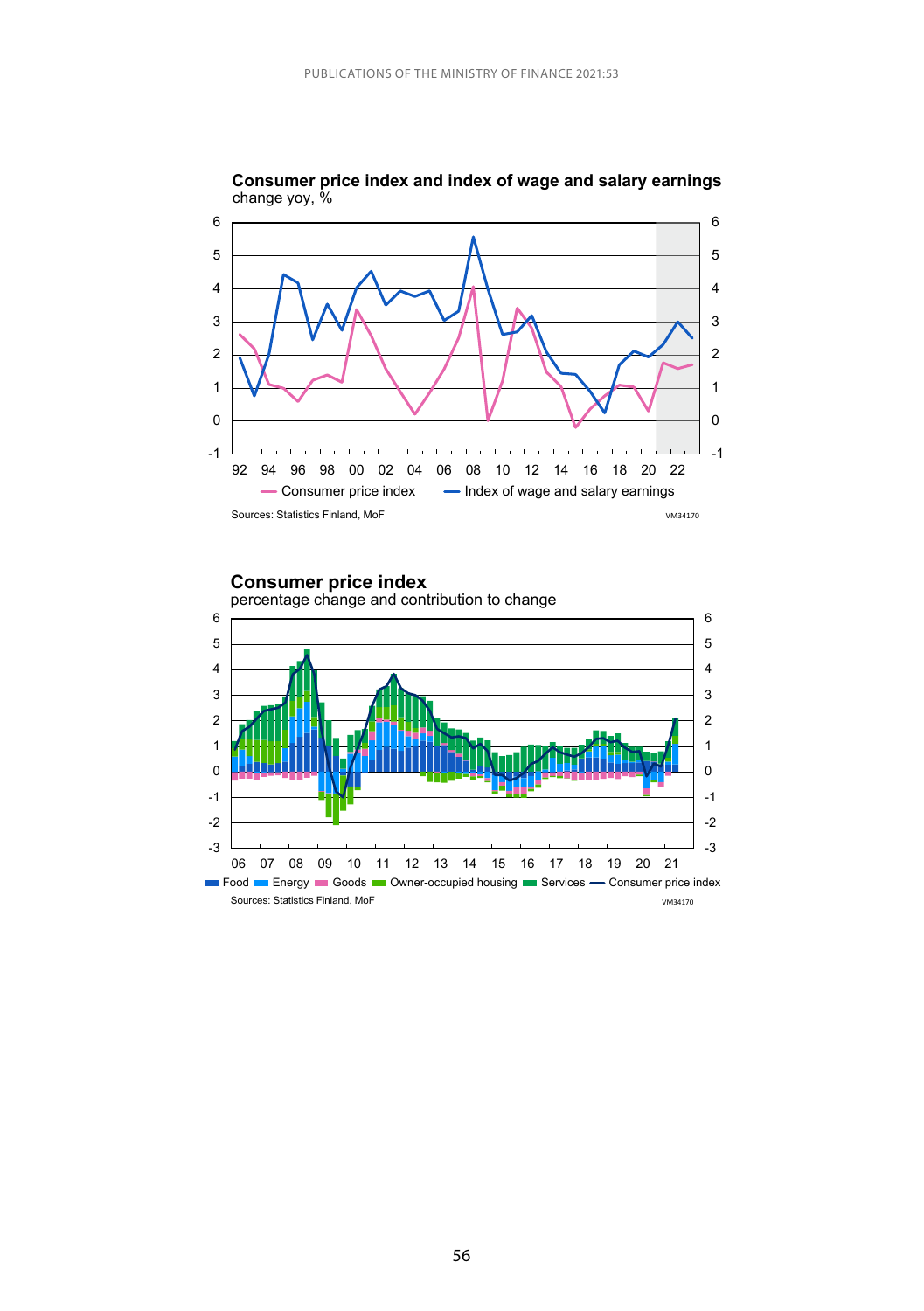#### **Table 13.** Price indices

|                                                           | 2018      | 2019   | 2020   | $2021**$ | $2022**$ | $2023**$ |
|-----------------------------------------------------------|-----------|--------|--------|----------|----------|----------|
|                                                           | change, % |        |        |          |          |          |
| Export prices <sup>1</sup>                                | 4.1       | $-0.3$ | $-4.2$ | 4.2      | 1.9      | 1.6      |
| Import prices <sup>1</sup>                                | 3.3       | 0.4    | $-5.1$ | 4.4      | 2.2      | 1.7      |
| Consumer price index                                      | 1.1       | 1.0    | 0.3    | 1.8      | 1.6      | 1.7      |
| Harmonised index of consumer prices                       | 1.2       | 1.1    | 0.4    | 1.8      | 1.6      | 1.8      |
| Basic price index for domestic supply,<br>including taxes | 4.7       | 1.0    | $-3.3$ | 6.6      | 2.3      | 2.0      |
| <b>Building cost index</b>                                | 2.2       | 1.0    | $-0.2$ | 3.4      | 2.4      | 2.2      |

 $<sup>1</sup>$  As calculated in the National Accounts</sup>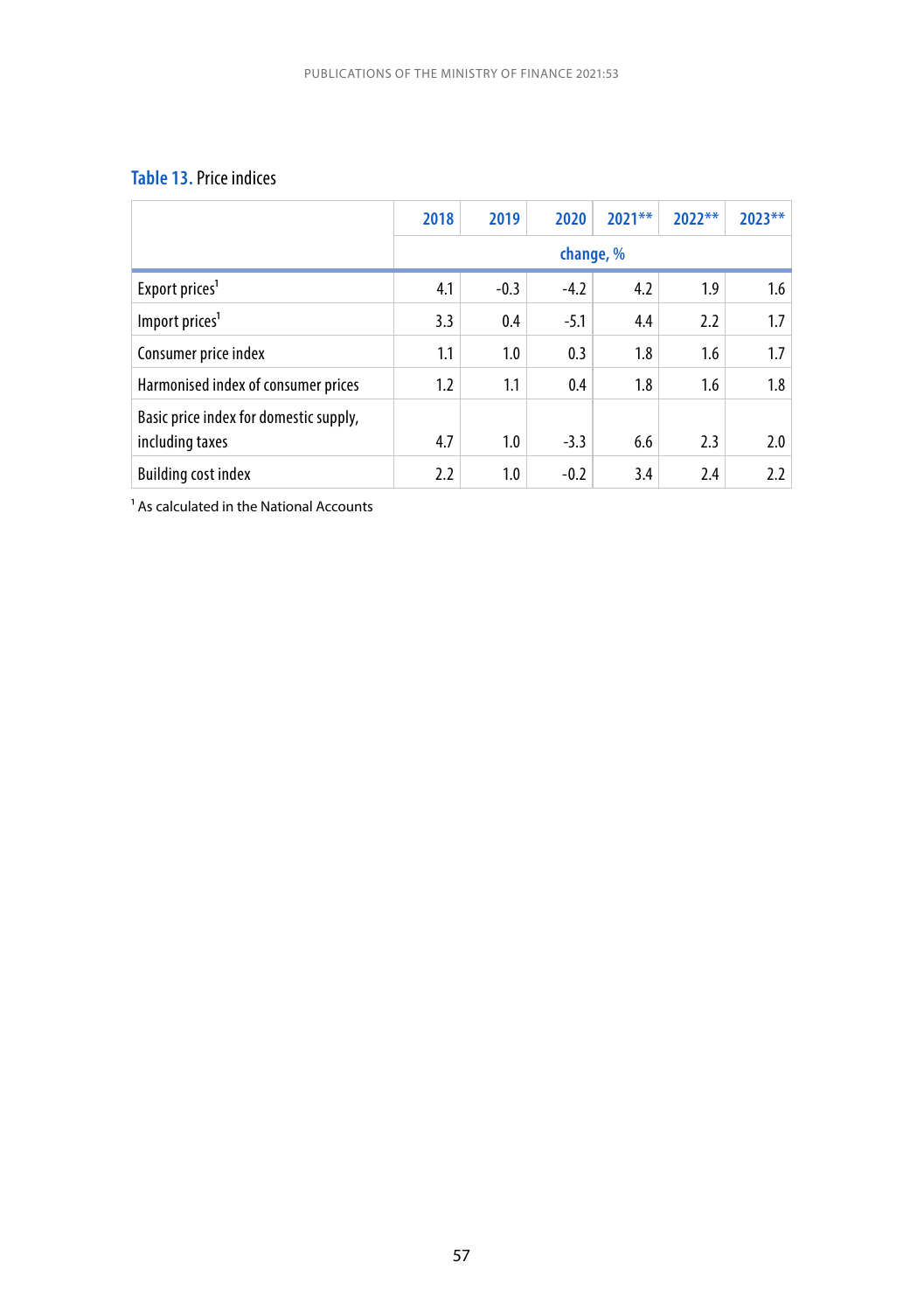# **2 General government finances**

# **2.1 General government**

Driven by the COVID-19 epidemic, Finland's general government deficit reached substantial proportions in 2020. General government finances weakened by an economic downturn and the support measures prompted by the epidemic. The rapid economic growth after the downturn will improve public finances this year, but the general government deficit will remain high. Economic growth and a sharp reduction in the support measures prompted by the COVID-19 situation will also strengthen general government finances in 2022. However, general government finances will still remain in deficit after a short period of economic upturn. Thus, the structural imbalance between general government expenditure and revenue will persist.

Last year, general government debt-to-GDP ratio reached a level that is ten percentage points higher than before the crisis. Growth in the debt ratio will slow down next year, but will then accelerate again, reaching just over 73% by the middle of the decade. The general government debt-to-GDP ratio will remain at a significantly higher level than at the end of the 2010s.

Central government has borne most of the expenses of the support measures prompted by the COVID-19 epidemic. In fact, central government is the general government sector with the highest deficit. The active fiscal policy pursued by central government helped to stimulate the economy last year and it will also maintain the level of economic activity this year. Finland's fiscal stance is described in more detail in the box on page x. Driven by economic growth and helped by the end of the support measures, central government deficit will decrease during the outlook period.

Local government budgetary position turned into a slight surplus last year. This was mainly the result of the extensive central government support measures. In 2021 and 2022, local government budgetary position will again be in deficit. In 2023, the structure of Finland's general government will change as the responsibility for

58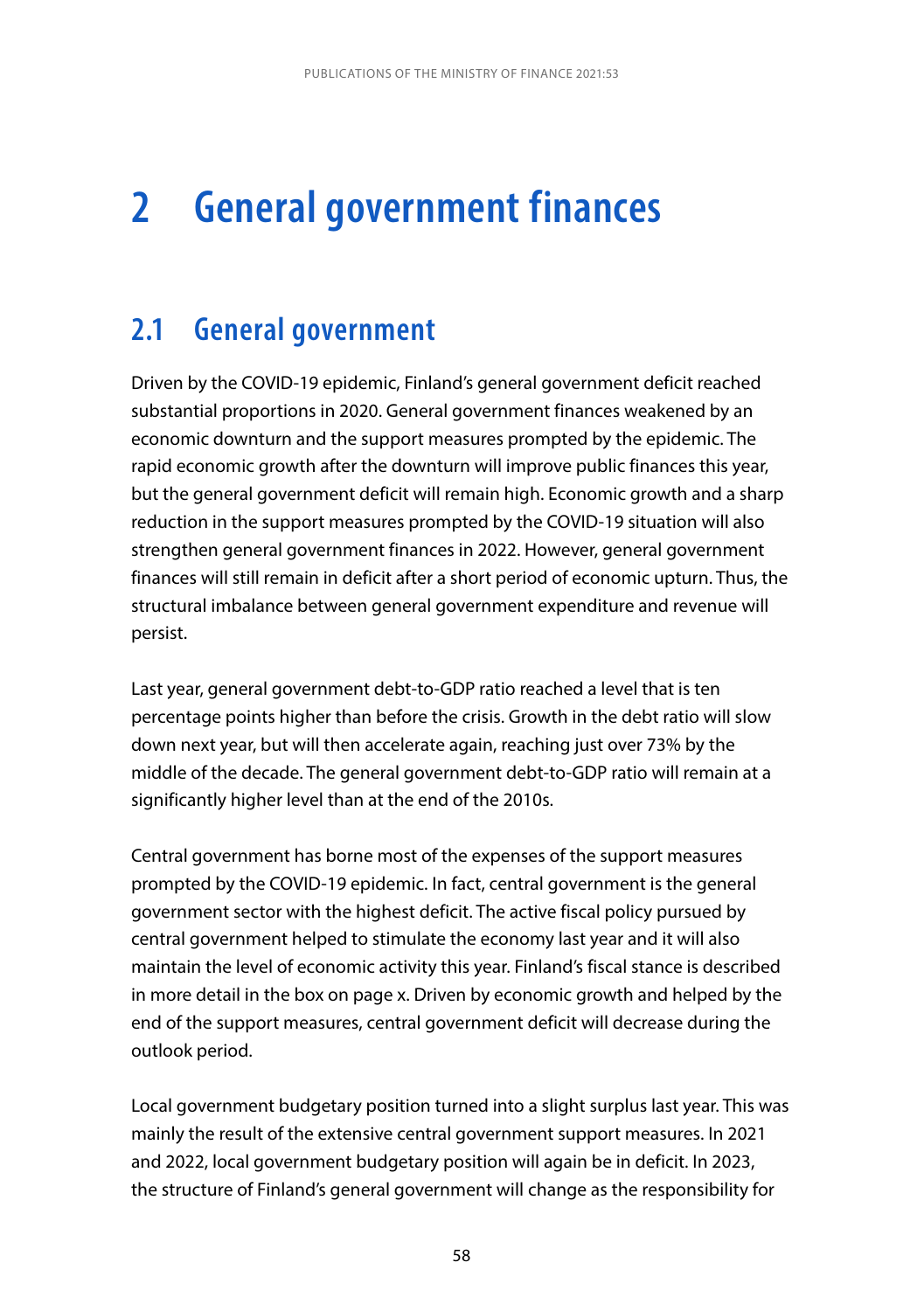health and social services and rescue services will be transferred from municipalities to wellbeing services counties. This will ease the structural spending pressures facing municipalities resulting from the ageing population. The wellbeing services counties will start with a slight deficit, which is caused by sizeable investments.

Last year, the surplus of employment pension institutions decreased significantly due to the temporary reduction in pension contributions, and a fall in contribution and property income. The financial position of employment pension institutions will be restored to its pre-crisis due to the end of the temporary reduction in contributions and strong growth in contributions accompanying a rise in employment. The surpluses will, however, remain fairly moderate in the coming years as pension expenditure continues to grow and very low interest rates slow down growth in the institutions' property income.

The surplus of the other social security funds turned into a deficit last year. Their financial position was weakened by extensive lay-offs, higher unemployment and temporary extensions in unemployment security. Increase in unemployment insurance contributions in 2021 and 2022 will ease the situation of the other social security funds. Unemployment will also decrease from next year, which will strengthen other social security funds.

General government expenditure rate (spending-to-GDP ratio) rose rapidly last year. The expenditure rate will fall during the outlook period as the temporary support measures expire and unemployment-related expenditure declines. After falling in 2020, the tax rate (ratio of taxes and tax-like payments to GDP) will rise again this year, as the economic recovery will cause tax revenue to increase faster than GDP. After that, the tax rate will fall as indirect tax revenue will increase more slowly than the GDP.

The most important risks affecting general government finances are still related to overall economic developments. New coronavirus mutations may postpone the economic recovery and weaken general government finances if economic growth slows down and epidemic-related expenditure increases again.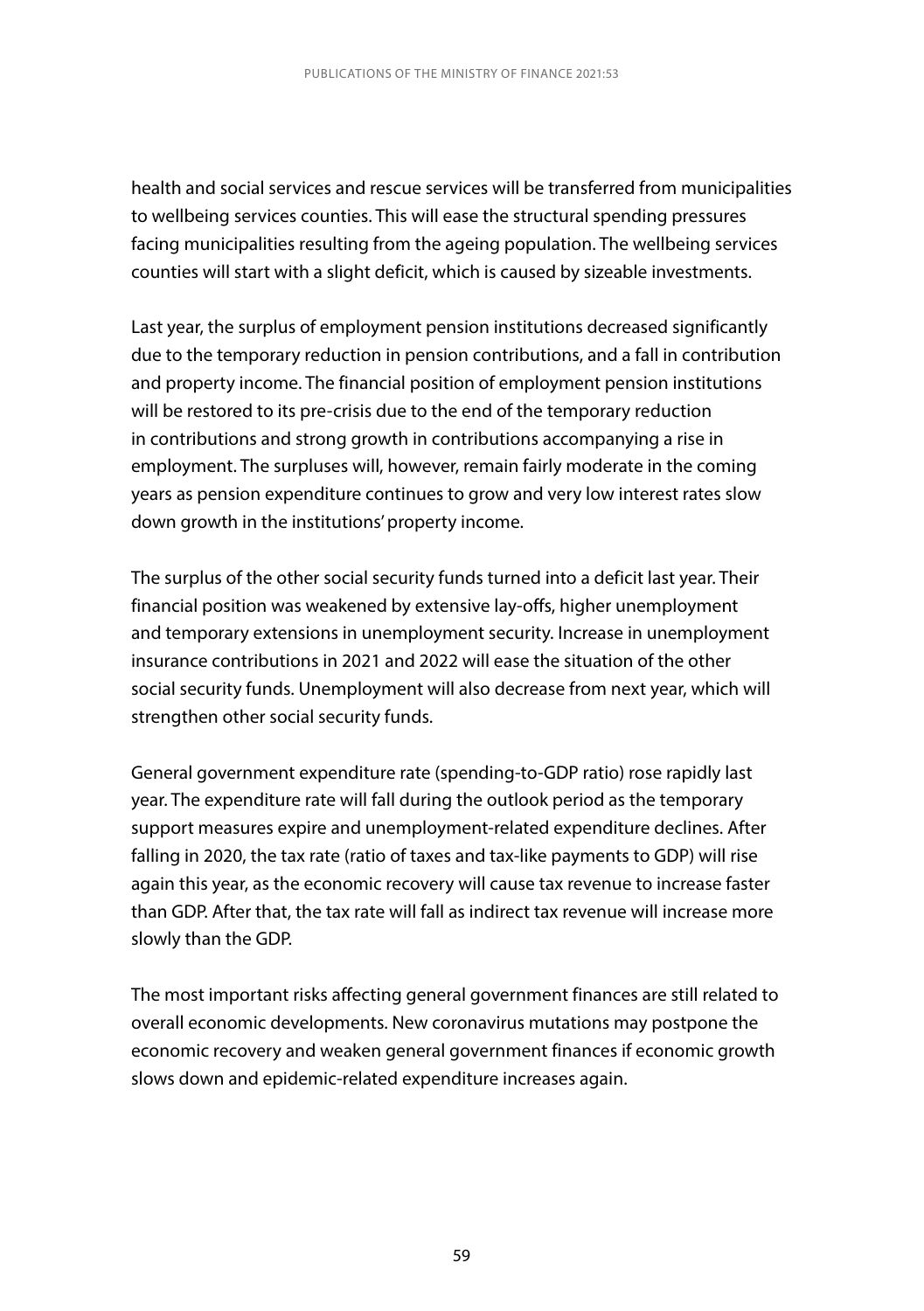



**General government nominal and structural balance** relative to GDP, %

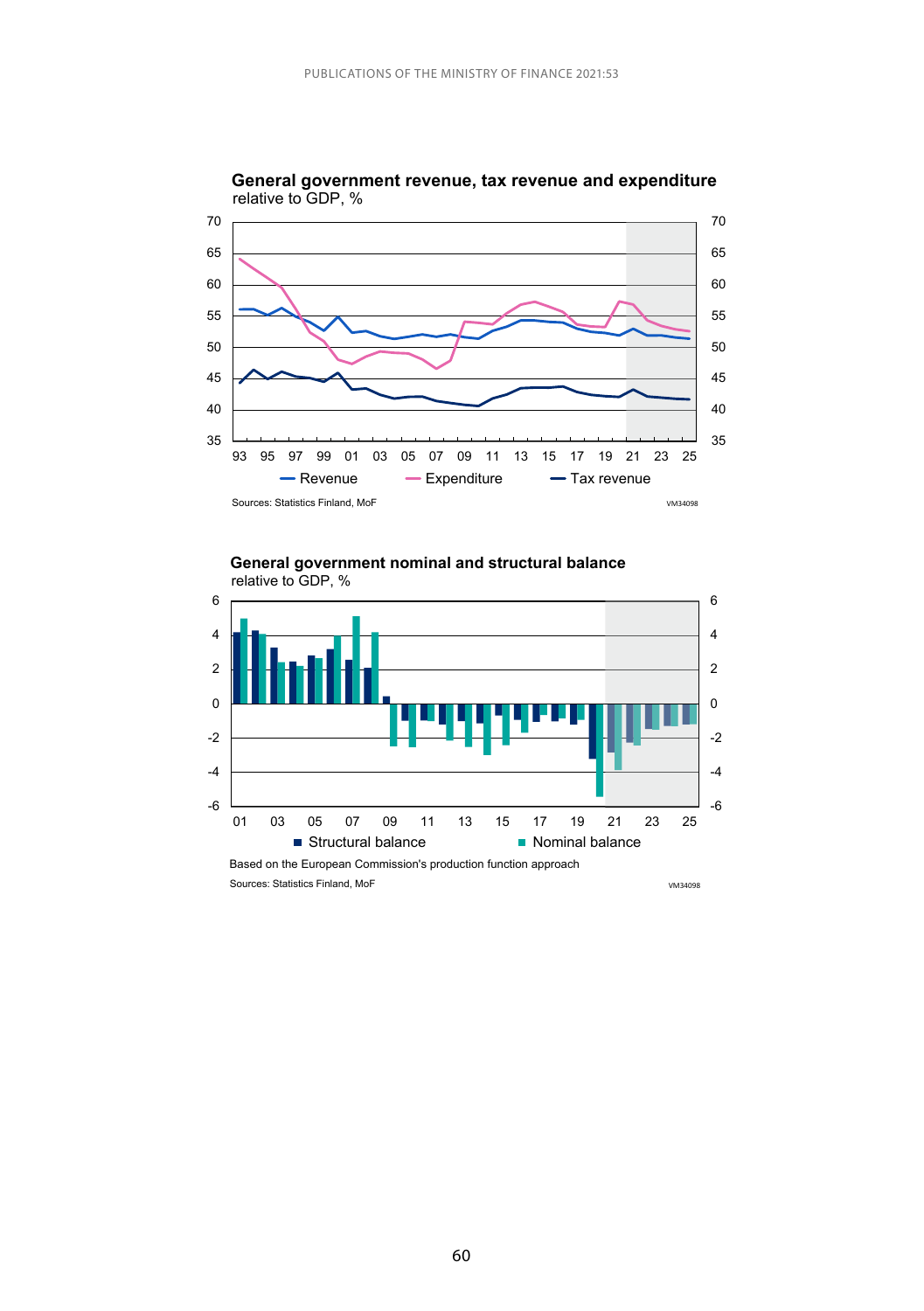## Table 14. General government finances<sup>1</sup>

|                                             | 2018   | 2019   | 2020               | 2021**  | 2022** | 2023** |
|---------------------------------------------|--------|--------|--------------------|---------|--------|--------|
|                                             |        |        | <b>EUR billion</b> |         |        |        |
| <b>Current taxes</b>                        | 37.4   | 38.4   | 37.9               | 40.9    | 41.3   | 42.5   |
| Taxes on production and imports             | 33.0   | 33.6   | 33.1               | 35.4    | 36.1   | 36.8   |
| Social security contributions               | 27.9   | 28.6   | 27.6               | 30.5    | 31.6   | 32.9   |
| Taxes and contributions, total <sup>2</sup> | 99.0   | 101.3  | 99.4               | 107.6   | 109.9  | 113.0  |
| Other revenue <sup>3</sup>                  | 24.2   | 25.0   | 24.0               | 25.0    | 26.2   | 27.6   |
| of which interest receipts                  | 1.7    | 1.6    | 1.3                | 1.3     | 1.4    | 1.5    |
| <b>Total revenue</b>                        | 122.5  | 125.6  | 122.6              | 131.8   | 135.3  | 139.8  |
|                                             |        |        |                    |         |        |        |
| Consumption expenditure                     | 53.5   | 55.6   | 57.7               | 61.0    | 62.6   | 63.3   |
| <b>Subsidies</b>                            | 2.6    | 2.6    | 4.2                | 4.3     | 2.8    | 2.9    |
| Social security benefits and allowances     | 43.0   | 43.8   | 46.4               | 47.1    | 47.6   | 48.7   |
| Other current transfers                     | 5.6    | 5.8    | 6.7                | 6.6     | 6.7    | 6.6    |
| Subsidies and current transfers, total      | 51.2   | 52.1   | 57.3               | 58.0    | 57.0   | 58.2   |
| Capital expenditure <sup>4</sup>            | 10.3   | 10.9   | 11.8               | 13.6    | 13.2   | 13.0   |
| Other expenditure                           | 9.5    | 9.1    | 8.6                | 8.9     | 8.8    | 9.4    |
| of which interest expenses                  | 2.1    | 2.0    | 1.6                | 1.3     | 1.0    | 0.9    |
| <b>Total expenditure</b>                    | 124.5  | 127.8  | 135.4              | 141.4   | 141.6  | 143.9  |
|                                             |        |        |                    |         |        |        |
| Net lending $(+)$ / net borrowing $(-)$     | $-2.0$ | $-2.3$ | $-12.8$            | $-9.7$  | $-6.3$ | $-4.1$ |
| Central government                          | $-2.9$ | $-2.6$ | $-13.1$            | $-10.4$ | $-7.2$ | $-4.7$ |
| Local government                            | $-2.0$ | $-3.0$ | 0.0                | $-1.1$  | $-1.8$ | $-2.0$ |
| Wellbeing services counties                 |        |        |                    |         |        | $-0.7$ |
| <b>Employment pension schemes</b>           | 2.4    | 2.7    | 0.4                | 2.0     | 2.4    | 2.6    |
| Other social security funds                 | 0.6    | 0.6    | $-0.2$             | $-0.2$  | 0.2    | 0.7    |
|                                             |        |        |                    |         |        |        |
| Primary balance <sup>5</sup>                | 0.1    | $-0.3$ | $-11.3$            | $-8.3$  | $-5.3$ | $-3.1$ |

 $<sup>1</sup>$  As calculated in the National Accounts</sup>

² Incl. capital taxes

<sup>3</sup> Incl. capital transfers and consumption of fixed capital

⁴ Gross fixed capital formation and capital transfers

<sup>5</sup> Net lending excluding gross interest expenses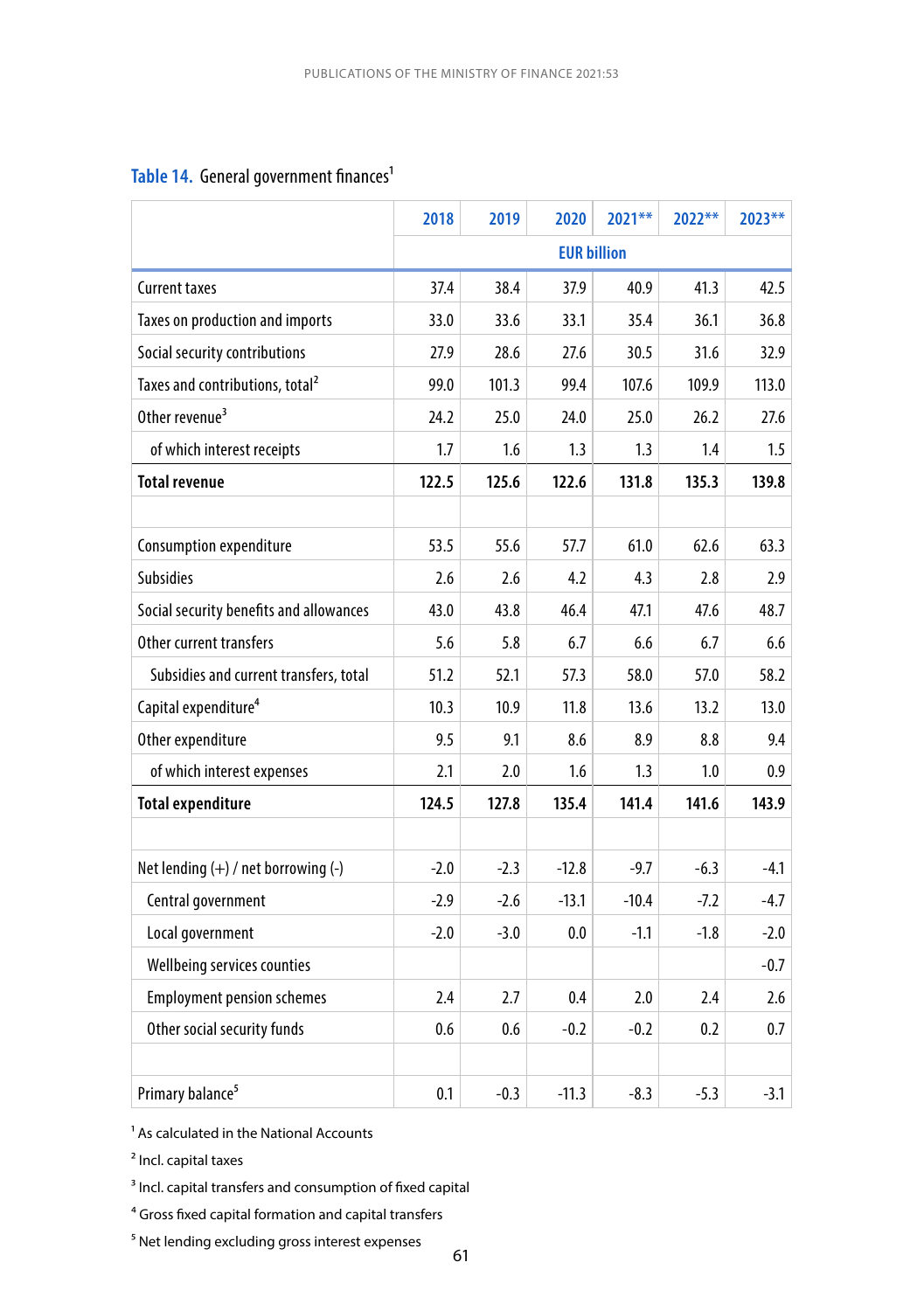|                                             | 2018   | 2019               | 2020   | $2021**$ | $2022**$ | 2023** |  |
|---------------------------------------------|--------|--------------------|--------|----------|----------|--------|--|
|                                             |        | relative to GDP, % |        |          |          |        |  |
| Taxes and social security contributions     | 42.4   | 42.2               | 42.1   | 43.2     | 42.1     | 42.0   |  |
| General government expenditure <sup>1</sup> | 53.3   | 53.2               | 57.3   | 56.8     | 54.3     | 53.4   |  |
| Net lending                                 | $-0.9$ | $-0.9$             | $-5.4$ | $-3.9$   | $-2.4$   | $-1.5$ |  |
| Central government                          | $-1.3$ | $-1.1$             | $-5.5$ | $-4.2$   | $-2.8$   | $-1.7$ |  |
| Local government                            | $-0.9$ | $-1.2$             | 0.0    | $-0.4$   | $-0.7$   | $-0.7$ |  |
| Wellbeing services counties                 |        |                    |        |          |          | $-0.3$ |  |
| <b>Employment pension institutions</b>      | 1.0    | 1.1                | 0.2    | 0.8      | 0.9      | 1.0    |  |
| Other social security funds                 | 0.2    | 0.3                | $-0.1$ | $-0.1$   | 0.1      | 0.2    |  |
| Primary balance <sup>2</sup>                | 0.0    | $-0.1$             | $-4.8$ | $-3.3$   | $-2.0$   | $-1.2$ |  |
| General government debt                     | 59.8   | 59.5               | 69.5   | 71.2     | 71.3     | 72.2   |  |
| Central government debt                     | 45.0   | 44.3               | 52.9   | 55.1     | 55.3     | 55.9   |  |
| General government employment, 1,000        |        |                    |        |          |          |        |  |
| persons                                     | 634    | 653                | 656    | 661      | 672      | 663    |  |
| Central government                          | 135    | 138                | 140    | 140      | 140      | 140    |  |
| Local government                            | 486    | 502                | 503    | 509      | 519      | 263    |  |
| Wellbeing services counties                 |        |                    |        |          |          | 248    |  |
| Social security funds                       | 13     | 13                 | 13     | 13       | 13       | 13     |  |

## **Table 15.** Main economic indicators in general government

<sup>1</sup> EU-harmonized definition

² Net lending excluding gross interest expenses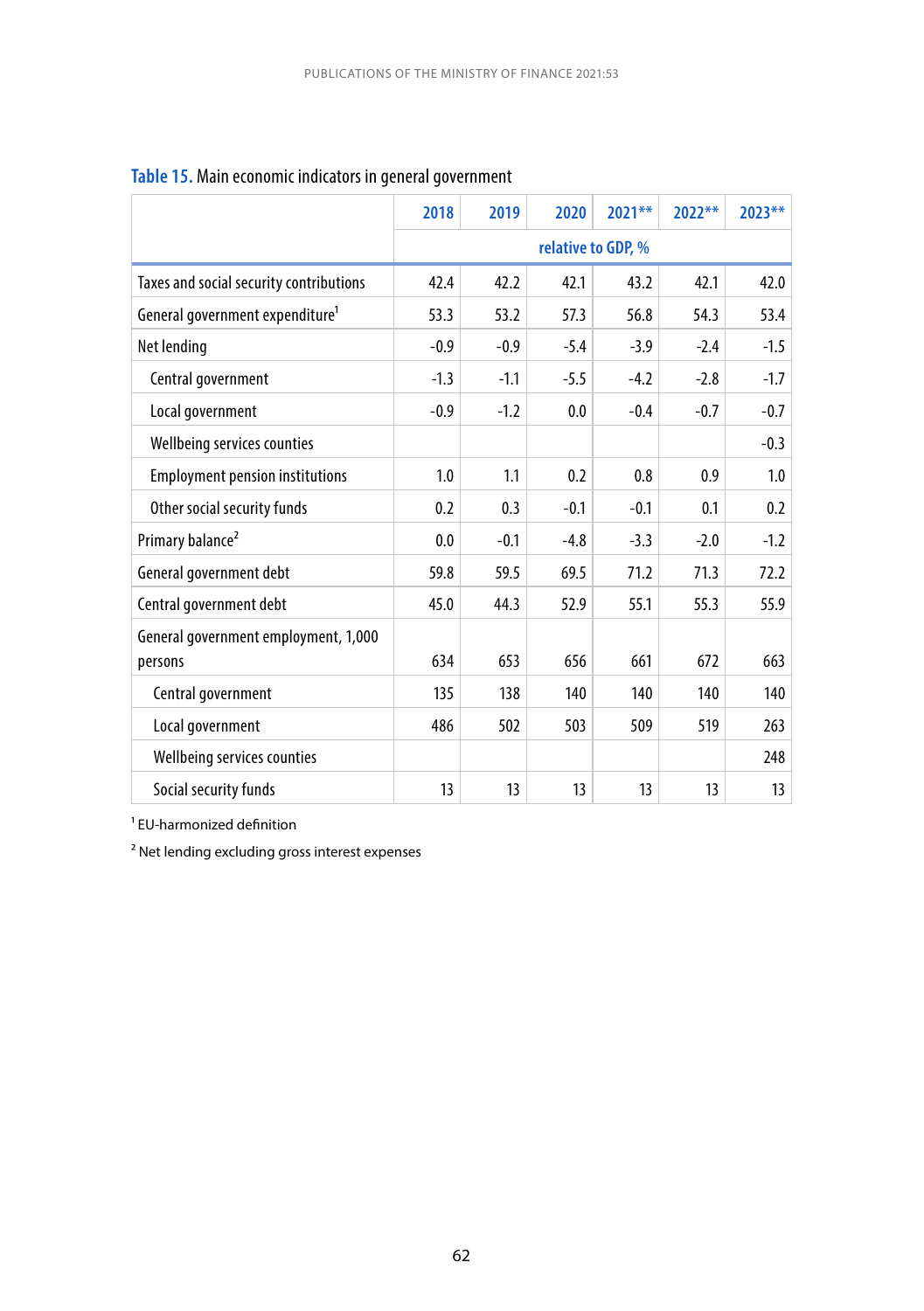|                         | 2019                  | 2020    | 2021**  | 2019               | 2020  | 2021** |
|-------------------------|-----------------------|---------|---------|--------------------|-------|--------|
|                         | <b>Fiscal balance</b> |         |         | <b>Debt</b>        |       |        |
|                         |                       |         |         | relative to GDP, % |       |        |
| *Finland                | $-0.9$                | $-5.4$  | $-3.9$  | 59.5               | 69.5  | 71.2   |
| Finland                 | $-1.0$                | $-5.4$  | $-4.6$  | 59.5               | 69.2  | 71.0   |
| <b>United Kingdom</b>   | $-2.3$                | $-12.3$ | $-11.8$ | 85.2               | 102.1 | 108.2  |
| Sweden                  | 0.6                   | $-3.1$  | $-3.3$  | 35.0               | 39.9  | 40.8   |
| <b>Denmark</b>          | 3.8                   | $-1.2$  | $-2.1$  | 33.3               | 42.2  | 40.2   |
| Ireland                 | 0.5                   | $-5.0$  | $-5.0$  | 57.4               | 59.5  | 61.4   |
| Spain                   | $-2.9$                | $-11.0$ | $-7.6$  | 95.5               | 120.0 | 119.6  |
| <b>The Neatherlands</b> | 1.8                   | $-4.3$  | $-5.0$  | 48.7               | 54.5  | 57.9   |
| Luxembourg              | 2.4                   | $-4.1$  | $-0.4$  | 22.0               | 24.9  | 27.0   |
| Portugal                | 0.1                   | $-5.7$  | $-4.7$  | 116.8              | 133.6 | 127.2  |
| Austria                 | 0.6                   | $-8.9$  | $-7.6$  | 70.5               | 83.9  | 87.2   |
| Germany                 | 1.5                   | $-4.2$  | $-7.5$  | 59.7               | 69.8  | 73.0   |
| France                  | $-3.1$                | $-9.2$  | $-8.5$  | 97.6               | 115.7 | 117.4  |
| Belgium                 | $-1.9$                | $-9.4$  | $-7.6$  | 98.1               | 114.1 | 115.3  |
| Italy                   | $-1.6$                | $-9.5$  | $-11.7$ | 134.6              | 155.8 | 159.8  |
| Greece                  | 1.1                   | $-9.7$  | $-10.0$ | 180.5              | 205.7 | 208.8  |

#### **Table 16.** Fiscal balance and debt ratios in some EU economies

Sources: EU Commission Spring Forecast 2021; \*Finland: Ministry of Finance, Autumn 2021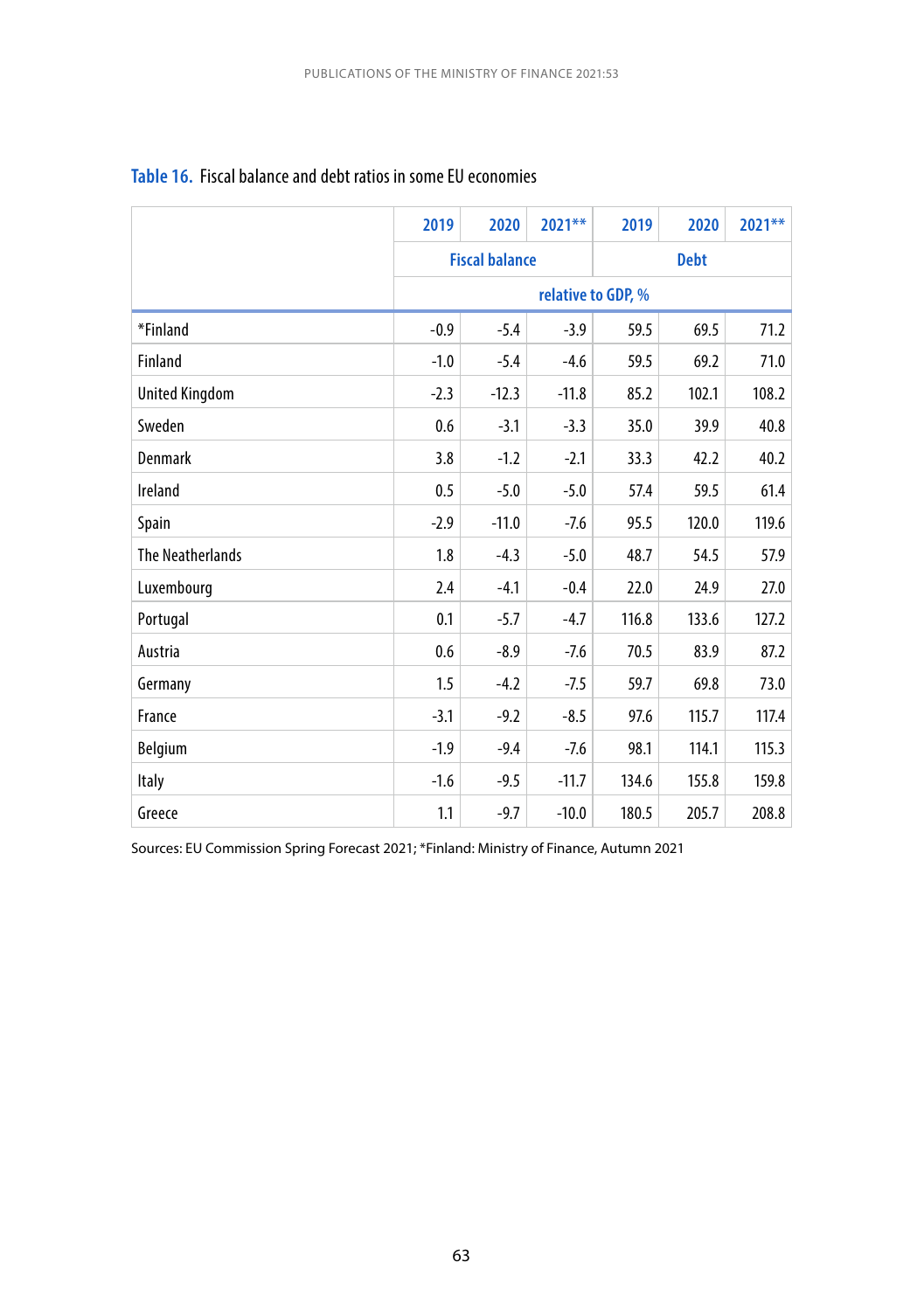### *Fiscal stance*

In 2020, fiscal policy was expansionary. It can be said that fiscal stance was correctly timed because last year also marked the deepest point of the downturn. This year, the Finnish economy has been rapidly recovering from the low point experienced in 2020. Fiscal stance becomes more or less neutral or slightly contractionary when measured with the change in structural (cyclically adjusted) budgetary position. However, compared with the year 2019, fiscal policy is expansionary but the scale of the stimulation will no longer increase from 2020. From next year, fiscal policy will become more contractionary as many of the support measures prompted by the COVID-19 epidemic will expire.



**Change in general government budgetary position** percentage points

Consolidation of the general government budgetary position in 2021 and 2022 is to a large extent due to cyclical factors. From 2023 onwards, economic growth will slow down and it will return to its potential level.

The chart below describes the cumulative size of the measures introduced by the Government that impact general government revenue and expenditure each budget year. The Technical General Government Fiscal Plan of spring 2019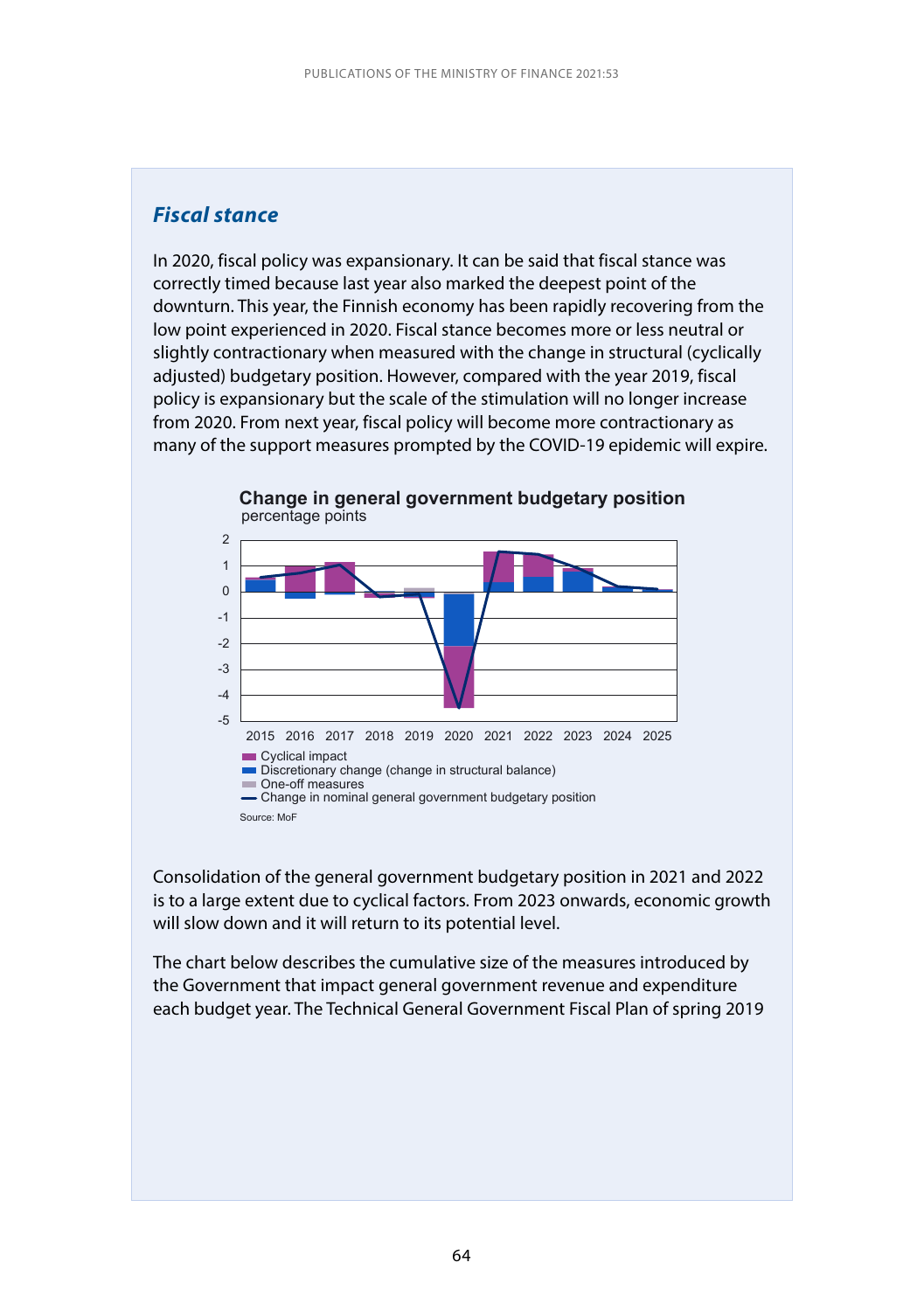is used as the baseline. General government measures impacting the budgetary position recognised in the national accounts<sup>1</sup>

total about EUR 9 billion (for 2020) and about EUR 6 billion (for 2021). The measures for 2022 total only about EUR 3 billion.

The expenditure for 2020 and 2021 was substantially boosted by the COVID-19 pandemic, and the Government Programme already envisaged expenditure increases for 2020.

According to the current estimates, Finland will receive about EUR 2.1 billion in grants from the Recovery and Resilience Facility (RRF) of the EU. RRF is not expected to have any impact on general government budgetary position as the assumption in the forecast is that the revenue matches the expenditure. The assumption is based on the preliminary Eurostat<sup>2</sup> estimate on the recording of RRF in statistics on public finances. Distribution of the expenditures in different years in the period 2023–2023 is based on a technical assumption and may still change.



**Discretionary Government measures** 

Chart 3 describes the allocation of the appropriations budgeted to deal with the COVID-19 epidemic (shown as a purple bar in Chart 2). Support for enterprises and health security are the most important items for which appropriations have been allocated. The measures and their scale are detailed from the on-budget perspective in Table 5 of the appendix to the economic survey.

In addition to these measures, which have a direct impact on general government revenue and expenditure, the Government has also decided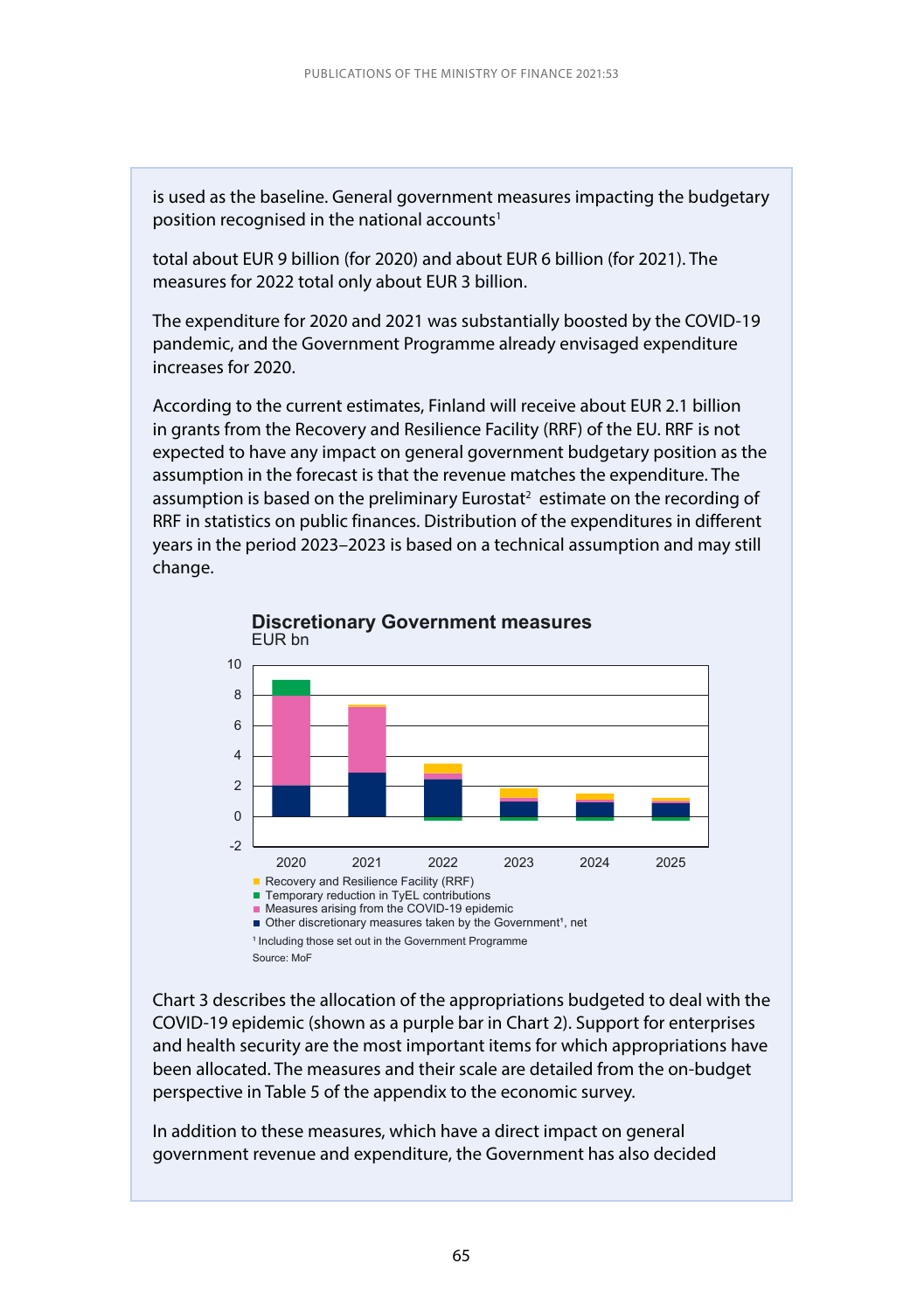



2020 2021 2022

# **Measures directly impacting general government revenue**



**Investment projects** 

■ Health and social services resources and equipment purchases, and other expenditure increases arising from the COVID-19 epidemic Extension of unemployment security and social benefits

Source: MoF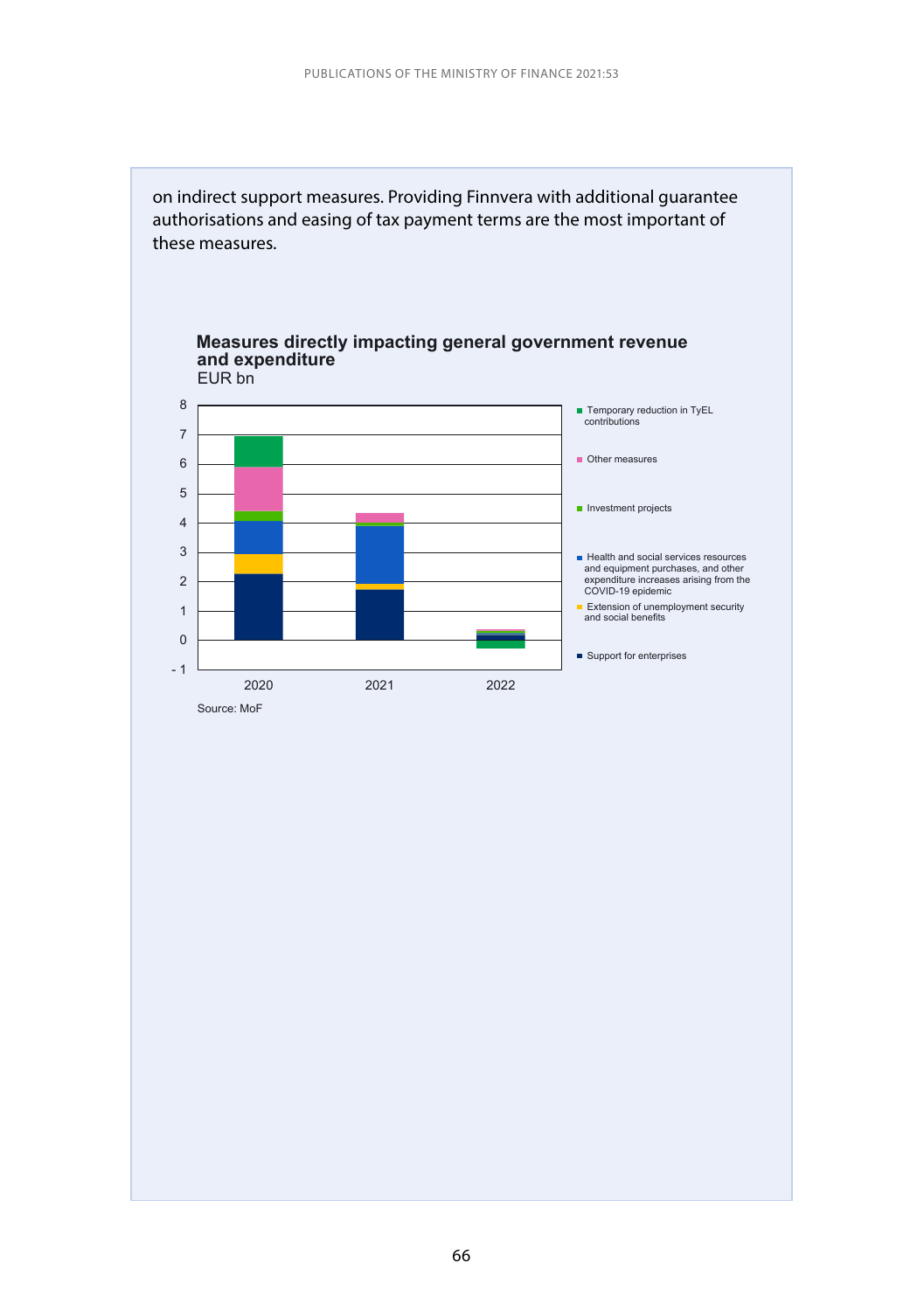#### *General government expenditure as a counter-cyclical policy instrument: estimates of fiscal policy effectiveness*

Fiscal policy means discretionary changes in public spending and taxes aimed at stabilising the economy or influencing incentives of economic actors and income distribution. This box examines the impact of general government spending and the effectiveness of fiscal policy.

In economics, the impact of fiscal policy is measured by means of fiscal multiplier. Fiscal multiplier gives the ratio of GDP growth to public spending growth in euros. The most interesting question from the perspective of fiscal policy effectiveness is whether the multiplier is above or below one. If the multiplier is higher than 1, GDP is growing more rapidly than the general government spending set out in the forecast. In that case, fiscal policy is expansionary. If the multiplier is lower than 1, general government spending is crowding out value added generated by the private sector.

#### *Fiscal policy impacts*

Fiscal policy has both direct and indirect impacts on the economy. The direct impact of changes in public spending manifests itself in mechanical change in total demand. If fiscal policy only had direct impacts, GDP would simply grow at the same rate as public spending. However, the effectiveness of fiscal policy is determined on the basis of its indirect impacts, which arise when households and companies react to changes in public spending.

Indirect fiscal policy impacts are felt in the economy through two contradictory mechanisms. The multiplier process stimulating the economy and boosting macroeconomic activity may arise if, as a result of higher public spending, households accumulate additional income that is channelled into consumption. Higher income leads to higher total demand and consumption. The end result may be a situation in which total demand has grown faster than the expenditure increase.

Growth in public spending may also reduce or replace private demand. When public spending increases, the demand for goods and labour required for the public sector output increases. This causes prices and wages to rise in the whole economy and as a result, private companies may have fewer incentives to create jobs, to invest and to increase production. If no free capacity in the economy exists and price levels fully adjust to higher public demand, increase in general government expenditure will extensively crowd out value added generated by the private sector. It should also be noted that higher public expenditure must be financed with borrowing, (future) tax increases or spending cuts. Financing public spending with borrowing may increase interest rates in the financial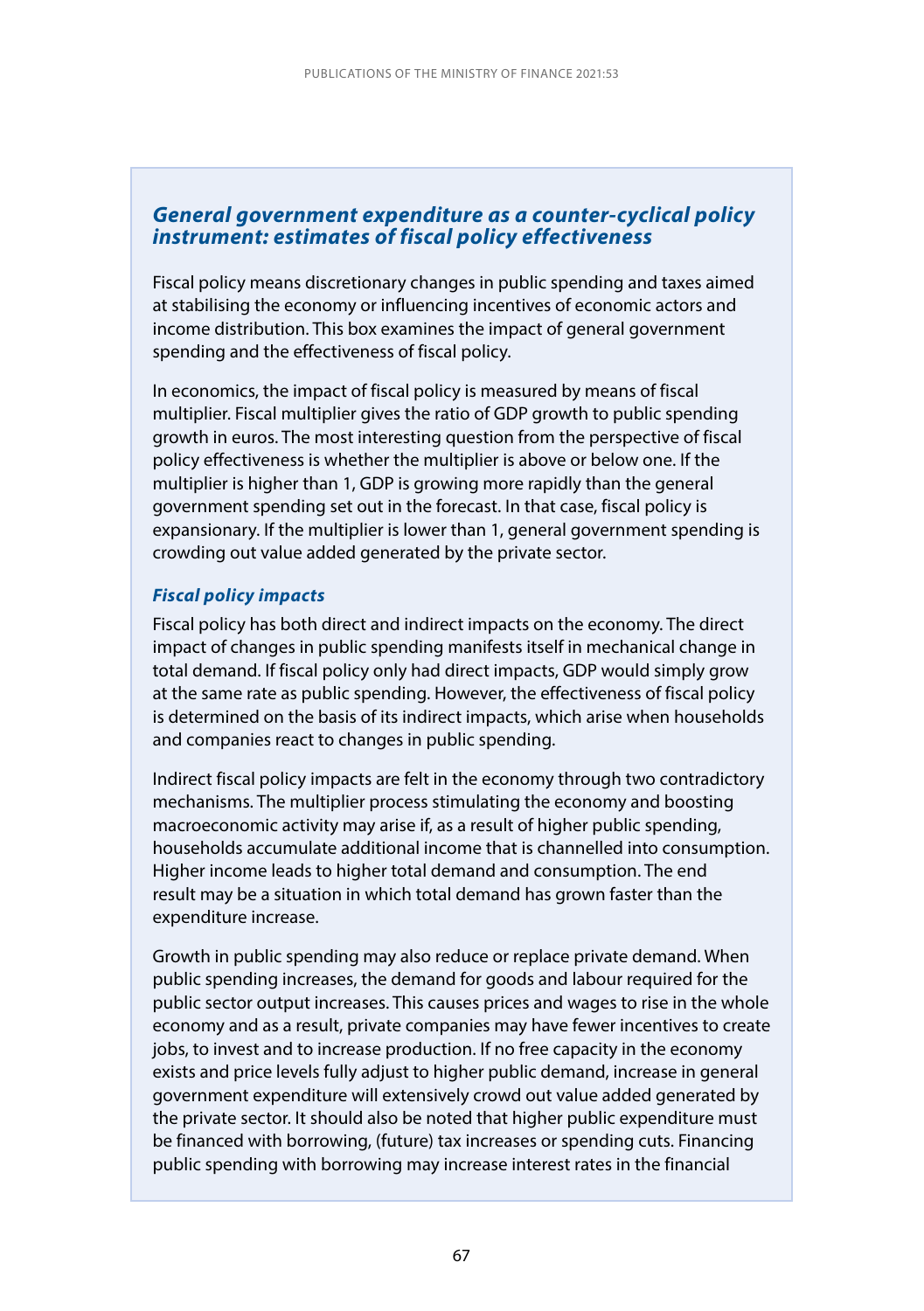markets, which will reduce private consumption and investments. The positive impacts of fiscal policy may also remain smaller than expected if the private sector anticipates the tightening of fiscal policy.

In practice, estimating the indirect impacts of fiscal policy is difficult. Economists have noted that the effectiveness of fiscal policy depends on a wide range of different factors, such as structures of the economy, cyclical factors, financing of public expenditure or the type of public spending. In other words, fiscal multiplier is not fixed and its size depends on a variety of different factors.

#### *Estimates of the size of fiscal multiplier*

There is an extensive economics research literature analysing the macroeconomic impacts of general government expenditure (measuring the joint impacts of direct and indirect mechanisms; see for example, Ramey, 2019). Even though there is no agreement in the research literature on the mechanisms behind fiscal policy, the estimates of the size of the fiscal multiplier are surprisingly similar. According to Ramey (2019), in international research, the size of the fiscal multiplier for public spending is typically set between 0.6 and 1. The estimates of the fiscal multiplier based on Finnish data are close to one and the research results are in line with international research literature.

In recent years, in addition to assessing the macroeconomic impacts of public spending, economistshave also studied the regional impacts of fiscal policy (see for example, Chodorow-Reich 2019). Even though the regional fiscal multiplier cannot be directly generalised as a macroeconomic public spending multiplier, it offers important information on regional impacts of public expenditure.<sup>1</sup> Most estimates of the regional fiscal multiplier vary between 1 and 2. According to Räsänen and Mäkelä (2021), the regional fiscal multiplier in Finland is slightly above one.

In research literature, the fiscal multiplier is approached from a theoretical or empirical perspective. The theoretical approach is often based on dynamic stochastic general equilibrium (DSGE) models in which the behaviour of economic actors is quantitatively modelled with maximum accuracy.<sup>2</sup> In the empirical approach, empirical data is extensively used so that there are no

<sup>1</sup> According to Chodorow-Reich (2019), regional fiscal multiplier provides the lower limit to the macroeconomicmultiplier in a closed economy, if a passive monetary policy is pursued and if the increases in public expenditure are financed by increasing general government deficit

<sup>2</sup> In the models used in policymaking (such as the KOOMA model applied by the Ministry of Finance), the economy is modelled in great detail and thus, both the substitution effect and demandbased mechanisms are taken into account.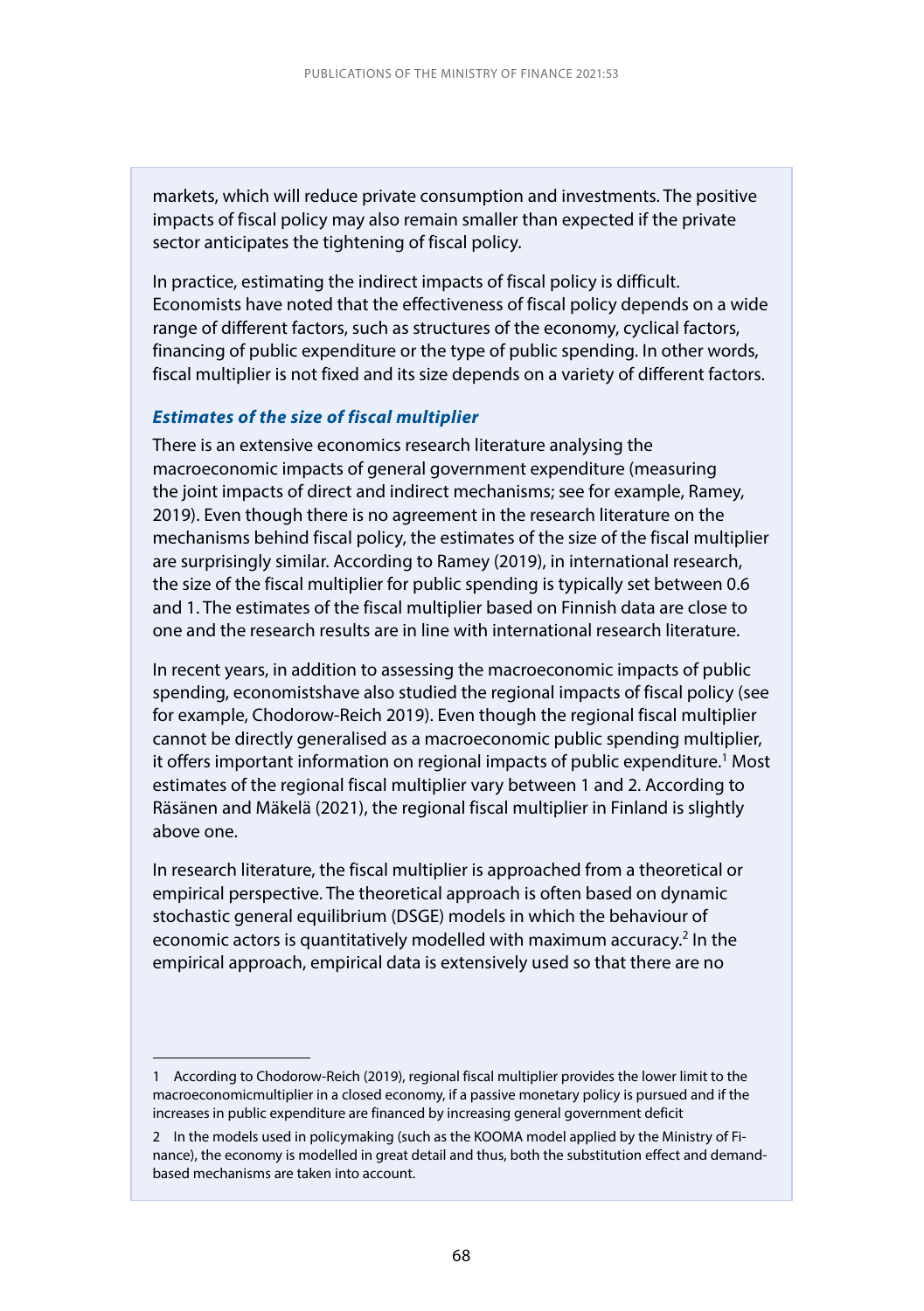

presumptions of economic mechanisms. Typically, empirical research makes use of structural vector autoregressive (SVAR) models.<sup>3</sup>

The chart above shows an estimate of fiscal multiplier in different time periods. The multiplier (solid line) has been determined on the basis of the empirical VAR model using the identification method of Blanchard and Perotti (2002). The chart also shows the cumulative multiplier (dashed line) (Mountford and Uhlig 2009), which describes total GDP growth in relation to general government spending in different time periods. When the time period becomes longer, the multiplier decreases. However, the confidence set describing the estimation uncertainty is wide, and the multiplier is not lower or higher than 1 in terms of statistical significance. Considering both the estimates presented in literature and the result shown in the chart above, it can be concluded that fiscal multiplier is close to one. This means that fiscal policy can to some extent stimulate the economy.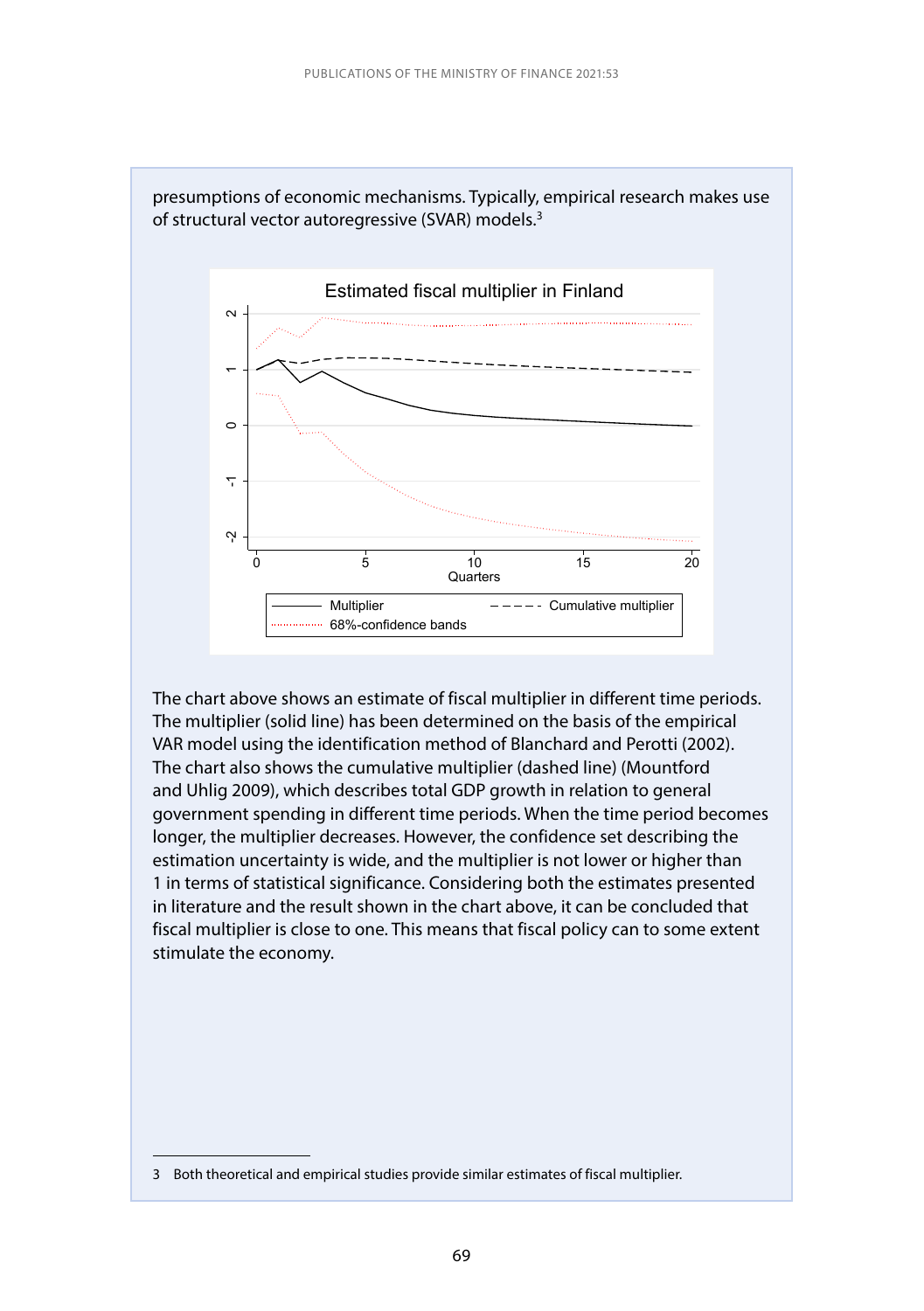#### *Literature*

Blanchard, O. ja Perotti, R. (2002), "An Empirical Characterization of the Dynamic Effects of Changes in Government Spending and Taxes on Output", Quarterly Journal of Economics 117(4): 1329–68.

- Mountford, A. ja Uhlig, H. (2009), "What Are the Effects of Fiscal Policy Shocks?", Journal of Applied Econometrics 24(6): 960–92.
- Ramey, V. (2019), "Ten Years after the Financial Crisis: What Have We Learned from the Renaissance in Fiscal Research?", Journal of Economic Perspectives, 33 (2): 89-114.
- Chodorow-Reich, G (2019), "Geographic cross-sectional fiscal spending multipliers: What have we learned". American Economic Journal: Economic Policy, 11(2): 1-34.
- Räsänen, J. ja Mäkelä, E. (2021), "The effect of government spending on local economies during an economic downturn". European Economic Review, 134, 103697.

## **2.1.1 General government debt**

Last year, the general government debt ratio grew by 10 percentage points and reached 69.5% of GDP. The debt totalled EUR 164.2 billion, an increase of EUR 21.2 billion from 2019. The debt ratio will still grow this year but the growth will slow down in 2022. However, in the years after that, the debt will start rising again and will reach 73.4% of GDP in the middle of the decade.

Central government accounted for most of the increase in 2020. On-budget debt totalled EUR 124.8 billion, an increase of EUR 18.5 billion from 2019. Local government debt increased by EUR 1.9 billion, even though the budgetary position of the sector remained in balance. The debt of the social security funds increased by EUR 2.2 billion due to the debts accumulated by the Employment Fund and the increase in liabilities related to the derivatives of employment pension institutions.

In 2020, borrowing by central and local government was substantially higher than the deficit, which has boosted their cash reserves. Central government cash reserves are expected to shrink in 2021 as deferrable appropriations budgeted for last year will be used this year. Local government debt is expected to match the sector's financial deficit.

In addition to on-budget debt, a number of other items are also included in general government debt. For example, central government debt includes the debts of a number of off-budget units and companies as well as the collateral on the derivative contracts used in the management of the central government debt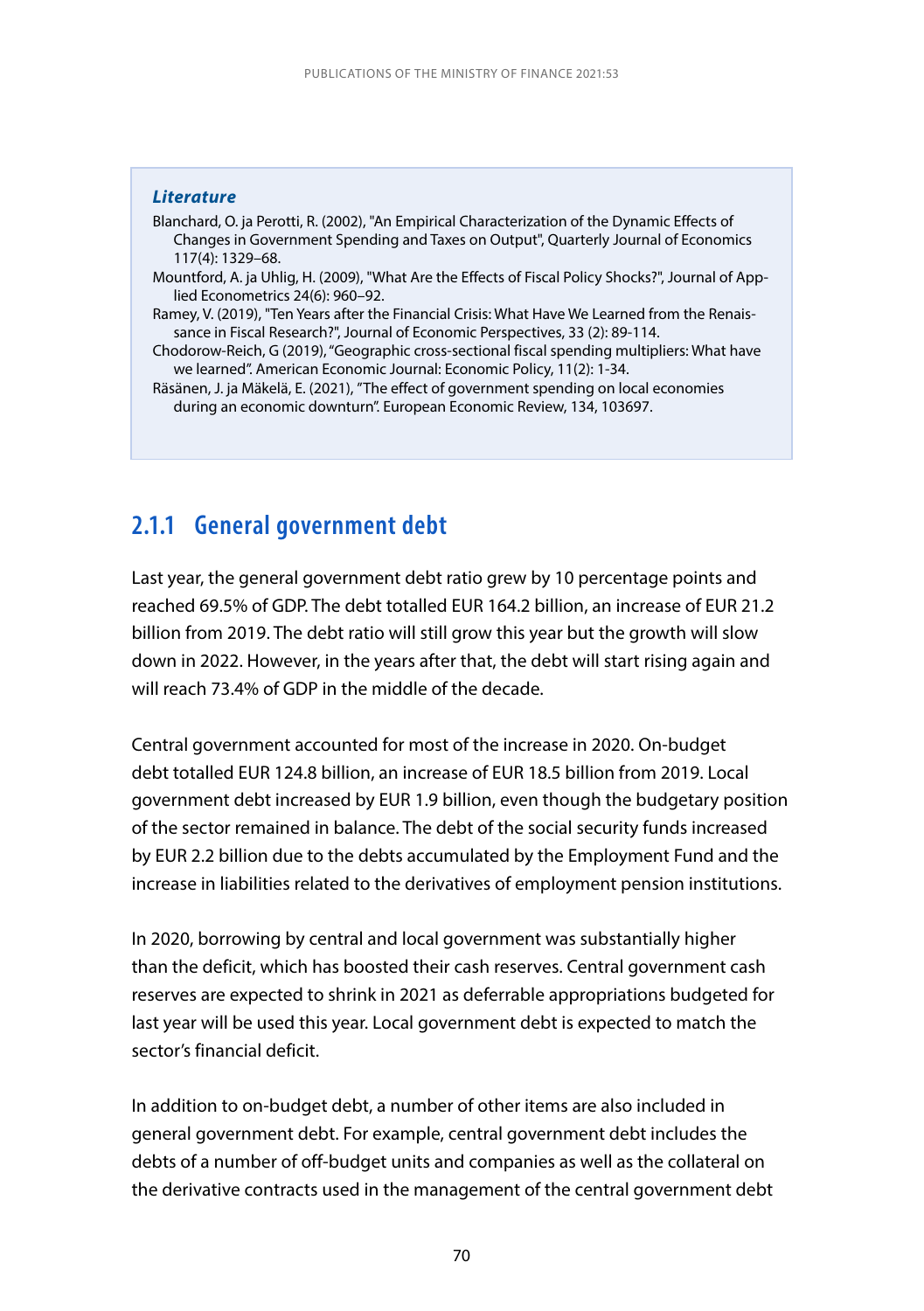portfolio. Local government debt also includes the debt of many municipalityowned companies. The debt of the social security funds comprises the debts of the Employment Fund and the cash collateral on the derivatives of employment pension institutions.

Factors impacting changes in the debt ratio are specified in Table 17. In the next few years, the debt ratio will be boosted by a high primary deficit in central and local government finances, which will slowly narrow. At the same time, economic growth will narrow the debt ratio but it, too, will have less impact in the coming years.

Other factors describe the expenditure and revenue that do not impact the deficit recognised in the national accounts. In 2020, the debt ratio increased more than what would have been required to cover the deficit. Borrowing will also be reduced by government plans to finance one-off expenditure increases by selling shares in 2021–2022 and tax timing adjustments. At the same time, from 2021 onwards, preparations for funding the fighter aircraft project will increase borrowing needs. This project is not yet included in the deficit recognised in the national accounts

|                                                                    | 2019   | 2020 | $2021**$ | 2022** | $2023**$ | 2024** | 2025**  |
|--------------------------------------------------------------------|--------|------|----------|--------|----------|--------|---------|
| Debt ratio, relative to GDP, %                                     | 59.5   | 69.5 | 71.2     | 71.3   | 72.2     | 72.9   | 73.4    |
| Change in debt ratio                                               | $-0.2$ | 10.0 | 1.7      | 0.1    | 0.8      | 0.7    | 0.5     |
| Factors impacting change in debt ratio                             |        |      |          |        |          |        |         |
| Primary budgetary position (excluding<br>employment pension funds) | 1.3    | 4.9  | 4.2      | 3.0    | 2.1      | 2.0    | 2.0     |
| Interest expenditure                                               | 0.8    | 0.7  | 0.5      | 0.4    | 0.3      | 0.3    | 0.2     |
| Other factors <sup>1</sup>                                         | $-0.7$ | 3.4  | 0.6      | $-0.0$ | 0.6      | 0.6    | 0.5     |
| Change in GDP                                                      | $-1.7$ | 1.0  | $-3.5$   | $-3.3$ | $-2.3$   | $-2.2$ | $-2.1$  |
|                                                                    |        |      |          |        |          |        |         |
| Surplus of employment pension funds                                | 1.1    | 0.2  | 0.8      | 0.9    | 1.0      | 1.0    | $1.0\,$ |

|  |  | Table 17. Change in general government debt ratio and related factors |  |
|--|--|-----------------------------------------------------------------------|--|
|--|--|-----------------------------------------------------------------------|--|

<sup>1</sup> Includes privatization proceeds, lending and factors related to the valuation and timing of revenue and expenditure.

Plus indicates increasing effect on debt ratio, minus a lowering effect on debt ratio."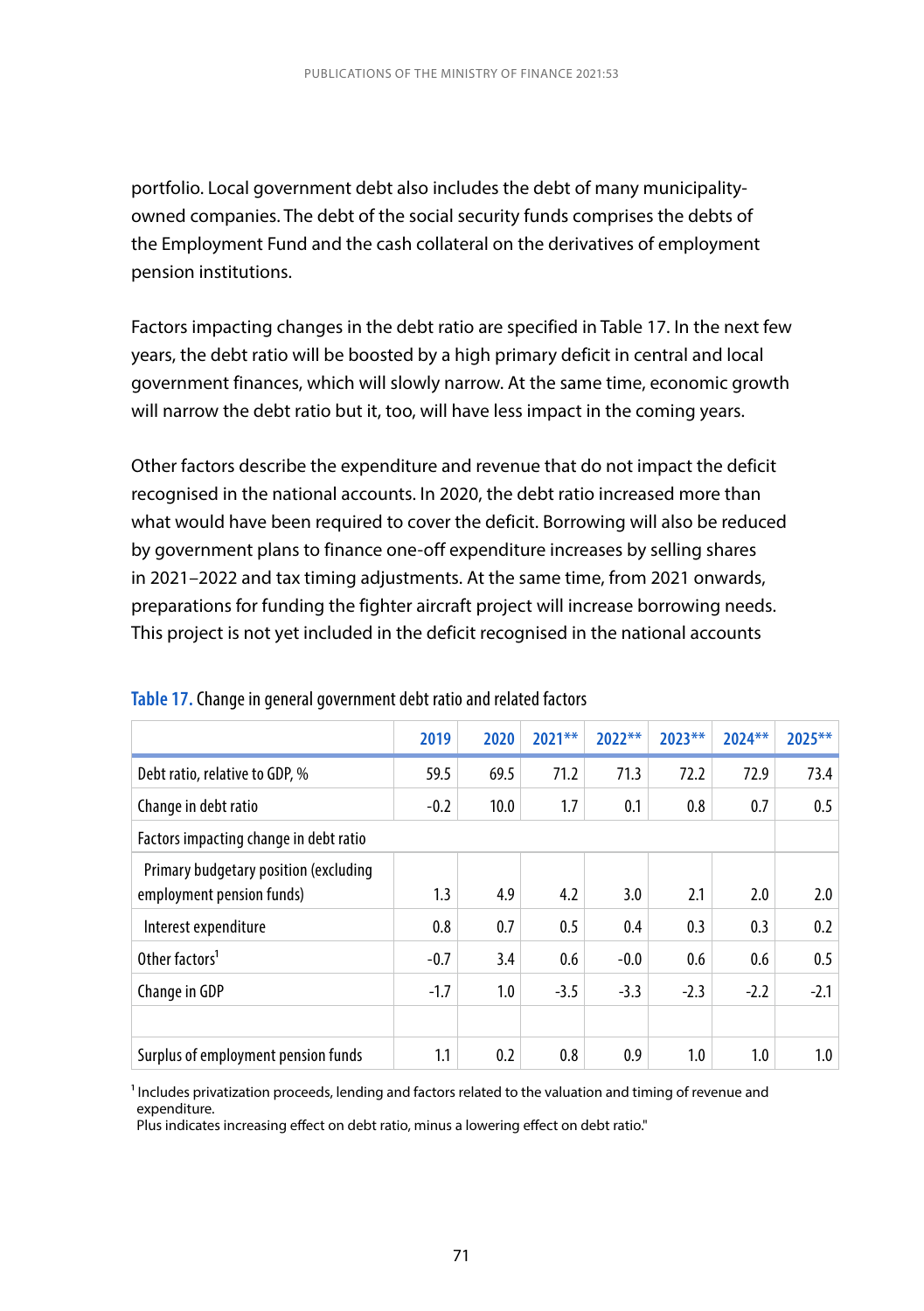

## **2.2 Central government**

Last year, there was a sharp deterioration in central government budgetary position as a result of the COVID-19 epidemic. According to preliminary national accounts, the budgetary position in 2020 was EUR 13.1 billion in deficit (5.5% of GDP). The sharp contraction of the Finnish economy in spring 2020 has weakened central government finances as the automatic stabilisers have led to higher expenditure and lower revenue. Discretionary spending increases have also substantially weakened the central government budgetary position.

Despite the economic recovery, central government budgetary position is estimated to be almost EUR 10,4 billion (4.2% of GDP) in deficit this year. The active fiscal policy pursued by the Government has boosted discretionary spending. Last year, Prime Minister Marin's Government presented seven supplementary budgets to Parliament. The supplementary budgets have granted support for local government and funding for new infrastructure projects, some of which will start this year. New discretionary measures introduced in 2021 include capital transfers, additional purchases of COVID-19 vaccines and subsidies for cargo and passenger shipping companies. The Recovery and Resilience Facility of the EU (RRF) will also increase expenditure, especially in 2022 and 2023. RRF spending will be channelled to investment grants, subsidies, public consumption and public investments. Finland will have to pay its RRF funding contribution between 2028 and 2058.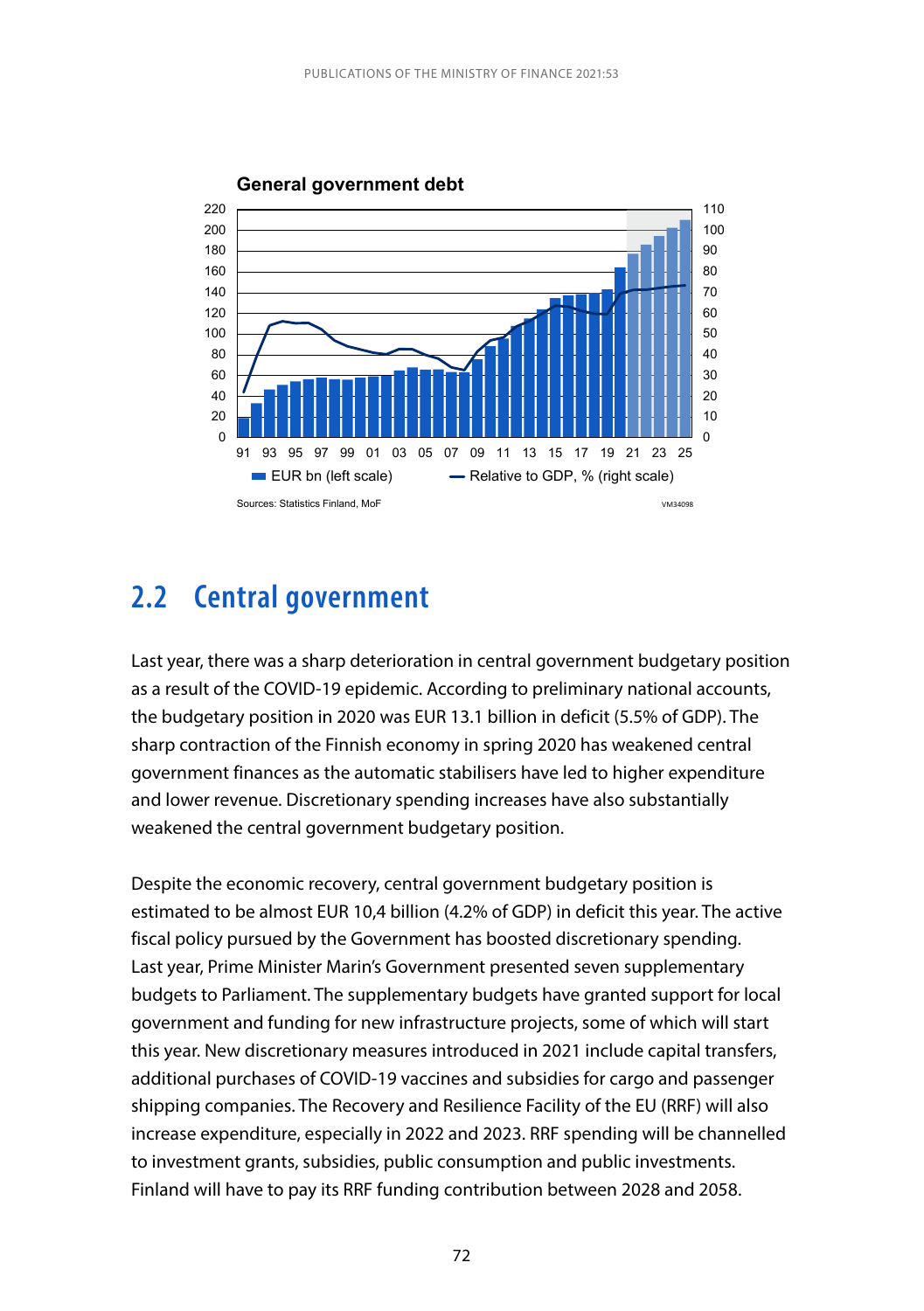Despite higher expenditure, the central government budgetary position will improve this year due to increases in tax revenue. As the economy recovers and employment increases, the direct central government tax revenue will increase by almost 17% from last year. The growth in household purchasing power and the reduction in the savings rate are also reflected in the rapid growth of indirect tax revenue.

Next year, central government deficit will decrease even more rapidly than this year. The substantial decline in expenditure is mainly due to a sharp fall in the spending increases prompted by the COVID-19 epidemic, such as the cost support for companies, and purchases of vaccines, protective equipment and instruments required for the epidemic. Despite improvements, central government budgetary position will remain more than EUR 7 billion in deficit.

Further reductions in the deficit are expected between 2023 and 2025. The level of investments has been exceptionally high in recent years, but in 2023 a reduction is expected as transport infrastructure investments decrease. Purchases by the Finnish Defence Forces are scheduled for the year 2025, which will significantly increase investments. Despite a shrinking deficit, the central government budgetary position will probably be weaker at the end of the outlook period than before the COVID-19 epidemic.



**Central government revenue and expenditure**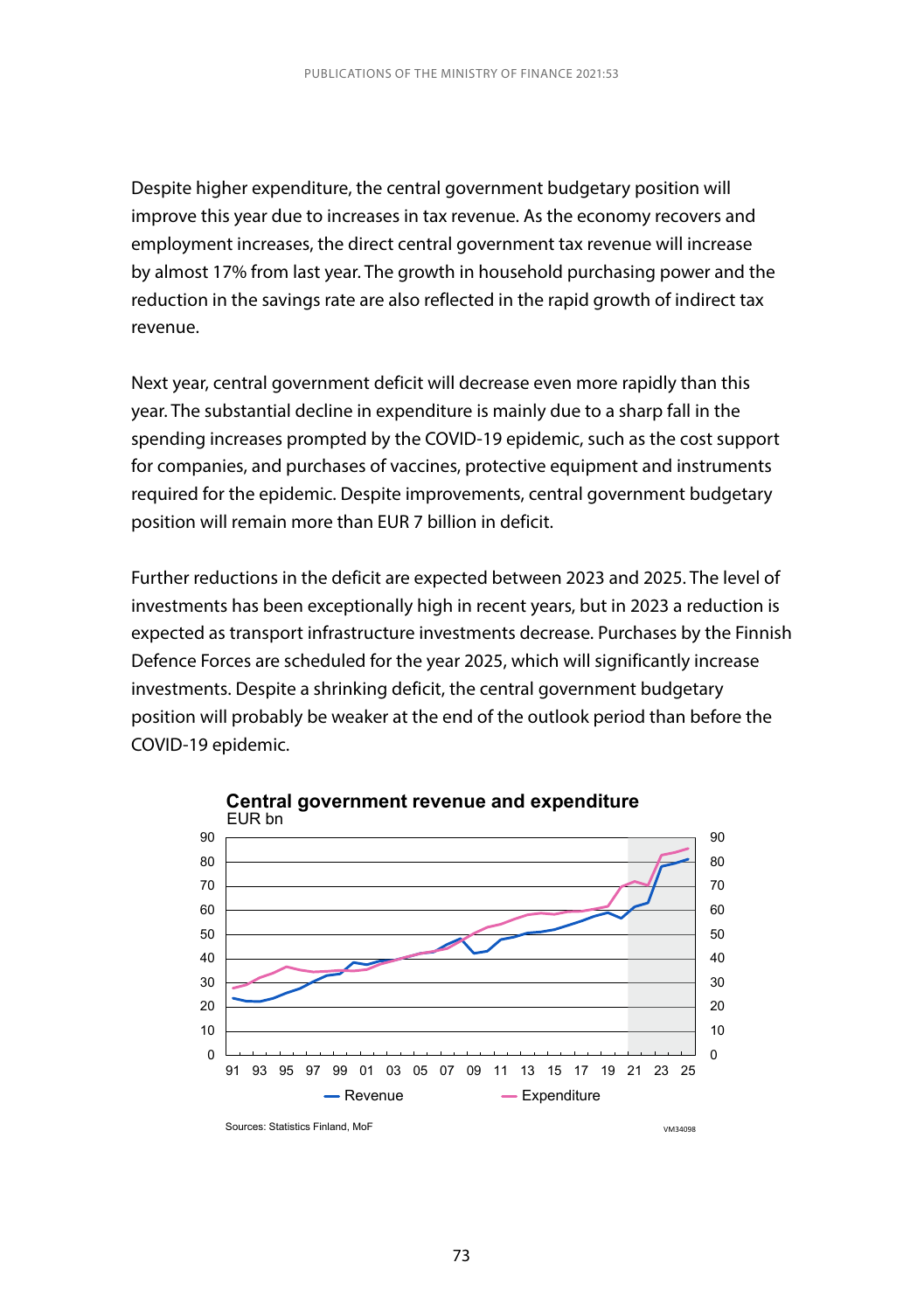

### **Central government financial balance**

**General government debt**

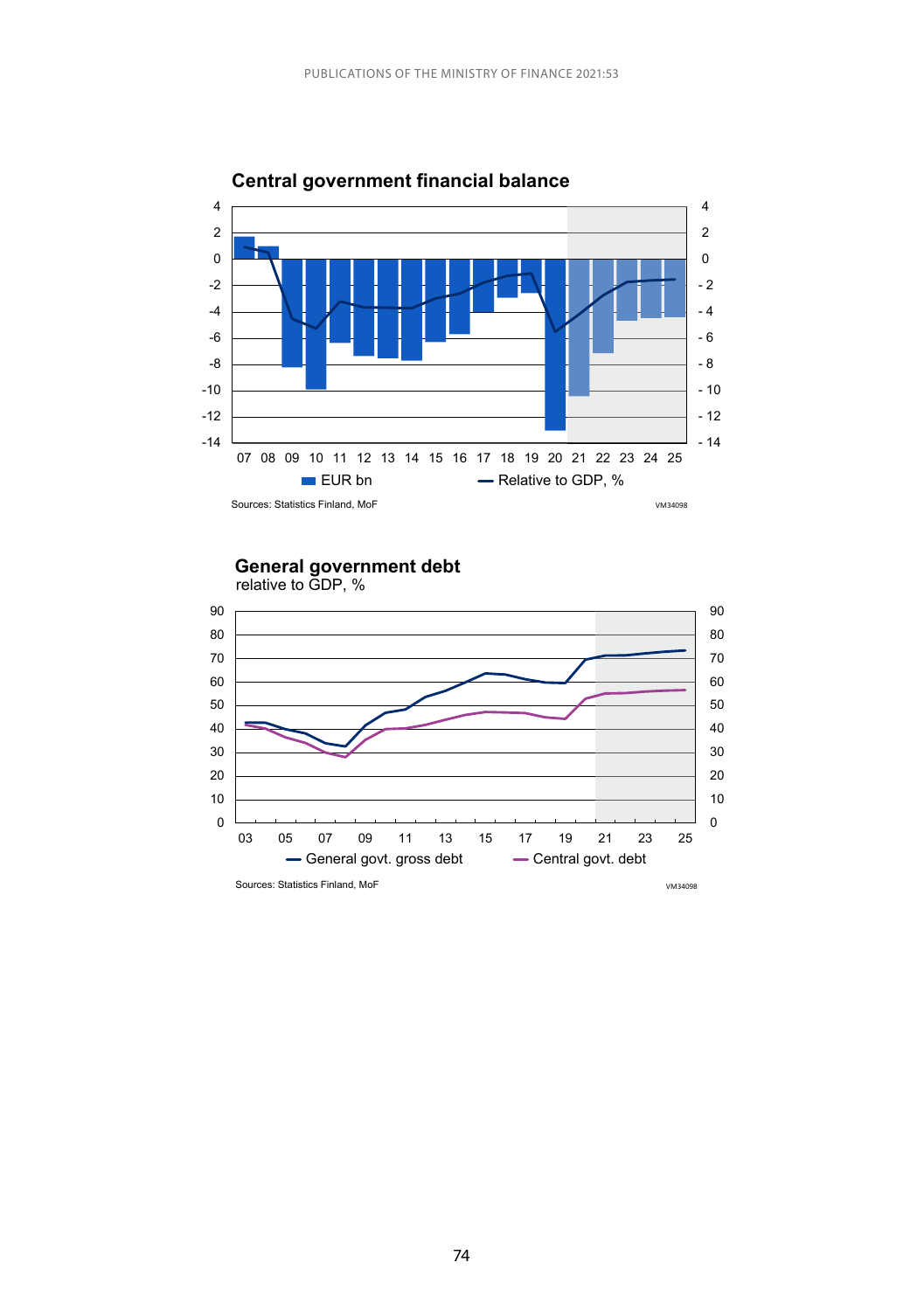### Table 18. Central government<sup>1</sup>

|                                                                | 2018   | 2019   | 2020    | $2021**$           | $2022**$ | 2023** |
|----------------------------------------------------------------|--------|--------|---------|--------------------|----------|--------|
|                                                                |        |        |         | <b>EUR billion</b> |          |        |
| <b>Current taxes</b>                                           | 14.9   | 15.2   | 13.3    | 15.6               | 15.8     | 30.2   |
| Taxes on production and imports                                | 33.0   | 33.6   | 33.1    | 35.4               | 36.1     | 36.8   |
| Social security contributions                                  | 0.0    | 0.0    | 0.0     | 0.0                | 0.0      | 0.0    |
| Taxes and social security contributions,<br>total <sup>2</sup> | 48.6   | 49.6   | 47.2    | 51.8               | 52.8     | 67.9   |
| Other revenue <sup>3</sup>                                     | 9.1    | 9.5    | 9.4     | 9.2                | 9.8      | 9.8    |
| of which interest receipts                                     | 0.3    | 0.2    | 0.1     | 0.1                | 0.2      | 0.2    |
| <b>Total revenue</b>                                           | 57.8   | 59.1   | 56.7    | 61.1               | 62.7     | 77.7   |
| Consumption expenditure                                        | 14.0   | 14.4   | 15.1    | 16.3               | 16.4     | 16.5   |
| Subsidies and current transfers, total                         | 40.0   | 40.6   | 47.7    | 47.2               | 46.2     | 58.9   |
| to general government                                          | 28.2   | 28.7   | 33.2    | 32.7               | 33.1     | 45.8   |
| Interest expenses                                              | 1.9    | 1.8    | 1.5     | 1.2                | 0.9      | 0.8    |
| Capital expenditure <sup>4</sup>                               | 4.7    | 4.9    | 5.4     | 6.9                | 6.4      | 6.1    |
| <b>Total expenditure</b>                                       | 60.7   | 61.7   | 69.7    | 71.5               | 69.8     | 82.3   |
| Net lending $(+)$ / net borrowing $(-)$                        | $-2.9$ | $-2.6$ | $-13.1$ | $-10.4$            | $-7.2$   | $-4.7$ |
| Primary balance <sup>5</sup>                                   | $-1.0$ | $-0.8$ | $-11.5$ | $-9.2$             | $-6.3$   | $-3.9$ |

<sup>1</sup> As calculated in the National Accounts

² Incl. capital taxes

<sup>3</sup> Incl. capital transfers (excl. capital taxes) and consumption of fixed capital

⁴ Gross fixed capital formation and capital transfers

⁵ Net lending excluding gross interest expenses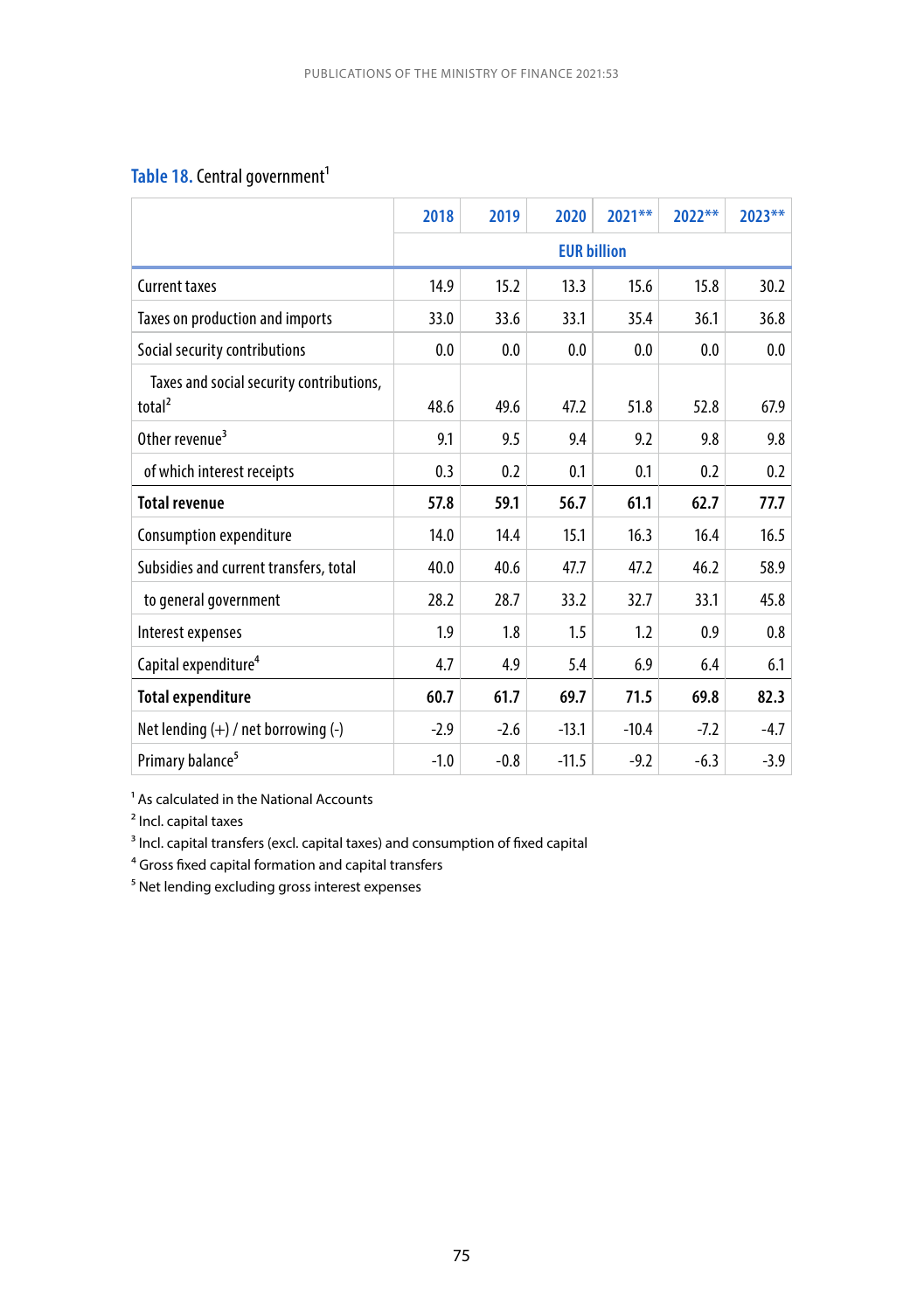### *The 2022 budget and central government spending limits*

The Budget proposal for 2022 is based on the General Government Fiscal Plan of May 2021 and the Programme of Prime Minister Marin's Government. Onbudget expenditure will total about EUR 64.8 billion in 2022. The expenditure will be about EUR 3.3 billion lower compared with the spending budgeted for 2021 (including the supplementary budgets I–III). Compared with the 2021 Budget, spending will be about EUR 0.5 billion lower.

The spending limits for 2022 amount to EUR 53.2 billion, of which about EUR 117 million will be set aside as an unallocated reserve after the 2022 Budget proposal. In the 2022 spending limits, a total of EUR 0.3 billion has also been set aside for supplementary budgets. Under the state of emergency mechanism set out in the spending limits based on the Government Programme and used in 2021 and 2022, a total of EUR 500 million can be allocated to one-off expenditure each year.

The Government decided on the spending limits for the parliamentary term (2020—2023) on 7 October 2019 as part of its first General Government Fiscal Plan. In its mid-term policy review in spring 2021, the Government decided to increase the spending limits for the years 2022 and 2023. The expenditure line will gradually descend towards the end of the parliamentary term and will continue on this path after the parliamentary term is over. The spending limits were increased by EUR 900 million for the year 2022 and by EUR 500 million for 2023. The need to increase the spending limits for 2023 was reduced by the fact that spending limits expenditure amounting to EUR 370 million will be permanently reallocated from 2023.

The expenditure that varies according to the economic cycle and automatic fiscal stabilisers, such as unemployment security expenditure, pay security, housing allowances and basic social assistance, remain outside the spending limits. However, expenditure effects generated by changes in the criteria for these items are included within the spending limits. Debt interest payments, value added tax expenditure, financial investment expenditure and expenditure corresponding to technically transmitted payments by central government are also excluded from the spending limits.

Because there has been no abatement of the coronavirus situation, all COVID 19-related direct costs will be outside the spending limits in 2021—2023. They include the expenditure arising from testing and higher testing capacity, tracing, quarantines, treatment of patients, travel-related health security and vaccines. Expenditure outside the spending limits will total about EUR 12 billion in 2022.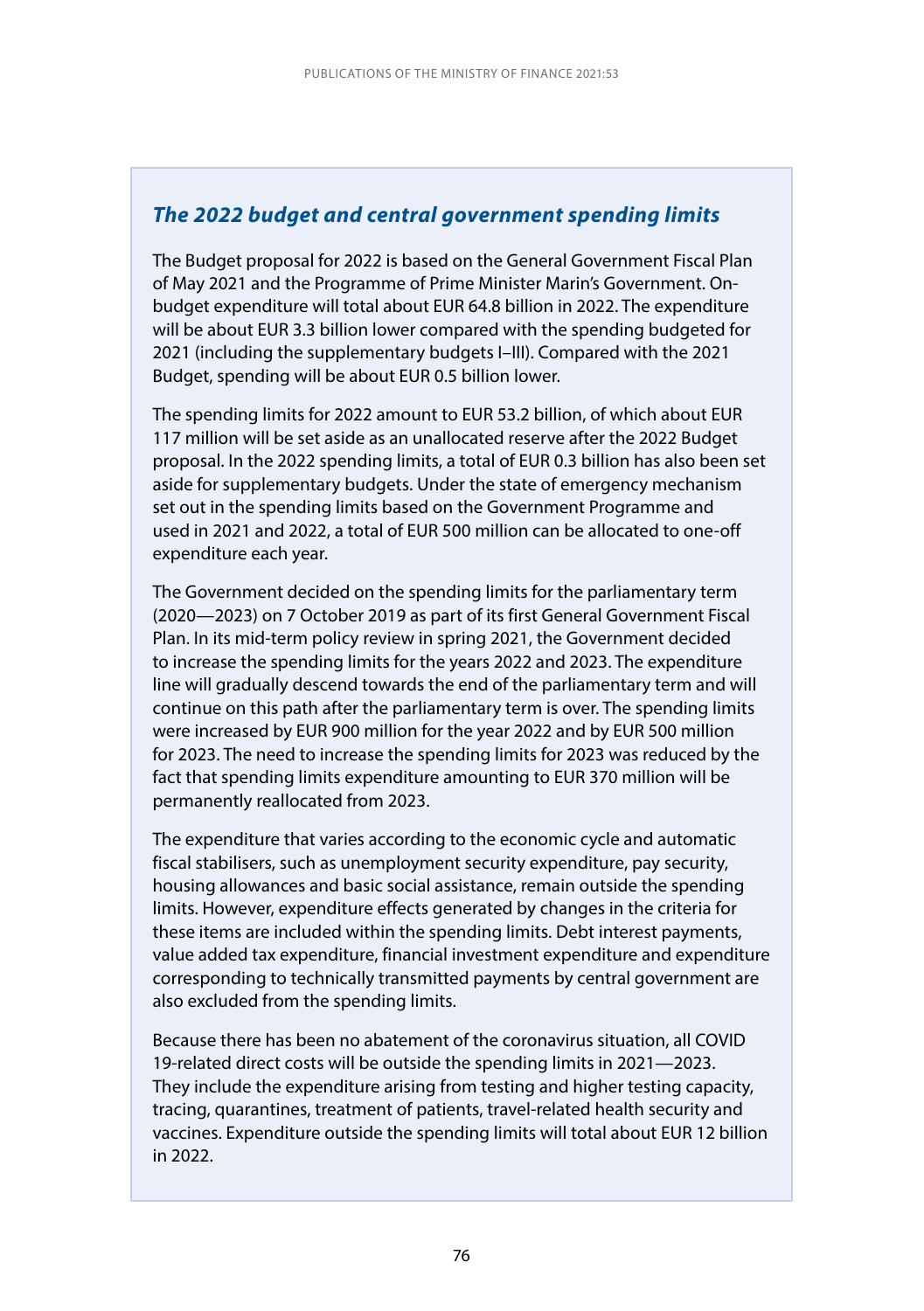The expenditure of individual administrative branches compared to the 2021 Budget will primarily be reduced by a decrease in spending on COVID-19 related health security (- EUR 1.7 billion), financial investments (- EUR 0.6 billion) and other expenditure outside the spending limits (- EUR 2 billion).

Similarly, the spending limits expenditure totals about EUR 52.8 billion, which is EUR 1.6 billion more than in the Budget for 2021. About EUR 0.9 billion of the 2023 funding for wellbeing services counties will already be paid in December 2022, which is the main reason for the higher expenditure. Expenditure in 2022 will also be increased by statutory and contractual index increases (EUR 0.6 billion), the change costs resulting from the health, social services and rescue services reform (EUR 0.2 billion) and increase in the payments to the European Union (EUR 0.2 billion).

In 2022, on-budget revenue (excluding borrowing) is estimated to be about EUR 57.9 billion, with tax revenue accounting for about EUR 48.7 billion of the total. On-budget tax revenue will increase by 8.1 % from what was budgeted for 2021 (including the supplementary budgets I–III). Other on-budget revenue will increase by 5.5%.

In addition to brisk economic growth, other factors, such as an increase in the state's share of corporation tax revenue (after the expiry of a temporary increase in municipalities' share of the tax) are also contributing to the sharp increase in central government tax revenue. This will boost central government tax revenue by almost EUR 0.5 billion, compared to the previous year. In 2022, tax revenue will also be increased by the end of the easing of tax payment terms, as a result of which about EUR 0.3 billion in tax revenue will be carried over from previous years.

Tax criteria changes set out in the Budget proposal lowering taxation will reduce the accumulated cash balance by about EUR 455 million in 2022. The index adjustment made in the earned income tax criteria is the most important of the reductions. The domestic help credit for domestic work, care and nursing, and for phasing out oil heating will be temporarily increased. Taxation of fully electric cars will be reduced. At the same time, there will also be changes in criteria raising taxes that will boost tax revenue by more than EUR 115 million in 2022. In accordance with the Government Programme, these measures include increases in the taxes on tobacco products. Next year's Budget will also contain changes to the energy tax criteria, such as the lowering of the tax subsidy for paraffinic diesel. Changes in the transfer pricing adjustment provision are expected to boost corporation tax revenue by EUR 40 million in 2022.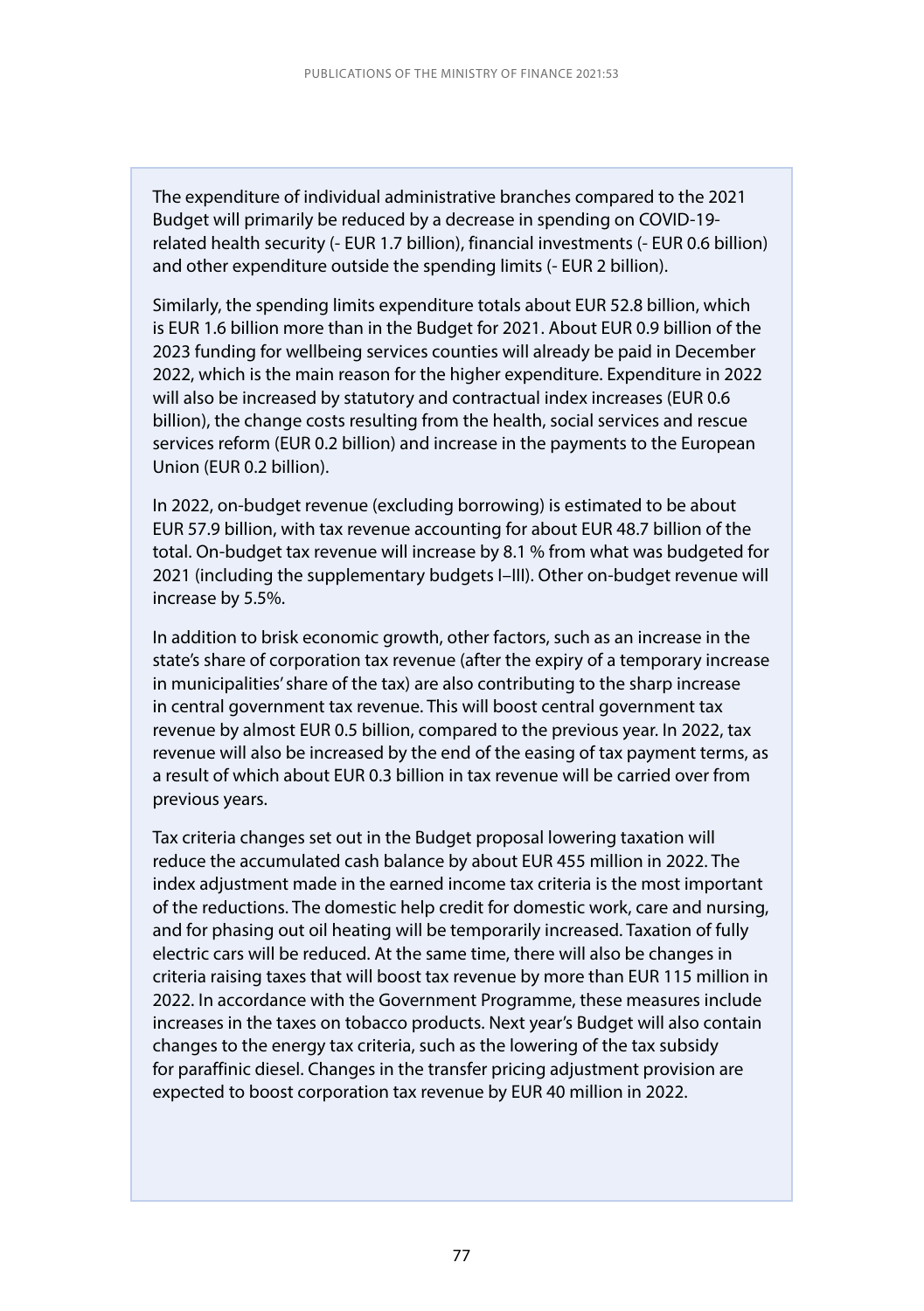Based on the updated macroeconomic forecast and accrual data, on-budget tax revenue is expected to be about EUR 1.4 billion higher in 2022 than what was forecast in the General Government Fiscal Plan in spring. Economic recovery has been stronger than expected. The economic recovery is mainly reflected in the accumulation of revenue of the most cyclically sensitive taxes, such as corporation tax and tax on capital gains. An exceptionally easy monetary policy has boosted asset values, which is expected to be reflected in the revenue of capital gains taxes. In fact, the revenue estimate of taxes on earned income and capital gains has been increased based on the accrual data for last year and a more positive employment trend, compared with the General Government Fiscal Plan.

A total of EUR 636 million for the investments paid from the Recovery and Resilience Facility (RRF) of the EU will be budgeted for 2022. At the same time, a total of EUR 355 million in revenue is expected from RRF in 2022. The payments are based on the progress in national plans and will be carried out when it has been checked that the objectives set out in the plans have been implemented as described in them.

The Budget proposal is about EUR 6.9 billion in deficit, which will be covered with additional borrowing. Central government debt is estimated to total about EUR 146 billion at the end of 2022. The on-budget deficit has decreased by about EUR 0.7 billion compared to the General Government Fiscal Plan presented in spring 2021. Because of the factors discussed above, the revenue forecast is EUR 1.7 billion higher than what was anticipated in spring. Onbudget expenditure is about EUR 1.0 billion higher than what was estimated in the spring 2021 General Government Fiscal Plan.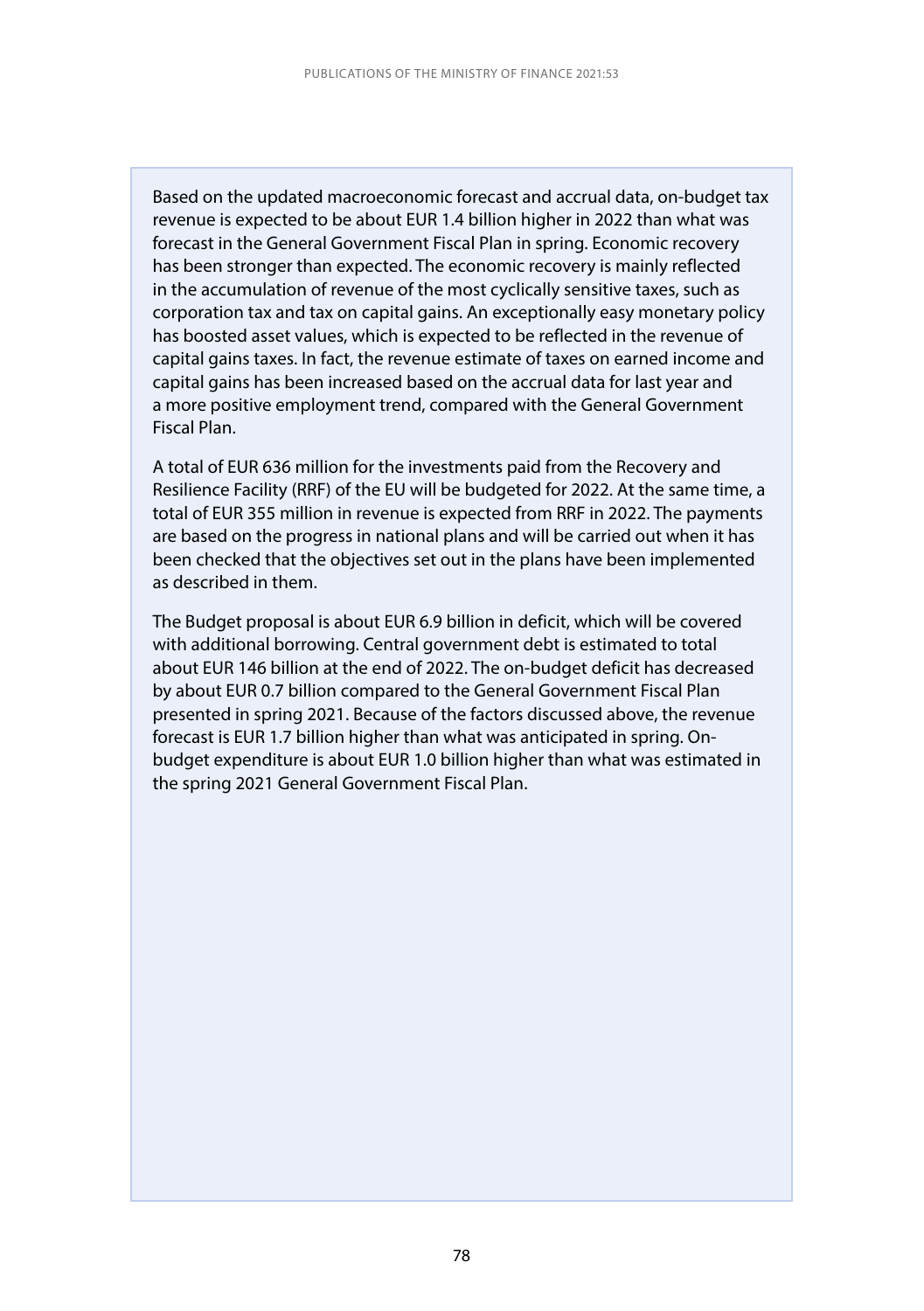### **Factors affecting changes in on-budget balance compared with the General Government Fiscal Plan of spring 2021, EUR billion**

|                                                                                                           | 2022   |
|-----------------------------------------------------------------------------------------------------------|--------|
| Estimated balance, General Government Fiscal Plan of May 2021                                             | $-7.6$ |
| <b>Revision of expenditure estimate</b>                                                                   | $-1.0$ |
| Expenditure related to the use of the EU Recovery and Resilience Facility                                 | $-0.1$ |
| Contributions to the European Union                                                                       | $-0.1$ |
| <b>Reserves</b>                                                                                           | 0.1    |
| Change in the timing of health and social services funding                                                | $-0.9$ |
| Other changes in expenditure (net), including more accurate index adjustments                             | 0.0    |
| <b>Revision of revenue estimate</b>                                                                       | 1.7    |
| New tax criteria changes (net)                                                                            | 0,0    |
| Revenue from the EU Recovery and Resilience Facility                                                      | 0.1    |
| Changes to estimates of miscellaneous revenue and revenue from interest, dividends and<br>sales of shares | 0.3    |
| Tax payment arrangements (postponement of payments)                                                       | 0.0    |
| Other factors affecting projected revenue (including accrual data and new economic<br>forecast)           | 1.3    |
| <b>Total change</b>                                                                                       | 0.7    |
| <b>Balance projection, Budget proposal 2022</b>                                                           | $-6.9$ |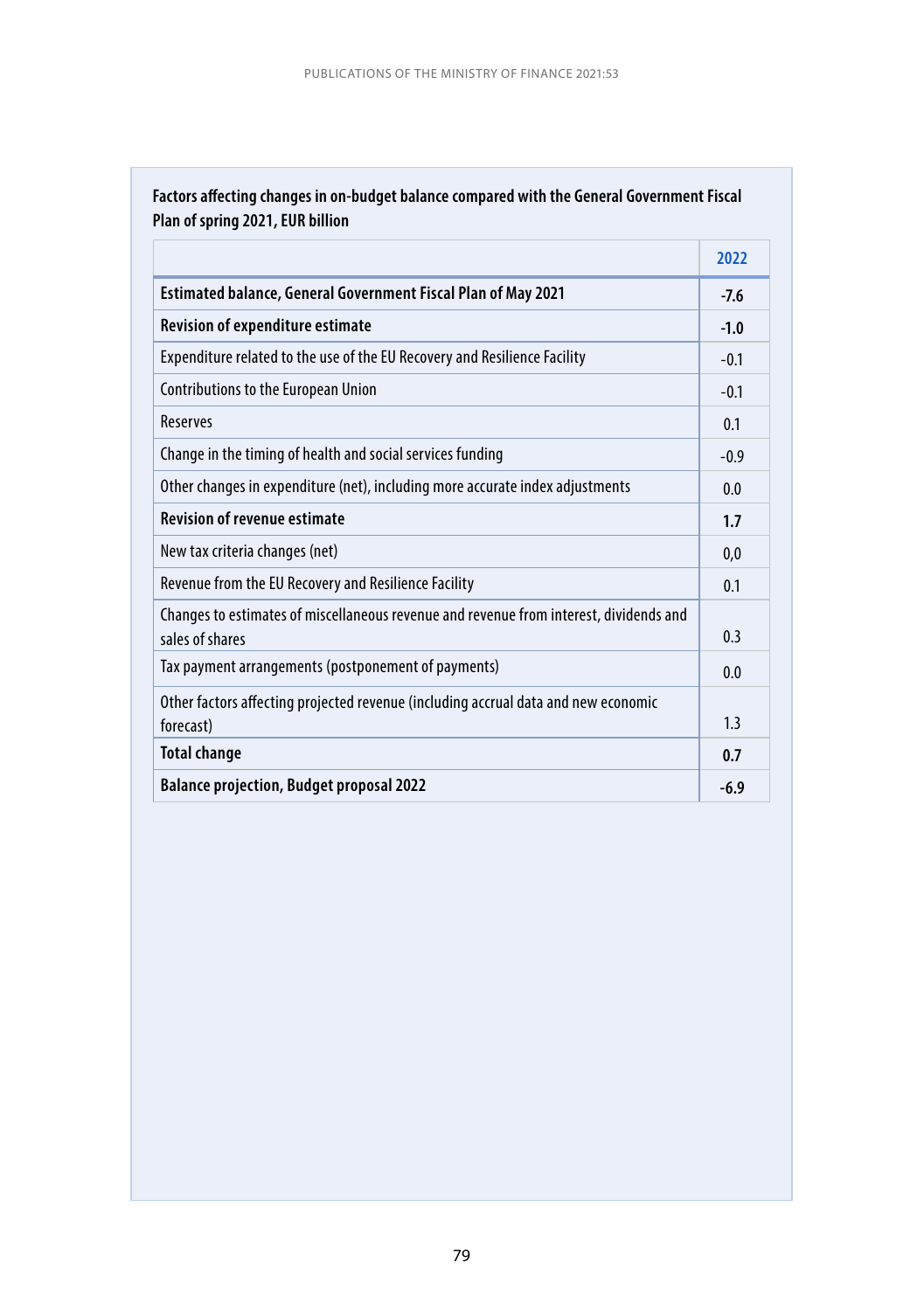|                                                       | 2021   | 2022** | $2023***$           | 2024** | 2025/2021** |
|-------------------------------------------------------|--------|--------|---------------------|--------|-------------|
|                                                       |        |        | annual<br>change, % |        |             |
| Taxable earned income and capital<br>income           | 4.6    | 3.3    | 2.9                 | 2.9    | 3.3         |
| Wage and salary earnings and other<br>income          | 4.5    | 4.5    | 3.1                 | 2.9    | 3.6         |
| Pensions and other social security<br>benefits        | 1.5    | 0.8    | 2.7                 | 3.1    | 2.2         |
| Capital income                                        | 16.2   | 3.1    | 2.7                 | 2.6    | 5.4         |
| Index of wage and salary earnings                     | 2.3    | 3.0    | 2.5                 | 2.6    | 2.6         |
| Operating surplus                                     | 5.5    | 4.5    | 4.2                 | 3.8    | 3.6         |
| Value of household taxable consumption<br>expenditure | 4.4    | 3.9    | 2.7                 | 3.2    | 3.3         |
| VAT base                                              | 6.8    | 3.5    | 2.4                 | 2.6    | 2.9         |
| Petrol consumption                                    | 0.1    | 0.8    | $-2.2$              | $-2.3$ | $-1.2$      |
| Diesel consumption                                    | $-5.7$ | 2.1    | $-1.6$              | $-1.9$ | $-1.9$      |
| <b>Electricity consumption</b>                        | 5.1    | 1.3    | 0.7                 | 0.5    | 1.7         |
| Duty-paid alcohol consumption                         | $-5.7$ | 2.1    | $-1.6$              | $-1.9$ | $-1.9$      |
| New passenger cars                                    | 103000 | 110000 | 113000              | 115000 | 111400      |
| Consumer price index                                  | 1.8    | 1.6    | 1.7                 | 1.8    | 1.8         |

## **Table 19.** Forecasts for certain revenue and demand items impacting taxable income and the tax base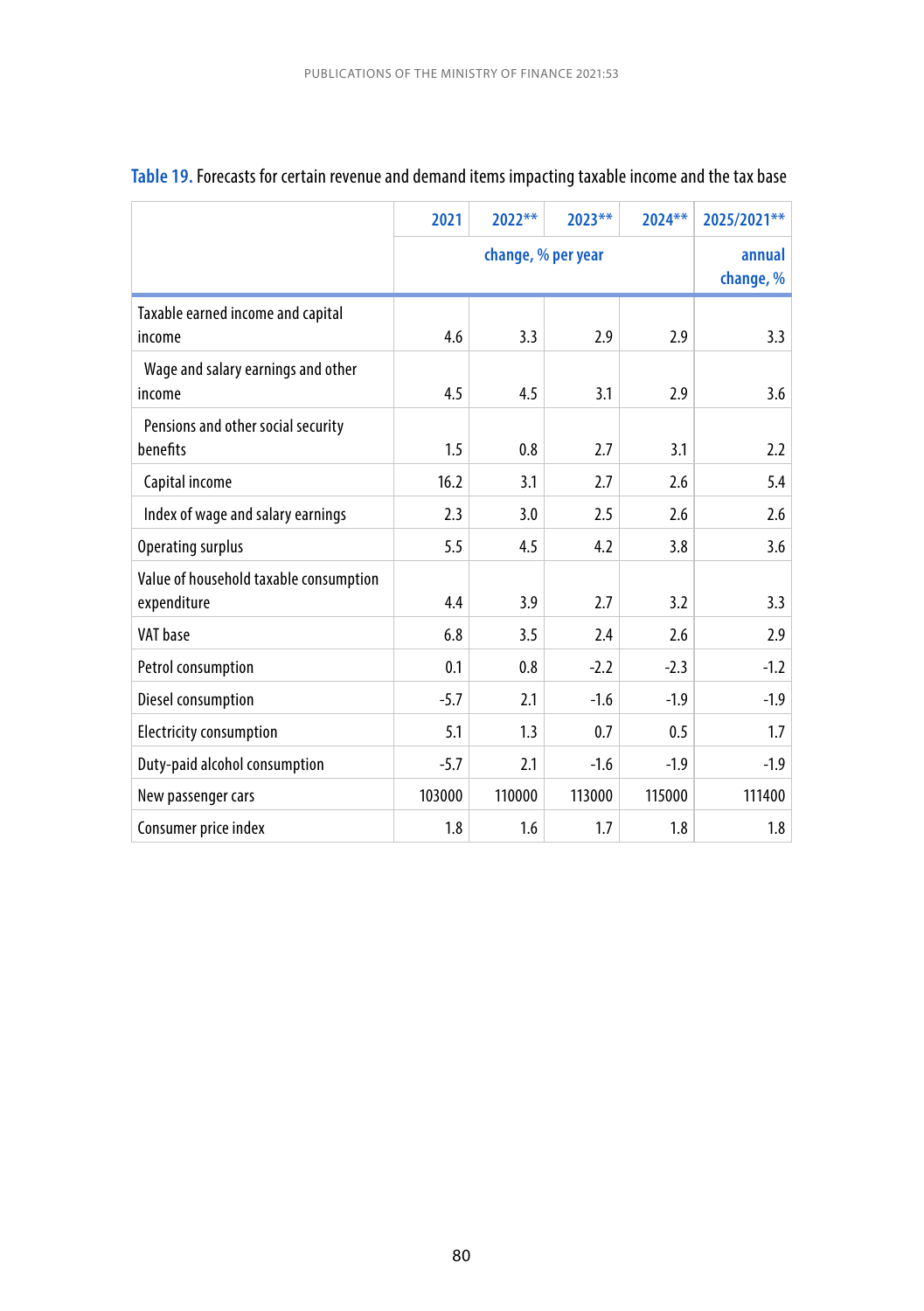| <b>Tax category</b>         | <b>Tax base</b>                      | <b>Change</b> | <b>Change in tax revenue, EUR million</b>              |
|-----------------------------|--------------------------------------|---------------|--------------------------------------------------------|
| Taxes on earned income      | Wage and salary earnings             | $1\%$         | 470, of which central govt. 139 and local<br>govt. 221 |
|                             | <b>Pension incomes</b>               | 1%            | 146, of which central govt. 38 and local<br>govt. 94   |
| Capital income tax          | Investment income                    | $1\%$         | 47                                                     |
| Corporate tax               | Operating surplus                    | 1%            | 55, of which central govt. 36 and local govt.<br>19    |
| VAT                         | Value of private consumption         | 1%            | 133                                                    |
| Car tax                     | Sales of new cars                    | thousands     | 4                                                      |
| Energy tax                  | Electricity consumption <sup>1</sup> | $1\%$         | 9                                                      |
|                             | Petrol consumption                   | $1\%$         | 13                                                     |
|                             | Diesel consumption                   | $1\%$         | 15                                                     |
| Duty on alcoholic beverages | Alcohol consumption                  | $1\%$         | 15                                                     |
| Duty on cigarettes          | Cigarette consumption                | $1\%$         | 10                                                     |

 $1$  Excl. manufacturing industries, datacenters and greenhouses

## **Table 21.** Central government on-budget revenue

|                                                 | 2020                                 | $2021**$                                     | $2022**$ | $2023**$ | $2024***$ | $2025***$ | 2025/2021** |  |  |                     |
|-------------------------------------------------|--------------------------------------|----------------------------------------------|----------|----------|-----------|-----------|-------------|--|--|---------------------|
|                                                 | provisional<br>financial<br>accounts | budget<br>incl. supple-<br>mentary<br>budget |          |          |           |           |             |  |  | annual<br>change, % |
|                                                 |                                      |                                              |          |          |           |           |             |  |  |                     |
| Total tax revenue estimates                     | 42.4                                 | 45.3                                         | 48.7     | 62.0     | 64.4      | 66.2      | 9.6         |  |  |                     |
| Income and wealth taxes                         | 12.9                                 | 14.1                                         | 15.6     | 28.7     | 30.6      | 31.8      | 22.8        |  |  |                     |
| Taxes based on turnover                         | 19.2                                 | 21.2                                         | 22.6     | 22.9     | 23.4      | 24.1      | 4.7         |  |  |                     |
| <b>Excise duties</b>                            | 7.2                                  | 6.9                                          | 7.5      | 7.5      | 7.4       | 7.3       | 0.3         |  |  |                     |
| Other taxes                                     | 3.0                                  | 3.0                                          | 3.0      | 2.9      | 3.0       | 3.0       | $-0.4$      |  |  |                     |
| Miscellaneous revenue                           | 5.7                                  | 5.8                                          | 6.3      | 6.2      | 6.1       | 6.1       | 1.2         |  |  |                     |
| Interest income and profit entered<br>as income | 1.3                                  | 2.7                                          | 2.7      | 1.7      | 1.3       | 1.3       | 8.3         |  |  |                     |
| Total revenue estimates                         | 49.6                                 | 53.9                                         | 57.9     | 70.1     | 72.0      | 73.7      | 8.4         |  |  |                     |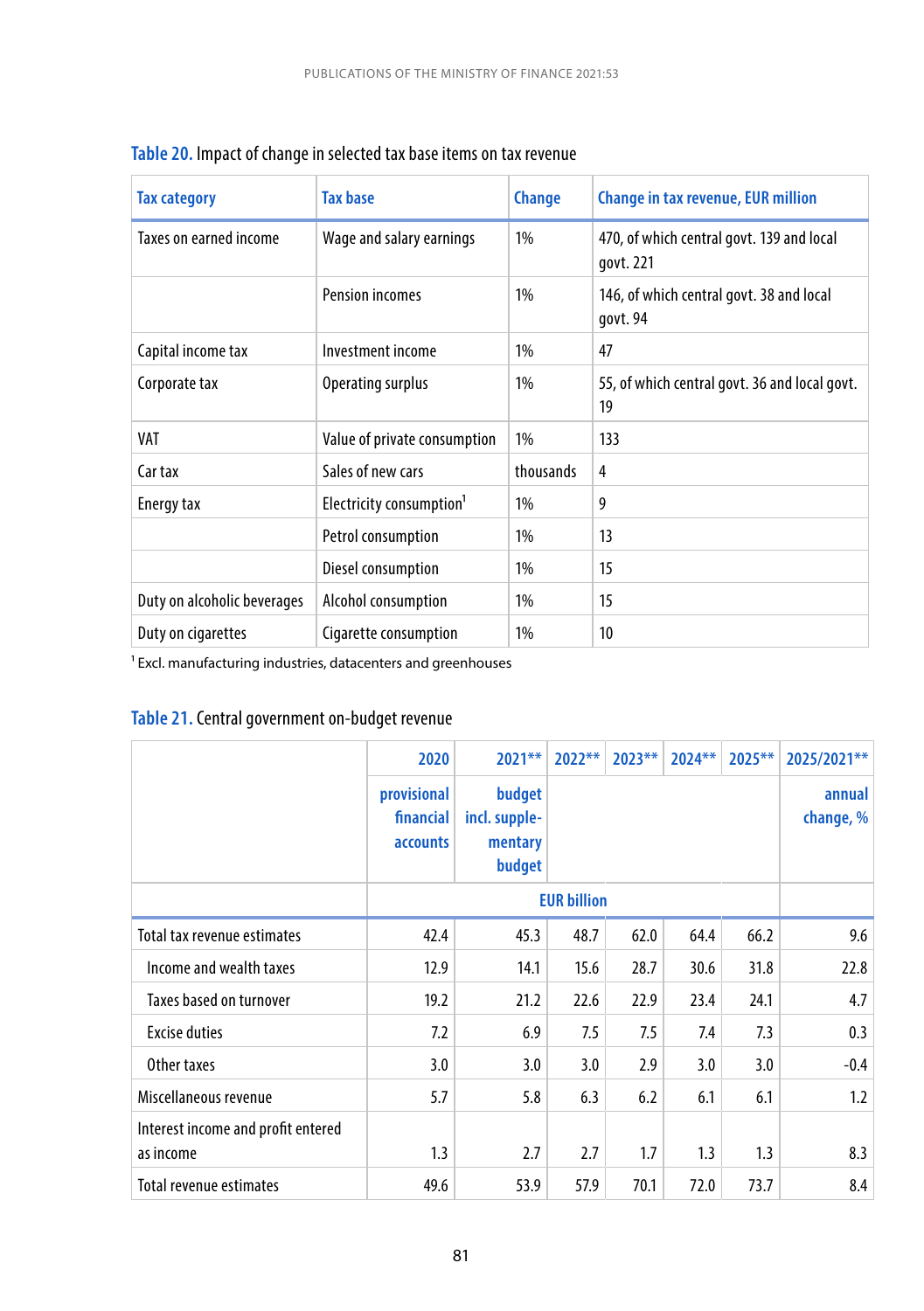|                                        | 2020                                                 | 2021   | $2022**$ | $2023***$ | $2024***$ | 2025**       |  |  |
|----------------------------------------|------------------------------------------------------|--------|----------|-----------|-----------|--------------|--|--|
|                                        | <b>EUR million</b>                                   |        |          |           |           |              |  |  |
| Earned income taxes                    | $-569$<br>$-459$<br>$-744$<br>$-475$<br>-434<br>-488 |        |          |           |           |              |  |  |
| Average increase in municipal tax rate | 80                                                   | 60     | 0        | 0         | 0         | 0            |  |  |
| Investment income tax                  | 26                                                   | 26     | 0        | 13        | 13        | $\mathbf{0}$ |  |  |
| Corporate tax                          | $-91$                                                | $-100$ | 33       | 62        | 56        | 35           |  |  |
| Other direct taxes                     | 2                                                    | $-108$ | $-107$   | -9        | 25        | 0            |  |  |
| Value-added tax                        | $-34$                                                | 33     | $-13$    | 0         | 0         | $\mathbf{0}$ |  |  |
| Energy taxes                           | 82                                                   | 96     | 178      | 63        | 24        | 8            |  |  |
| Other indirect taxes                   | 37                                                   | 93     | 62       | 61        | 45        | 0            |  |  |
| Social security contributions          | $-818$                                               | 1637   | $-224$   | 270       | 117       | 13           |  |  |

#### **Table 22.** Impact of discretionary tax measures on general government tax revenue

### **On-budget accounts and national accounts**

On-budget entities showed a deficit of EUR 17.4 billion in 2020. According to the preliminary national accounts, central government deficit totalled EUR 13.1 billion, a reduction of EUR 4.3 billion. No direct conclusions on the central government budgetary position recognised in the national accounts can be made on the basis of the on-budget budgetary position.

The substantial difference in 2020 is mainly explained by an increase in deferrable appropriations, which are entered in the on-budget deficit in the budget year, but in the national accounts only when the money is spent. The total of deferrable appropriations carried over to following years was about EUR 3.6 billion higher in 2020 than in 2019.

This year, budget balance is weaker than the budgetary position recognised in the national accounts. However, there are many differences affecting these developments in a number of different ways. The deferrable appropriations carried over from 2020 will be used this year, which will increase the deficit recognised in the national accounts. At the same time, the deficit recognised in the national accounts is not yet increased by the funding of the fighter project, which will have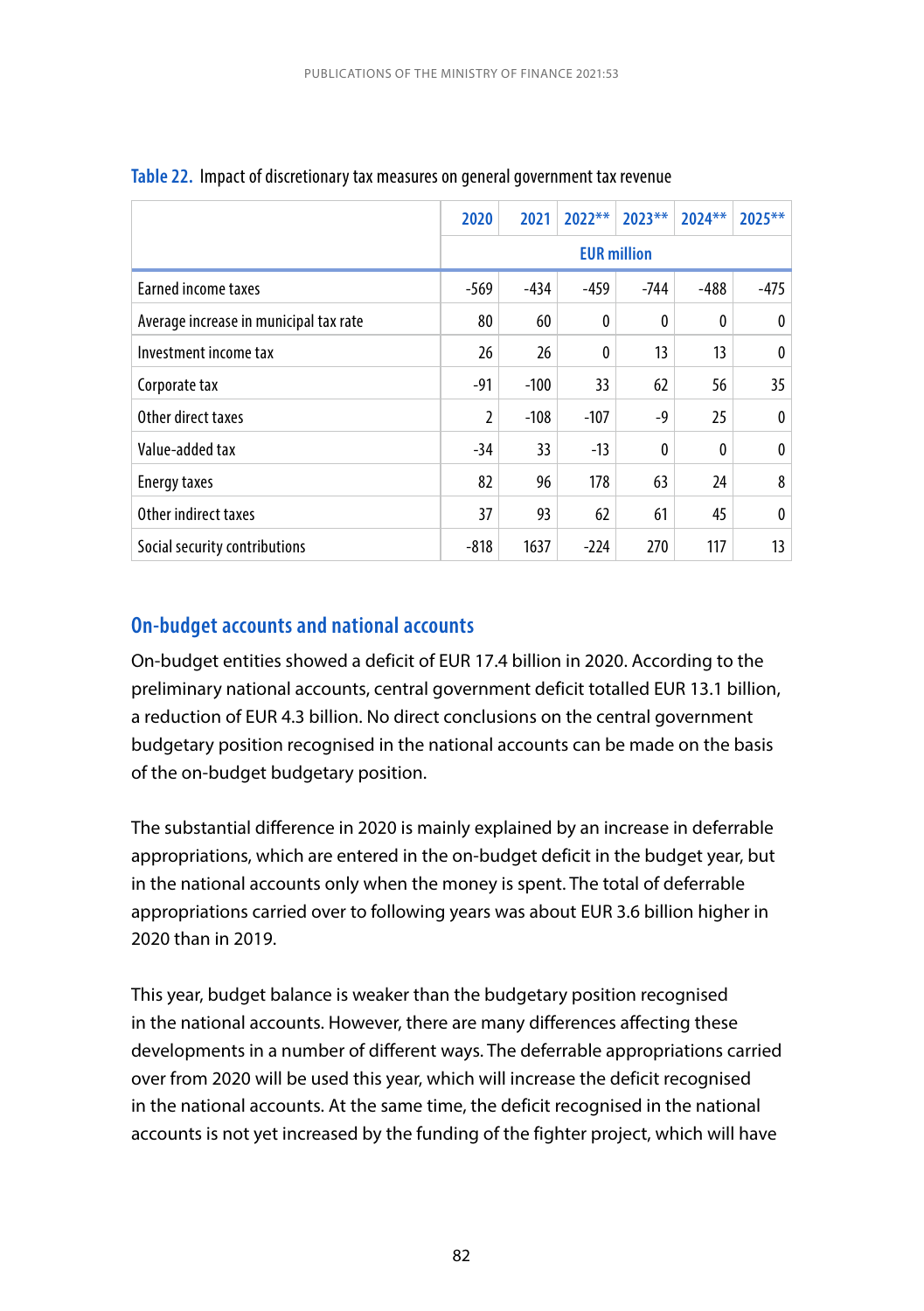an impact on on-budget spending. Changes in the payment schedule for certain tax types will increase the budget deficit in 2021.

In 2022, the budgetary balance will be close to the budgetary position recognised in the national accounts. In 2022, on-budget balance will be weakened by an advance payment of EUR 0.9 billion to the wellbeing services counties. The assumption is that in 2023, the transfer will translate into a transfer between central government and the wellbeing services counties in the budgetary position recognised in the national accounts. The budget deficit will be reduced by planned share sales between 2021 and 2023, which will not affect the deficit recognised in the national accounts.

Between 2023 and 2025, the deficit recognised in the national accounts will be lower than in the budget. This is due to the preparations for the funding of the fighter aircraft project, which will increase the budget deficit, and the tax revenue timing adjustments related to the health and social services reform.

It is not always possible to make conclusions about the central government borrowing requirement on the basis of the on-budget deficit. In 2020, central government borrowed an additional EUR 18.5 billion. On the basis of the deficit, central government should have borrowed a total of EUR 17.4 billion, which means that the borrowing was about EUR 0.9 billion more than the budget deficit would have required and EUR 5.1 billion more than the deficit recognised in the national accounts would have required. There are a number of reasons for this difference. Last year, borrowing was boosted by preparations for COVID-19-related expenditure, which also led to an increase in central government cash reserves.

There are several reasons for the difference between the on-budget budgetary position and the central government budgetary position recognised in the national accounts. The most important of them is that in the national accounts, the central government sector is larger than on-budget entities, which basically comprise central government agencies. In the national accounts, the central government sector comprises on-budget entities, government funds (except for the State Pension Fund), universities and their real estate companies as well as the Senate Properties. The decisions on the categorisation of public sector units are regularly reviewed. All central government and general government units are listed on the website of Statistics Finland.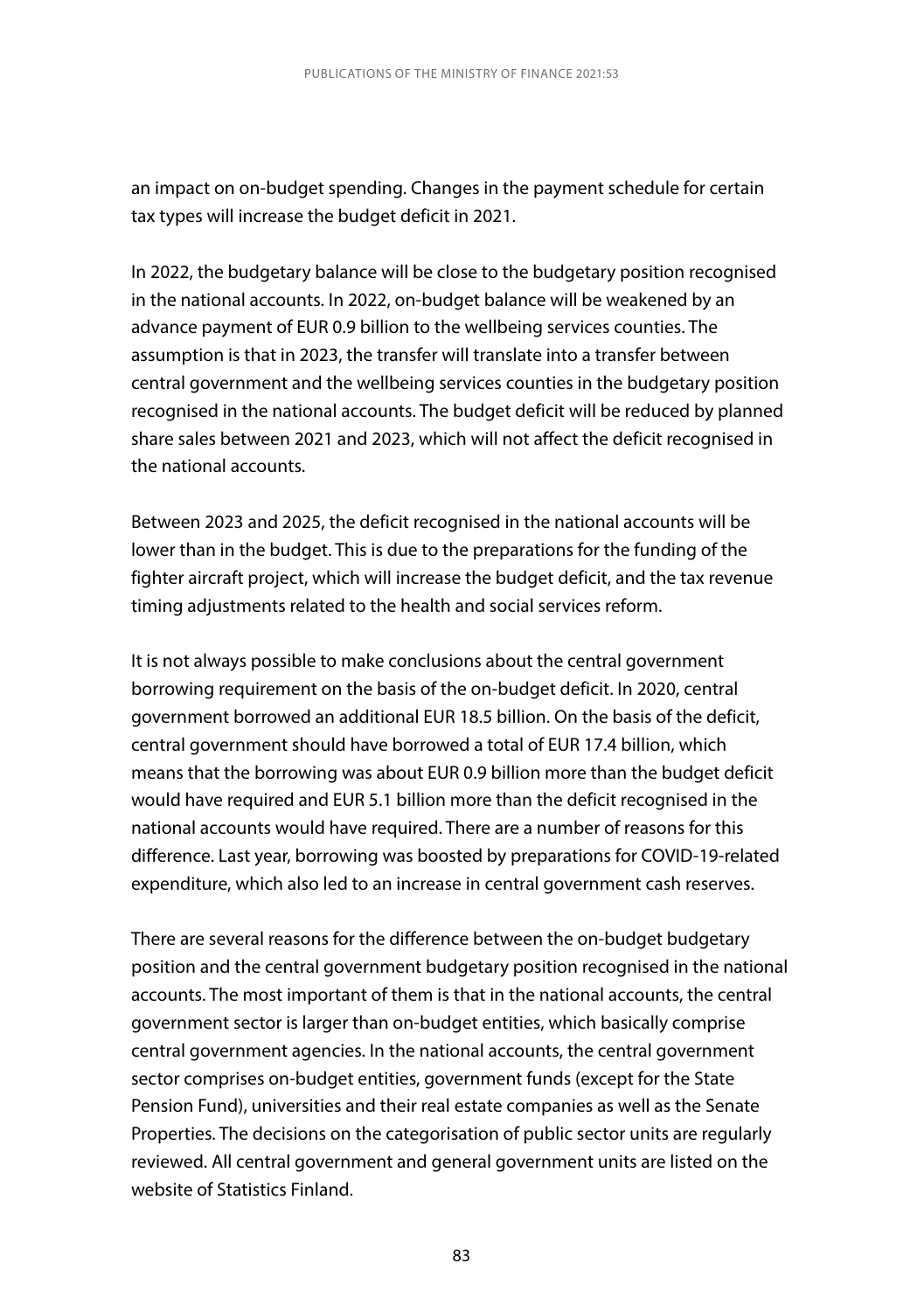In addition to the classification, differences also arise because the criteria for recognising expenditure in the national accounts and in on-budget entities differ from each other. The national accounts are accrual-based whereas the on-budget entities are partially cash-based. Because of the differences in recognition criteria, deferrable appropriations in particular cause a difference between on-budget and national accounts expenditure. Deferrable appropriations are multi-year appropriations that are entered in the Budget for one year only. In the national accounts, deferrable appropriations are recognised on accrual basis in accordance with their year of use (as all other expenditure). There can be substantial variation in the net effect of deferrable appropriations from one year to another. In the national accounts, taxes, subsidies and EU contributions are converted into accrual-based items by means of timing adjustments. The difference arising from the timing adjustments can only be determined afterwards.

Such financial investments as loans granted and repaid by the state and sales and acquisitions of shares that in the national accounts are primarily treated as financial transactions are also included as revenue and expenditure in the onbudget budgetary position. Financial transactions do not have any effect on the central government budgetary position recognised in the national accounts. The financial transactions also include the derivatives, using which the State Treasury has achieved significant reductions in on-budget interest payments. The fact that derivative contracts reduce interest payments is not considered in the national accounts, which means that the interest expenditure recognised in the national accounts is substantially higher than the on-budget interest payments.

EU Member States report to Eurostat twice a year on the differences between the figures in on-budget entities and the national accounts as part of their deficit and debt reporting. Detailed explanations should be given for the differences between the final accounts budgetary position for central government and other general government subsectors and national accounts net lending in the preceding years. Debt dynamics (the uniformity of the change in general government net lending and public debt) must also be detailed in the reporting.

84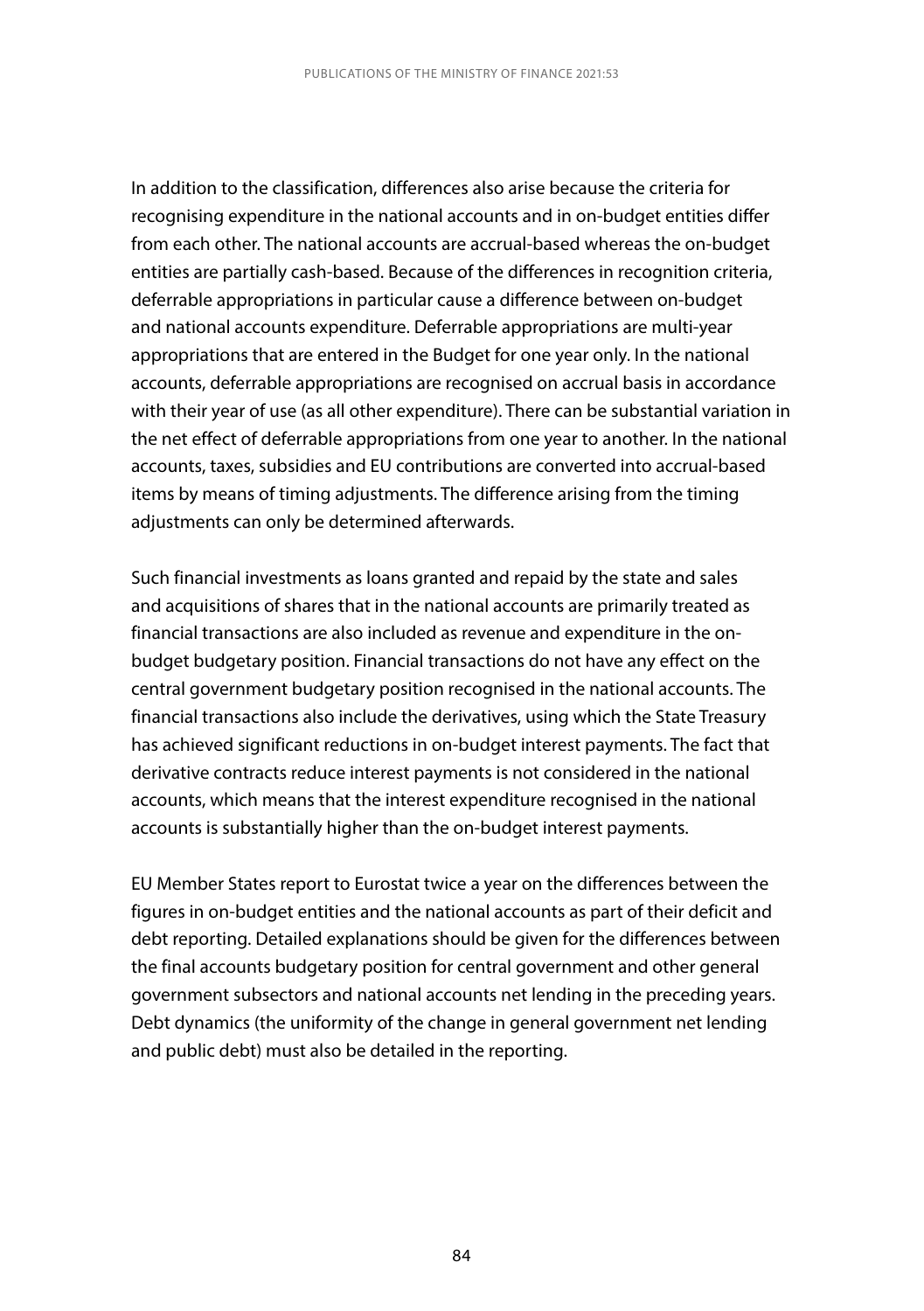|                                                    | 2019   | 2020    | $2021**$           | $2022**$ | $2023**$ |
|----------------------------------------------------|--------|---------|--------------------|----------|----------|
|                                                    |        |         | <b>EUR billion</b> |          |          |
| On-budget surplus $(+)$ / deficit $(-)^2$          | $-2.0$ | $-17.4$ | $-12.3$            | $-6.9$   | $-6.4$   |
| Privatization proceeds (net proceeds from equity   |        |         |                    |          |          |
| sales)                                             | $-0.1$ | 0.5     | 0.1                | $-1.2$   | $-0.3$   |
| Financial investment, net                          | $-0.4$ | $-0.4$  | $-0.0$             | 0.1      | 0.1      |
| Revenue surplus in off-budget units                | $-0.5$ | $-0.2$  | $-0.2$             | $-0.2$   | $-0.2$   |
| Cash / accrual basis adjustment                    | 0.1    | 0.5     | 2.8                | 2.2      | 1.9      |
| Other adjustment items <sup>3</sup>                | 0.4    | 4.0     | $-1.3$             | $-1.0$   | 0.1      |
| Central government net lending (+) / borrowing (-) | $-2.6$ | $-13.1$ | $-10.4$            | $-7.2$   | $-4.7$   |

#### Table 23. On-budget balance and central government net lending<sup>1</sup>

<sup>1</sup> In National Accounts terms.

² Incl. government debt servicing.

<sup>3</sup> Incl. debt cancellations, profit on reinvested foreign direct investments, impact of the difference in the recording of deferrable budgetary appropriations, superdividends

## **2.3 Local government**

According to national accounts, the local government budgetary position was in balance in 2020 and improved by a record amount of EUR 3 billion from the previous year. The improvement was the result of the massive support measures prompted by the COVID-19 epidemic.

In 2021, local government budgetary position will decline and turn into a deficit of about EUR 1.1 billion despite the economic recovery and central government support measures. This is caused by a more rapid growth in consumption expenditure resulting from the increase in expenditure on protective equipment and COVID-19 virus testing, changes in the tasks envisaged in the Government Programme and local government pay rises. A service and care backlog has also accumulated during 2020 and 2021 and reducing the backlog will cause additional expenditure pressures. It is not yet possible to fully estimate the amount of this backlog. The projection includes the Recovery and Resilience Facility funding intended to reduce the care, rehabilitation and service backlog, and the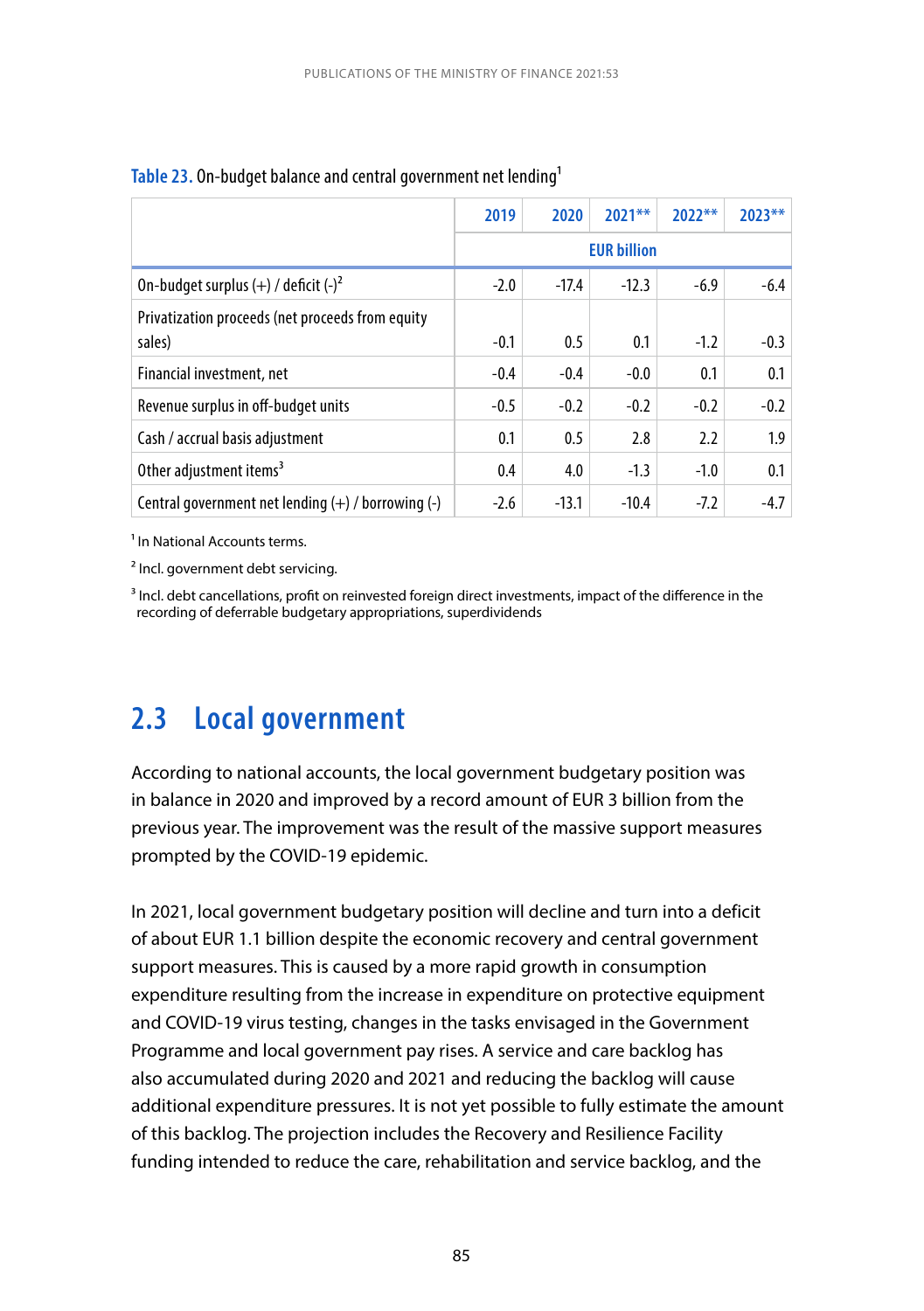corresponding costs for 2021 and 2022. The Government has pledged to finance all new and expanding local government tasks and compensate the municipalities for costs directly linked to COVID-19.

The economic projection of local government finances for 2022–2025 is a pressure calculation that, in addition to general economic and population trends, only takes into account the measures impacting local government finances that are already included in the Budget proposals and the General Government Fiscal Plan. The projection does not include municipalities' and joint municipal authorities' own measures for the period 2022–2025. They will only be included in the projection after the budgets have been finalised. Municipal tax rates have been kept at 2021 levels. The pressure calculation takes into account the Government proposal to reform health and social services and rescue services approved by Parliament, which will transfer the responsibility for these tasks from municipalities to wellbeing services counties in 2023. The temporary administration of the wellbeing services counties is included in the local government projection until the end of 2022.

Even though the increase in local government expenditure will slow down in 2022 as the COVID-19 crisis eases, local government budgetary position will deteriorate sharply as the temporary support measures end or their impact is reduced. One-off subsidies prompted by the COVID-19 crisis do not solve the structural imbalance between revenue and expenditure in local government finances, a result of health and social services expenditure pressures arising from an ageing population and a decline in working-age population. Growth in consumption expenditure will also be sustained by the new tasks introduced by the Government, reduction of the care and service backlog and price rises. At the same time, however, the health and social services reform may encourage municipalities to curb the rise in health and social services spending.

Local government collective agreements will expire at the end of February 2022. Personnel expenses are the largest cost item in local government and for this reason, pay agreements in the municipal sector have a significant impact on cost trends in the sector. In the pressure calculation, trends in local government earnings are expected to reflect the projected earnings trends at national level between 2022 and 2025. The tightness of the labour market is already visible in the municipal

86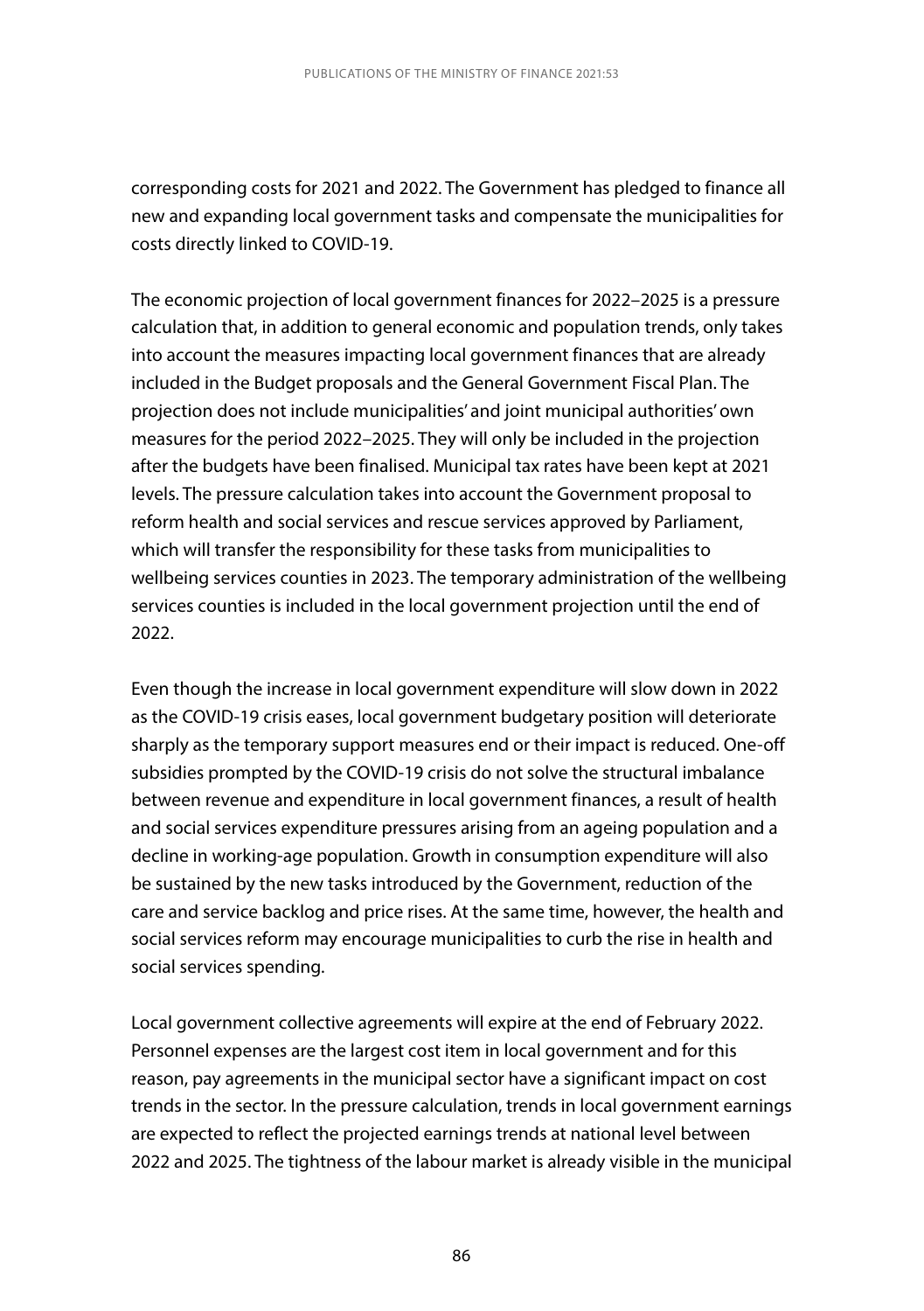sector, as according to the employment outlook by occupation of the Ministry of Economic Affairs and Employment, there is a particularly severe shortage of health and social services professionals but there have also been difficulties recruiting kindergarten teachers.

In 2023, the responsibility for health and social services and rescue services will be transferred to wellbeing services counties and the funding for them will become a central government responsibility. Local government revenue and expenditure will be almost halved as a result of the reform. The health and social services reform will ease the cost pressures in local government arising from the growing need for care services for the ageing population. After the reform, local government will increasingly focus on services for young age groups, such as early childhood education and care, other education and training, the need for which will decrease due to a declining birth rate in the 2010s. The impact of the decrease in the need for services has been slightly softened in the projection, as the capacity to adapt service production rapidly varies in different municipalities.

Local government investments have grown for the past 15 years, and the growth has been particularly rapid in recent years. A total of EUR 1.2 billion in investments will be transferred from local government to the wellbeing services counties. Although the fastest growth phase of investments is estimated to be behind us, it is assumed that investments will remain at a high level throughout the outlook period. The investment pressures will remain substantial because of the age of the building stock and migration.

The structural imbalance of local government revenue and expenditure means that local government will accumulate additional debts until 2023. With the health and social services reform, about EUR 4.6 billion in debts will be transferred from local government to wellbeing services counties in 2023. According to pressure projections, local government deficits will persist after the introduction of the health and social services reform but the deficit will settle at 0.6% of GDP in 2024 and 2025. This is also reflected in slower growth of local government debt ratio.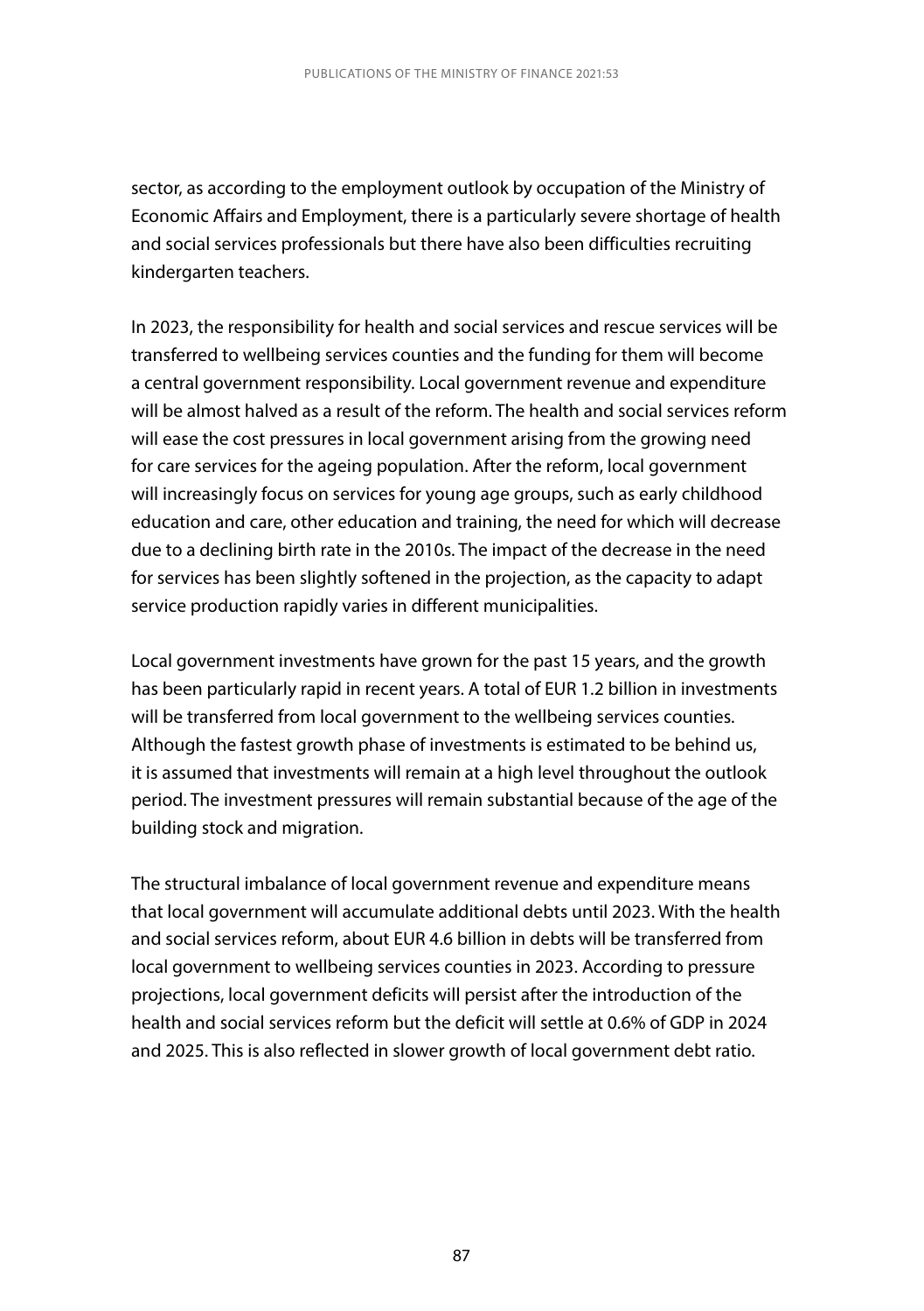## Table 24. Local government<sup>1</sup>

|                                                     | 2018               | 2019   | 2020 | 2021** | $2022**$ | 2023** |  |  |
|-----------------------------------------------------|--------------------|--------|------|--------|----------|--------|--|--|
|                                                     | <b>EUR billion</b> |        |      |        |          |        |  |  |
| Taxes and social security contributions             | 22.5               | 23.2   | 24.5 | 25.3   | 25.5     | 12.3   |  |  |
| of which municipal tax                              | 18.8               | 19.4   | 20.5 | 20.7   | 21.5     | 8.8    |  |  |
| corporate tax                                       | 1.9                | 1.9    | 2.1  | 2.7    | 1.9      | 1.4    |  |  |
| real estate tax                                     | 1.8                | 1.9    | 2.0  | 2.0    | 2.0      | 2.1    |  |  |
| Other revenue <sup>2</sup>                          | 19.4               | 20.0   | 23.5 | 23.9   | 24.6     | 13.2   |  |  |
| of which interest receipts                          | 0.3                | 0.3    | 0.2  | 0.2    | 0.2      | 0.2    |  |  |
| transfers from central government                   | 14.2               | 14.4   | 17.7 | 17.8   | 18.3     | 7.3    |  |  |
| <b>Total revenue</b>                                | 41.8               | 43.2   | 48.0 | 49.2   | 50.0     | 25.5   |  |  |
|                                                     |                    |        |      |        |          |        |  |  |
| Consumption expenditure                             | 35.8               | 37.5   | 38.8 | 40.7   | 42.1     | 19.7   |  |  |
| of which compensation of employees                  | 21.4               | 22.1   | 22.4 | 23.2   | 24.1     | 12.5   |  |  |
| Income transfers                                    | 2.4                | 2.5    | 2.6  | 2.7    | 2.8      | 2.1    |  |  |
| of which social security benefits and<br>allowances | 0.7                | 0.8    | 0.8  | 0.8    | 0.9      | 0.2    |  |  |
| subsidies and other transfers                       | 1.6                | 1.6    | 1.8  | 1.8    | 1.8      | 1.7    |  |  |
| interest expenses                                   | 0.1                | 0.1    | 0.1  | 0.1    | 0.1      | 0.1    |  |  |
| Capital expenditure <sup>3</sup>                    | 5.6                | 6.2    | 6.6  | 6.8    | 6.9      | 5.8    |  |  |
| <b>Total expenditure</b>                            | 43.9               | 46.2   | 48.0 | 50.3   | 51.8     | 27.5   |  |  |
|                                                     |                    |        |      |        |          |        |  |  |
| Net lending $(+)$ / net borrowing $(-)$             | $-2.0$             | $-3.0$ | 0.0  | $-1.1$ | $-1.8$   | $-2.0$ |  |  |
| Primary balance <sup>4</sup>                        | $-1.9$             | $-2.9$ | 0.1  | $-1.0$ | $-1.7$   | $-1.8$ |  |  |

 $<sup>1</sup>$  As calculated in the National Accounts</sup>

² Incl. capital transfers and consumption of fixed capital

<sup>3</sup> Gross capital formation and capital transfers

<sup>4</sup> Net lending excluding gross interest expenses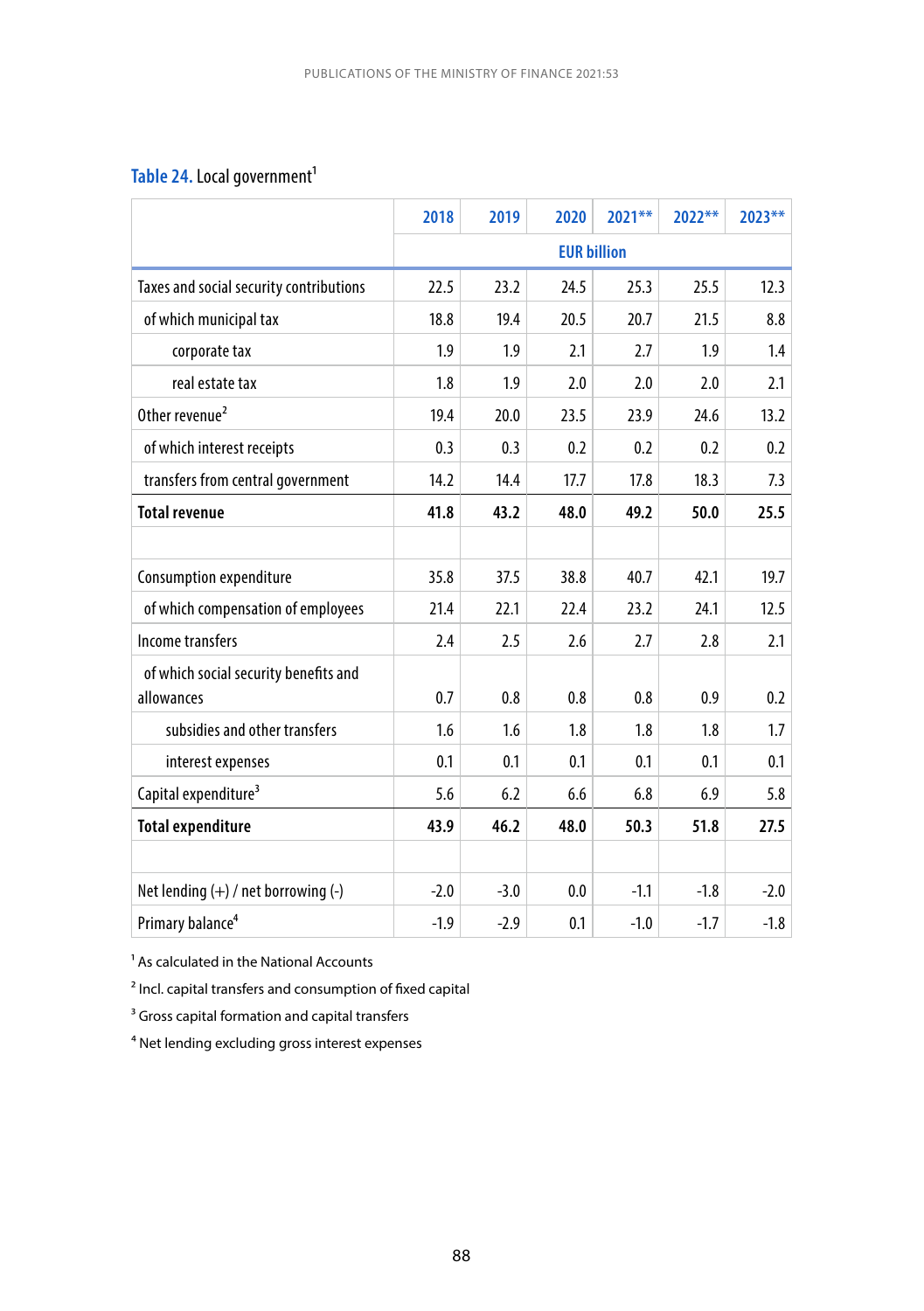

#### **Local government financial balance** relative to GDP, %



#### **Local government debt**

## **2.4 Wellbeing services counties**

On 23 June 2021, the Parliament adopted the Government's proposal for establishing wellbeing services counties and reorganising health, social and rescue services. The reform legislation will come into effect in stages. The actual responsibility for organising health, social and rescue services will be transferred from the municipalities to the wellbeing services counties on 1 January 2023.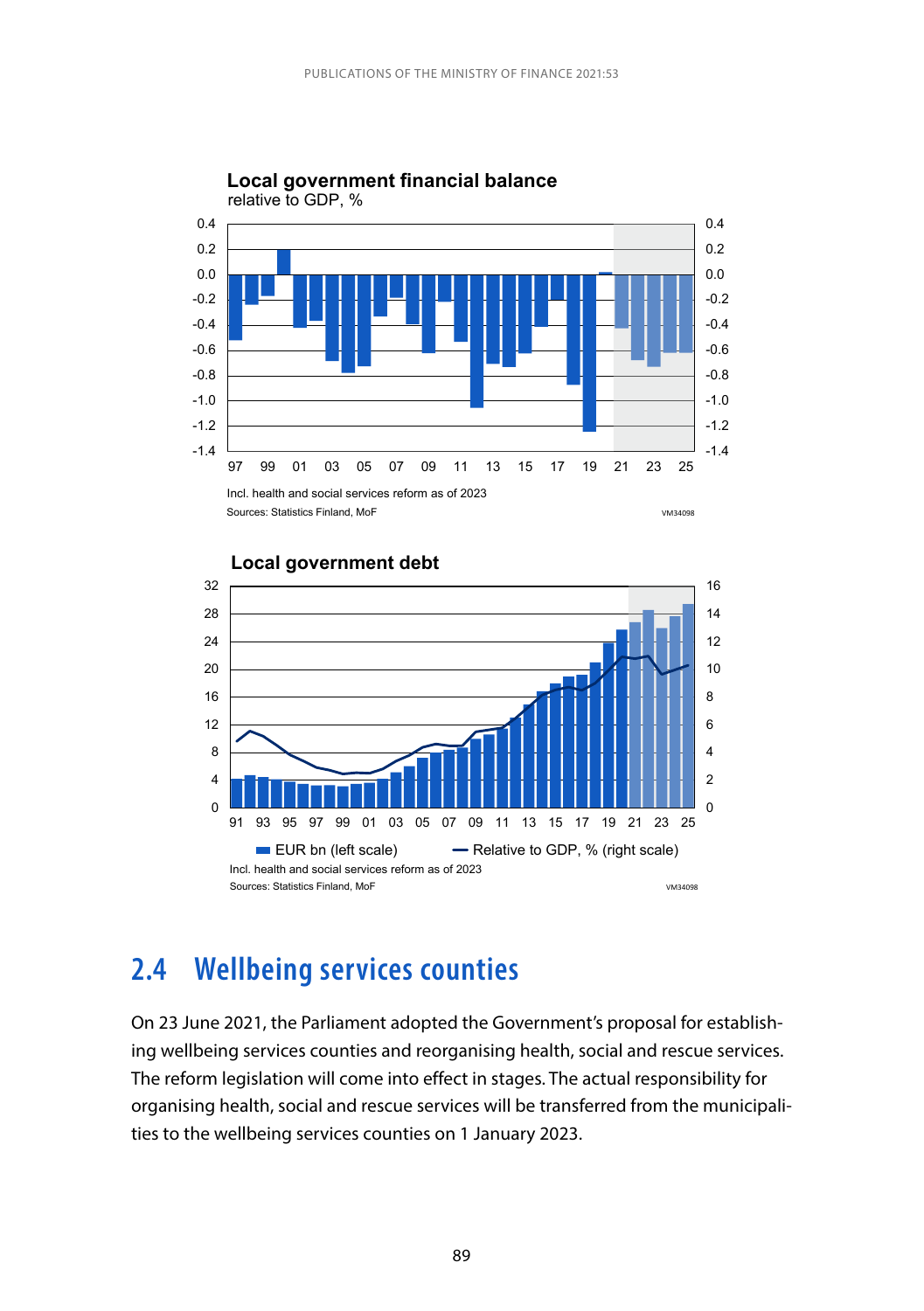In the projections for general government finances, the wellbeing services counties are treated as a separate local government sub-sector from 2023 onwards. In the projections, the wellbeing services counties comprise the activities of the wellbeing services counties (established as part of the health and social services reform), the HUS Group and the health and social services tasks of the City of Helsinki.

Initially, the wellbeing services counties will be running a slight deficit (about 0.2% of GDP). The deficit is due to the high level of investments in health and social services.

Most of the funding for the wellbeing services counties will come from the central government. In the two first years of operations, central government funding will be provided on the following basis: increase in the need for service and additional 0.2 percentage points in accordance with the county-specific price index and changes in mandatory tasks. The wellbeing services counties will also receive a small amount of income in the form of payments for services. In 2023, the sector will receive EUR 26.4 billion in revenue, 90% of which will come from central government.

Projected expenditures of the wellbeing services counties are based on increases in the need for service and anticipated changes in prices. Investment estimates are based on the financial plans of hospital districts. The cost of providing health and social services accounts for most of the expenditure of the wellbeing services counties. Personnel expenses or costs of purchasing goods and services will account for EUR 25.2 billion of total expenditure in 2023.

Initially, the wellbeing services counties will also incur costs as they begin and organise their operations. In the projections it is assumed that the transformation costs incurring from ICT investments, administrative expenses and harmonisation of wages and salaries will be as estimated in the Government proposal for the health and social services reform, but the size of these costs is uncertain.

|                                         | $2023**$           |
|-----------------------------------------|--------------------|
|                                         | <b>EUR billion</b> |
| <b>Total revenue</b>                    | 26.4               |
| Total expenditure                       | 27.1               |
| Net lending $(+)$ / net borrowing $(-)$ | $-0.7$             |
| Debt                                    | 5.1                |

#### **Table 25.** Welfare services counties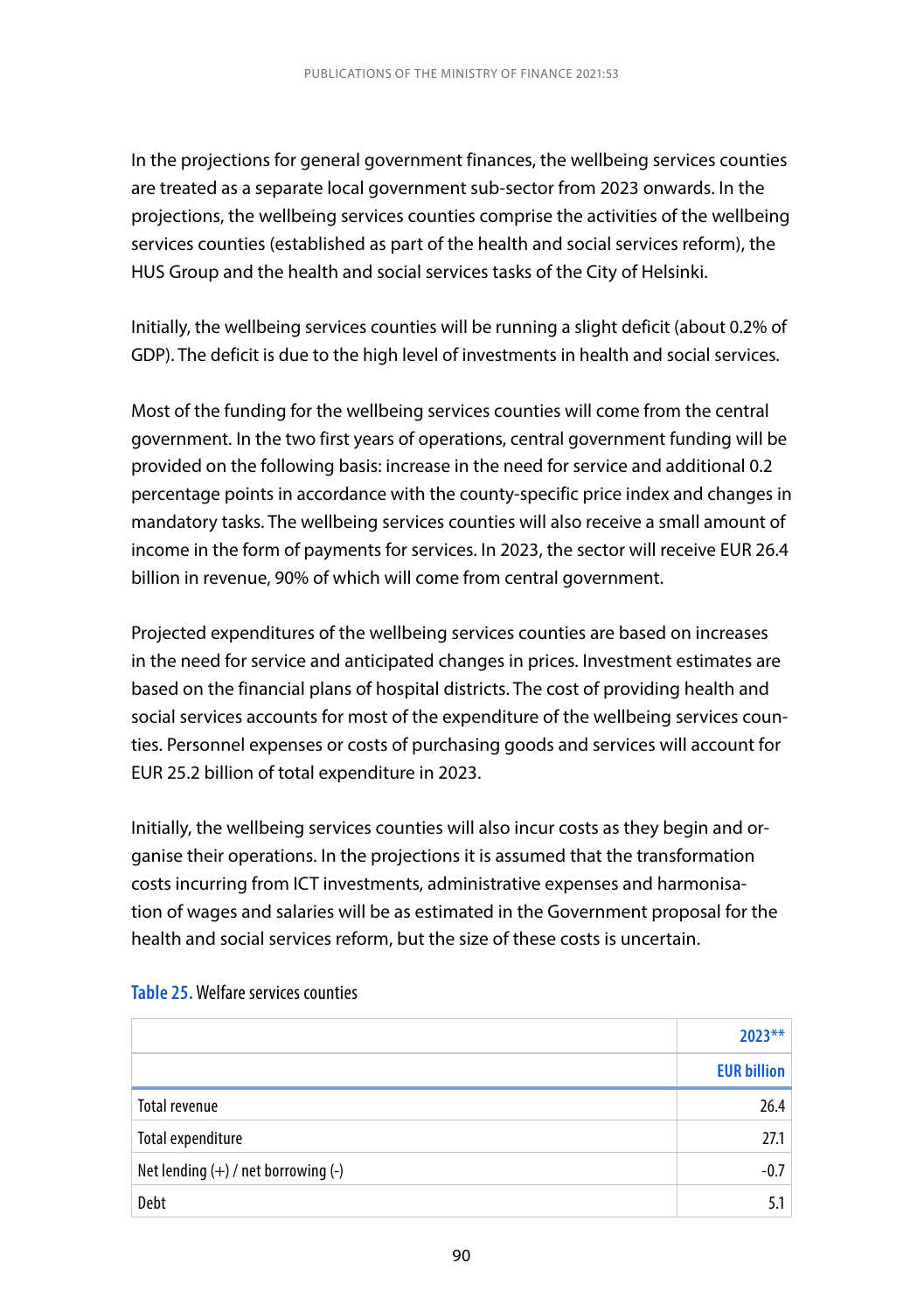## **2.5 Social security funds**

## **2.5.1 Employment pension schemes**

Last year, the surplus of employment pension schemes fell to 0.2% of GDP, compared to 1.1% in 2019. The reason for the sharp decrease was a fall in the pension insurance contributions received, which was due to the temporary reduction in the private sector contribution (prompted by the COVID-19 pandemic) and a decrease in the wage bill. There was also a dramatic fall in the property income of the sector.

In 2021, the surplus of employment pension schemes will reach 0.8% of GDP as the pension contribution of private sector employers will be returned to its normal level. Moreover, with the economy recovering, the wage bill and property income have turned to growth. The reduction in the contribution for 2020 will be compensated with a temporary increase in the contribution between 2022 and 2025, which will strengthen the surplus in the sector. The surplus of pension insurance institutions will remain at around 1% of GDP between 2022 and 2025.

Property income received by employment pension schemes (interest and dividends) decreased by about 17% in 2020. Starting this year, property income will grow again but will only reach the 2019 levels in 2023. Employment pension assets totalled about EUR 241 billion at the end of June 2021.



**Investment portfolio of pension funds** all members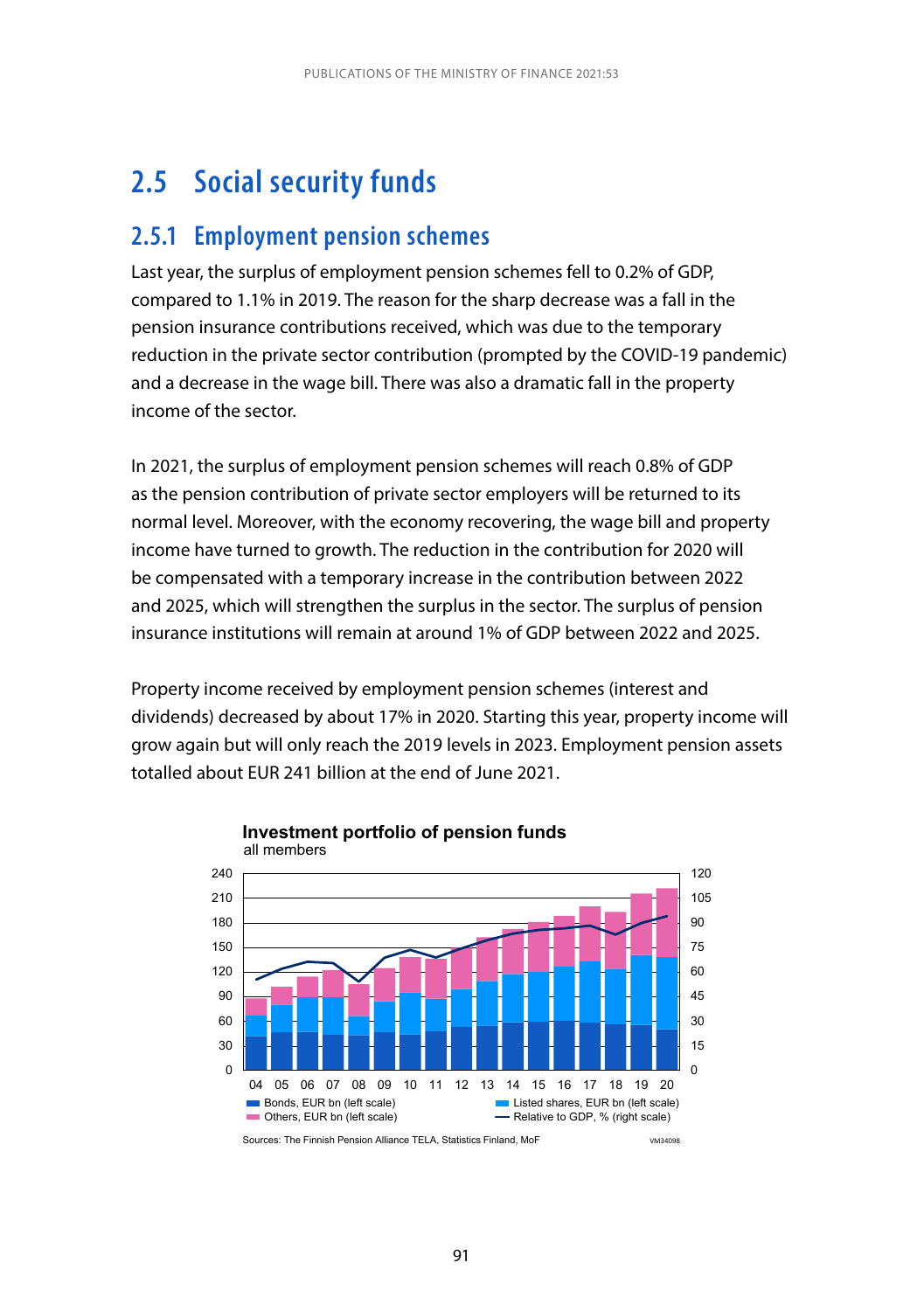

## **Social security funds, financial balance**

### Table 26. Finances of social security funds<sup>1</sup>

|                                         | 2018 | 2019 | 2020   | $2021**$           | 2022** | 2023** |
|-----------------------------------------|------|------|--------|--------------------|--------|--------|
|                                         |      |      |        | <b>EUR billion</b> |        |        |
| Investment income                       | 4.2  | 4.3  | 3.6    | 4.0                | 4.3    | 4.7    |
| Social security contributions           | 27.9 | 28.5 | 27.6   | 30.5               | 31.6   | 32.9   |
| of which contibutions paid by employers | 17.6 | 17.8 | 16.7   | 18.8               | 19.8   | 20.5   |
| contributions paid by insured           | 10.3 | 10.8 | 10.8   | 11.6               | 11.8   | 12.4   |
| Transfer from general government        | 15.5 | 15.7 | 17.2   | 16.5               | 16.2   | 16.2   |
| Other revenue                           | 0.3  | 0.4  | 0.4    | 0.3                | 0.3    | 0.3    |
| <b>Total revenue</b>                    | 47.9 | 48.9 | 48.7   | 51.3               | 52.5   | 54.1   |
|                                         |      |      |        |                    |        |        |
| Consumption expenditure                 | 3.7  | 3.8  | 3.8    | 4.0                | 4.1    | 4.1    |
| Social security benefits and allowances | 37.9 | 38.5 | 41.2   | 41.8               | 42.2   | 43.1   |
| Other outlays                           | 3.3  | 3.2  | 3.6    | 3.7                | 3.5    | 3.6    |
| <b>Total expenditure</b>                | 44.9 | 45.5 | 48.6   | 49.5               | 49.8   | 50.9   |
|                                         |      |      |        |                    |        |        |
| Net lending $(+)$ / net borrowing $(-)$ | 3.0  | 3.3  | 0.2    | 1.8                | 2.6    | 3.3    |
| Earnings-related pension schemes        | 2.4  | 2.7  | 0.4    | 2.0                | 2.4    | 2.6    |
| Other social security funds             | 0.6  | 0.6  | $-0.2$ | $-0.2$             | 0.2    | 0.7    |
| Primary balance <sup>2</sup>            | 3.0  | 3.4  | 0.2    | 1.9                | 2.6    | 3.3    |

 $<sup>1</sup>$  As calculated in the National Accounts</sup>

² Net lending excluding gross interest expenses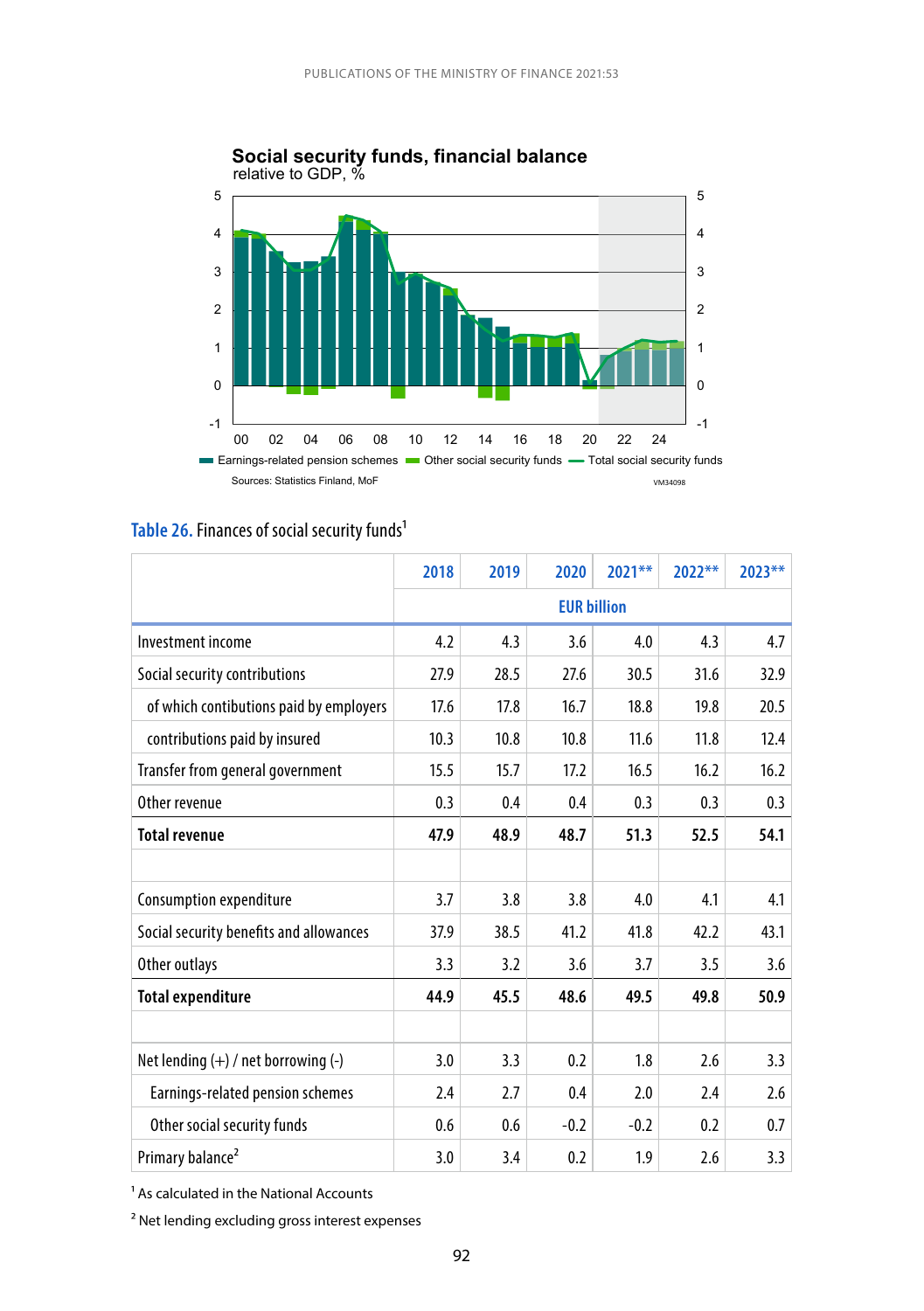## **2.5.2 Other social security funds**

The other social security funds are the Social Insurance Institution of Finland, which is primarily responsible for basic security, and the Employment Fund, which is responsible for earnings-related unemployment security. Last year, the other social security funds had a deficit of 0.1% in relation to GDP. The weakening of their financial position was the result of a significant increase in unemployment and, in particular, lay-offs.

Other social security funds will remain slightly in deficit in 2021. Increases in unemployment insurance contributions in 2021 and 2022 will boost the sector's revenue. However, from 2021 onwards, central government will no longer provide funding for earnings-related benefits during lay-offs, which will reduce the revenue of other social security funds. Lay-off expenditure is estimated to be high this year but it will decline from 2022 onwards. The financial position of the sector will return to a slight surplus from 2022 onwards.

|                                             | 2018  | 2019  | 2020  | 2021  | $2022**$ | $2023**$ |
|---------------------------------------------|-------|-------|-------|-------|----------|----------|
| Social insurance contributions <sup>1</sup> |       |       |       |       |          |          |
| <b>Employers</b>                            |       |       |       |       |          |          |
| Sickness insurance                          | 0.86  | 0.77  | 1.34  | 1.53  | 1.33     | 1.43     |
| Unemployment insurance                      | 1.91  | 1.50  | 1.26  | 1.43  | 1.51     | 1.51     |
| Earnings-related pension insurance          | 17.75 | 17.35 | 15.22 | 16.95 | 17.35    | 17.35    |
| Local government pension insurance          | 21.60 | 21.17 | 20.78 | 20.73 | 20.43    | 20.43    |
| <b>Employees</b>                            |       |       |       |       |          |          |
| Sickness insurance                          | 1.53  | 1.54  | 1.86  | 2.04  | 1.66     | 1.80     |
| Unemployment insurance                      | 1.90  | 1.50  | 1.25  | 1.40  | 1.50     | 1.50     |
| Earnings-related pension insurance          | 6.65  | 7.05  | 7.45  | 7.45  | 7.45     | 7.45     |
| <b>Benefit recipients</b>                   |       |       |       |       |          |          |
| Sickness insurance                          | 1.53  | 1.61  | 1.65  | 1.65  | 1.46     | 1.51     |
| <b>Pension indices</b>                      |       |       |       |       |          |          |
| Earnings-related index (over 65)            | 2548  | 2585  | 2617  | 2631  | 2682     | 2728     |
| National pension index                      | 1617  | 1617  | 1633  | 1639  | 1669     | 1692     |

#### **Table 27.** Social security contributions rates and pension indices

<sup>1</sup> Annual averages. The contributions of employers and the unemployment and employment pension contributions of beneficiaries as percentages of wages and salaries. The figures are weighted averages.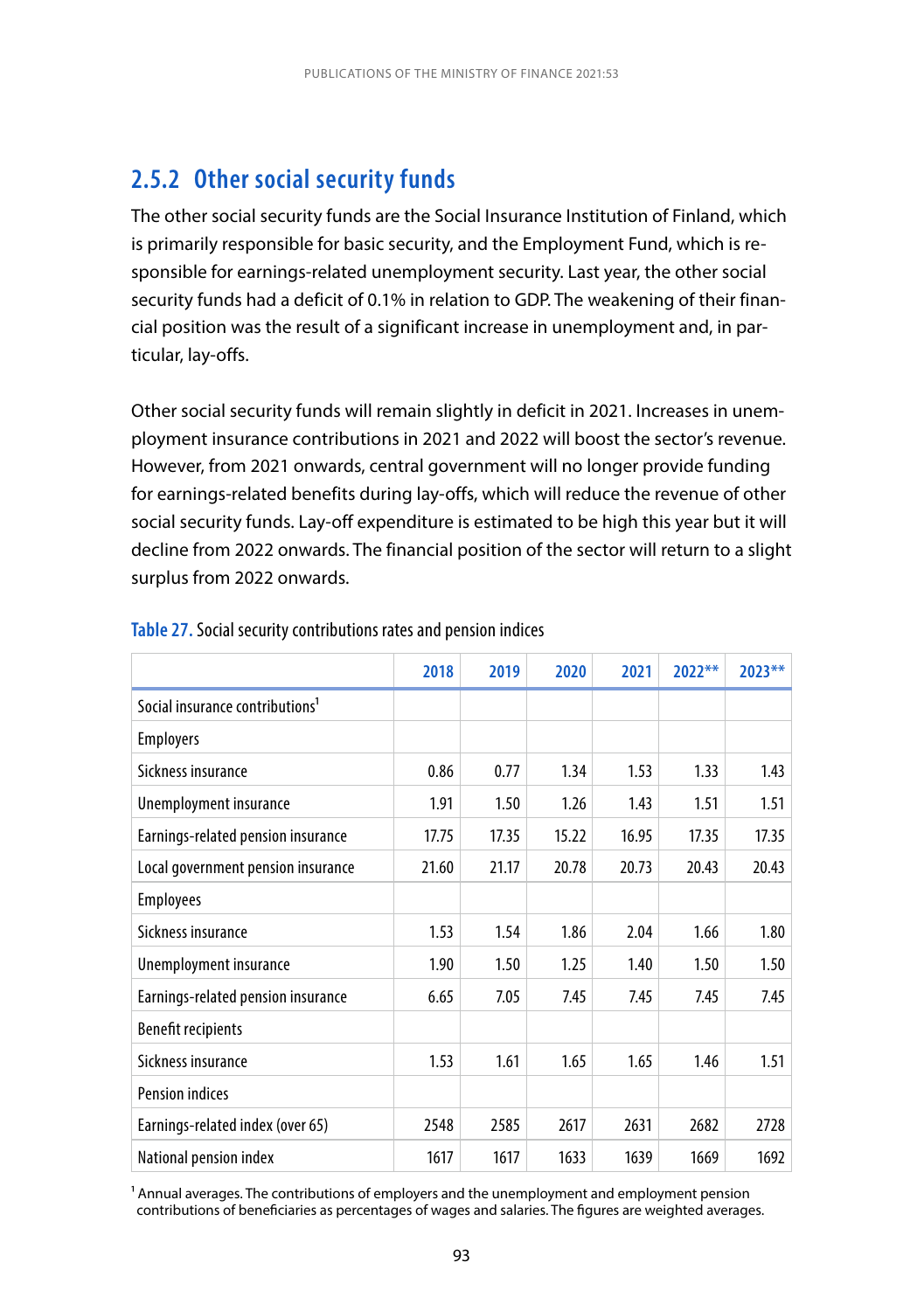## **2.6 Long-term sustainability of general government finances**

Ageing of the population has already increased pension expenditure over the past ten years and it is creating major pressures on the long-term sustainability of Finland's general government finances. An increase in the ageing population is the main factor boosting the health and long-term care expenditure in the coming decades, and the current total tax rate will be inadequate to finance these increases in the future. At the same time, the working-age population, which pays the taxes needed to finance the public services and social security, is shrinking.

There is a long-term imbalance (sustainability gap) between general government revenue and expenditure. The sustainability gap calculation shows how much general government finances should be consolidated in the near future in order to ensure that the finances are in balance in the long-term. In other words, after the adjustment, there would no longer be any need to increase the tax rate, cut spending, introduce structural reforms consolidating general government finances or increase general government debt. However, the sustainability gap calculation does not tell how the general government debt ratio should be stabilised or set the timetable for this process. Furthermore, the harmful impacts of the adjustment or positive impacts of structural reforms on economic growth are not taken into  $\arccos 1$ 

The purpose of the sustainability gap calculations is to estimate how the ageing of the population is impacting the outlook for general government finances in the coming decades. In addition to the ageing of the population, there are also many other pressures on general government finances, which arise from such issues as climate change and the need to overhaul and repair public infrastructure.

<sup>1</sup> As the sustainability gap (S2 indicator) does not take into account the potential adverse effects of direct adjustment measures on economic growth, it should not be used as the sole instrument to assess the required adjustment. There are other methods in which more consideration is given to the negative growth impacts of direct adjustment measures. Technically, the results given by the S2 indicator correspond to a situation in which the fiscal policy coefficient would be zero (the adjustment measures do not slow down economic growth). It is generally assumed that direct adjustment measures will slow down economic growth. At the same time, however, many of the structural reforms do not have such adverse effects and they can also strengthen the basis for economic growth.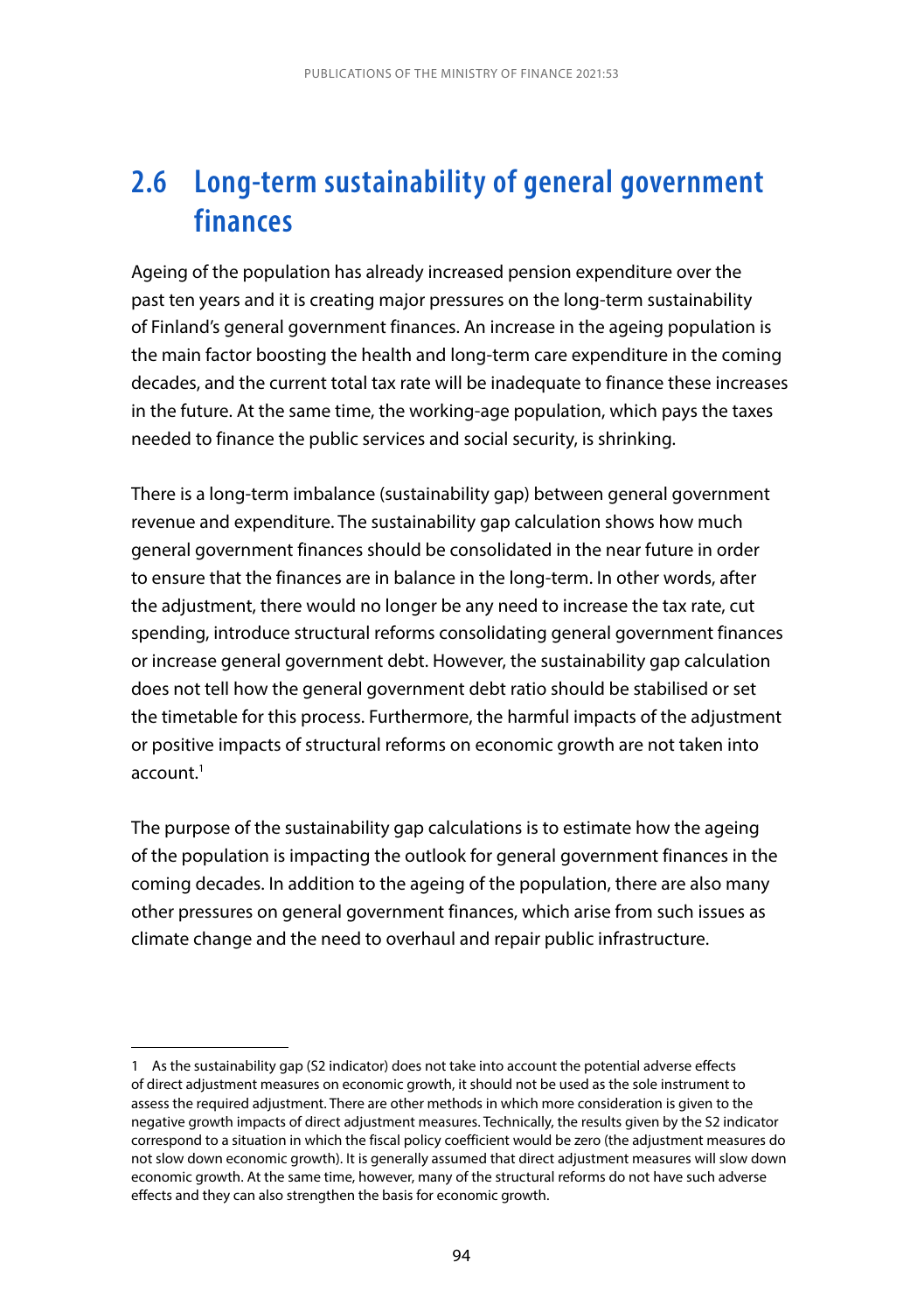The Ministry of Finance estimates that the sustainability gap will be over 2.5% of GDP (some EUR 8 billion) at 2025 level. The estimated level of the sustainability gap has remained more or less unchanged since last spring. The findings can be interpreted so that the ageing of the population poses a significant challenge to the sustainability of general government finances. The general government debt ratio is also expected to increase in the next few years and exceed 70% by mid-2020s, which increases the risks to general government finances compared to the previous debt ratio of about 60%.

In the sustainability gap calculation, general government debt is not expected to settle at any specific level. Thus, the debt balance produced by the calculation may also be relatively high or low, depending on the level of the debt ratio at the time of the calculation and the estimated impact of the ageing of the population on public spending trends in the coming decades. For this reason, the debt sustainability of general government finances should also be examined in other ways. These methods include the reviews presented in the Ministry of Finance report on the sustainability of Finland's public finances.<sup>2</sup>

The Ministry of Finance estimate of the long-term sustainability of general government finances is based on the methods and calculation principles jointly agreed in the European Union Working Group on Ageing Populations and Sustainability (AWG). The sustainability gap calculation is a pressure calculation, not the most probable future scenario. The calculation is based on the assumption of unchanged policy, which means that it projects trends under current legislation and practices to the future with the help of population projections, spending decompositions by age groups, and estimates of long-term economic growth trends. Only the decisions whose impacts on general government finances can be estimated with sufficient accuracy are considered in the sustainability gap estimate. The methods used in the sustainability gap calculations are detailed on the Ministry of Finance website.3

<sup>2</sup> <https://julkaisut.valtioneuvosto.fi/handle/10024/162357>(in Finnish, with English abstract)

<sup>3</sup> <https://vm.fi/en/descriptions-of-methods>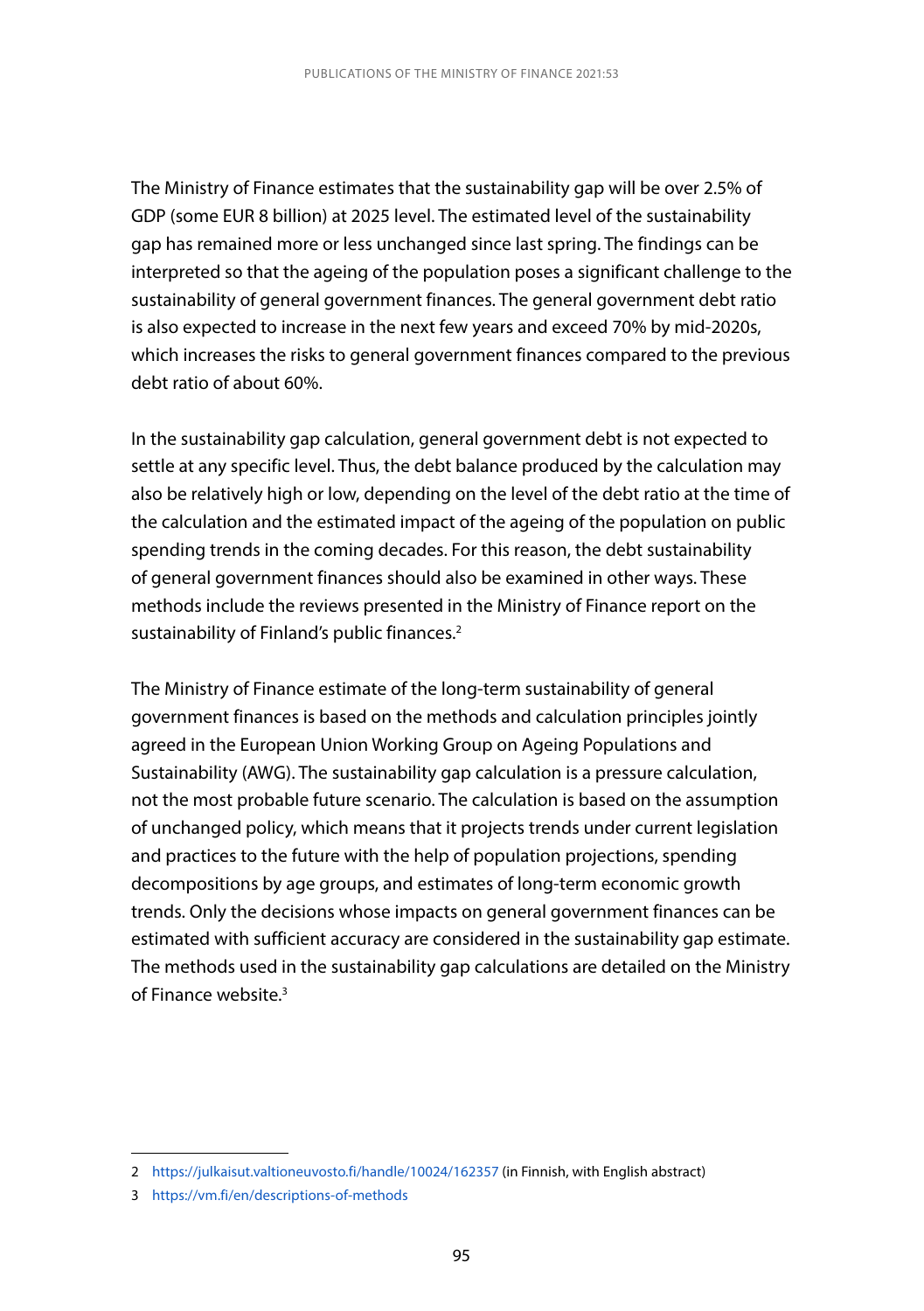The aim is to use realistic assumptions as a basis for the sustainability gap estimate. As any indicator, the estimate changes slightly as the data and forecasts used are updated. The table below presents key calculation assumptions used in the sustainability gap calculation and examines the sensitivity of the calculation to changes in the assumptions. The results of these sensitivity assessments are presented in more detail in the last chapter of the description of sustainability gap calculation methods referred to above. The sustainability gap calculation and its sensitivity assessments provide a useful and logical way to analyse the size of the challenge arising from the ageing of the population and how this challenge can be addressed.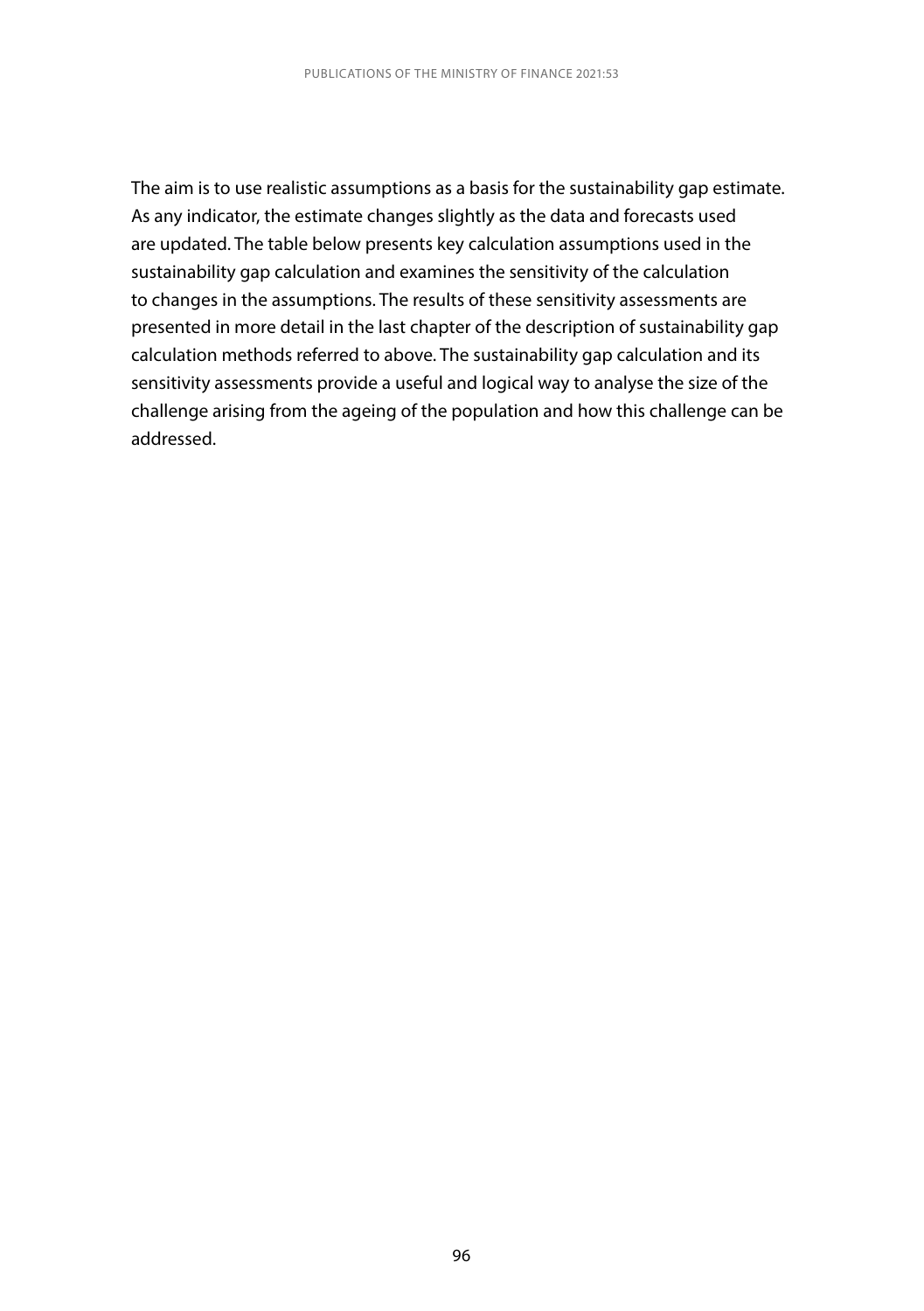

#### **Dependency ratio**



#### **Age-related expenditure by age category in 2019** EUR per capita, average



Sources: SOME model developed by the Ministry of Social Affairs and Health, MoF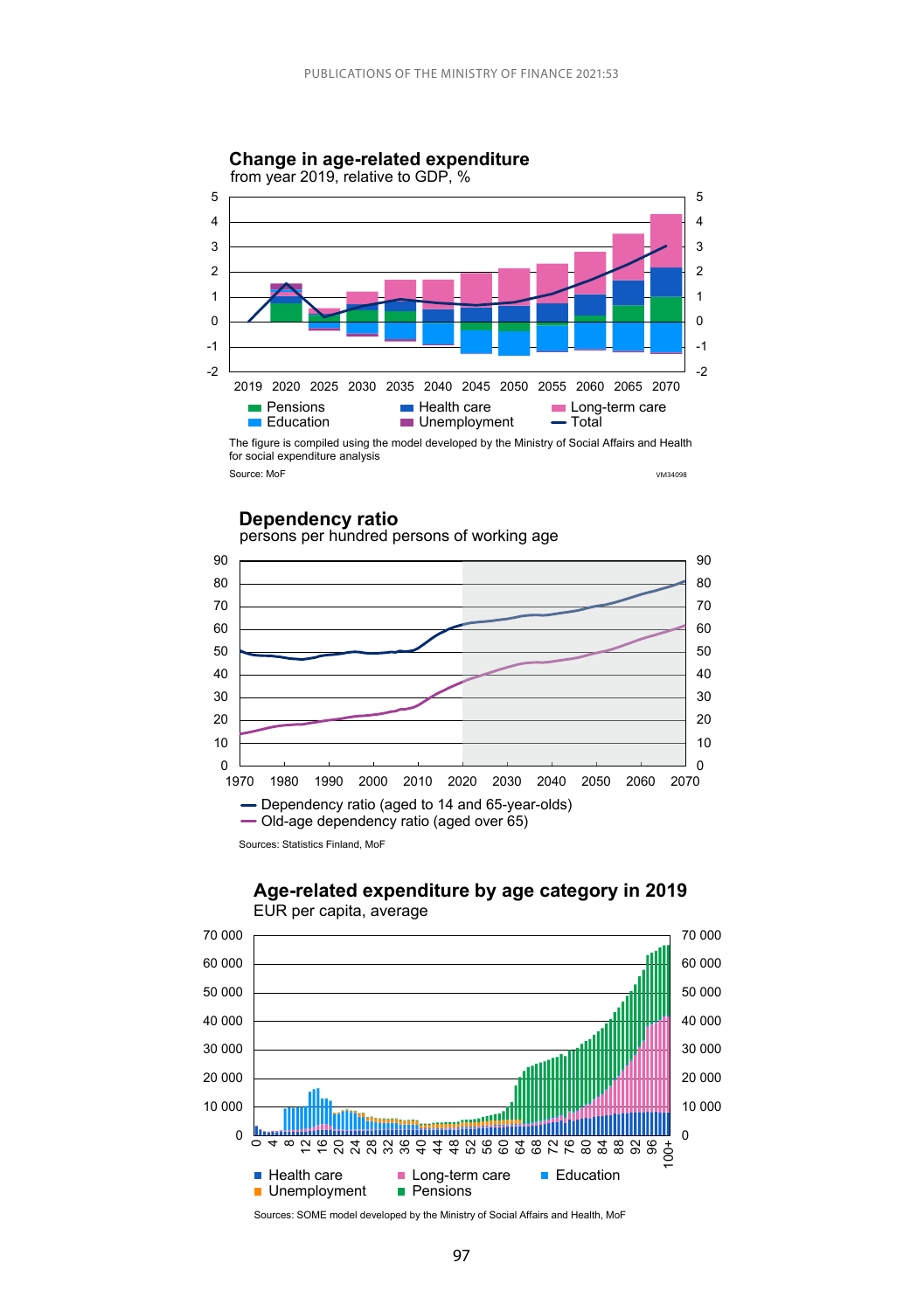|  | Table 29. Impact of various factors on the sustainability gap |
|--|---------------------------------------------------------------|
|--|---------------------------------------------------------------|

|                                                                                                                                                                                                                                          | <b>Baseline scenario</b><br>(autumn 2021)                                                                                                                                                 | <b>Change</b>                                                      | <b>Impact on</b><br>sustainability<br>gap, pp. <sup>1</sup> |
|------------------------------------------------------------------------------------------------------------------------------------------------------------------------------------------------------------------------------------------|-------------------------------------------------------------------------------------------------------------------------------------------------------------------------------------------|--------------------------------------------------------------------|-------------------------------------------------------------|
| Growth in general productivity (and real earnings) in<br>2026-2070                                                                                                                                                                       | on average 1.5%                                                                                                                                                                           | $+0.5$ pp.                                                         | $-0.3$                                                      |
| Employment rate (15-64 yrs) in 2026-2070                                                                                                                                                                                                 | 74.5% in 2025 and 75.4% in<br>2070                                                                                                                                                        | $+1.0$ pp.                                                         | $-0.3$                                                      |
| Annual productivity growth of public health and social<br>services in 2026-2070                                                                                                                                                          | 0%                                                                                                                                                                                        | $+0.5$ pp.                                                         | $-1.9$                                                      |
| General government structural primary balance <sup>2</sup> / GDP<br>in 2025                                                                                                                                                              | $-1,0%$                                                                                                                                                                                   | $+1.0$ pp.                                                         | $-1.0$                                                      |
| <b>Total fertility rate</b>                                                                                                                                                                                                              | 1.4                                                                                                                                                                                       | $+0.35 (= 1.70)$                                                   | $-0.2$                                                      |
| Annual net immigration (impact if employment rate<br>remains unchanged)                                                                                                                                                                  | 15,000                                                                                                                                                                                    | $+7,500 (= 22,500)$                                                | $-0.4$                                                      |
| Life expectancy at the age of 50 (33.6 years in 2019)                                                                                                                                                                                    | Will be increased by 7 years<br>by 2070                                                                                                                                                   | $-1.4$ years (= 5.6<br>years)                                      | $-0.5$                                                      |
| Postponement of the need for health and social<br>services as life expectancy increases                                                                                                                                                  | Will be postponed by half of<br>the life expectancy increase<br>(people aged over 50)                                                                                                     | Will be postponed<br>at the rate of<br>life expectancy<br>increase | $-1.1$                                                      |
|                                                                                                                                                                                                                                          |                                                                                                                                                                                           | No postponement<br>as life expectancy<br>increases                 | 1.1                                                         |
| Inflation (change in GDP deflator and consumer prices)<br>in 2026-2070                                                                                                                                                                   | 2%                                                                                                                                                                                        | $-0.5$ pp.                                                         | approx. 0.0                                                 |
| Real interest rate on central and local government debt<br>(+ impact on the discount rates of the two sectors)                                                                                                                           | Real interest rate on central<br>and local government debt and                                                                                                                            | $-0.5$ pp.                                                         | $-0.2$                                                      |
| Real interest rate on central and local government debt<br>and impact on the real rate of return on central and<br>local government and employment pension schemes'<br>investments in bonds (+ impact on all sectors'<br>discount rates) | interest income 2%, real rate<br>of return on central and local<br>government's investments<br>in shares 4% and real rate of<br>return on employment pension<br>schemes' investments 3.5% | $-0.5$ pp.                                                         | approx. 0.0                                                 |
| Real interest rate on central and local government<br>debt and real rate of return on all general government<br>investments (+ impact on all sectors' discount rates)                                                                    | (from 2040s onwards)                                                                                                                                                                      | $-0.5$ pp.                                                         | 0.6                                                         |

 $\rm ^1$ The calculations are based on summer 2020 MoF sustainability gap calculations (impact of assumption changes are stable over different calculation rounds)

² Deficit excl. interest payments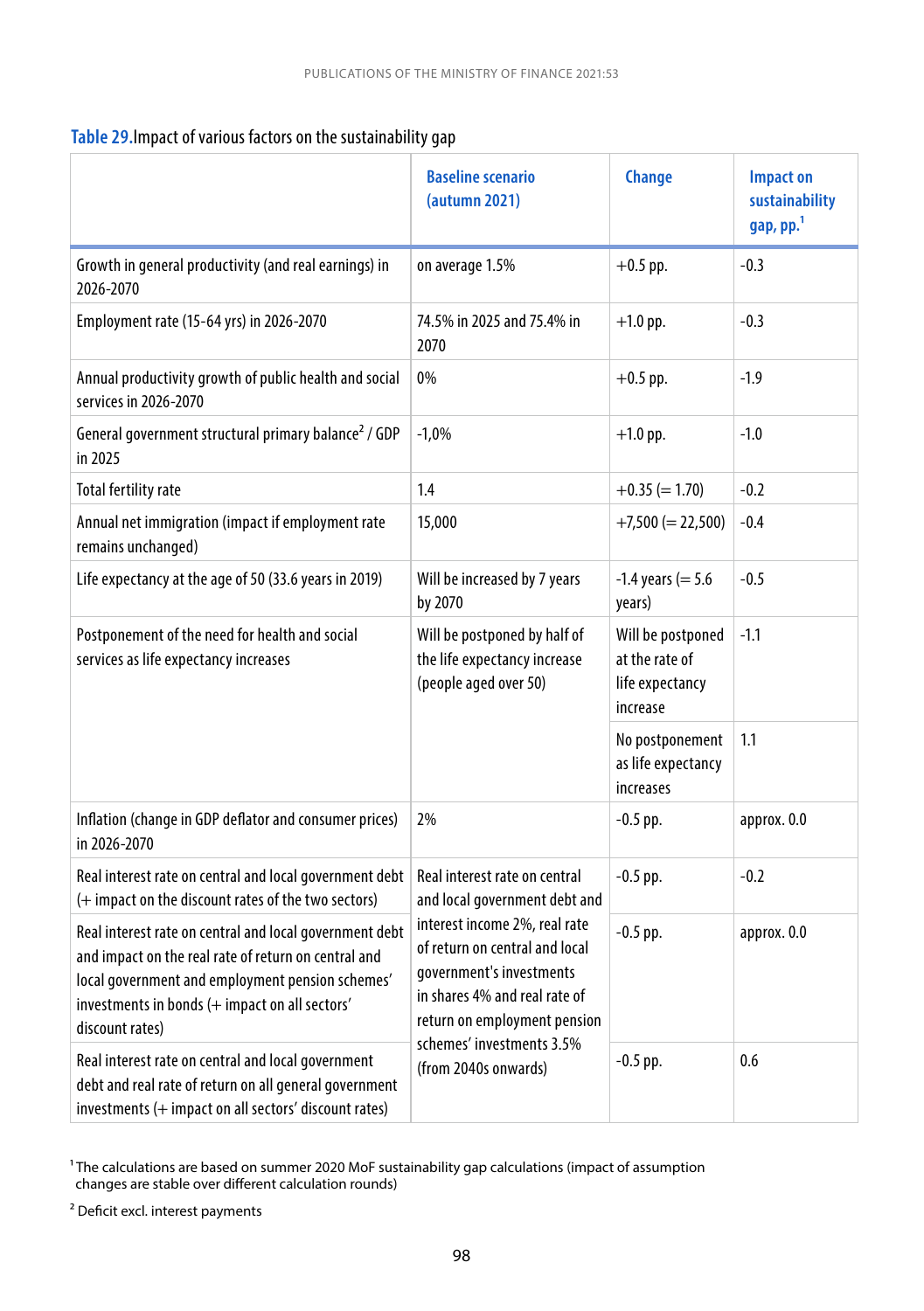### *Long-term public debt ratio before and after COVID-19 epidemic*

It was already estimated before the COVID-19 epidemic that the general government debt ratio would be on the increase in the long-term. As a result of the epidemic and the downturn following it, the debt ratio reached high levels within one year. This has also happened in many other economic crises, such as financial crises and the recession of the 1990s. Boosted by such factors as GDP growth, the debt ratio typically falls during an economic upturn. In Finland, the decline in the debt ratio has been considerably slower than the increase in the debt ratio and the pre-crisis levels have not been achieved after the crises.

The debt ratio pressure calculation from 2025 onwards is based on the assumptions and methods used in sustainability calculations. From 2026 onwards, the change in the combined primary balance of central government, local government and counties is largely determined in accordance with the growth in age-related expenditure calculated using the SOME model. The model has been developed in the Ministry of Social Affairs and Health. Preparations for the fighter aircraft replacement project are also taken into account in general government debt. According to the calculations, the fighter aircraft project will increase the debt by about EUR 10 billion between 2021 and 2030. Surpluses of employment pension institutions do not affect general government borrowing, which has been taken into account in the calculations.

The chart below shows the debt ratio pressure calculation before the COVID-19 pandemic and the latest estimate of debt ratio trends.

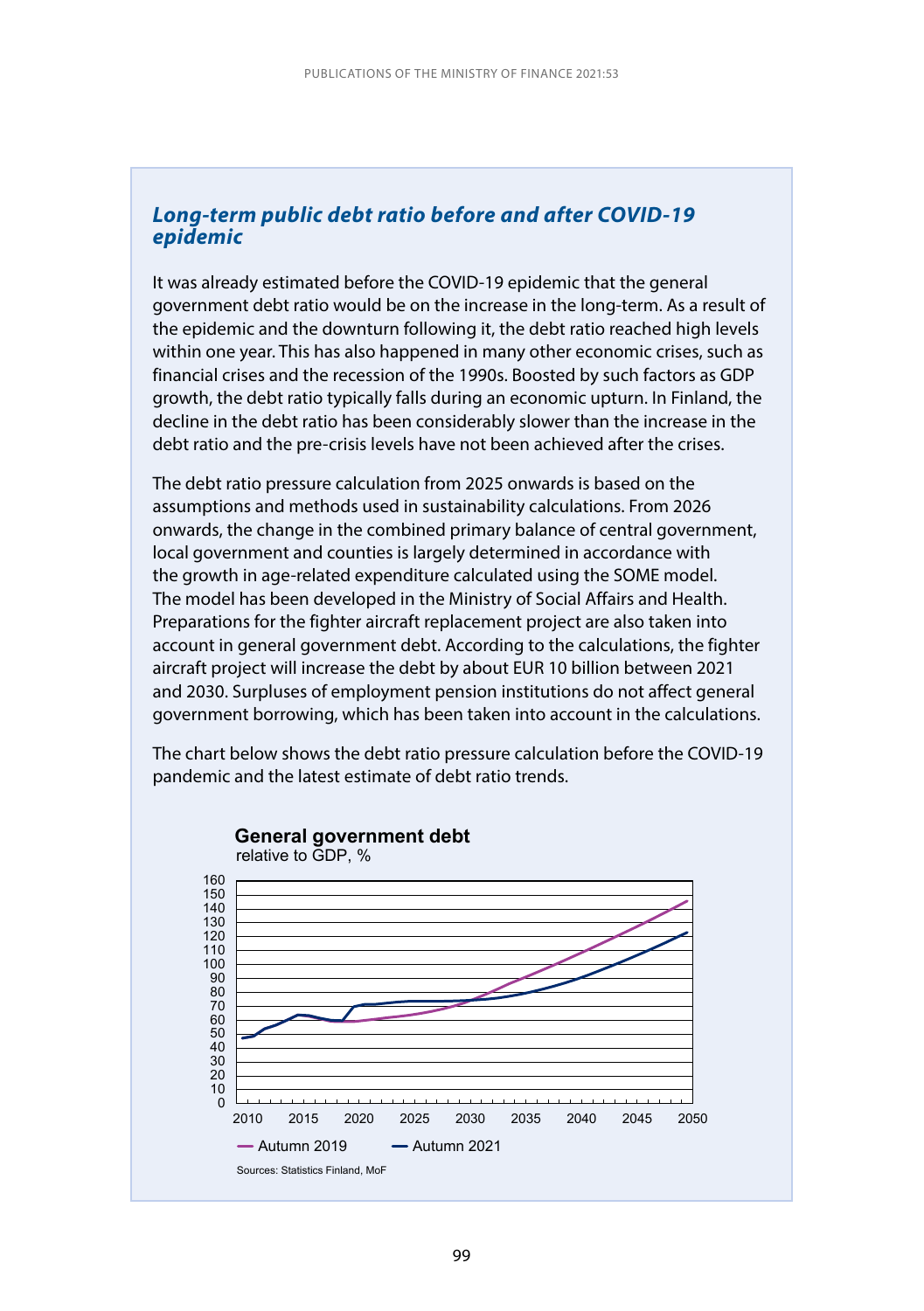The most significant differences between the pressure calculations made in autumn 2019 and autumn 2021 arise from long-term interest rate assumptions. The crisis resulting from the COVID-19 pandemic has prompted further easing of the monetary policy and it is thus assumed in the latest estimate that interest rates will rise much later than predicted in the autumn 2019 forecast<sup>1</sup>. For this reason, it was assumed in the forecast made two years ago that the debt ratio would increase more rapidly during the last years of the 2020s. Thus, it can be said that the COVID-19 epidemic has substantially increased the public debt ratio, while at the same time, lowering of interest rates has postponed the estimated debt growth pressures into a more distant future.

The estimate of the general government sustainability gap has improved since autumn 2019 as the calculation methods have become more accurate and source data has been updated. The updates have mainly concerned the long-term GDP growth estimates, and it is now expected that the gross domestic product will grow at a slightly faster rate due to a more rapid rise in employment and productivity. The changes have been described in more detail in the economic survey for autumn 2020<sup>2</sup> and in the Ministry of Finance report on the sustainability of Finland's public finances<sup>3</sup>. These updates have also led to a reduction in the debt ratio growth pressures for the coming decades. However, there is still a substantial long-term imbalance between general government revenue and expenditure and the structural problems facing general government finances have not disappeared. Ageing of the population will further increase age-related expenditure and the general government primary deficit in the coming decades. Moreover, because of demographic trends, productivity growth will be the only factor sustaining long-term economic growth, and for this reason, average annual GDP growth will remain modest (less than 1.5% in the period 2022–2040). According to what we know now, the COVID-19 epidemic has not had much impact on long-term growth prospects.

- 2 <https://julkaisut.valtioneuvosto.fi/handle/10024/162468>
- 3 <https://julkaisut.valtioneuvosto.fi/handle/10024/162357>

<sup>1</sup> The trend in the effective interest rates on public debt (interest payments in relation to debt) have been on the decline for many years and interest expenses on general government debt are now at historic lows. The trend is expected to continue in the medium term. In the long-term calculations, interest rates are expected to remain extremely low for many years but a gradual rise is anticipated. It is assumed that the effective interest rates on public debt (interest payments in relation to debt) will rise to one per cent in the early 2030s and to four per cent in the 2040s. In the baseline scenario, the gradual rise in interest rates will have a delayed impact on government debt servicing costs. A rise in interest rates will also boost general government property income. However, most of this income is interest income accumulated by employment pension institutions and it does not have any impact on borrowing needs.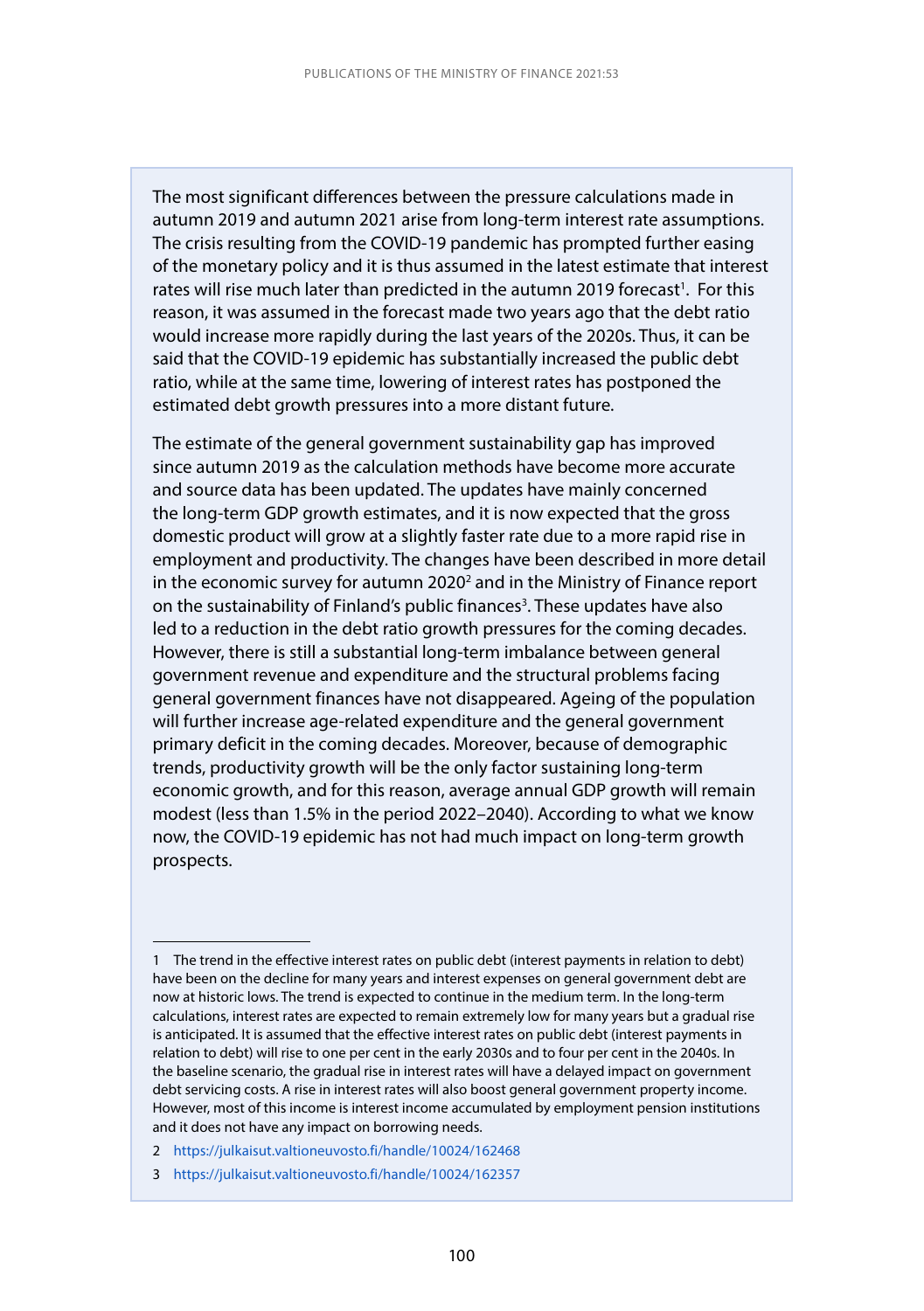Management of general government finances based on low interest rates in the long term, would involve major uncertainties and risks. Future trends in interest rates and the debt ratio are characterised by significant uncertainties. The situation described in the baseline scenario, in which nominal economic growth is expected to remain above the effective nominal interest rates for a long period, is exceptional in historical terms. For this reason, we should also prepare for a situation in which interest rates will rise faster than what is assumed in the baseline scenario.

The interest on Finland's general government debt is largely determined by the general interest rate levels and a country-specific risk premium. Finland has little influence on general interest rate levels but it can influence the level of the risk premium by managing its general government finances in a sustainable manner. A faster than anticipated increase in interest rates would mean a higher public debt ratio and higher debt servicing costs. The higher the debts accumulated during low interest rates, the faster the increase in debt servicing costs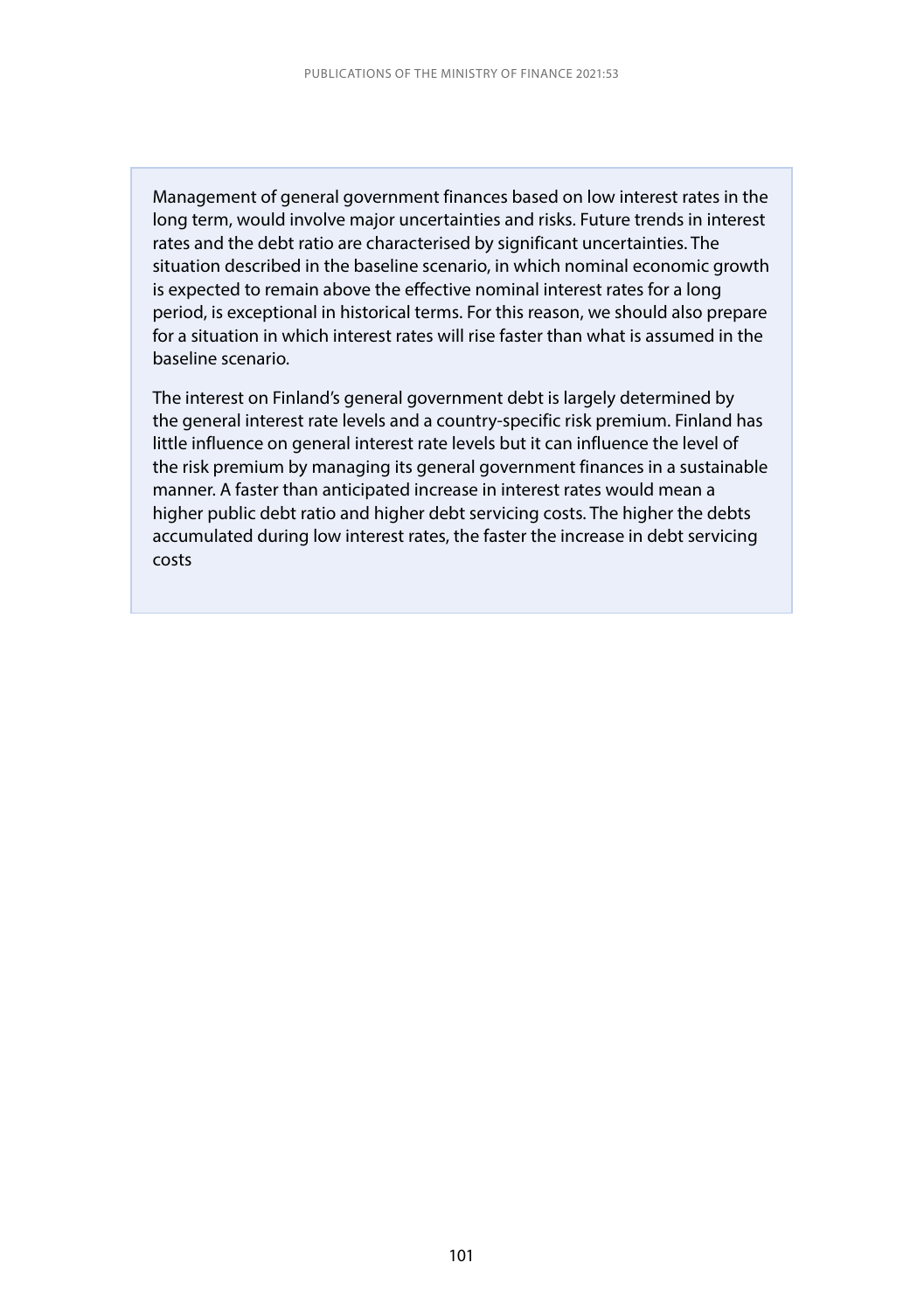# **Supplementary statistics**

- **1. Evolution of forecasts over time**
- **2. Outturn data and forecasts used in budget process for 2016–2020**
- **3. National balance of supply and demand**
- **4. Financial balance of the Finnish economy**
- **5. Measures prompted by the COVID-19 pandemic in Finland**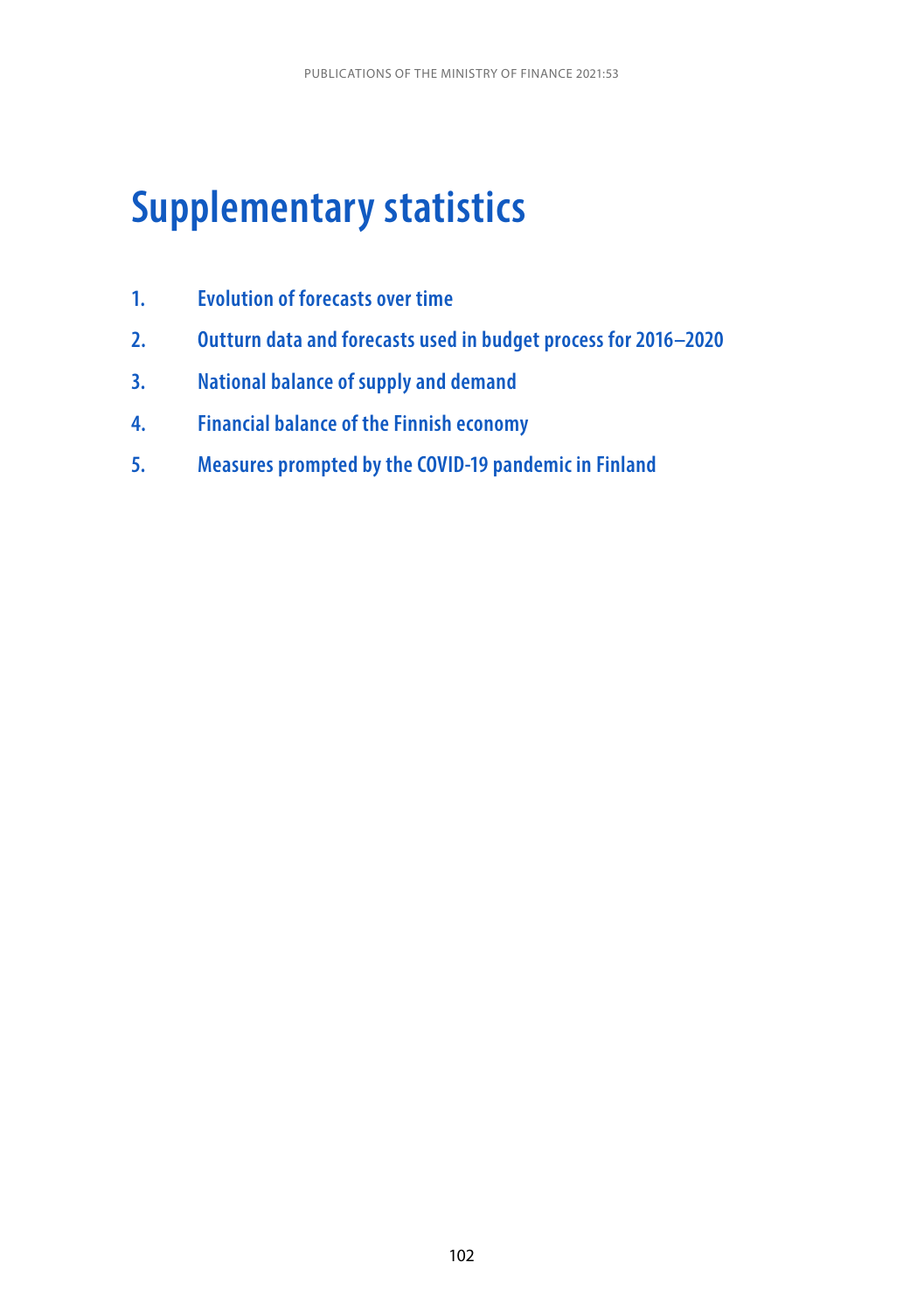## Appendix table 1. Evolution of forecasts over time<sup>1</sup>

|                                                       |             | 2020           |             |                |                 | $2021**$       |                       |                |             | 2022**         |                |                |             | 2023**          |                |                |
|-------------------------------------------------------|-------------|----------------|-------------|----------------|-----------------|----------------|-----------------------|----------------|-------------|----------------|----------------|----------------|-------------|-----------------|----------------|----------------|
| <b>Forecast date</b>                                  | Summer 2020 | 2020<br>Autumn | Winter 2020 | <b>Outcome</b> | 2020<br>Winter: | 2021<br>Spring | 2021<br><b>Summer</b> | 2021<br>Autumn | Winter 2020 | 2021<br>Spring | 2021<br>Summer | 2021<br>Autumn | Minter 2020 | 2021<br>Spring: | 2021<br>Summer | 2021<br>Autumn |
| GDP at market prices, change<br>in volume, %          | $-6.0$      | $-4.5$         | $-3.3$      | $-2.9$         | 2.5             | 2.6            | 2.6                   | 3.3            | 2.0         | 2.5            | 2.8            | 2.9            | 1.4         | 1.5             | 1.6            | 1.4            |
| Consumption, change in<br>volume, %                   | $-0.7$      | $-1.5$         | $-2.3$      | $-2.9$         | 3.6             | 3.1            | 2.9                   | 3.3            | 1.5         | 2.0            | 2.3            | 2.6            | 1.0         | 0.6             | 1.0            | 0.9            |
| Exports, change in volume, %                          | $-14.0$     | $-12.5$        | $-10.4$     | $-6.7$         | 5.0             | 4.6            | 4.7                   | 5.6            | 4.6         | 4.7            | 6.3            | 5.8            | 2.2         | 3.7             | 3.6            | 3.4            |
| Unemployment rate, %                                  | 8.5         | 8.0            | 7.8         | 7.7            | 8.0             | 7.8            | 7.4                   | 7.8            | 7.6         | 7.2            | 6.9            | 6.8            | 7.2         | 6.9             | 6.6            | 6.4            |
| Consumer price index,<br>change, %                    | 0.3         | 0.4            | 0.3         | 0.3            | 1.0             | 1.4            | 1.8                   | 1.8            | 1.4         | 1.5            | 1.5            | 1.6            | 1.6         | 1.7             | 1.7            | 1.7            |
| Central government net<br>lending, relative to GDP, % | $-7.3$      | $-7.2$         | $-6.1$      | $-5.5$         | $-4.9$          | $-5.0$         | $-4.7$                | $-4.2$         | $-2.8$      | $-2.9$         | $-2.7$         | $-2.8$         | $-2.4$      | $-2.3$          | $-2.1$         | $-1.7$         |
| General government net<br>lending, relative to GDP, % | $-8.2$      | $-7.7$         | $-6.1$      | $-5.4$         | $-5.2$          | $-4.7$         | $-4.3$                | $-3.9$         | $-3.3$      | $-2.9$         | $-2.6$         | $-2.4$         | $-2.6$      | $-2.2$          | $-1.9$         | $-1.5$         |
| Central government debt,<br>relative to GDP, %        | 54.8        | 53.3           | 53.1        | 52.9           | 55.6            | 55.3           | 55.6                  | 55.1           | 56.3        | 56.1           | 55.9           | 55.3           | 57.3        | 57.6            | 57.2           | 55.9           |

<sup>1</sup> Economic Survey

Sources: Statistics Finland, MoF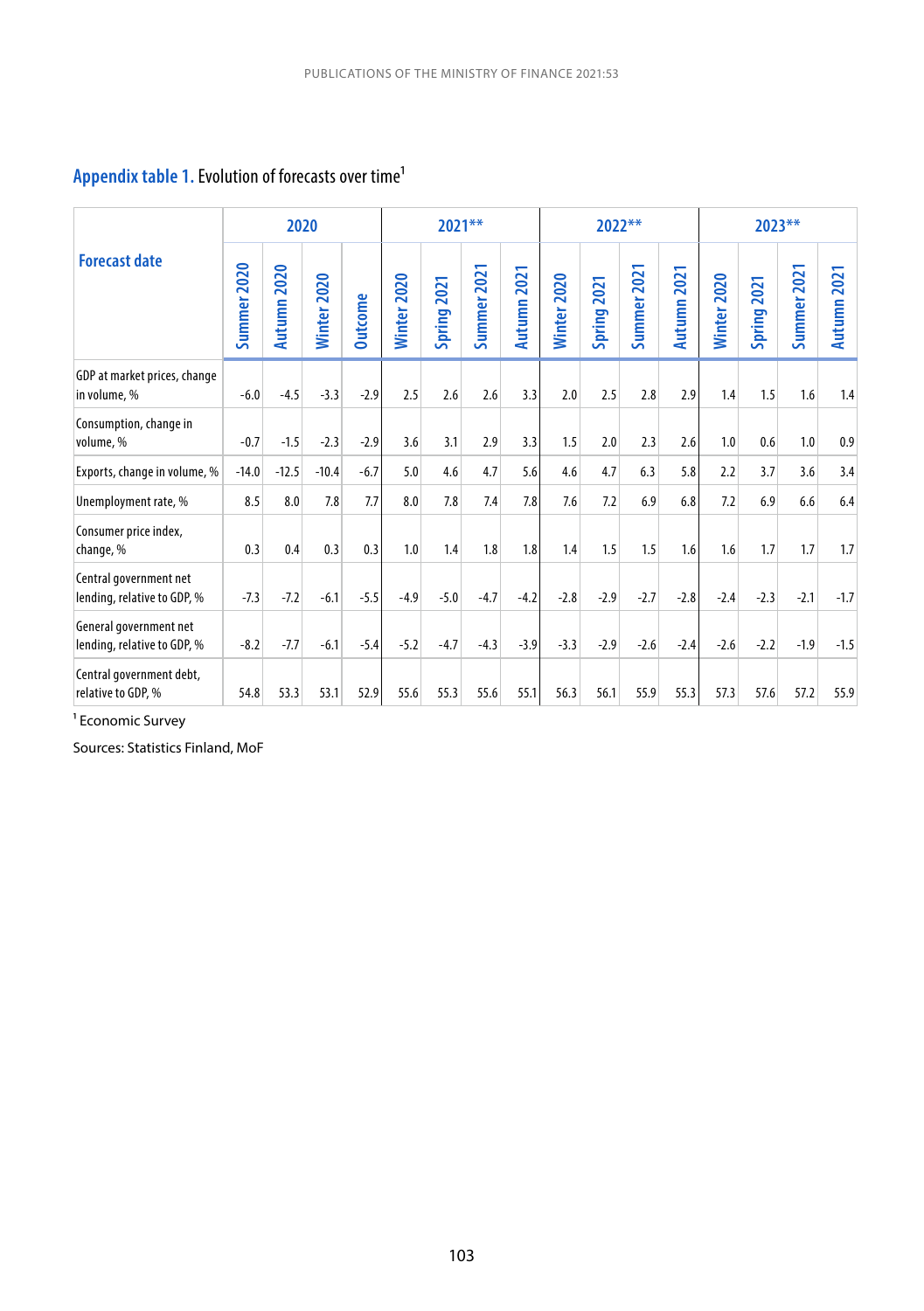|                                                       | <b>Years 2016-2020</b>                  |                                        | <b>Average forecast accuracy</b>                                    |                                                         |  |  |
|-------------------------------------------------------|-----------------------------------------|----------------------------------------|---------------------------------------------------------------------|---------------------------------------------------------|--|--|
|                                                       | <b>Forecast</b><br>averages,<br>$%$ ch. | <b>Outcome</b><br>averages,<br>$%$ ch. | <b>Forecast</b><br>under-/over-<br>estimation <sup>1</sup> ,<br>pp. | <b>Magnitude of</b><br>forecast<br>$accuracy2$ ,<br>pp. |  |  |
| GDP (volume)                                          | 1.4                                     | 0.9                                    | 0.5                                                                 | 1.6                                                     |  |  |
| GDP (value)                                           | 3.0                                     | 2.3                                    | 0.7                                                                 | 1.6                                                     |  |  |
| Private consumption (value)                           | 2.5                                     | 1.2                                    | 1.3                                                                 | 2.1                                                     |  |  |
| Current account, relative to GDP, %                   | $-0.5$                                  | $-0.3$                                 | $-0.2$                                                              | 0.9                                                     |  |  |
| Inflation                                             | 1.3                                     | 0.7                                    | 0.6                                                                 | 0.6                                                     |  |  |
| Wage bill                                             | 2.4                                     | 2.1                                    | 0.2                                                                 | 1.5                                                     |  |  |
| Unemployment rate                                     | 7.9                                     | 7.8                                    | 0.0                                                                 | 0.7                                                     |  |  |
| Central government debt, relative to<br>GDP, %        | 47.8                                    | 47.4                                   | 0.4                                                                 | 4.1                                                     |  |  |
| Central government net lending, relative<br>to GDP, % | $-1.9$                                  | $-2.5$                                 | 0.6                                                                 | 1.4                                                     |  |  |
| General government net lending, relative<br>to GDP, % | $-1.6$                                  | $-1.9$                                 | 0.3                                                                 | 1.9                                                     |  |  |

#### **Appendix table 2.** Outturn data and forecasts used in budget process for 2016-2020

Forecasts are compared with March/June preliminary national accounts data.

Averages for the past five years are calculated on the basis of spring and autumn forecasts concerning the budget year.

<sup>1</sup> Over- or underestimation is indicated by average forecast accuracy.

<sup>2</sup> The average of absolute accuracy values indicates the average magnitude

of forecast accuracy, regardless of the direction of deviation.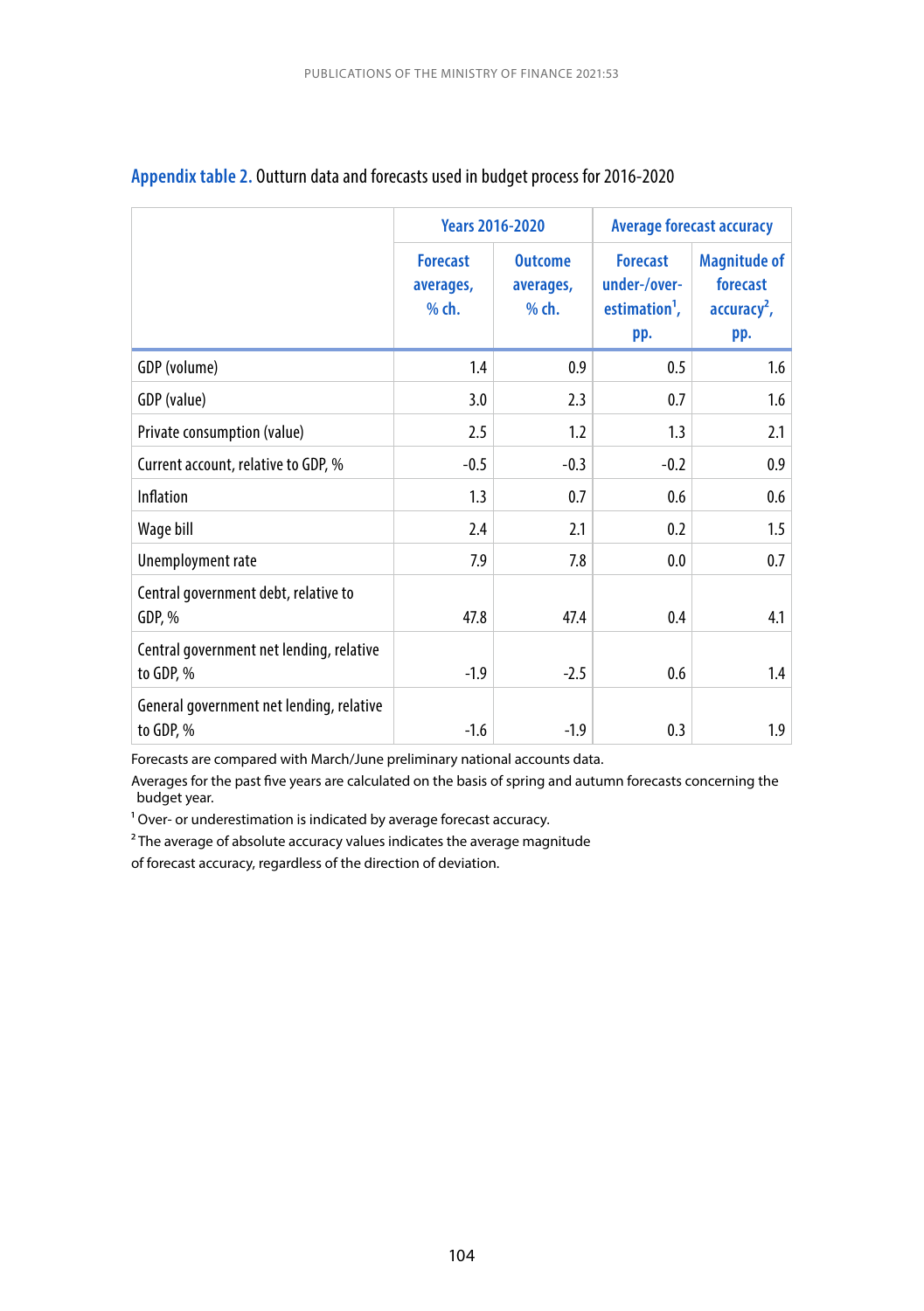|                                      |         |         | <b>Current prices</b>                       |          |         |          |
|--------------------------------------|---------|---------|---------------------------------------------|----------|---------|----------|
|                                      | 2018    | 2019    | 2020                                        | 2021**   | 2022**  | 2023**   |
| GDP at market prices                 | 233 468 | 240 097 | 236 188                                     | 248 883  | 260 870 | 269 381  |
| Imports of goods and services        | 92739   | 95 283  | 84 5 94                                     | 92 967   | 99866   | 104728   |
| <b>Total supply</b>                  | 326 207 | 335 380 | 320782                                      | 341874   | 360778  | 374 197  |
|                                      |         |         |                                             |          |         |          |
| Exports of goods and services        | 89810   | 95 657  | 85 503                                      | 94 0 53  | 101 325 | 106 450  |
| Consumption                          | 177 429 | 181 629 | 178 368                                     | 187 776  | 196 189 | 201817   |
| private                              | 123 937 | 125 992 | 120 708                                     | 126762   | 133 677 | 138 672  |
| public                               | 53 492  | 55 637  | 57 660                                      | 61014    | 62 512  | 63 145   |
| Investment                           | 56 183  | 57003   | 57 128                                      | 60011    | 62878   | 65 656   |
| private                              | 46 224  | 46 517  | 45 478                                      | 47772    | 50448   | 53 361   |
| public                               | 9959    | 10486   | 11 650                                      | 12 239   | 12431   | 12 2 9 5 |
| <b>Total demand</b>                  | 326 207 | 335 209 | 321462                                      | 342 538  | 361442  | 374 861  |
|                                      |         |         |                                             |          |         |          |
|                                      |         |         | At reference year 2015 prices; not additive |          |         |          |
|                                      | 2018    | 2019    | 2020                                        | 2021**   | 2022**  | 2023**   |
| GDP at market prices                 | 226 827 | 229 874 | 223 212                                     | 230 670  | 237 373 | 240 798  |
| Imports of goods and services        | 88 674  | 90726   | 84877                                       | 89 322   | 93 883  | 96 847   |
| <b>Total supply</b>                  | 283 360 | 287949  | 276701                                      | 287 291  | 297 354 | 303 051  |
|                                      |         |         |                                             |          |         |          |
| <b>Exports of goods and services</b> | 85 890  | 91754   | 85 579                                      | 90 383   | 95 5 85 | 98 823   |
| Consumption                          | 173 984 | 175 826 | 170 807                                     | 176 435  | 180 982 | 182 646  |
| private                              | 120 869 | 121 661 | 115 984                                     | 119 660  | 124 230 | 126 692  |
| public                               | 53 115  | 54 175  | 54 453                                      | 56 390   | 56 389  | 55 626   |
| Investment                           | 53 080  | 52 238  | 51859                                       | 53 319   | 54 817  | 56 267   |
| private                              | 43 534  | 42 470  | 41 041                                      | 42 2 2 0 | 43770   | 45 542   |
| public                               | 9545    | 9774    | 10847                                       | 11 128   | 11066   | 10728    |
| <b>Total demand</b>                  | 315 477 | 320856  | 308 605                                     | 320 277  | 331 378 | 337 622  |

## **Appendix table 3.** National balance of supply and demand, EUR million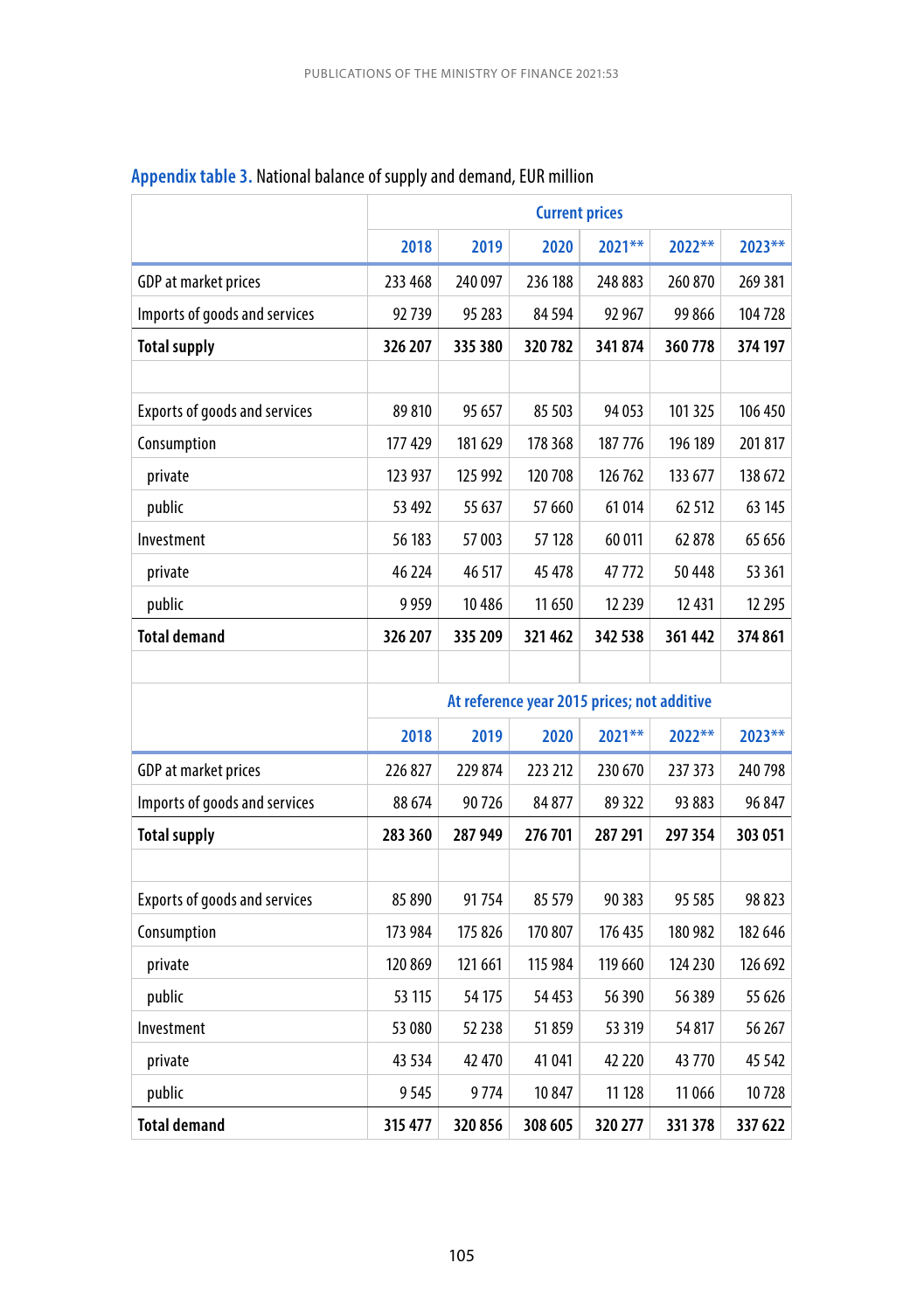|                                                                        | 2016   | 2017               | 2018   | 2019         | 2020   |  |  |  |  |  |
|------------------------------------------------------------------------|--------|--------------------|--------|--------------|--------|--|--|--|--|--|
|                                                                        |        | relative to GDP, % |        |              |        |  |  |  |  |  |
| Gross investment                                                       | 22.7   | 23.3               | 24.1   | 23.7<br>24.2 |        |  |  |  |  |  |
| households and non-profit institutions                                 | 6.7    | 6.9                | 7.1    | 7.0          | 7.1    |  |  |  |  |  |
| non-financial corporations and financial<br>and insurance corporations | 11.9   | 12.4               | 12.6   | 12.4         | 12.2   |  |  |  |  |  |
| general government                                                     | 4.1    | 4.1                | 4.3    | 4.4          | 4.9    |  |  |  |  |  |
| Gross saving <sup>1</sup>                                              | 21.3   | 23.3               | 23.5   | 24.0         | 24.9   |  |  |  |  |  |
| households and non-profit institutions                                 | 3.5    | 3.6                | 3.9    | 4.8          | 7.3    |  |  |  |  |  |
| non-financial corporations and financial<br>and insurance corporations | 15.5   | 16.3               | 16.2   | 15.8         | 18.3   |  |  |  |  |  |
| general government                                                     | 2.3    | 3.3                | 3.4    | 3.4          | $-0.7$ |  |  |  |  |  |
| <b>Financial surplus</b>                                               | $-1.9$ | $-0.7$             | $-1.8$ | $-0.2$       | 0.8    |  |  |  |  |  |
| households and non-profit institutions                                 | $-3.6$ | $-3.5$             | $-3.3$ | $-2.5$       | $-0.0$ |  |  |  |  |  |
| non-financial corporations and financial<br>and insurance corporations | 3.3    | 3.4                | 2.4    | 3.2          | 6.0    |  |  |  |  |  |
| general government                                                     | $-1.7$ | $-0.7$             | $-0.9$ | $-0.9$       | $-5.4$ |  |  |  |  |  |
| Statistical discrepancy                                                | 0.0    | 0.0                | 0.0    | 0.1          | $-0.3$ |  |  |  |  |  |

## **Appendix table 4.** Financial balance of the Finnish economy

<sup>1</sup> Incl. capital transfers (net)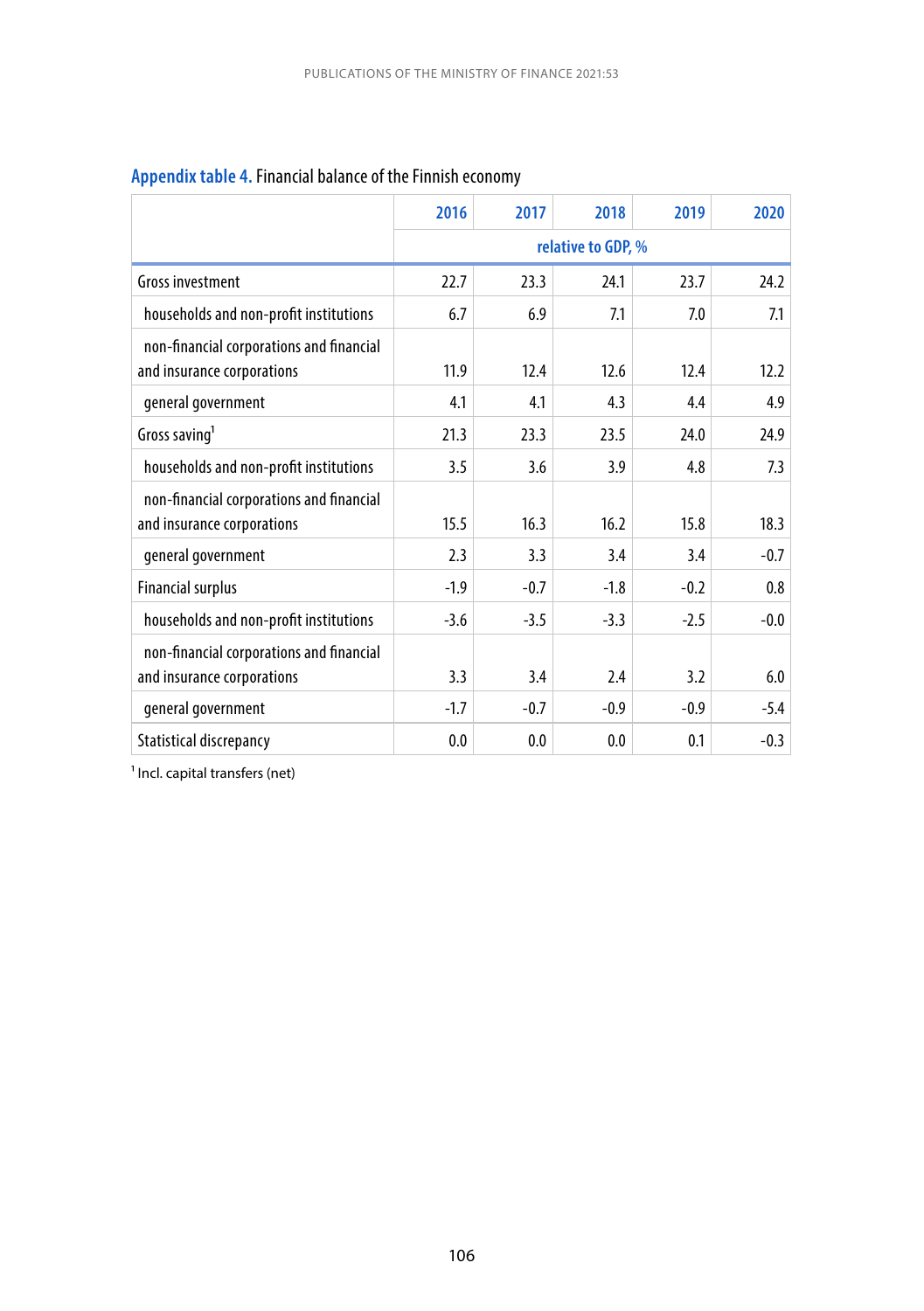|  | Appendix table 5. Measures prompted by the COVID-19 pandemic in Finland EUR, bn |  |  |  |
|--|---------------------------------------------------------------------------------|--|--|--|
|--|---------------------------------------------------------------------------------|--|--|--|

| <b>Action</b>                                                                                                                                                                                                                                                                                                                                                                                                                                                                                                                                                                                                                                   | <b>Measures with no</b><br>direct impact on<br>general government<br>budgetary position<br>(other than financial<br>investments) | <b>Financial</b><br>investments | <b>Expenditure increases in the</b><br>years in question and income<br>losses |      |      |
|-------------------------------------------------------------------------------------------------------------------------------------------------------------------------------------------------------------------------------------------------------------------------------------------------------------------------------------------------------------------------------------------------------------------------------------------------------------------------------------------------------------------------------------------------------------------------------------------------------------------------------------------------|----------------------------------------------------------------------------------------------------------------------------------|---------------------------------|-------------------------------------------------------------------------------|------|------|
|                                                                                                                                                                                                                                                                                                                                                                                                                                                                                                                                                                                                                                                 |                                                                                                                                  |                                 | 2020                                                                          | 2021 | 2022 |
| <b>Support for enterprises</b><br>Grants provided for companies by Business Finland and ELY Centres,<br>support for solvency of self-employed persons, support for catering<br>entrepreneurs, support for agricultural and natural resource economy<br>enterprises, general cost support for companies, estimated increase<br>in Finnvera's loss compensation, support for public transport, Finavia<br>capitalisation and Finnair hybrid loan Increasing Business Finland's<br>lending authorisations, capitalisation of Finnish Industry Investment<br>Ltd for a new stabilisation programme, capitalisation of the Finnish<br>Minerals Group |                                                                                                                                  | 1.5                             | 2.3                                                                           | 1.7  | 0.2  |
| Expansion of unemployment security and social security<br>Eliminating the waiting period, speeding up the lay-off procedure,<br>making entrepreneurs eligible for unemployment security, extending<br>the payment period of startup grants, streamlining unemployment<br>benefit payments                                                                                                                                                                                                                                                                                                                                                       |                                                                                                                                  |                                 | 0.7                                                                           | 0.2  | 0.0  |
| Health and social services resources and equipment purchases<br>and other expenditure increases prompted by the COVID-19 pan-<br>demic<br>Equipment purchases, vaccine research, vaccine purchases, testing<br>and tracing                                                                                                                                                                                                                                                                                                                                                                                                                      |                                                                                                                                  |                                 | 1.1                                                                           | 2.0  | 0.0  |
| Investment projects<br>Basic transport infrastructure maintenance, transport network deve-<br>lopment, renovation construction, public transport support, construc-<br>tion of sports facilities, and recreational and green areas                                                                                                                                                                                                                                                                                                                                                                                                              |                                                                                                                                  |                                 | 0.3                                                                           | 0.1  | 0.1  |
| Other measures<br>Support measures in early childhood education and care and at dif-<br>ferent levels of education, support for children, young people and<br>families, services for the elderly, additional starting places in higher<br>education, developing continuous learning, research appropriations<br>for the Academy of Finland, operating expenditure of ministries and<br>government agencies Central government support for social security<br>funds                                                                                                                                                                              | 0.6                                                                                                                              |                                 | 1.5                                                                           | 0.3  | 0.1  |
| Support for local government<br>Universal transfers from central government that are not expected to<br>have any impact on general government finances (including tempora-<br>ry increase in corporation tax apportionment)                                                                                                                                                                                                                                                                                                                                                                                                                     | 3.1                                                                                                                              |                                 |                                                                               |      |      |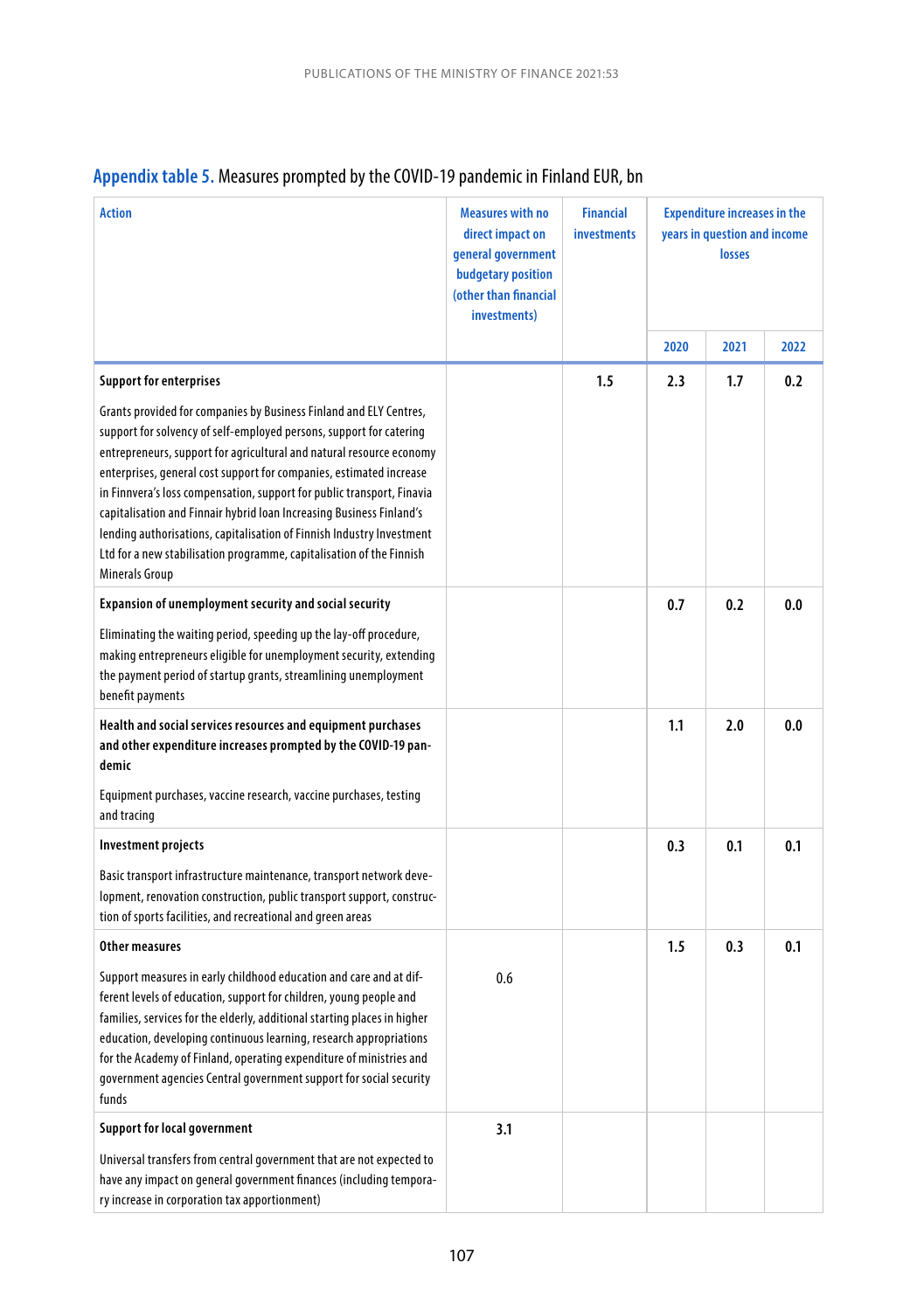| <b>Action</b>                                                                                                                                                                                                                                                                                                                                                                                                                                             | <b>Measures with no</b><br>direct impact on<br>general government<br><b>budgetary position</b><br>(other than financial<br>investments) | <b>Financial</b><br><b>investments</b> | <b>Expenditure increases in the</b><br>years in question and income<br>losses |      |      |
|-----------------------------------------------------------------------------------------------------------------------------------------------------------------------------------------------------------------------------------------------------------------------------------------------------------------------------------------------------------------------------------------------------------------------------------------------------------|-----------------------------------------------------------------------------------------------------------------------------------------|----------------------------------------|-------------------------------------------------------------------------------|------|------|
|                                                                                                                                                                                                                                                                                                                                                                                                                                                           |                                                                                                                                         |                                        | 2020                                                                          | 2021 | 2022 |
| <b>Temporary reduction of TyEL contributions</b>                                                                                                                                                                                                                                                                                                                                                                                                          |                                                                                                                                         |                                        | $-1.1$                                                                        | 0.0  | 0.3  |
| Lowering of private-sector pension contributions for the period<br>1 May-31 December 2020. Funding will come from the EMU buffer<br>fund of the employment pension scheme. The buffer fund will be au-<br>gmented again by raising the pension contributions for the period<br>2022-2025.                                                                                                                                                                 |                                                                                                                                         |                                        |                                                                               |      |      |
| Tax relief*                                                                                                                                                                                                                                                                                                                                                                                                                                               |                                                                                                                                         |                                        |                                                                               |      |      |
| Easing of payment terms for taxes due between 1 March 2020 and 31<br>August 2020 and lowering the interest on late payments from 7% to<br>2.5%. The easing also applied to value added tax payments due in the<br>period January-March. Taxpayers could also apply for eased payment<br>arrangements for the period between 21 April and 31 August 2021.<br>Assessing the impacts of the delays in the tax revenue for 2020 and<br>2021 to 2022 and 2023. | $-0.5$                                                                                                                                  |                                        |                                                                               |      |      |
| Guarantees**                                                                                                                                                                                                                                                                                                                                                                                                                                              | 10.8                                                                                                                                    |                                        |                                                                               |      |      |
| Increasing Finnvera's domestic financing authorisations from EUR 4.2<br>to EUR 12 billion. Approximately EUR 2 billion of the authorisations<br>had been used in spring 2020, which means that the increase in autho-<br>risations was about EUR 10 billion. State quarantees to cover Finnair's<br>financing needs and to shipping companies to ensure cargo traffic im-<br>portant to security of supply                                                |                                                                                                                                         |                                        |                                                                               |      |      |
| Commercial papers**                                                                                                                                                                                                                                                                                                                                                                                                                                       | 2.0                                                                                                                                     |                                        |                                                                               |      |      |
| Investments in commercial papers by the Bank of Finland and the<br><b>State Pension Fund.</b>                                                                                                                                                                                                                                                                                                                                                             |                                                                                                                                         |                                        |                                                                               |      |      |
| Impacts weakening general government finances, total                                                                                                                                                                                                                                                                                                                                                                                                      |                                                                                                                                         |                                        | 7.0                                                                           | 4.3  | 0.1  |
| Increase in on-budget appropriations (all years)                                                                                                                                                                                                                                                                                                                                                                                                          |                                                                                                                                         | 14.7                                   |                                                                               |      |      |

\*Actual \*\* Maximum amount

| <b>Relative to GDP</b>            |      |         |         |  |
|-----------------------------------|------|---------|---------|--|
| (according to national accounts): | 2.9% | $1.7\%$ | $0.0\%$ |  |